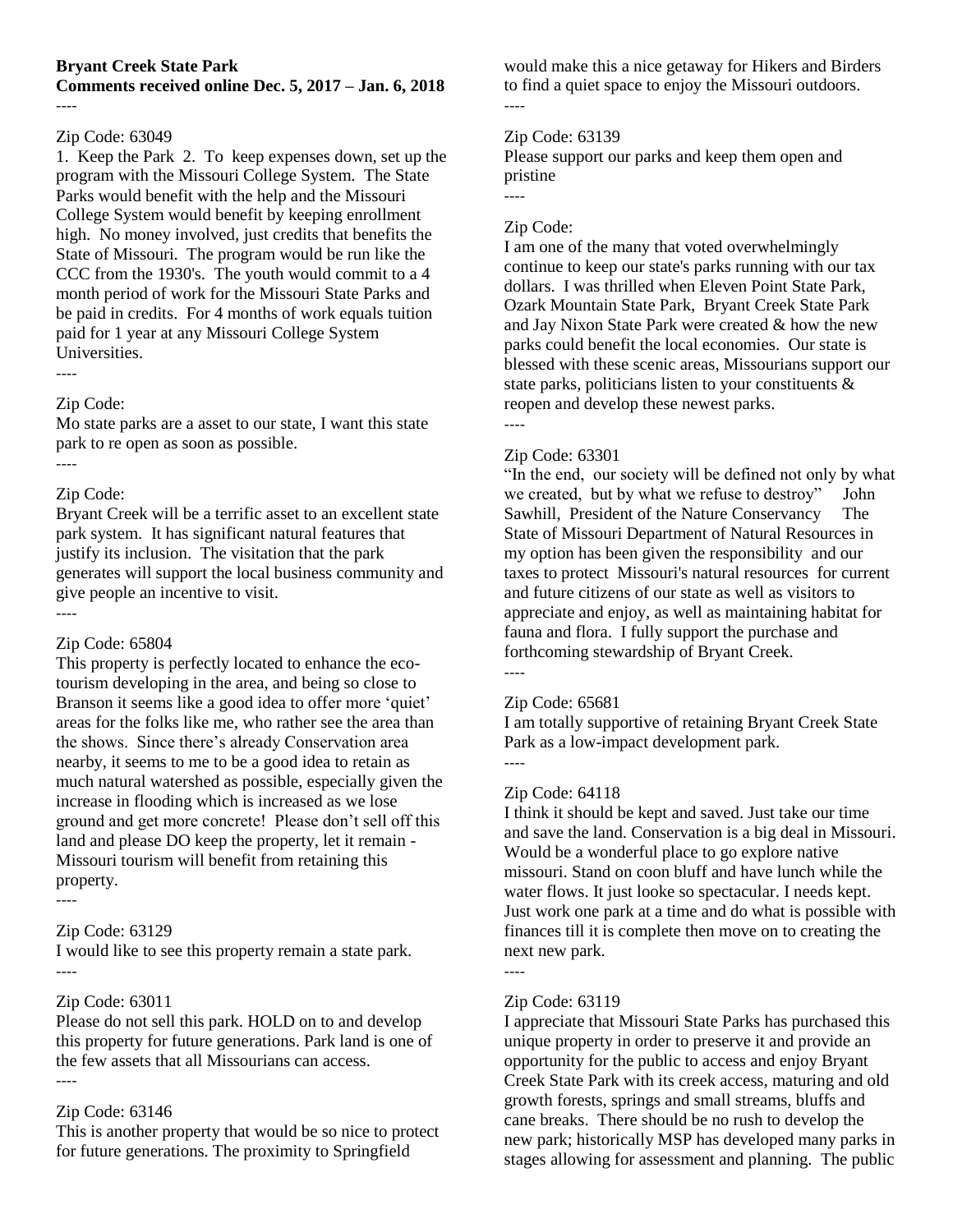should be allowed access as soon as possible for those activities that can be supported by the natural environment while planning and assessment continues. It gives me comfort to know that plants and wildlife unique to this area will be protected in a natural area that has good access from Springfield and the southwest portion of Missouri. Protecting the watersheds that provide water to rural and urban residents is important for us and our children. In addition, the possibility of historical (cultural and geological) education opportunities are present at BCSP. I must admit a personal fondness for the Roubidoux Formation sandstone! I think minimal development would be needed and my preference would be for a gravel parking area, trailheads along Highway N, use of existing roads and trails for walking, hiking and viewing signage about natural resources, and to spotlight birds, plants and animals that might be encountered. Primitive camping might be allowed; the former Simpson Tract pasture and farm areas could be evaluated for picnic areas and a campground in the future. I realize that there must be a priority for deferred maintenance spending at the existing state parks and that staff are already overextended; however, this park property is worth keeping for future enjoyment of all Missouri citizens and to provide public access to an important natural area in the southwest portion of the state.

----

#### Zip Code: 63124

It is so very important that Missouri residents have access to good state parks and adding facilities to the park system is also important. A shuttered facility which currently may not be accessible is still a natural resources that belongs to all Missourians and should be held "in trust" for them, not considered land that is disposable. The beauty of Missouri's wilderness resides in our State park system, and having this type of recreational area in close proximity to Branson further enhances the attractions of an important tourist mecca. I am totally against any sale of this park want to see the land maintained as a park for now and the future. ----

#### Zip Code:

Eric Geitens is a monster that can not be allowed to shutter and sell our precious parks. People need access to connect with wild lands now more than ever. Think of the future, not the profits.

----

### Zip Code: 63017

Please keep Bryant Creek State Park in the state park system. It's been said that we can't afford to maintain the new parks. Why develop this park. Just set it aside in its natural state, or perhaps let a volunteer organization plan and maintain the park. Once pristine land is developed, it's ruined forever. Remember that

Missourians in every single county voted nearly 80% in favor of continuing the Parks, Soils, Water Sales Tax. Adding state parks to the system is a bipartisan tradition in our state that should continue for today and future generations.

### Zip Code: 64110

----

Gorgeous!!! Bryant Creek with beautiful bluffs is one amazing thing but then you also have the mature pine and oak forest. I love the North Fork River that it flows into and have driven the National Scenic Road that ends up in Ava. Can you get more beautiful country than this and is there really any question that this isn't worth saving for future generations as a state park? Lands of these natural qualities are rare and worth every dollar. Please make this a state park immediately and I will be there visiting and spending my money while visiting. This is a no brainer!!!!!!!!

### Zip Code:

----

I think DNR should begin managing Bryant Creek SP as a natural area using the funding provided in the original award, and begin developing hiking trails. As more funding becomes available, more amenities can be added in the future including pavilions, campgrounds, and paved roads. However, none of those amenities are necessary to begin habitat management and trail building. Many Conservation Areas and even some State Parks and Historic Sites have no visitors centers, paved trails, or even restrooms. This area can be opened to the public within the next year or two as a low-development natural area, and then developed with more amenities as funding becomes available. The original funding awarded for purchasing this park included over \$400,000 to fund 5 years of stewardship and natural resource management, including hiring one full time staff person. Please use that money for its intended purpose. Thank you.

Zip Code: 63028 Keep this open as a park ----

#### Zip Code: 65203

----

Nearly two beautiful essentially unspoiled miles along Bryant Creek. Wow! I want my grandchildren to have the opportunity to enjoy those miles. We can count on this only if it remains state park. Do not let this. opportunity get away. Development can wait, until it fits in with reasonable State Park management. Once lost however, it is lost for all citizens; that is wrong. Please don't let that happen. Missouri State Parks are one of the attractions that might help keep them and attract others like them. The importance of State Parks to Missourians was proven by the outcome of the recent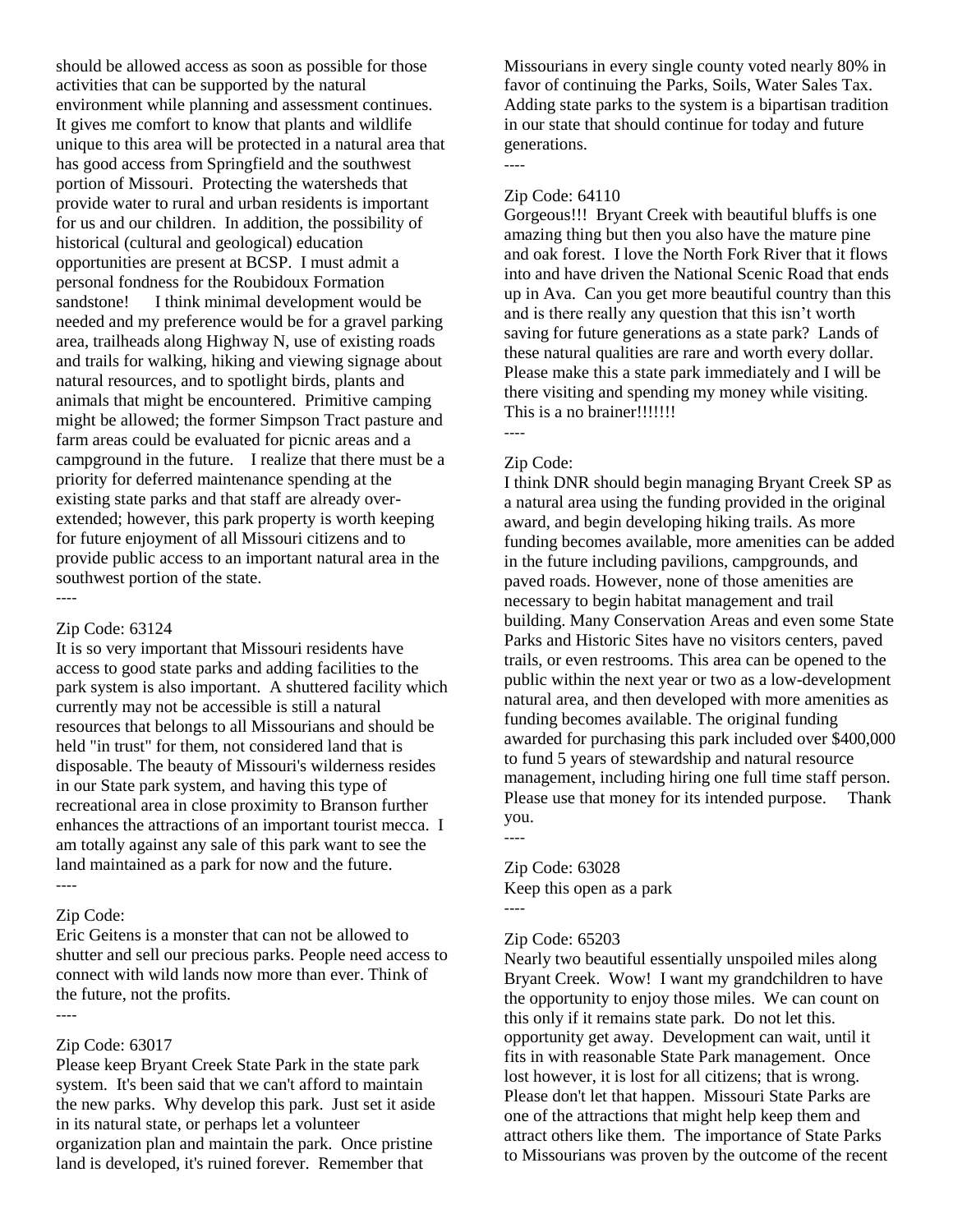vote in favor of the extension of Missouri's Statar Parks Sales Tax. To let this park go, would be a bad decision for the quality of life and long term economic health of Missouri citizens.

### Zip Code:

----

Keep the parks, Missouri state parks has a lot to offer to every one. Places to hike, bird watch, photography, boating, family reunions, weddings etc. Good place to make family memories!!! ----

#### Zip Code: 63131

These lands should remain in the park systems for future development. They were purchased or given to the people of Missouri for all to experience. If funds are not available at this time, then leave the land as a wilderness area.

----

#### Zip Code: 63123

Same as for other state parks. It is ours! Do not sell but build for all Missouri citizens and visitors to enjoy! ----

#### Zip Code: 63130

Below is the text of a comment letter submitted by the Interdisciplinary Environmental Clinic on behalf of Sierra Club. Because the format provided for comment does not allow for inclusion of the letter's numerous footnotes, and loses the letter's formatting, we are submitting a complete copy of the letter to Director Ben Ellis by email at ben.ellis@dnr.mo.gov. January 6, 2018 Missouri Department of Natural Resources Ben Ellis, Director, Division of State Parks Submitted via Missouri State Parks website:

https://www.surveymonkey.com/r/QGMDB2C and via email to ben.ellis@dnr.mo.gov Re:Comments on the Future of Bryant Creek State Park Dear Director Ellis: On behalf of Sierra Club, we submit these comments on the future of Bryant Creek State Park in Douglas County, Missouri. Founded in 1892, Sierra Club has been an advocate for public lands and has worked to protect and increase access to them for well over a century. In furtherance of its mission to promote recreation, education, and conservation, Sierra Club organizes thousands of trips, outings, and hikes every year, including hundreds across the state of Missouri, to engage people in the outdoors and promote appreciation and protection of the natural environment. As such, the future of the park is of critical interest to Sierra Club and its approximately 10,300 members in Missouri. Sierra Club recommends the following with regard to Bryant Creek State Park: • Preserve the 2,917 acres in perpetuity for use and public access as a state park, the purpose to which the property was expressly dedicated when the Missouri Department of Natural Resources

(DNR) acquired it. Do not sell the park. •

Implement the restoration plan described in DNR's Bryant Creek Tracts project proposal. Preserve and protect the park's mature, uncut woodland and forest and restore its nearly 1,000 acres of recently logged forest and 20-acre knob-top glade. • Open the park for public use and access, but leave it undeveloped with the exception of trails, parking, and vault toilets to preserve its natural character while minimizing development and operation and maintenance costs. I.

DNR Should Not Try To Sell The Park. Missouri's state parks are immensely popular, and Missourians willingly show their support for them with both their feet and their wallets. The number of people visiting the parks each year has increased by more than 5 million over the past decade and topped 21 million in 2016, an all-time high. Missourians voted overwhelmingly in 2016 to reauthorize the one-tenth-ofone percent parks, soils, and water sales tax, which provides the bulk of the park system's operating funds; 80 percent of voters statewide supported reauthorizing the tax, it passed in every single county, and 72 percent of voters in Douglas County voted to reauthorize the parks tax. Missourians also benefit economically from state parks. According to the State Parks Division: The Missouri state park system … has a positive economic impact on the state and local communities. … Results of an economic impact study released in 2012 estimate that total annual expenditures of state park visitors in 2011 were approximately \$778 million. The overall economic impact of these expenditures is estimated at \$1.02 billion in sales, \$307 million in payroll and related income, and \$123 million in federal, state and local taxes. Also, visitors' expenditures support 14,535 jobs. For every dollar spent by Missouri State Parks to operate the state park system, Missouri's economy saw a \$26 return on investment. These impacts show that Missouri state parks enhance our state's economy as well as improve visitor's health and well-being. Adjusting for the increase in attendance since 2011, park visitors would have spent approximately \$946 million in 2016 (the latest year for which attendance information is currently available), resulting in a total economic benefits of more than \$1.7 billion. Given the popularity of Missouri's state parks and their economic and other benefits, it would be contrary to the interests of Missouri residents, including Douglas County residents who showed their strong support for the parks by voting nearly three-toone in favor of reauthorizing the parks, soils, and water sales tax in 2016, for DNR to try to sell Bryant Creek State Park. As set forth below, such a move would be both unwise and unlawful. II. Bryant Creek State Park Is a Long-Sought Addition To The State Park System. DNR has been seeking to add Bryant Creek to the state park system since 1992, when the Ashcroft administration published the Missouri State Park and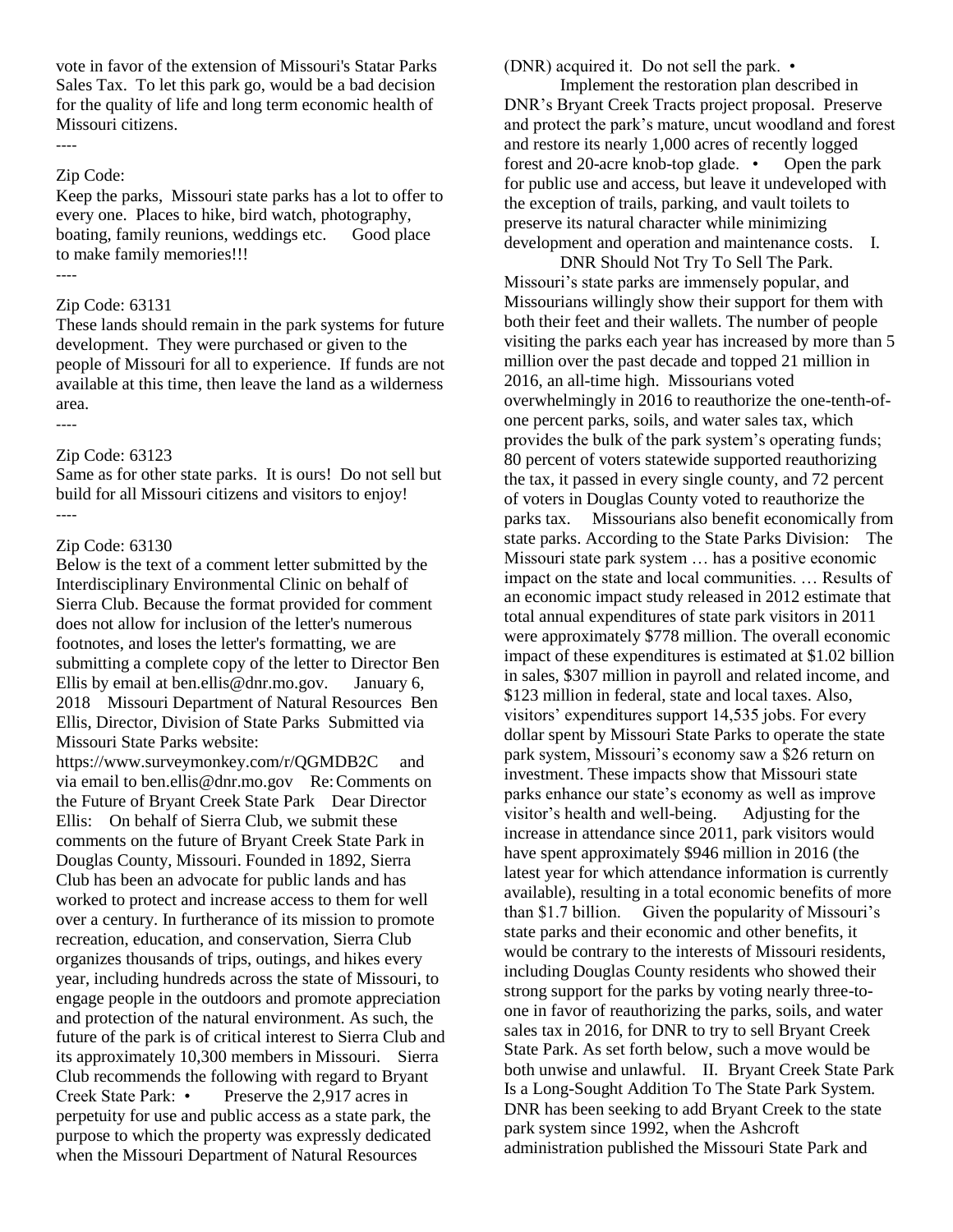Historic Site System Expansion Plan (1992 State Park Expansion Plan or Plan). The Plan's release followed a five-year process involving research, public meetings, and input from elected officials. The 1992 State Park Expansion Plan identified recreation, natural history, and cultural/historic resource gaps in the state park system and recommended specific sites for inclusion in the system to address those gaps. To this day, DNR has continued to embrace the 1992 State Park Expansion Plan: "This document still provides the fundamental basics for evaluating suggested additions to Missouri's state park system." The 1992 State Park Expansion Plan proposed acquiring a significant tract of riverscape land in the Bryant Creek/North Fork River area to fill a recreation gap in the state park system: This area of the state is notable because of its rugged Ozark character, scenic features, and high quality stream resources. It would be appealing to campers, hikers, canoeists, fishermen, picnickers, and other traditional state park users. Parks that focus on stream resources are the most popular in the state park system and provide recreation opportunities of statewide interest. The Plan also indicated that the state park system should include representation of as many major natural history themes as possible in each major natural division and section in the state, and identified Bryant Creek as a significant theme lacking representation in the south-central Ozarks: This beautiful stream dissects limestone-dolomite cedar clad hills, and flows southward into Lake Taneycomo. Area features include cliffs, spring seeps, rock barrens, narrow valleys, shrub forests, and associated stream recreation. Area of at least 3,000 acres would be suitable. The acquisition of Bryant Creek State Park therefore fulfilled DNR's decades-long determination to fill recreation and natural history gaps in the state park system by adding a park in south-central Missouri that includes a portion of Bryant Creek. In addition, the Missouri Department of Conservation highlighted the Bryant Creek property as a Conservation Opportunity Area in its 2005 and 2015 Wildlife Action Plans because the area supports a wide variety of plant and animal life, including several species and communities of conservation concern. III.DNR Purchased The Park Primarily With Funds Dedicated To Natural Resource Preservation, Which Cannot Be Used For Other Purposes. DNR acquired Bryant Creek State Park primarily with funds obtained under the federal Superfund law. Kerr-McGee and related companies caused significant contamination resulting from chemical, mining, and oil and gas activities in Missouri and several other states. The federal government, numerous states including Missouri, and the Navajo Nation sought clean-up costs and compensation for natural resources damages under Superfund, which makes parties responsible for contamination liable to clean it up (or pay for others to do so) and also to

reimburse federal, state, and tribal trustees of public resources for natural resource damages. In a series of lawsuits and settlements over several years, the companies ultimately agreed in 2015 to a record \$5.15 billion settlement to cover cleanup costs and natural resources damages. Due to the contamination of sites in Springfield and Kansas City, Missouri, the state received nearly \$48 million for site cleanup costs and nearly \$6 million for natural resource damages. Both the Superfund law and Missouri state law expressly limit the use of natural resource damage recoveries "only to restore, replace or acquire the equivalent of such natural resources by the state." In accordance with Superfund practice and regulations, DNR prepared a Statewide Groundwater Restoration Plan to evaluate options for redressing the natural resources damages covered by the Kerr-McGee related settlements, as well as other, future damage recoveries involving groundwater contamination. Missouri State Parks then prepared a specific project proposal explaining why the acquisition of the properties that became Bryant Creek State Park would fulfill the goals of the restoration plan. Bryant Creek is a scenic, high quality main tributary to the North Fork River. Groundwater moving through its watershed – and the Bryant Creek Tracts – feeds the springs and maintains its spring- and groundwater dominated base flow. Most of this groundwater originates as rainfall onto the enveloping hillsides, entering the shallow aquifer over their Jefferson City and Roubidoux formations by seeping into, and moving through the soil over bedrock to replenish water in deeper aquifers via karst features or add via seepage and surface runoff more directly to the base flow of Bryant Creek. … The purpose of this project is to acquire, then respectively restore, rehabilitate and preserve 2,917 acres of forested watershed containing this geology associated to springs and groundwater flow directly into Bryant Creek. In its capacity as natural resources trustee for the state, DNR approved the project proposal. State Parks used \$3,615,543 of the Superfund natural resource damages settlement funds to acquire the larger of the two tracts that comprise Bryant Creek State Park; it used \$465,000 from the State Parks capital improvements budget to acquire the second tract. Thus, 89% of the acquisition costs came from the Superfund settlement's natural resource damage funds. The recorded deeds for both tracts state that the property is "dedicated to public use" and conveyed to DNR "only for the following purposes and none other: for public use as a state park, and for natural resource restoration and preservation." Because State Parks acquired Bryant Creek State Park largely with settlement funds that may only be used – under both federal and state law – to "restore, replace or acquire the equivalent of such natural resources" damaged by the Kerr-McGee related activities, those funds could not have been used for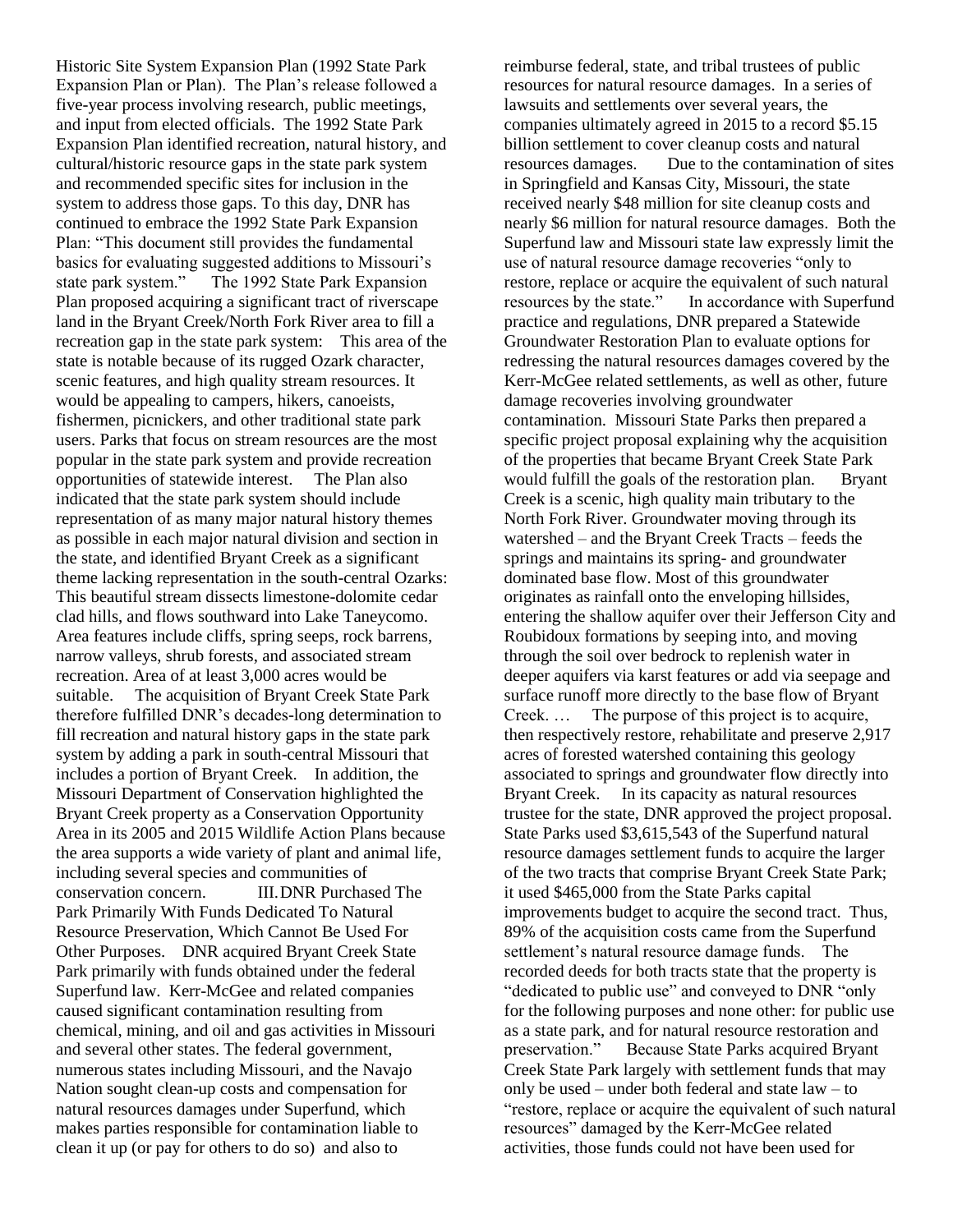other, pre-existing parks. Moreover, apart from DNR's lack of legal authority to sell the Park (see below), any attempt to sell Bryant Creek State Park would require that the proceeds be used solely to restore, replace, or acquire the equivalent of the natural resources damaged at the contaminated sites. The funds could not be used for State Parks operations at pre-existing parks and could not be directed to other state programs. In addition, if the sale proceeds did not equal or exceed the acquisition cost, DNR would also be in violation of CERCLA and state law by wasting natural resource damage funds. IV. DNR Does Not Have Legal Authority To Sell The Park. While DNR has both constitutional and statutory authority to acquire and maintain state parks, it lacks authority to sell state parks. DNR is only authorized to dispose of park property if it consists of five acres or less, is being sold for the specific purpose of resolving a park boundary conflict with adjacent property owners, and DNR receives land in exchange that is of equal or greater value. In light of the state's constitutionally-grounded commitment to expand, develop, and maintain the state park system, and DNR's narrowly-circumscribed authority to trade – but not sell – park property, any effort by DNR to sell Bryant Creek State Park or portions thereof would be unlawful. Sierra Club urges DNR to dispel the cloud that it has cast upon the future of Bryant Creek State Park and the three other closed parks, and to open the Park available for public access. Respectfully submitted, Interdisciplinary Environmental Clinic Washington University School of Law Maxine I. Lipeles, J.D., Director Ken Miller, P.G., Clinic Scientist One Brookings Drive – CB 1120 St. Louis, MO 63130 314- 935-5837 (o); 314-935-5171 (fax) milipele@wustl.edu On behalf of Sierra Club

Zip Code: Keep our parks ----

----

### Zip Code: 65084

The Bryant Creek area is beautiful with many possibilities to consider. The wildlife in the area should be protected but can be shared in respect that families can view and enjoy the habitats. Please open this area so that we may enjoy Missouri's country ! Let us use what we have in Missouri to attract visitors which can generate revenue for local areas.

----

----

### Zip Code: 63122

Please open the closed state parks and provide funding for their maintenance. This is one of the wonderful things we can do for our future generations. It is also one very positive thing that the state of Missouri is known for throughout the country.

### Zip Code:

Similar to my comment on Ozark Mountain State Park, I feel this property should also be preserved as a State Park. Perhaps the development could be phased out to dilute the cost over many years, but it would be a good investment for the region and an additional tourist attraction for tourists already coming to the area. Creating more jobs in Missouri, especially southern Missouri, is always good. With many universities in the state, and nearby, offering Natural Resource programs and degrees, it would be easy to recruit students for internships and graduates for professional positions, and hire locals for additional maintenance and tech positions. ----

### Zip Code: 62220

How small and miserly to take away these parks from the public. It's so sad that politics influences this body of legislatures to this degree. Please leave the parks alone. These are incredibly beautiful areas. As someone who works in the great state of Missouri and explores the Ozark areas regularly, I have been impressed to see my tax dollars used to preserve and make accessible to all.

----

----

Zip Code: 63043 Let's open this park.

### Zip Code: 63143

Please protect this state park and make it become a reality. Protecting the natural heritage of our state is important for so many reasons. Protected land provides clean air, filters water, removes carbon dioxide from the atmosphere and provides valuable habitat for wildlife. This park would provide a unique opportunity to canoe, kayak and fish one of Missouri's finest streams. Visiting or viewing a forest scene has been documented to have a positive effect on psychological healing and well-being in terms of recovering from stress, improving concentration and productivity, improving the psychological state, particularly for people from urban environments. As more of our land becomes developed, we must balance this by protecting whatever wild land we can. Land that can be managed for sustainable harvest of such things as lumber, fishing and possibly hunting is critically important to future generations. Local communities will benefit from the tourism dollars generated by peoples using these parks. Please protect this park!

### Zip Code: 63955

----

----

I would like to see this area kept as an area for ALL Missourians to enjoy for generations to come. Thank You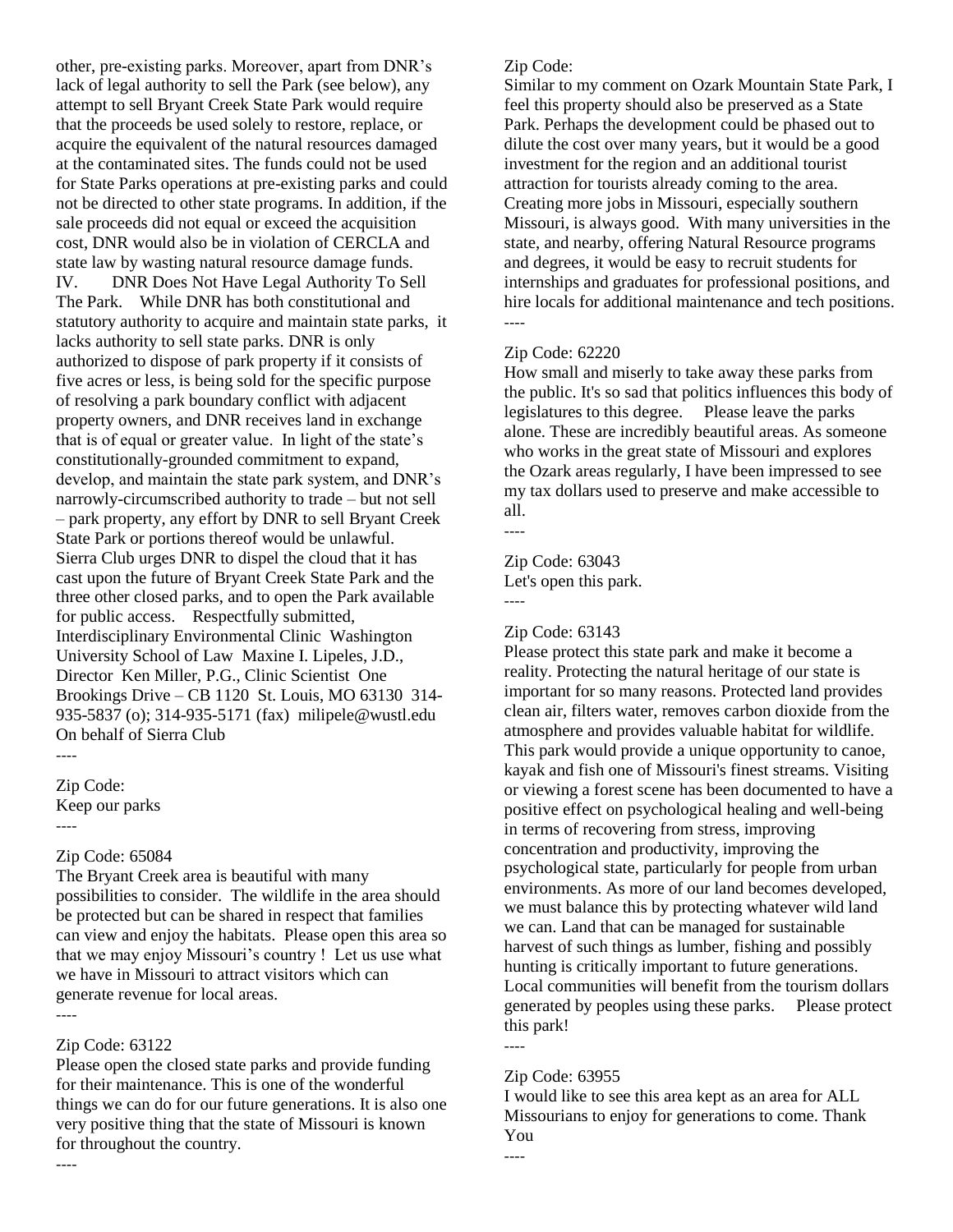#### Zip Code: 63141

I have hiked and floated throughout the Ozarks with my family for over 40 years, and am very familiar with Bryant Creek. The purchase of land for this park was the perfect opportunity to protect these watersheds for the future and future generations to enjoy. Please maintain the parks at minimum as wilderness areas with limited facilities until a long term management plan can be developed.

----

#### Zip Code: 63069-3155

This park should remain in the state park system and initial planning for the development of the park should begin. This is a large tract of land with many topographical and natural features that lend themselves well to being included in the park system. I am very proud of our park system and a frequent visitor to them. This park will open up new opportunities for new visitors to our park system and will have a positive impact on the economy of the region. Keep it and get it ready to open.

----

----

Zip Code: 65612 NO SELLING OF ANY STATE PARK! ----

#### Zip Code: 63119

Please, did not sell our parks. They are precious resources for Missouri families.

#### Zip Code: 65692

Bryant Creek State Park could be the best thing to happen to Douglas County in years. Bryant Creek is simply beautiful, but somewhat unknown in the state. Surely some of this creek is worthy of a special designation. Several unique places are around Bryant Creek. Assumption Abbey is one of few monasteries in the state of Missouri, and protects a few thousand acres, The Ozark Regional Land Trust has a 3,000 acre preserve along the creek, Rockbridge Game and Trout Resort covers several thousand acres and is a one-of-akind treasure, but private, and Aid-Hodgson Mill is one of the most photographed grist mills in Missouri. Bryant Creek offers great kayaking and canoeing below Hodgson Mill down to Lake Norfork, but above that would benefit from more use. It is still pristine. There is plenty of national forest and a few Missouri Department of Conservation areas, but the region is a void in the State Park system. Bryant Creek State Park needs some type of improved campground for RVs and car campers to have some comfort. A part-time visitor center with electricity and running water is needed here. This is such a great area, being close to hundreds of thousands of Missourians in the Springfield metro area. Citizens will learn to love this park. I have noticed a

lot of destructive logging in the general area and land being sold as owner-finance, and haven't been impressed with how Rockbridge manages it's land that is not right around the trout park and restaurant. This is not a good plan for the future. Having a state park attraction here would draw in a better group of potential area residents who would build quality homes in the area and quickly add to the property tax base of Douglas and Ozark County. There is also an increasing number of what I call hippy agrarians in the Douglas/County area, including the Eastwind Community near the mouth of Bryant Creek at Tecumseh. A few have carved out niches in homemade agricultural products, of good quality.

. If the

park is opened and has any kind of gift shop, some of these locally-made quality products could be quite popular sellers. Also, some alternative lifestyles are present. On Bryant Creek, is a private resort known as Cactus Canyon. Although it is not my cup of tea, it is quite popular and gets rave reviews from guests. Ava, Missouri is nearby to Bryant Creek State Park and is national headquarters of the Missouri Fox Trotting Horse Breed Association. Thousands attend it's Annual Show and Celebration and Spring Futurity shows in the fall. A sectioned-off corner of the state park should have a section for horse trailers and horse camps. Ava has a nice small town square and Gainesville also has a nice town square. Gainesville hosts an annual town festival known as Hootin' and Hollerin' that continues to bring in crowds from far away and remains popular. I have watched so many town festivals in other places diminish in attendance and fade away, but Hootin' and Hollerin' has continued on, attracting magazine and newspaper reporters, as well as television attention. These visitors could use a nice state park campground when they are in the area. This area just has a lot to offer, except for a state park. Where else in Missouri do you have pristine springs, grist mills, and float streams, national forest, conservation areas, land trust preserves, horse shows, trout farms, alternative lifestyles resorts, monks, and hippy agrarians, tranquil old-time town squares and popular town festivals. Selling this park so that it could be logged into oblivion and divided up into shanty shacks and goat farms would be a tragic mistake. Let Bryant Creek State Park open and become a beloved jewel of the state park system. This area just has a lot to offer, except for a state park. Where else in Missouri do you have pristine springs, grist mills, and float streams, national forests, conservation areas, land trust preserves, horse shows, trout farms, alternative lifestyles resorts, monks, hippy agrarians, tranquil oldtime town squares and popular town festivals. Selling this park so that it could be logged into oblivion and divided up into shanty shacks, meth labs, and goat farms would be a tragic mistake. Let Bryant Creek State Park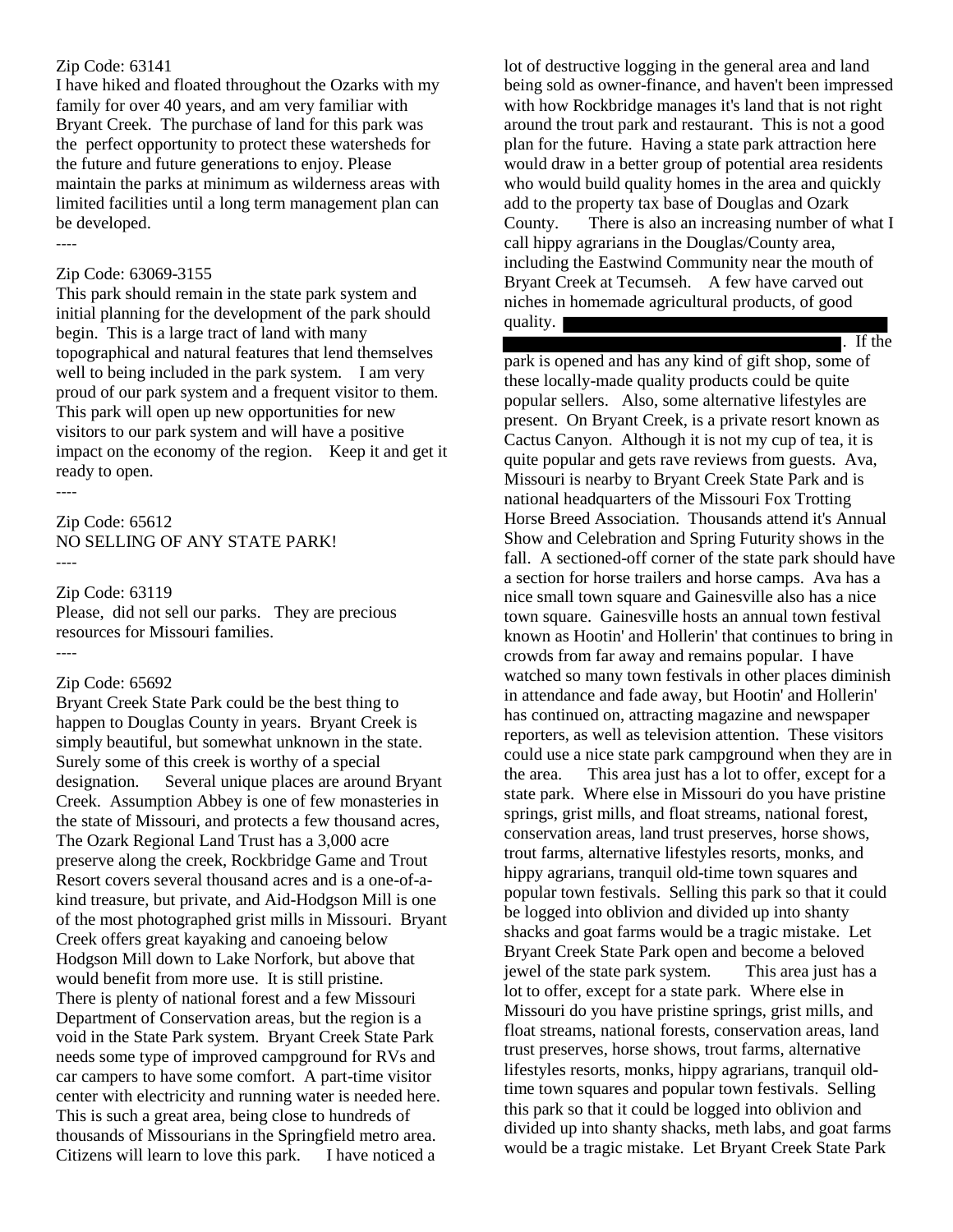open and become a beloved jewel of the state park system.

#### ----

#### Zip Code:

I can't believe we were lucky enough to get this piece of land for our park. Bryant creek is an incredible resource for the paddling community it's really a secret gem and I'd certainly be down there and supporting the local economy. - Thank you

### ----

#### Zip Code: 65109

Bryant Creek State Park should be retained as a state park and could be developed as planned and as funding allows. As time goes by, visitorship would increase and help pay for necessary improvements. This property is unique and should be retained as a state park for all Missourians to enjoy now and in the future.

### ----

----

### Zip Code:

The state far overstepped its bounds in the purchase of these parks. The money was meant for other uses. After the way echo bluff land was bought in a highly suspect bidding process and then a ridiculous amount of money was spent while other state parks are in desperate need of maintenance I don't trust the process by which this land is bought and managed. I am in favor of selling the land.

### Zip Code: 63123

The overwhelming voter support for the conservation tax shows that Missourians consider their parks and natural resources to have tremendous value. The availability of these lands in Missouri is limited. Only about 6% of Missouri land is publicly held, compared to 33% nationally. These lands were chosen because of their natural value and this is great opportunity to retain their natural state. If sold, the changes made to the land would be irreversible. The economic benefits to the state, if sold, would be short lived, where the benefits as a state park would last for generations; benefits such as the money spent locally by visitors and the state and fulltime and part-time employment at the park and local businesses. Amenities such as parking, picnic and toilet facilities, and hiking trails can be constructed at a relatively low cost. More elaborate facilities could be added as funds become available.

# ----

Zip Code: 63141 I have hiked and floated throughout the Ozarks and am very familiar with Bryant Creek. The purchase of land for this park was the perfect opportunity to protect these watersheds for the future. Please maintain the parks at minimum as wilderness areas with limited facilities until

a long term management plan can be developed. Thank you,

#### Zip Code: 63122

----

As population grows, we will need more places for outdoor recreation, not less. If we don't keep this property that we currently own, it may not be available later. The people of Missouri have increased their taxes to support our state parks. If the current govenor is unwilling to invest in our parks, could this property become a conservation area until we are able to elect someone who is more willing to develop the park? ----

#### Zip Code: 63117

Please continue support for this park. I visit Missouri parks. Our parks are wonderful and make Missouri more livable

### Zip Code: 64131

Open the parks as finances allow. Do a better job of managing other parks and money will become available. Ask me how.

----

----

### Zip Code: 65655

As a Missouri native and 9 year resident of Ozark County Missouri, I am writing to urge you to support the continuance of the Bryant Creek State Park. I advocate for minimum development and management of the land. I would like to see this land kept as a natural area for hiking, hunting, bird watching and camping, all of which will bring tourism money into the area. If there is little or no development on the land there will be correspondingly little further impact on State Park funds. Keeping this land as a natural area will also be of invaluable ecological benefit to the Bryant Creek Watershed and all of the people who float, camp and hunt along its entirety every year. This will bring increases in tourism dollars to Ozark County. Anything that protects the health of the Bryant Creek Watershed, such as keeping the Bryant Creek State Park in its most natural, undeveloped state will be valuable to the economy of Ozark County in both the short and longterm. Thank you for taking these things into consideration. Sincerely,

Brixey, MO.

### Zip Code:

----

I understand the backlog of projects and funding for our parks. Utilizing this area as a wilderness area with no improvements would be a fantastic use of this park. Its a shame that politics have gotten involved in our parks. I was at Bell Mountain Wilderness a few monthes ago doing an overnight backpacking trip, and the lack of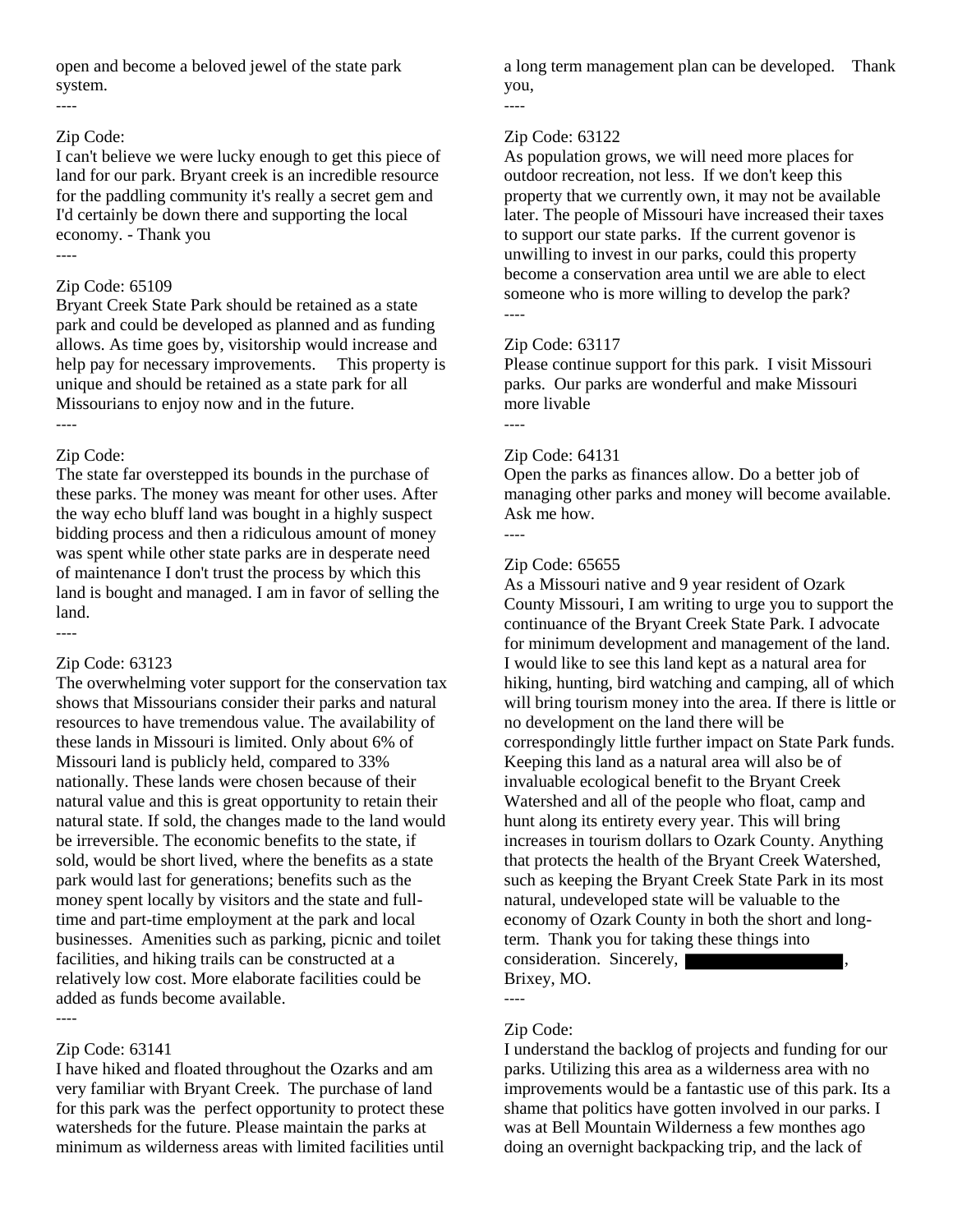resources and established campsites is exactly what drew me to the area. I hope that this and the other parks can be kept in public hands. It would be a shame to lose something that would be almost impossible to replace. Thank you for listening.

#### Zip Code: 63129

----

Presuming decisions about MO parks will be based on the actual will of everyday people and not the sheer and shady greed of Greiten's political donors, this voter is in strong support of state parks. Missouri supported a tax increase for parks in 2016, and visitation has increased 32% since 2006-what clearer illustration is needed to convince Missourians we want, value, and visit our natural spaces? I don't want to do my taxes on a postcard. I don't want a tax cut, and I certainly don't want tax cuts for companies hoping to buy and destroy our parks. I want clean air and water. I value what we learn by studying nature. I want healthy ecosystems that are studied and understood by scientists. I want research to assure the birds, worms, owls, bears, trees, streams, lakes, snakes, and grasses are healthy and thriving. I want educational programs sharing this information with the public. I want open, natural spaces to hike and appreciate. What I do not want are our public lands sold off to appease political donors or sacrificed to fit some ill-conceived, financially illiterate model of a state budget (which is the real reason why selling parks is even a discussion, and voters know it). Leave parks alone.

#### ----

#### Zip Code:

Sell. Use proceeds to reinvest in existing parks that are years and years behind on maintenance. Montauk, Sam A Baker, and Trail of Tears are years behind in maintenance and upkeep.

#### ----

#### Zip Code:

I strongly support expansion of State Parks. My wife and I are frequent visitors to state parks. When we visit, we stop at nearby restaurants, gas stations, and other local businesses. Missouri is a better pace to live and visit with more parks. The associated counties should be encouraging parks so that people will visit and spend money at local businesses.

#### Zip Code:

----

Please keep and open the park ----

#### Zip Code: 65401

Missouri State Parks are a crown jewel of our natural resources. This park would protect an important watershed. Please do not sell off the property even if it can't be developed right away. Giving Missourians even minimal access is preferable to losing it forever. Open spaces cannot be replaced. Clean water cannot be regenerated. We have all we will ever have and need to protect it.

#### Zip Code: 65203

----

I am an enthusiastic user of Missouri State Parks, and would probably never be a tourist in southern Missouri if they weren't available to me. I think the property should be added to the state park system for the following reasons Besides its rare (for Missouri) sandstone outcroppings, Bryant Creek has been identified as a state conservation opportunity area because of its unique fish and crayfish species. The area also has a regenerating native pine forest, a rare habitat in Missouri. In addition, the nearest state park to Ava is Table Rock, 74 miles away, then Grand Gulf, 79 miles away. Having a state park with fishing, and possibly hiking, bird watching and similar uses, would provide an important recreational resource for Missourians in that area. It might also become an educational resource for the local schools. ----

### Zip Code: 63775

Do not sell the Bryant Creek State Park. Our state parks are precious treasures. Perhaps establish and use a private fund for the maintenance, improvement and even expansion of our state parks. Plenty of people would be more than happy to give money to directly benefit our state parks. Allow contributions to be tax deductible and even hold fundraising events, such as dinners and auctions. It takes work, but can be extremely profitable. Also, consider ways to use our parks, outdoor wedding, corporate events? We should be looking to add state parks, not sell them.

#### ----

#### Zip Code: 63017

I STRONGLY recommend you not sell or close any land that has been acquired or donated for the purpose of preservation. This land may not seem like it is necessary to certain short sighted interests of our state. But while there may not be an obvious use to some, I'm sure there likely will be in the next 50 to 200 years. And THAT is the main reason the land has been placed in your charge for us - PRESERVATION!!! In fact, I think these parks should be opened immediately any way, to hikers and people who just want to see what we as citizens own. It does not need a playground, and paved parking, a wheelchair path, signs with arrows, wood bridges or even a designated path. But the citizens of this state should be able to - and have the right to - view what they own at any time, regardless of facilities. As well, these spaces make our state more attractive to visitors, and can add to the state's income. This is what Missouri is known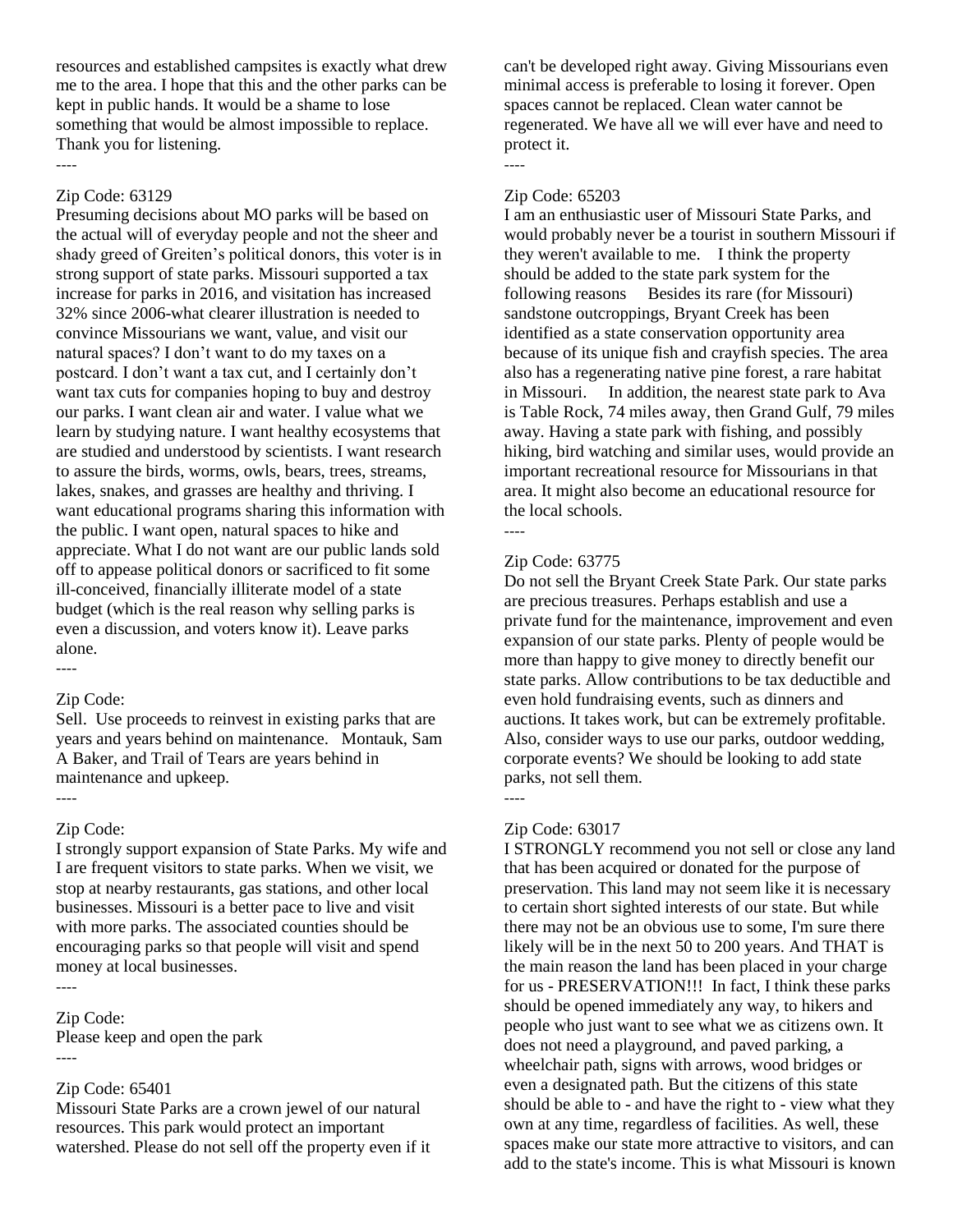for - beautiful waterways, lakes and forests to be enjoyed by all. There are only pluses to keeping this land and space. You are maintainers of property owned by the people of the state. Your job is NOT to divest itself of the very thing it is there to protect and manage. YOUR job is to preserve, protect, defend, and maintain that which has been placed in your care.

### ----

### Zip Code: 63118

The beauty of this park should be saved for all to enjoy. ----

#### Zip Code:

Please open OUR parks and keep them open. We need more public parks not private land.We should preserve these parks for our children and grand children.

----

#### Zip Code: 63376

DoNot sell !!! They belong to the people not the Governor or the legislator ----

#### Zip Code: 63303

First the Simorg tact should become a nature preserve to aid in the re-establishment and preservation on MO black bears. Trail access to natural migration travels. Simple gavel lot and natural trails for the a Simpson tact. ----

#### Zip Code:

DO NOT close our state parks! My family spends large chunks of our time out in Missouri nature. Save our state parks!

### Zip Code:

----

----

Keep this and all parks open and run by MO Conservation Department. They do great things for the environment and education.

### Zip Code: 63119

I am an avid user of Missouri State Parks and know that they are a huge asset to not only Missouri residents but to the tourism industry of Missouri and bringing in revenue to areas normally without outside revenue. This park is pristine land, that if not preserved, will never again be available. It also contains a key watershed area, Bryant Creek, that if not protected from pollution, agricultural runoff, etc, will then cause further damage downstream to larger key rivers and lakes used for drinking water, fishing, and recreation/ Minimum dollars will be required, and Missourians have always supported parks through our taxes and voting specifically to parks and outdoor recreation. I feel strongly that it would not be prudent, and would be extremely short sited, not to keep this as a park and at

least provide minimum access, trails, and rustic facilities. We can always upgrade later, but once this land is gone, it is gone forever. ----

#### Zip Code: 63368

I would like to see some development but at a minimum "bank" the land for the future. Never heard anyone say we have too many parks.

----

#### Zip Code: 63122

Stand Firm as the protector of Natural Resources. The most basic and valuable is the land and its features, especially WATER. MIssourians already own this pristine property. Don't sell and don't develop! Nature (as you know) can be enjoyed simply AS IS.

#### Zip Code:

----

Bryant creek state park should remain as a valuable asset in Missouri's public land portfolio and as open to public recreational use as possible.

# ----

### Zip Code:

I support the opening of Bryant Creek State Park for the recreational activities and economic boost it would provide Missouri.

#### ----

#### Zip Code: 29403

I no longer live in Missouri, but I have family there and many fond memories of visiting and camping in Missouri State Parks during my youth in Missouri. We still try to visit them when we are visiting my Mom. My dad was **. It's my opinion that Missouri** has one of the very best state park systems in the country, and that absolutely everything possible should be done to preserve and maintain these parks and to provide access to residents even if the parks remain undeveloped. Parks are precious access points to nature, and can shape lives in ways that are immeasurably positive. That certainly happened for me. ----

Zip Code: 63130 Leave the parks alone.

----

#### Zip Code:

Please do not sell this beautiful land!

----

#### Zip Code: 63021

I am 61 years old and a lifelong Missouri resident. I am a university professor who has enjoyed state parks in all areas of the state all of my life. Because of the close proximity of my residence to one of our most beautiful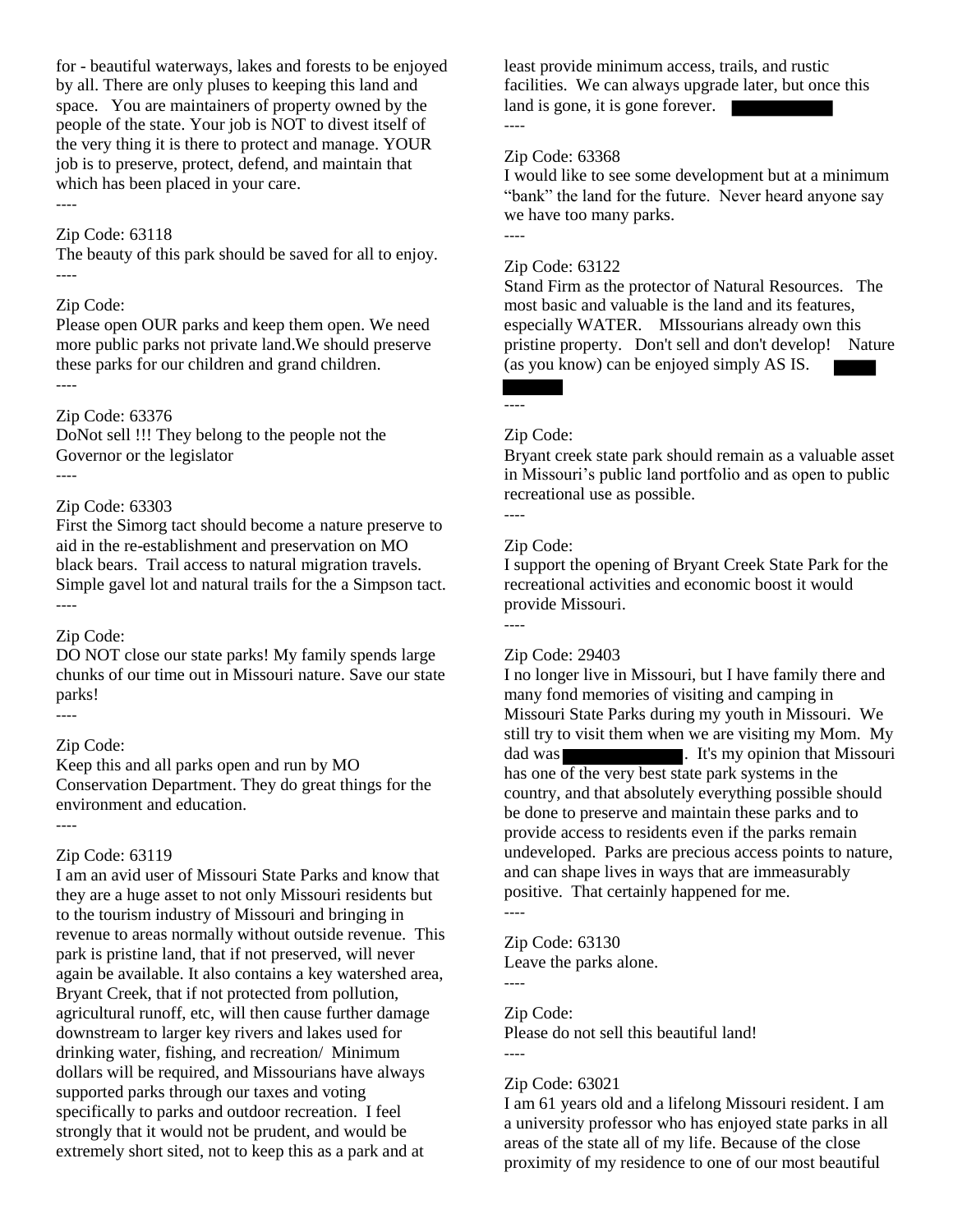gems, Castlewood State Park, I am a state park visitor approximately once per week. Obviously I am a huge supporter of our parks. I feel that the undeveloped parks can be kept undeveloped as long as necessary, but should never be sold.

#### Zip Code: 65340

----

I fully support future funding of Bryant Creek SP staff and maintenance. I generally agree with the Friends of Ozark Riverways stance on the general issues. I would however, be a bit more cautious about allowing motorized vehicles anyplace off road at a Missouri State Park. This not only can degrade physical beauty of the park (which is a good reason people have to visit them), but it can be very unpleasant to listen to when you are hoping for a quiet respite from work soaking up the sights and sounds of nature. Thanks for hearing our thoughts. ----

### Zip Code: 63109

Please do not close and sell off this important part of Missouri!!!

# Zip Code: 64078

----

We are adamantly opposed to the closing of any of Missouri's state parks including Ozark Mountain, Bryant Creek, and Jay Nixon State Parks. The "current lack of funds for development" is not a legitimate reason for selling any of our parks since there is no need to rush into development of any of the more recently acquired parks. Development can take place over time as resources become available to do so. These recently acquired parks are sound and proven investments with the realization of a return to occur over time through the tourism industry and recreation. It is also a sound and highly important investment in the welfare of the citizens of our state as well as out of state visitors. A growing population surely doubly underscores the need to retain these park lands. It seems essential that our state provide increasing numbers of parks to ensure our citizenry has access to high quality areas to enjoy and learn from natural surroundings and to have opportunities to recreate in quality out-of-door parks. Retaining ownership of these four parks also ensures protection for some of Missouri's very special landscapes. Please make the decision for the wellbeing of our state and its citizens and refuse to act to sell these important parks.

### Zip Code: 63118

----

----

Please do not close Bryant Creek State Park. Not only Missourians, but all Americans need this network of parks and protected lands.

### Zip Code: 63122

Please keep and expand Missouri state parks as possible, Bryant Creek is beautiful and should be saved for now and future generations. Thanks ----

### Zip Code: 63118

Quit playing politics with our parks. The people of Missouri want them and the only reason they are being closed is to "punish" certain demographics. Missouri should be proud of our parks- they are the actual best things in the entire state. States around the country pale in comparison to what we have and we are going to trash it for petty partisanship? Build them up and fund them. ----

### Zip Code: 64658

I hope u will open these parks and make them available for the citizens of our state to enjoy them.

----

### Zip Code: 65804

Thank you for this opportunity to comment: 1. State Parks are good for the local economy. That increases local jobs and raises the beneficial tourism economy. 2. Missouri State Parks do not charge an entrance fee so low and moderate income citizens have access to affordable outdoor recreation. Accessible outdoor recreation means improved health for our children and families. Being in nature is a necessity. Shinrin Yoku is the art and science of Japanese Forest Bathing which is scientifically documented by a Japanese scientist. The initial Shinrin-Yoku plan of 30 years ago was based solely on the ingrained perception that spending time in nature, particularly on lush forest trails, would do the mind and body good changed in 1990 when Dr Yoshifumi Miyazaki of Chiba University broadcast on NHK Japan Broadcasting as he conducted a study in the Yakushima old growth forests. Dr Miyazaki reported that physical activity - 40 minutes of walking and breathing in the forests compared to the same done in a laboratory was associated with improved mood and vigor. He backed up the reports by findings of lower levels of stress hormones compared to that of the lab exercise. He has documented that substances from the forests have beneficial qualities and each one targets a health issue but the best way to improve your health is to walk, stroll and breathe in the forests and outdoor settings. Therefore, the more land that is taken away from our parks and auctioned off for development the less access and the less forested and outdoor natural areas that we have to heal and regenerate and renew our vigor for life. 3. A majority of voters in every single county of Missouri voted YES to parks on sales tax and soil conservation by an 80 percent margin. 4. State parks protect places of ecological significance so future generations can enjoy the unique Ozarks landscapes. We must have biodiversity to maintain species and life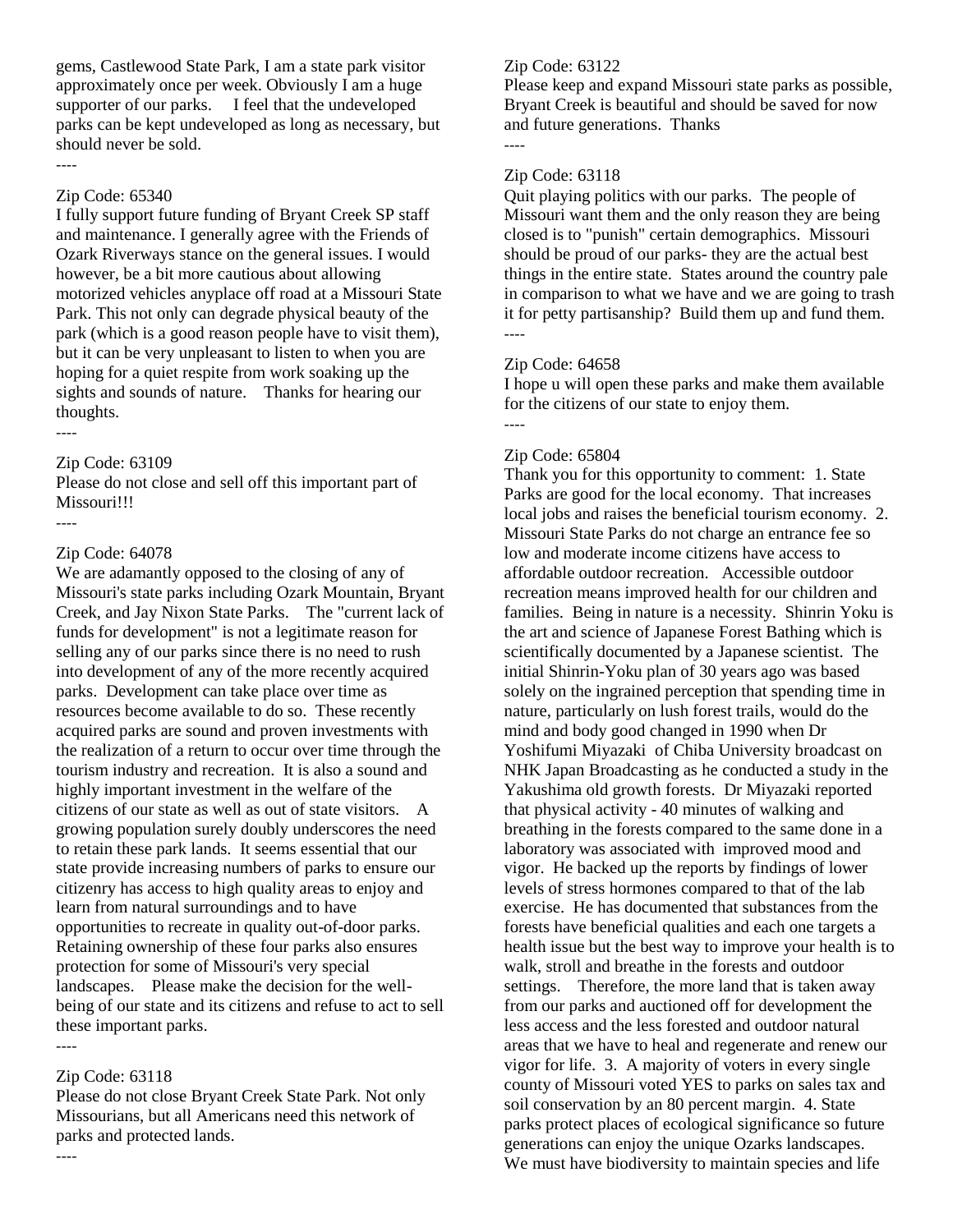on planet Earth. State parks help us to do that. Pesticides and herbicides and genetic engineering hinder the goal of biodiversity. Therefore we must protect diversification as much as possible--not just for beauty and landscapes but also to protect life. 5. Who will benefit from the auctioning off of our public state parks? The buyer-developer will benefit virtually by stealing the land from the people and taking it out of public domain. The seller-governor will benefit because he is doing a favor for the buyer-developer. 6. I support opening State Parks and keeping them clean and accessible to all citizens to benefit for recreation and for health.

#### Zip Code: 63130

----

This park is an important asset to Missourians and should not be sold! Historically, new parks have not been immediately developed. State Parks are economic assets to the local communities, counties, and the state. While state parks contribute greatly to Missouri's tourism economy, the increased opportunity for recreation in the local area is just as significant. Lands of the natural qualities found in these four new parks are rare. The Missouri Park System has prospered for 100 years without resorting to the sale of its lands. Sale or disposal of these lands should not be an option! ----

#### Zip Code: 65063

These comments are being provided on behalf of the more than 3200 members of the Missouri Parks Association. All three park properties are being addressed in one statement. All three properties, Ozark Mt, Bryant Creek and Jay Nixon have the resources that warrant their inclusion in the state park system and will be of great benefit to the citizens of Missouri. In fact park planning documents such as Missing Masterpieces and the State Park Expansion Plan have long called for the addition of properties in the Bryant Creek and bald knob area of the Ozarks in order to fill gaps in the existing state park system. While Jay Nixon State Park is a valuable natural and recreation resource, its primary value is as an addition to the existing Taum Sauk Mt State Park, for which it was acquired, and not as a standalone state park. MPA believes that all these properties possess the qualities to be included in the state park system and understand that professional state park staff have assessed these properties and believe they add value to the state park system. Therefore, the lingering concern that these properties might be sold or otherwise divested needs to be resolved and a clear statement made by DNR that such sales are not being considered. The sale of any existing state park is not in the public interest and would not set a good precedent should future politicians decide they want for some reason to start selling off the public estate. MPA

realizes that the new state parks cannot be developed immediately because the funds to do so do not exist. DSP must focus on the current maintenance backlog and infrastructure needs. Restoration of each of these properties, however, should begin immediately with available stewardship funds. We believe DSP should follow the established Conceptual Development Plan (CDP)process, which includes public input, for Ozark Mt and Bryant Creek; and it should incorporate Jay Nixon into Taum Sauk Mt State Park and update the CDP. Once the CDP and the full General Management Plans have been completed, some limited access to the properties should be considered via trails or special events. The closure of new state park properties until CDPs have been completed is appropriate and assures protection of the resource as well as public safety. Since these properties were in private ownership prior to being added to the state park system there will be no loss of public use opportunities. ----

# Zip Code: 63131

### I am a regular user of Missouri State Parks, both with our Boy Scout Troop and on my own. I believe that our State Parks are a precious resource that all residents should be able to enjoy. While I realize the State's limited resources force us to make choices, I fear that once released, tracts of land like the BCSP cannot be reassembled. I urge you to find a way to hold onto BCSP for future development. Thanks.

----

#### Zip Code: 63104

I want this park to remain a protected park.

----

#### Zip Code:

The cost to improve site with primitive features is nominal to the benefit of keeping the park as a public use. Do not sell off the park.

----

----

----

#### Zip Code: 63131

Do not sell the Bryant Creek State Park. Keep it wild and a place where Missourians can experience nature in it's natural state. I am opposed to the sale of this park. It would be a disservice to the citizens of Missouri. I will not vote for anyone, in the future, that has this attitude and is involved in this sale.

#### Zip Code: 65803

Keep this park. Develop it in time. This project does not have to be done in a year. Until the property is developed the state could lease the land for hunting. Beautiful area, unique and irreplaceable.

Zip Code: 63141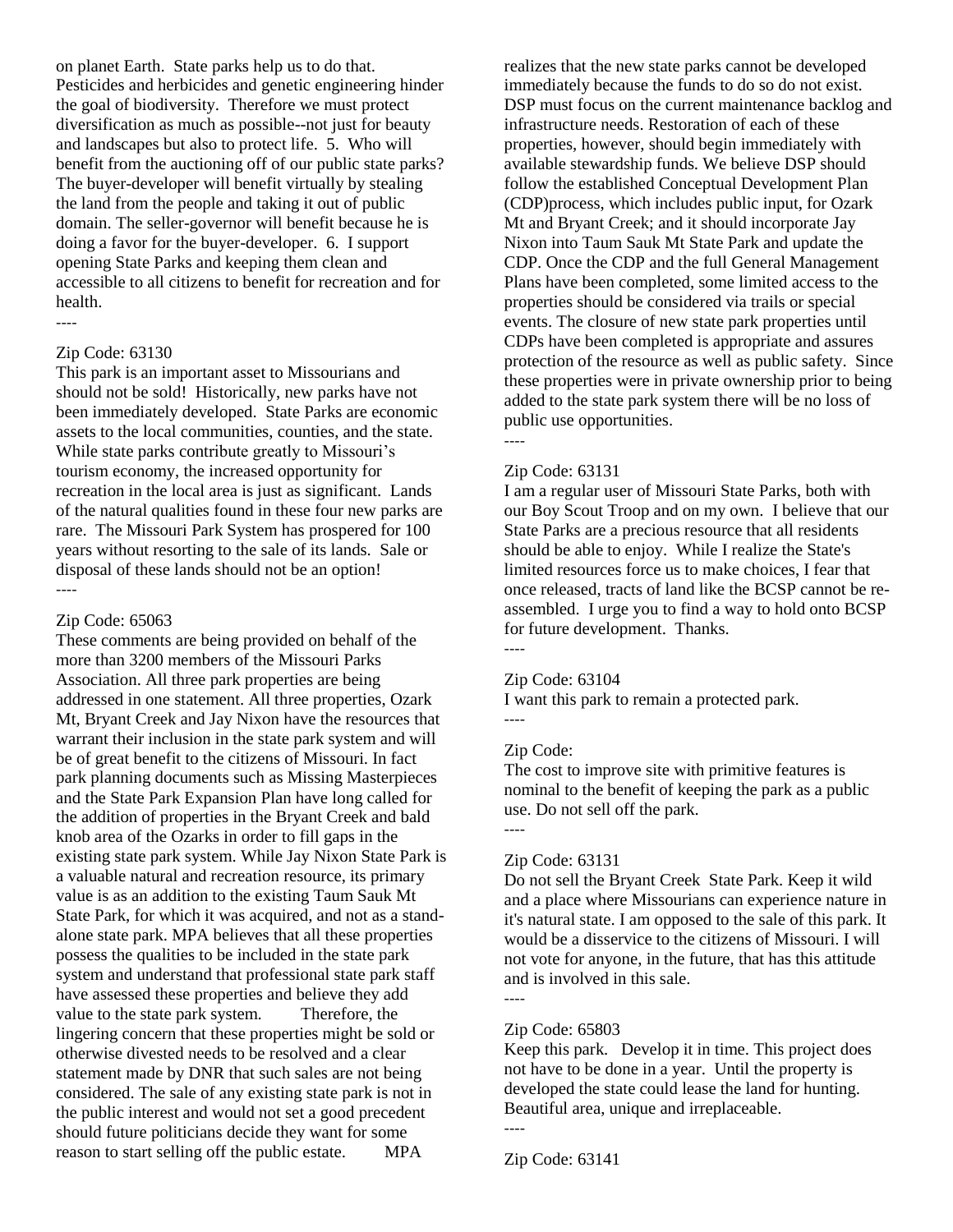Please keep this park, even if you have to delay development to save money. My husband and his brother have fished in this pristine creek. We enjoy hiking, camping and canoeing in Missouri. We have met people in Iowa, Wisconsin and Michigan who have talked of visiting Missouri's beautiful Ozarks. We have a gift here we should cherish.

#### Zip Code:

----

As a life long resident of Missouri, who also grew up in the heart of the city of St. Louis on Jefferson Ave. and involved in the Boy Scouts, I believe that even the idea, that I must write a comment on some mediocre web forum to convince a room full of bureaucrats of the importance of state parks is unbelievably preposterous. This land is owned by the public, yes that is correct, the money taken from the checks of every hard working Missouri resident who in turn generates the income to pay for the upkeep of these parks, is now being put on a chopping block where my minute owner ship and the opportunity to immerse myself, and my children in nature and peace is stolen. What is also stolen in this proposed sale of state land is the opportunity of every future child of generations to find the peace, wisdom and calm contemplation that can only be found in nature, away from the violence of cities where children grow up accustomed to eating their dinner while the news broadcasts another murder. Our land is disappearing, not only in Missouri but nation wide, parts of our city are radioactive, there are soils so contaminated that it has given the residents cancer for decades, every year more raw land is bought and divided to make gated suburban neighborhoods further displacing wildlife that is already pushed to the limit, in turn further segregating the haves from the have-nots. For what I ask? What possibly could replace this public land that would deem more valuable? Would it be better to raise the hills of the Ozarks, the oldest mountain range in the world mind you, and drop a Mc Donalds on the top, a Walmart? Could we instead put a factory to generate jobs for the area, that just may well employ a small part of the locals for 20 years or so before that too is torn down and the land now is toxic from chemical pollutants. Should it be sold to the public for sprawling hill top homes and inground pools that will then drain their yearly chlorinated water into the nearby stream where the last song of the spring peeper is heard, or where the owl catches his dinner as it has a late night drink? Well that really seems down right idiotic. Whoever is to buy this land is not only stealing it from the public, they are stealing our heritage as Americans. These shrinking plots of land called state parks are the last refuge for the idealist frontiersman and woman to leave the rat race of the modern world and enter a paradise of raw, untouched beauty. A formation of rocks where a child can find their first fossil, a stream where you can stir up a leopard frog

until it disappears in a splash, as the ripples of water bring recognition of the importance of beauty, peace and harmony in our own lives, is far more valuable than any home, commercial building or factory will ever be. This land is your land, this land is my land. Do not steal it from us and the generations after us. Thank You ----

### Zip Code: 63640

Bryant Creek State Park should be maintained as a limited-development state park for the public to enjoy. The state park is located in an area with few other state parks, as the nearest state park is Grand Gulf in Oregon County, which is at least an hour away. Additionally, the park offers a significant new area of public access and river frontage to Bryant Creek, which is mostly privately-owned but is a beautiful Ozark stream. The State Park should include minimal development and help preserve a beautiful piece of the Ozarks in an area with few other state parks. ----

### Zip Code:

State and National Parks are the jewels of our state and country. Preserving them for future generations to admire and enjoy should be paramount to our legacy. ----

### Zip Code: 63303

Public parks benefit our state. I would like to see the park opened to the public. ----

#### Zip Code: 63017

As a retired science educator, I can speak to the importance of science and the natural world in developing critical thinkers and life-long learners. Kids (and families) need more places to explore and enjoy nature. More state parks and conservation programming will pay for themselves in enriching the lives of our future leaders.

----

### Zip Code: 63034

This is a beautiful place. We have to keep it for all to enjoy.

----

### Zip Code: 63117

I wish to express my full support for the development and opening to the public of Bryant Creek State Park. Missouri State Parks produce a high return on investment in terms of human wellbeing and conservation of our natural heritage.

----

Zip Code: 63021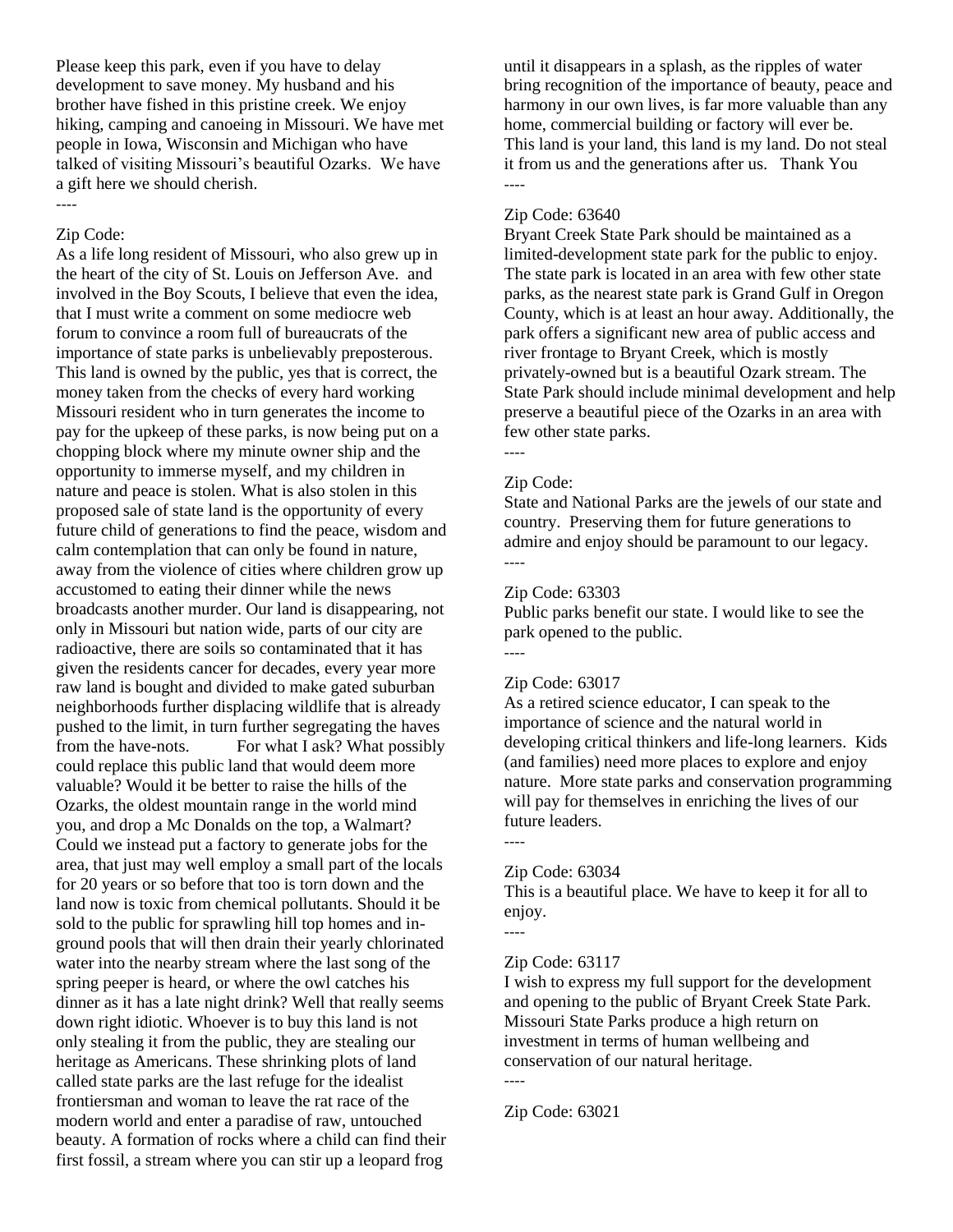It is so important that we set aside land for recreational use by the public. Please don't close or cut back land for any MO parks!

#### Zip Code: 63005

----

If you cant afford to bring the tract up to date, leave it primitive. Do NOT sell to a developer. ----

#### Zip Code: 63026

Please don't sell Bryant Creek; it would be a great State Park. The area has been on MO State Parks wish list for a long time. ----

#### Zip Code: 65807

To Whom it may concern, Missourians need more State and National parks. We especially need the Bryant Creek State Park. We have a beautiful state and we need more public parks for our citizens to take advantage of the beauty of our great state. Studies show there are many health benefits to getting outdoors, from fighting our obesity epidemic to mental health benefits, state and national parks are an affordable way to help our Missourians. Sincerely,

----

#### Zip Code: 65109

I have not been in this area but the photos look amazing. The large native cane break and abundant wildlife including black bears sounds awesome. Certainly would be a property to hold onto but might be better for now not to develop it too much. ----

#### Zip Code: 63301

Please continue to hold this land in reserve for future park expansion - it is not necessary to develop park facilities or make improvements but please do not sell it. This is money in the bank for future expansion of the park system which will be needed if there is significant economic expansion or if our population grows for any reason. Selling it now will be seen as very short-sighted in the future.

----

----

#### Zip Code: 63118

State parks are necessary to the makeup and integrity of the state they exist in. These are spaces that conserve necessary green spaces accessible to the public. These small decisions contribute against the brutal attack our current administration is making on the types of spaces. Part of what makes me proud to live in the Midwest and Missouri specifically are the beautiful spaces that exist in our state to let people freely breathe fresh air, hike, swim, and explore. To sell these off would be to doom these spaces for future generations.

#### Zip Code: 63116

I am writing in support of keeping the three new state parks. I value Missouri's State Parks as a way to conserve nature, engage the community, be engines of local economies, and a way to pass on our heritage to the next generation. MO DNR has done an excellent job as the fiduciary of the parks the residents of Missouri. Each of these parks adds different benefits to the existing park system. I implore you to keep them, and continue to expand our public use spaces.

Zip Code:

----

Governor...open this park and quit playing "I'm running for President" with our parks. Your constituents have voted to tax themselves for parks and maintenance through the conservation tax. Work it into the budget This is a great addition to our park system (fishing and floating stream). The estimate of 6K to 25K to maintain the park is a drop in the Missouri budget. ----

#### Zip Code:

One of the biggest draws to Missouri to bring in money outside of the state is the potential to use the outdoors through ways such as camping, hunting, fishing, hiking. Denying access to this area is cutting the potential to draw in more funding and the potential to show someone what it's like to be able to have access to these areas that may not otherwise get the opportunity. Missouri has some of the best public land access around and should try to not only stay that way but keep improving the opportunities as well. The Ozark areas alone provide some amazing opportunities to be able to get out and see some of the best places in Missouri.

----

### Zip Code: 63385

Can the area be turned into a conversation area to protect the area till there is money in the future to make it a state park.

----

----

### Zip Code:

Please keep this as a state park! Missouri needs as much public protection of mature forests and streams as possible. Protect our Natural Heritage! ----

#### Zip Code: 63017

As a Missouri citizen, I ask that the state keep this park and maintain it for both our tourism industry and our enjoyment. Parks are a huge asset to our state! ----

Zip Code: 65020 KEEP ALL MO PARKS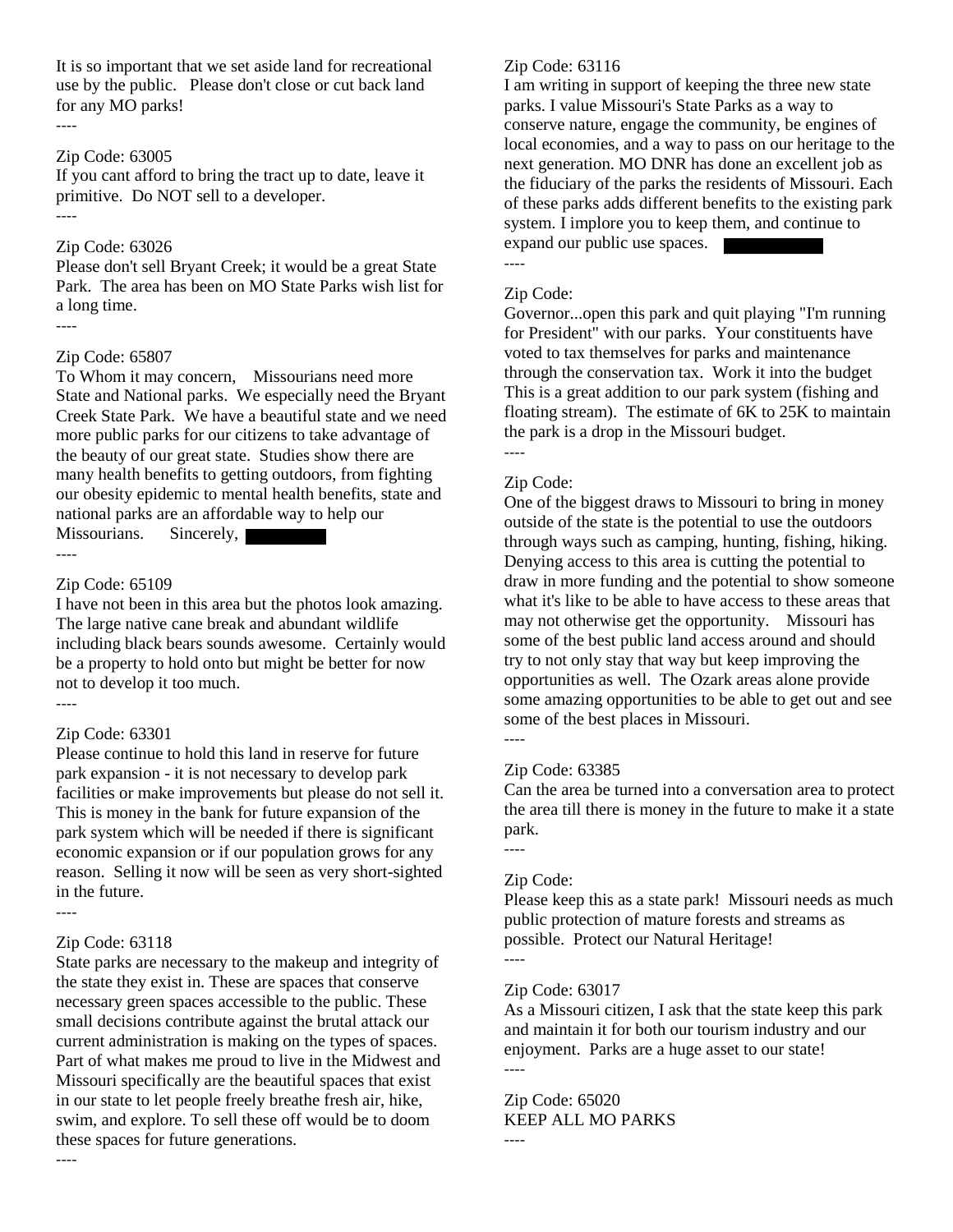### Zip Code: 63130

Bryant Creek has been on our list since 2005. With minimal investment we can have another functional state park with the opportunity to help improve the watershed. It's a no brainer. Our Governor and legislators need to enact a fuel take hike to help fund more government and stop trying to take away enjoyment from the lay people. ----

### Zip Code: 65203

I think the property should be added to the state park system for the following reasons Besides its rare (for Missouri) sandstone outcroppings, Bryant Creek has been identified as a state conservation opportunity area because of its unique fish and crayfish species. The area also has a regenerating native pine forest, a rare habitat in Missouri. In addition, the nearest state park to Ava is Table Rock, 74 miles away, then Grand Gulf, 79 miles away. Having a state park with fishing, and possibly hiking, bird watching and similar uses, would provide an important recreational resource for Missourians in that area. It might also become an educational resource for the local schools.

### Zip Code: 63139

----

The Bryant Creek region of Missouri includes some of our best and most precious natural features. It is also a region that is pretty economically disadvantaged. Having a State Park in this area will absolutely attract Missourians and visitors from around the world to this lovely and ecologically significant part of the state while providing needed and valuable income for residents of the area. The economic value to Missouri of our state parks has been VERY well documented. The process of vetting this location for a new State Park has already taken place. I find this "re-view" disingenuous, frankly, given the fact that the land is already in state hands and the people of Missouri have already said yes to developing a new State Park in the Bryant Creek area. Let the residents of this part of the state have the opportunity to sustain their families and communities through businesses that support tourism and visitors, and let this area's natural resources enjoy the protection and appreciation that a State Park provides. THANK YOU for moving forward with all implementation plans for Bryant Creek State Park.

----

### Zip Code: 63107

Please keep any land that could be open to the public just that open to the public

### ----

### Zip Code:

Missouri State Parks should strongly consider keeping open Bryant Creek State Park. Our state parks add an unquantifiable amount of benefits to the state and it's

residents. Keeping outdoor recreation areas open to the public should be of the utmost importance, and I sincerely hope the parks department will consider the benefits of having Bryant Creek State Park open. In this day and age, more than ever, we should continue to protect natural areas within our state for young generations of Missourians.

# Zip Code: 63125

This is a great addition to the state park system. I have only floated Bryant Creek once but loved it. The public land with primitive camping would be a go to destination.

----

----

### Zip Code:

Reopen this park. Public lands increase's Missouri's value as a whole by providing unique outdoor opportunities to experience nature.

----

#### Zip Code:

DO NOT CLOSE ANY STATE PARKS. ----

#### Zip Code: 63368

I see no reason why these parks should remain closed. I would like to see them open and developed for the public's use Thanks ----

#### Zip Code: 63122

I believe this, and all our state parks are valuable gems, assets to our state and should not be sold for any reason. If funds are unavailable for development, then hold the property until they become available or allow cooperation with NGO to help with funding and upkeep. Do not sell off our green spaces.

#### Zip Code: 63109

----

The citizens showed their support for state parks in the November by overwhelming approving the continuation of the sales tax for the state parks. The new part will expand the amount of opportunities for the people Missouri to go to parks. By having new parts we will also expand opportunities for missourians to learn more about the natural history and wonders of our great state. But Brian Creek State Park in particular would be a great opportunity for people to experience the beauty of Brian Creek. It would allow new Outfitters and campgrounds to grow up around that Park to enhance canoeing kayaking and rafting opportunities on Bryant Creek. I see it as a opportunity to increase the economy of the local area. It will also provide jobs at the park and all the other Outfitters that would foul with the park. ----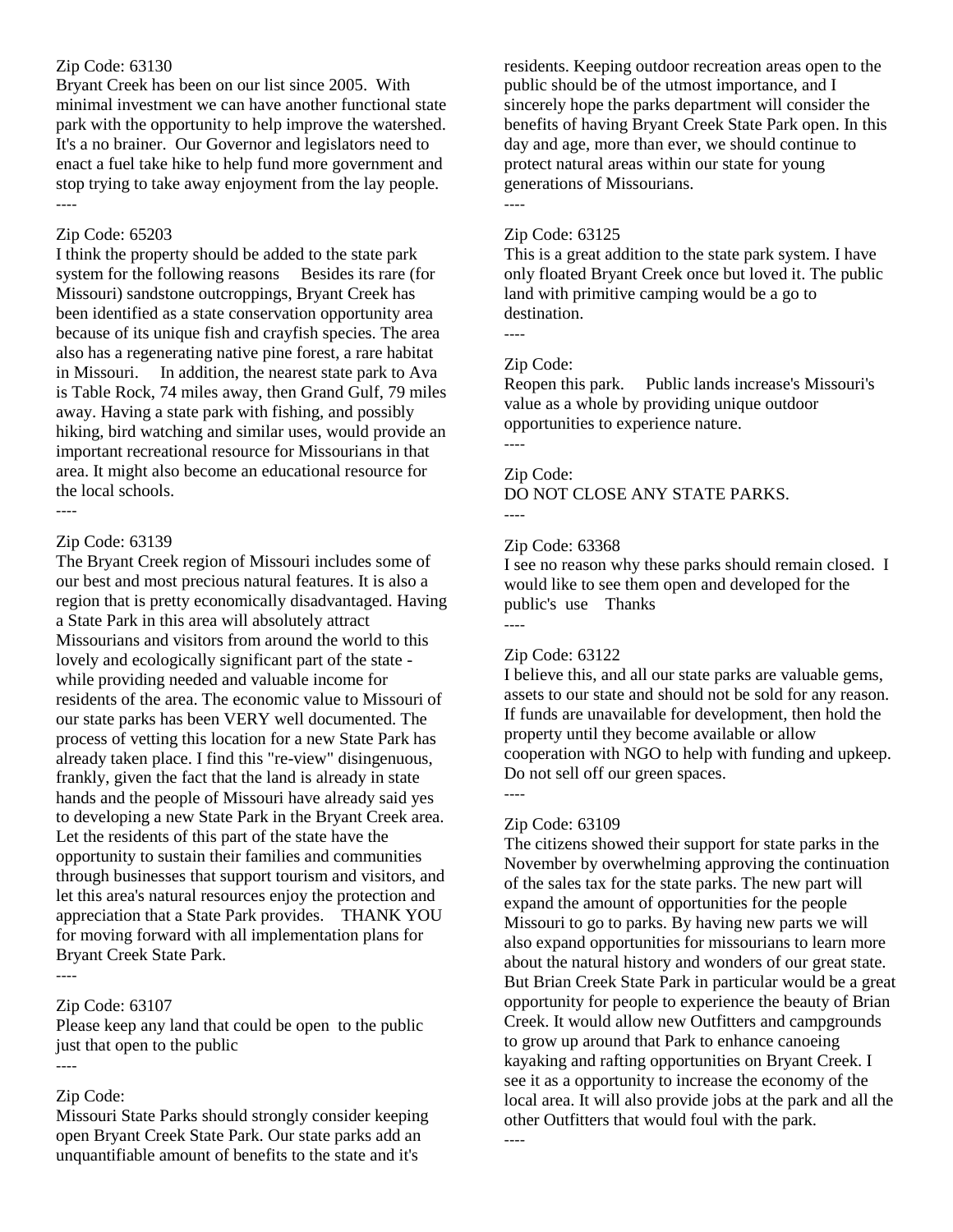### Zip Code: 63130

Tourism provides an important economic boost for communities in Missouri's rural areas. But you have to have attractions for tourists to visit. The land that the state of Missouri purchased for Bryant Creek State Park is exactly that kind of attraction. There is water frontage on Bryant Creek, abundant wildlife (including black bears), and plenty of beautiful natural features such as dolomite cliffs and sandstone ledges. When visiting state parks, which I do frequently, I normal stick to the ones in eastern Missouri closer to where I live. I would gladly make a long day trip out to Bryant Creek State Park once it is open to the public. Whether the state has the resources now or needs to wait a few years to actually develop the land, under no circumstances should this land be sold back into private hands. I would like to see the state go ahead with the park development planning process, decide on a plan, then land bank the parcel until there are resources to do the development. Sincerely,

### Zip Code: 63125

----

My vote is for the State to hold onto this property. Once it is lost to private development, it will be gone for good. ----

### Zip Code: 63119

Once destroyed, natural wilderness is hard to recreate. So I support leaving the park the way it is unless there is some actual, unique opportunity presented otherwise. The opportunity to make a profit, to mine or log, to develop in other ways - there are other places in Missouri where companies can pursue the opportunities. There is no compelling reason to even spend resources developing the property as a park, any more than already is. Just leave it be, for future generations to decide the needs for it.

----

### Zip Code: 63011

I respectfully ask that the administration look past any politics associated with this issue and think long term. Missourians love to camp and be outside -- its part of our culture. Moreover, creating modern outdoor destinations (like Echo Bluff) is extremely popular with campers from not only Missouri, but throughout the US. This brings tax dollars and jobs to our economy. Finally, I like getting my kids off the couch and outside. We need to encourage our young people to get outside to fish, hunt, hike and camp. Families need parks. Keep these parks in the public domain -- the politics will subside but these special places will endure. Thank you for the opportunity to comment.

----

Please save this park. It seems modest in size, and the value of preserving the land far outweighs the public cost. Thank you.

### Zip Code:

----

----

reopen the parks!

### Zip Code: 63122

As much as I love the site and the potential, the cost associated with developing the area is too great for Missouri to consider right now. I would suggest letting the land be and not doing any development. ----

# Zip Code:

Close it and sell it! Get rid of the pork!

----

### Zip Code: 63043

Keep Bryant Creek State Park open. ----

### Zip Code: 65793

I am interested in seeing that all the mentioned / acquired land remain as MO State parks. If the state can not afford to develop them at this time, that's okay by me. We need natural spaces for hiking and other outside activities. People need to get out and enjoy nature and "recharge". Do not consider selling these lands. I do object to the prices listed in a recent West Plains Quill article on developing the parks. When I read \$40, 000 for a two room toilet!!!!! That is surely a typo. No wonder people complain about the parks. Some of the other prices were also outrageous. When you do devise a plan to do any development of these lands, I hope that you will be more reasonable about the costs. ----

### Zip Code: 63131

Please do not sell our state park lands. I am disappointed that our state leadership would even consider this. These resources are not replaceable and the state already owns them. If funds are not available for maintenance, leave this land as a natural area with perhaps a few hiking trails. These parks do not need facilities for camping, etc. Let the people of Missouri and our grandkids and their future children enjoy nature and preserve our parks. ----

### Zip Code: 65203

I greatly value Missouri State Parks for their benefits to the human population of Missouri as well as for the conservation value. Bryant Creek State Park should be kept in the state park portfolio. We need to conserve the area around Bryant Creek and provide a habitat for Black Bears which are migrating north. The area does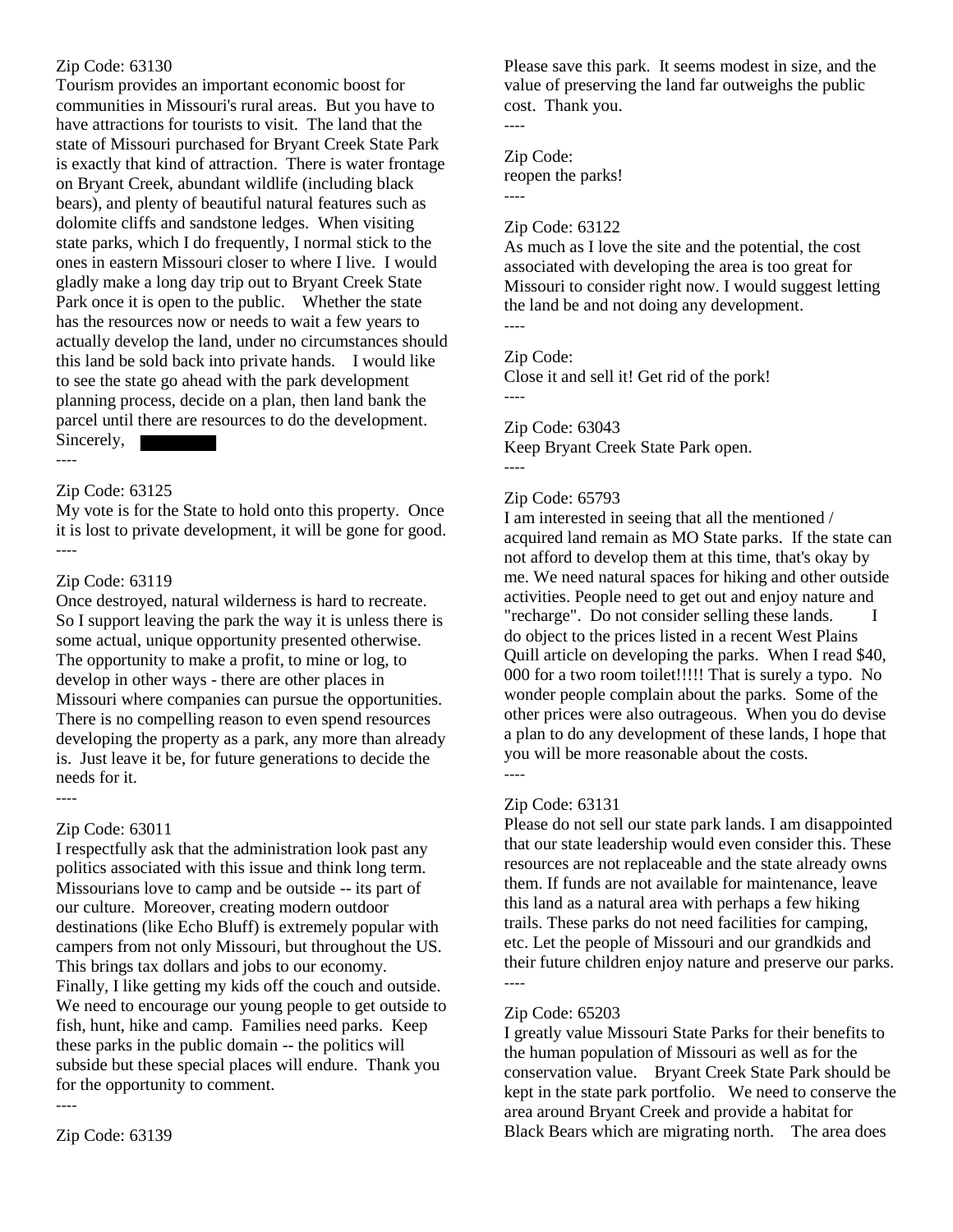not need to be developed. The State should open this park as a wilderness area that has no development plans. ----

### Zip Code: 63104

Please do not sell this or any state park / DNR land. The very thorough DNR analysis clearly justifies that this land comprising Bryant Creek State Park has outstanding and unique qualities worthy of inclusion into the Missouri State Park system. For the sake of budget and for preservation of the outstanding natural qualities, I feel a minimal development plan would be fine, although I am not necessarily opposed to some amenities. Hawn State Park is a good example of this relatively minimal approach, where nature is priority. Trail development and other access and amenities, if deemed necessary, could be worked out much later in the future while this could just remain back country preserved land temporarily or permanently. Many parks have inaccessible wilderness areas, which do not have direct access, yet are still technically parks open to the public. Under no circumstances should this or any DNR land be sold off to private interests or any nonconservation entity or user. Thank you for considering my comments.

----

### Zip Code: 65203

Although I have not yet visited Bryant Creek SP, I believe that it is terrible policy to remove beautiful and biologically productive areas from the public domain. With mature forests, stream habitats, abundant wildlife, beautiful geological features and many recreational opportunities, I can think of no higher use for this land than as a park available for public use. Please keep Bryant Creek in the wonderful Missouri state parks system.

----

#### Zip Code: 63119

I believe it is important to keep all current State Parks. The State Parks provide a wonderful haven for Missourians and those visiting our area. We need more "special getaways". I also believe that State Parks provide economic growth for the cities and counties where the parks are located. KEEP OUR PARKS. It is too hard to get them back once they are gone. ----

### Zip Code: 63116

Please reopen Bryant Creek State Park. Our state park system is a great treasure for Missourians--good for the critters and good for the visitors. Regarding wildlife and the environment, our state parks are vital for the education of residents and tourists.

----

Zip Code: 63130

Please keep Bryant Creek SP open! Missourians love their parks and need to have them available for a variety of uses.

### ----

### Zip Code: 65760

I am so excited to have more public lands here in the Ozarks! I would like the land to be opened to the public as soon as possible for hiking. I am in favor of minimal developments to the park, and would like to see it managed like a wildlife conservation area. ----

### Zip Code: 63146

Do not sell off this state park land. Public demand for parks is high and more camp grounds are needed in this area. Missouri residents have repeatly demonstrated their value of public land by renewing the Park & Soil tax for the past 30 years. If we are willing to tax ourselves for public lands, we definitely don't want our public lands sold off. If there are insufficient funds to develop the park, hold the land until there are funds. Robertsville State Park is an example of a state park where the land was acquired and then later developed. ----

### Zip Code: 65483

This park needs to continue to be open to the public as a State park. It needs to be developed as a State Park, not sold by the Governor.

# ----

### Zip Code: 65101

We need to keep this state park. Missourians have overwhelmingly voted to provide money for state parks through taxes. We have to utilize Opportunities to acquire land for state parks so the public can use them while there are still natural areas available. ----

### Zip Code: 63146-3769

Regarding Bryant Creek State Park: My husband and I would enjoy visiting this park. We would definitely enjoy hiking to experience the interesting topography, creek and would love to bird watch there. Leaving it fairly primitive sounds good to me. None of our state parks should be sold as the land is for Missouri residents and others to enjoy. We must ensure lands for wildlife exist, and our parks do just that. Our parks should not for sale. Thank you,

----

#### Zip Code: 63146

Missouri citizens need and want this park. It looks like a wonderful natural area that should be open for all of us to enjoy. It seems like the state should try to work with nature groups to develop hiking trails. The worst option is to sell this property. Voters overwhelmingly approved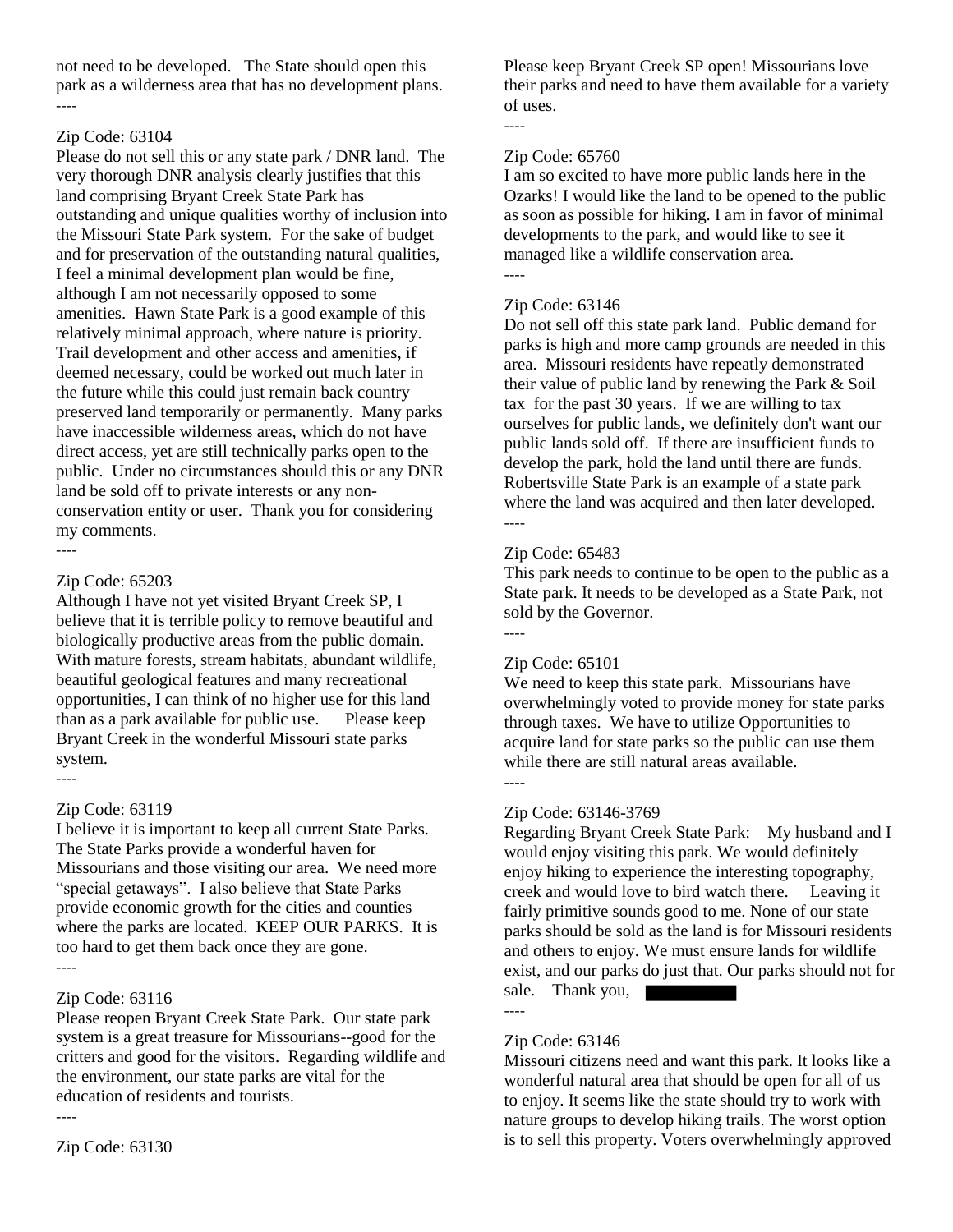the park sales tax. We need to protect these natural areas for us and for our children and grandchildren.

# Zip Code:

----

Land, Water, and Wildlife are all limited resources and are disappearing quickly. DO NOT SELL THAT WHICH BELONGS TO THE PEOPLE OF MO. This land is an investment in our State and attracts money spending visitors from all over and rewards the people who live here. ----

### Zip Code: 65109

Keep this park in the state park system! I am a lifelong user of our wonderful parks and would like to see more of them.

----

### Zip Code:

ALL state parks are resources for our citizens and visitors. We have some of the nicest state parks in the country. Keep the ones we have open and open the ones in question.

----

### Zip Code: 63367

This is a beautiful area. Would like to see river access for canoes... and hiking trails. Guided hikes or scheduled times for group hikes would really be appreciated. Not brave enough to be out in the middle of no where by myself. Nature Centers or visitor centers are always exceptional and informative! ----

### Zip Code: 65203

I think the property should be added to the state park system for the following reasons Besides its rare (for Missouri) sandstone outcroppings, Bryant Creek has been identified as a state conservation opportunity area because of its unique fish and crayfish species. The area also has a regenerating native pine forest, a rare habitat in Missouri. In addition, the nearest state park to Ava is Table Rock, 74 miles away, then Grand Gulf, 79 miles away. Having a state park with fishing, and possibly hiking, bird watching and similar uses, would provide an important recreational resource for Missourians in that area. It might also become an educational resource for the local schools. ----

### Zip Code: 65768

Our family has lived in Douglas County for almost 30 years and we have had many occasions to enjoy Bryant Creek in all its beauty. It is without a doubt one of the most pristine areas in the state of Missouri, and we believe it should be accessible for all of its citizens. It would be a great tragedy if this section of the Bryant were privatized. We would ask that Bryant Creek State Park become a reality for the sake of future generations and for the preservation of the flora and fauna that reside within this special, and irreplaceable, ecosystem. ----

### Zip Code: 63012

The Missouri State Parks system is one of the best in the entire country. I feel very fortunate that our State and our citizens continue to provide financial support and provide these wonderful parks for all to enjoy free of charge. This is fantastic! The State Park Dept. should not sell off ANY existing parks, whether they have been fully developed yet or not. The Bryant Creek State Park does not need to be developed immediately but it should be preserved and further study should be conducted to determine the most efficient and potential uses for MO residents and out of state tourists.

----

### Zip Code: 63640

Deed to mdc for educating the public on sustainable timber management, controlling invasive species, and growing milkweeds for monarchs. ----

### Zip Code: 63303

The Missouri Park System should retain the Bryant Creek State Park property. These tracts of land protect the steep watershed that feed the groundwater and springs of Bryant Creek, along with a beautiful stretch of the Creek itself and its bluffs. Bryant Creek is an important resource for clean water entering into the North Fork River. This area contains high quality canebrake, which is nesting habitat for the very rare Swainson's Warbler (in which my family has taken bird watching trips just to see this unique bird), springs, and well developed riparian forest of shortleaf pine/oak woodland with a rich native understory. This area also contains forest that was logged and burned during a wildfire caused by drought. This plot will be a great learning experience for scientists and the general public to see how the pine/woodland restores itself. Natural areas like these are a tourist draw adding to the economic and tax base of the local communities. My husband and I have spent many of our vacations IN MISSOURI to enjoy our parks. Natural resource management and restoration should begin in 2018, with a long term plan determined with public input. Missouri State Parks should add to Bryant Creek's infrastructure over time in stages as funding and staff become available. Low cost infrastructure like gravel parking lots and primitive trails should be created soon to at least allow some public access to this public area. The Missouri Park System has never in its 100 years sold property, and any sale revenue would never benefit the residents of the whole state of Missouri as this property does. With the overwhelming renewal of the State Parks, Soils, and Water Sales Tax last fall, the people of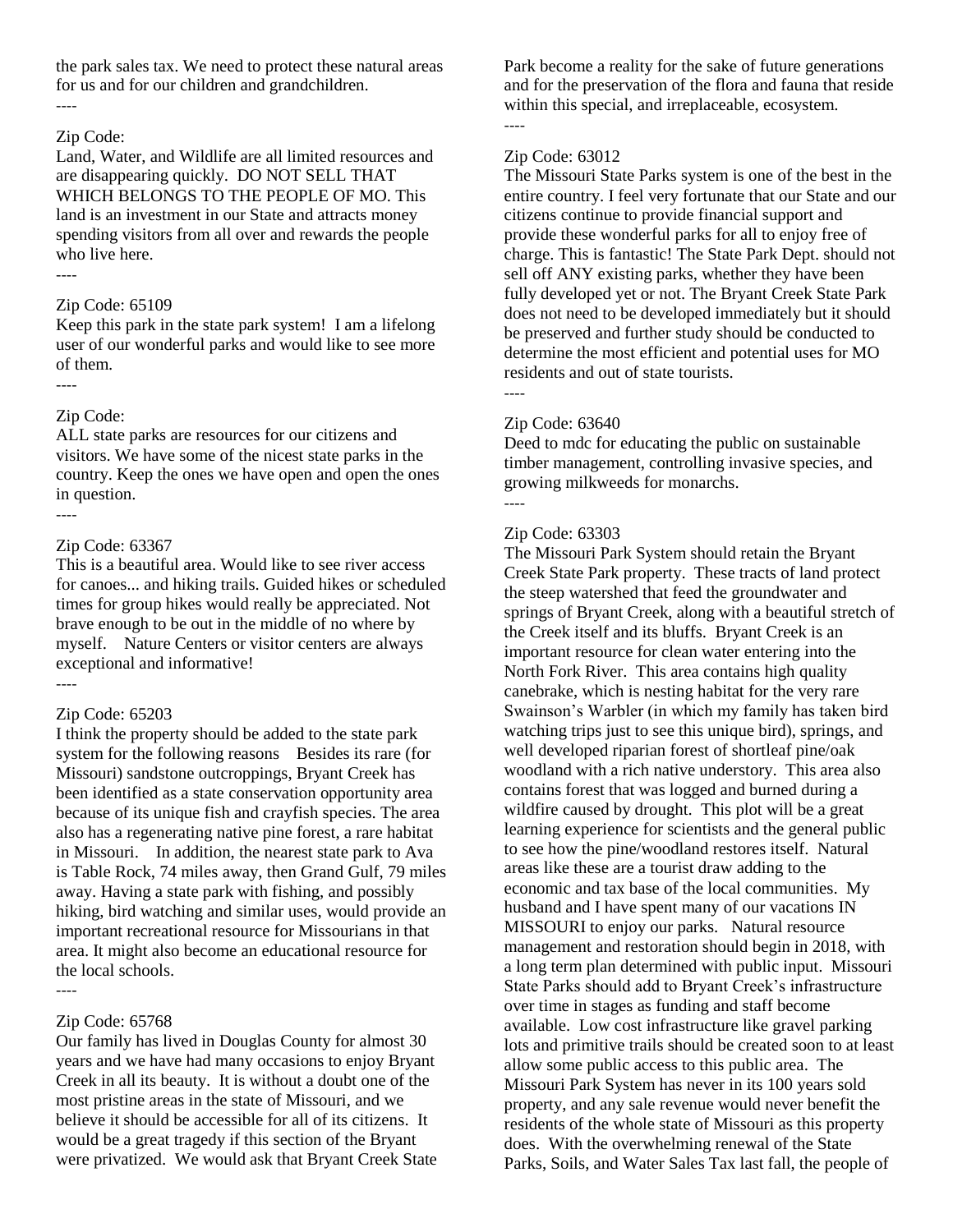Missouri approve of their parks. Please retain and begin maintaining Bryant Creek State Park allowing it to be "open" to the public. Thank you! ----

Zip Code: 63640

Use the land for timber management. ----

#### Zip Code: 65101

The naive forest, creeks and geologic formations make Bryant Creek State Park a nice addition to the state park system. It should be preserved because we need more protected areas not less. ----

### Zip Code: 63654

open all missouri state parks, thanks ----

#### Zip Code: 63124

Bryant Creek State Park sounds like a lovely place that should be kept in our state park system. While I understand that the Missouri State Parks are in a budget crunch right now, and the park is not open, I think that we should not sell the property and lose its availability forever. The cost of minimal maintenance at this time is low enough that we should find the will to do it, and consider the future. I'd like to take my family to this state park someday. The unique features it holds are described in a way that makes me think it is a special spot. ----

#### Zip Code:

We need more state parks/ not less. You may want to consider charging a slightly higher fee for out of state campers. At Sam A Baker it is not unusual to get 25- 30% of the units being from Illinois, while Illinois state parks are underutilized because they aren't that nice for camping ( a few exceptions) In Wisconsin you pay a daily or yearly usage fee with higher charges for out of state visitors/ utilizers. Missouri State Parks are well in demand since they are so nice! Don't take away what we need and have given approval by agreeing to the added sales tax for 10 more years (80%). ----

### Zip Code: 65203

I hope that Bryant Creek becomes a state park. This is an area of the state that could use another park. The pictures of the land that could become Bryant Creek State Park are beautiful.

#### Zip Code: 63640

----

Timber management and removal of invasive species. Use this property to demonstrate proper timber management to citizens. Explain to people in metropolitan areas what the invasive species are doing to our timber and encourage them to plant natives only. Please collaborate with the Department of Conservation in this effort or deed property to the DOC. ----

#### Zip Code: 65401

Please consider opening Bryant Creek. I love to go hiking in the area but there are no other state parks in the area. Bryant Creek is also home to native cane brakes that once covered much of the American South. To lose this habitat would be devastating to many animal species and would be a great lose of Missouri heritage. ----

Zip Code: test ----

#### Zip Code:

Bryant Creek State Park should remain in the Missouri state park system, especially considering it contains some of the last old-growth and mature forests in the state of Missouri. The importance of protecting and preserving old-growth forests cannot be understated. Once they are gone, they can no longer return. And they provide immense beauty, biodiversity, and opportunities to study what an in-tact healthy ecosystem looks like. Moreover, this park contains multiple ecosystems, including four tributary hollows, and a native pine forest. Such variety is rarely seen in Missouri, which is blanketed in the north with monoculture row crops and covered in the south by oak-hickory forests. This microcosm of unique features should be protected for all Missourians to experience, not just a few homeowners or developers who would like to appropriate this property for personal use. Missourians love and cherish their parks, especially ones like Bryant Creek, that has unique and marvelous features. Please do not remove Bryant Creek from the state park system. I have been to every Missouri state park. My daughter and I completed the centennial passport last year and so I can say with authority that Bryant Creek, and the other two parks at issue, are important to the state park system. ----

#### Zip Code: 65401

Bryant Creek State Park is a nice addition to the state park system. It preserves for public use a special natural area that is along a creek in a location where there are no other state parks. The cost to develop and operate it is minimal.

#### Zip Code: 64068

----

One of my favorite activities is fishing Ozark streams. Unfortuinately, most require permiussion from landowners for access. We need more public access Ozark streams in our park system.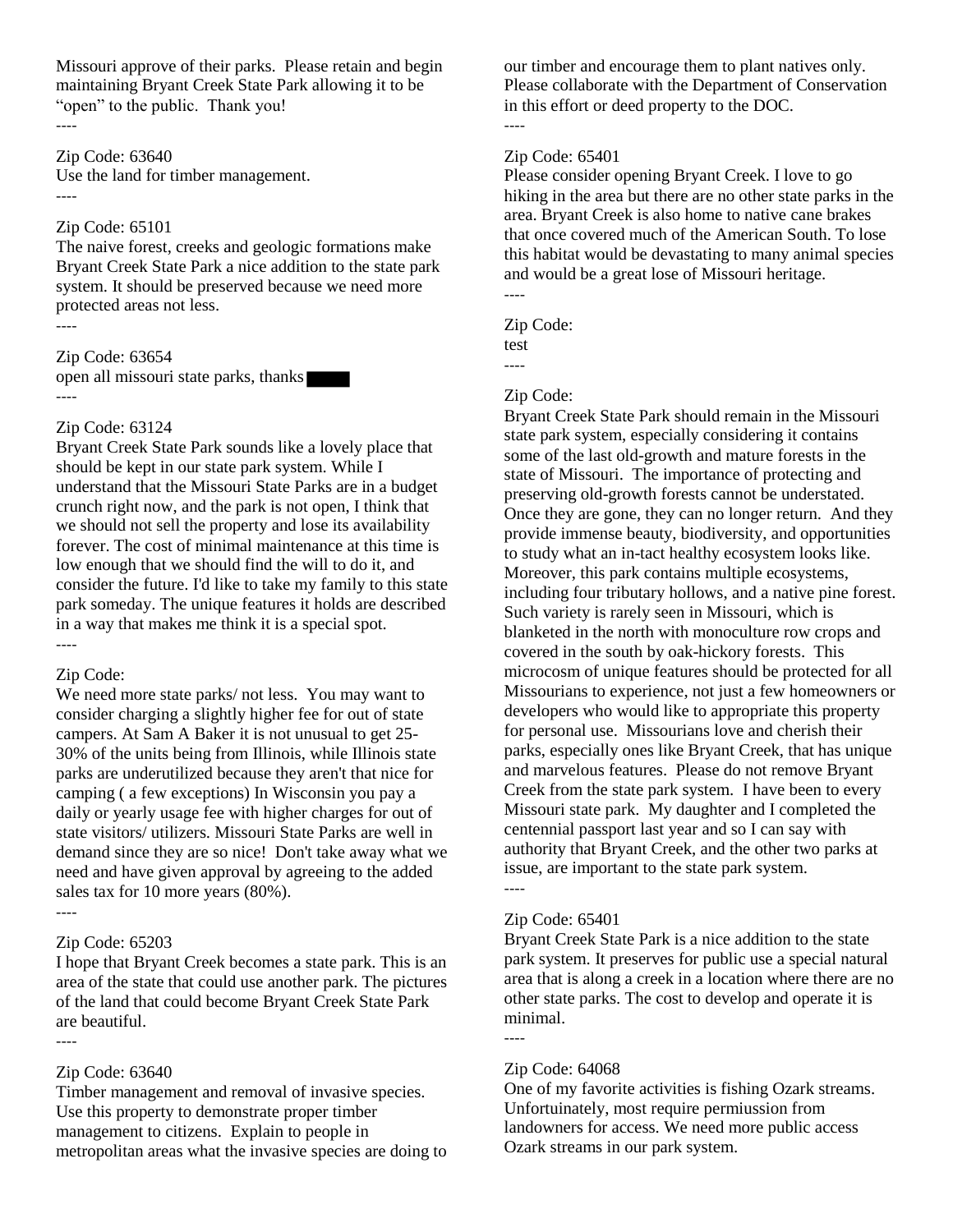# Zip Code: 63141

----

We need to preserve as much of Missouri as possible as so much of it is being commercialized into more shopping malls. Getting kids to the outdoors provides them a new venue to discover and helps them in turn, to care about the future of the planet https://www.nature.org/newsfeatures/kids-innature/kids-in-nature-poll.xml Please do not sell this important land to preserve so others may enjoy it as well. It will still bring in tourism revenue. ----

### Zip Code: 63021

I have been to all of the state parks and state historic sites during the past two years. They are treasures! We Missourians should be proud of the whole park system. The people have spoken loudly in approving the Park, Soils, and Water sales tax amendment in 2016. When 79.88% of the public agrees that parks are important enough to support financially, that is a strong sentiment. The properties in question (Ozark Mountain, Bryant Creek, and Jay Nixon State Parks) should not be sold. It is appropriate to take time to develop a management plan for each park. Once that plan is in place, the park can be gradually opened for use. Thank you for your consideration.

----

### Zip Code: 65203

Strongly favor keeping and developing this property as a State Park. Having grown up near this area, I have floated Bryant Creek many times and know this is a beautiful area of the State. Excellent opportunity to protect and preserve a small portion of this scenic area. ----

#### Zip Code: 972232

Bryant Creek contains significant natural resources such as the creek itself which is used extensively for fishing and floating. It also has native forests such as the short leaf pine which is becoming more and more rare in Missouri. It certainly qualifies for inclusion in the park system based upon its many outstanding natural resources which will also provide for high quality outdoor recreation opportunities. While the park system has a maintenance backlog, this park does not have to be developed in the near term. The important point is to continue to preserve the land and develop it when it is feasible to do so. Every park system in the nation has a maintenance backlog but these issues need to be addressed through a bond issue or other statewide funding program that will address infrastructure needs. Selling the land will not provide enough money to make a dent in the the backlog problem and should not be considered as a viable option. Eventually when the park

is developed it will contribute to the tourism economy of the area.

----

#### Zip Code: 63114

Having a "survey" for consideration of state parks is misleading when the only questions is a complete fill-inthe-blank. How about a survey that gives the options to consider? Are you thinking of not developing the parks at all? Making them strictly hiking? Adding minigolf courses? Using the river for Iron Man competitions? I would be happy to give my opinion if I knew what the parameters were.

----

### Zip Code: 65738

I did attend the meeting in Ava and was impressed with the LOCAL support that exists for this park as well as the other three new state parks that remain closed while input is gathered. I hope that the Governor will consider the benefit to the entire state of the economic impact as well as cultural enhancement and not simply knee jerk political response that seems to be the norm in today's world. We need to open these four state parks and support all of our treasures as 80% of the voters affirmed with the parks and soils tax issue last November. ----

### Zip Code: 65203

Open up Bryant Creek to the public

### Zip Code: 65203

I have made numerous trips to Assumption Abbey in Ava, Missouri, and am familiar with the Bryant Creek area. This is an amazing and unique example of Missouri's landscape that deserves protection for the enjoyment of Missouri citizens. As with all of the newly added properties, I am in favor of mothballing them if necessary to wait until funding is available to develop them to the high standards that Missouri State Parks are known for.

#### ----

----

### Zip Code: 64053

The Bryant Creek land reserve will continue to contribute significantly to the economic and natural scenic provision for all folks national and international that visit Missouri wild areas annually. We must preserve our small in number natural reserves in order that we can visit and interact with refreshing landscape and hideaways. Once it is gone we cannot retrieve such beautiful spots in our great state of Missouri! Please continue to note the importance of this area. ----

### Zip Code: 65775

It is important to me that this park, and the other two closed state parks remain in public ownership. THEY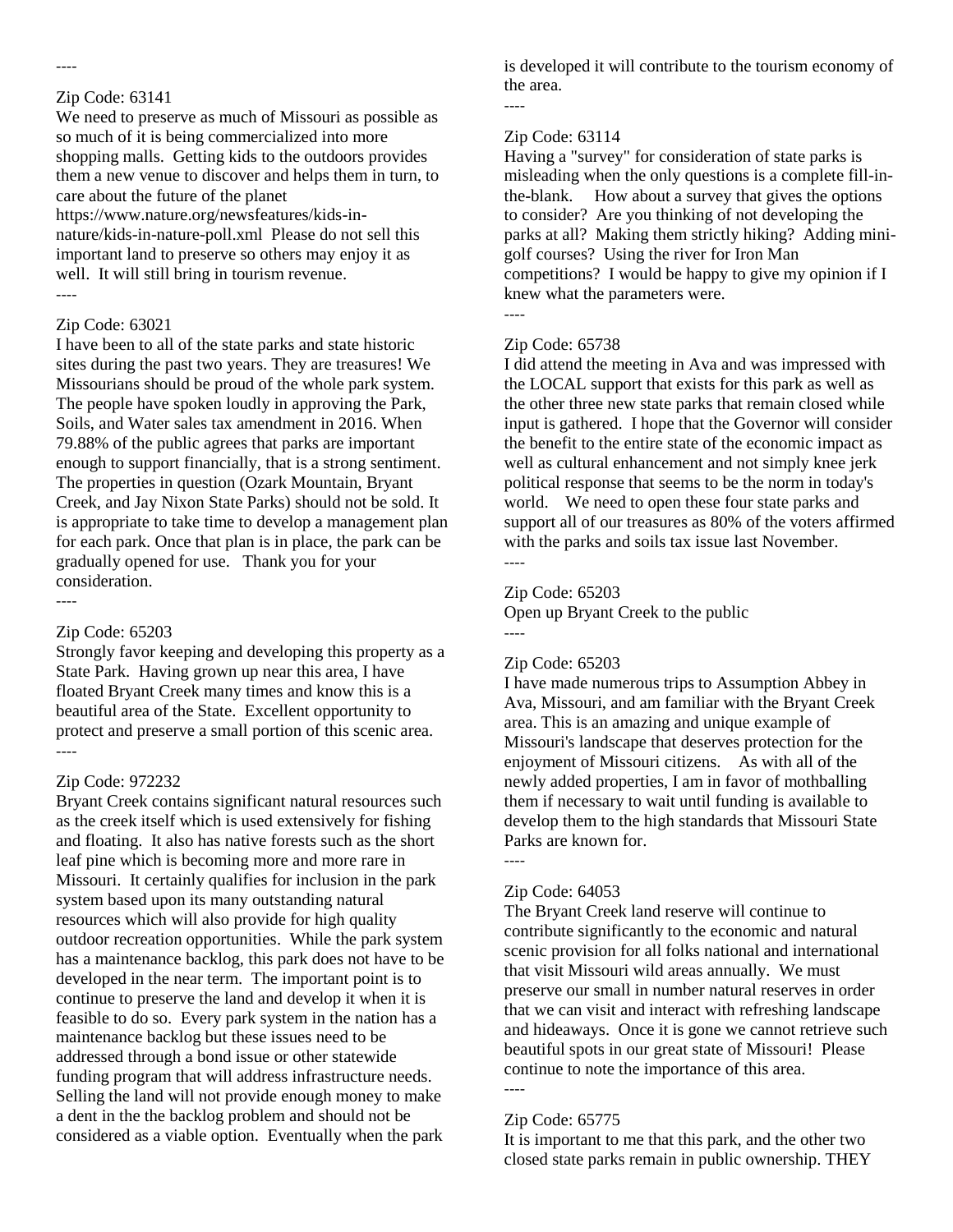SHOULD NOT BE SOLD, and I look forward to the day when they are developed to the degree that they are open for public use. ----

Zip Code: 63074 Please do not sell park. ----

### Zip Code: 65775

Please do not sell Eleven Point State Park! Our Missouri Parks are treasures enjoyed by all. Thank you. ----

### Zip Code:

Bryant Creek is an amazing natural resource and should be protected in perpetuity for Missouri residents to see and enjoy. All Missouri state parks are treasures and Bryant Creek is no exception. Rolling hills, deep timber, clean and flowing streams....all are wonderful parts of our natural heritage that deserve to be a priority for the governor and legislature to protect. Limited complementary development should be considered, including hiking trails, camping areas and fishing/hunting opportunities. ----

### Zip Code: 63124

Bryant Creek's major feature, Bryant Creek, has been identified as a state Conservation Area. It should be protected.

----

#### Zip Code:

I would like to see initial cost effective development for public access with consideration for future development and improvements. I would like to see legislative support for an over time continued development program until the park becomes a full destination facility. As with all Missouri State Parks, protecting and restoring significant resources should be given a priority and stick to the Missouri State Park mission statement. The park in this location fills a gap and as such is more accessible to persons in SW and S Cental MO, where not as many parks are available. Plan for initial limited staff but eventually work to provide adequate staffing to be responsive to public use and resource protection. Thank You ----

### Zip Code:

Keep the park, open it to the public, and maintain our states public lands.

----

#### Zip Code: 64111

I think preserving natural land is important even if those lands are currently being used for recreational purposes. Save the parks for future generations.

----

#### Zip Code:

I feel very strongly that this park should be retained/owned by the Missouri State Park system. ----

### Zip Code: 63663

Develop minimal road and parking area to allow public access Apply for RTP Grants to fund ameneties to compliment the site. Hiking, walking trail would be a must, look for local volunteers or your own resources to develop trail system Corporate sponsors might be a good source of funding / friends groups Love to see this park ASAP!!

----

### Zip Code:

Please do not sell Bryant Creek State park. If the money is unavailable for development at this point, it harms nothing to let it remain as is. ----

### Zip Code: 65201

Please preserve this state park to be what it was intended to be: an area of pristine nature to which all may come and enjoy the wonder and beauty of our state's ecology. Do not sell it off.

----

### Zip Code: 63367

Do not sell off Missouri new State Parks. These parks should be developed for there natural beauty and for the enjoyment of all Missourians. **Lake Saint** Louis, MO

----

### Zip Code: 65401

Fantastic site! But in the real middle of nowhere. Full development into a first class camping and hiking park is what I would do, even though it would take some time. Perhaps open for day use first?

### Zip Code:

----

----

Please keep Bryant Creek as a protected state park that is open all.

#### Zip Code: 63037

This is a jaw-droppingly beautiful property, and the first thing that comes to my mind is "Leave it alone, let it be." This one should be preserved in its pristine state. Just the waterway alone is magnificent. The current barn and home could serve as a visitor/information center, and the pasture area could be oversown in prairie plants for additional education, but I really can't imagine allowing anything beyond hiking, observation, and non-motorized fishing activity here. Certainly NO ATV's or anything else similar to disturb the peace and majesty of this tract.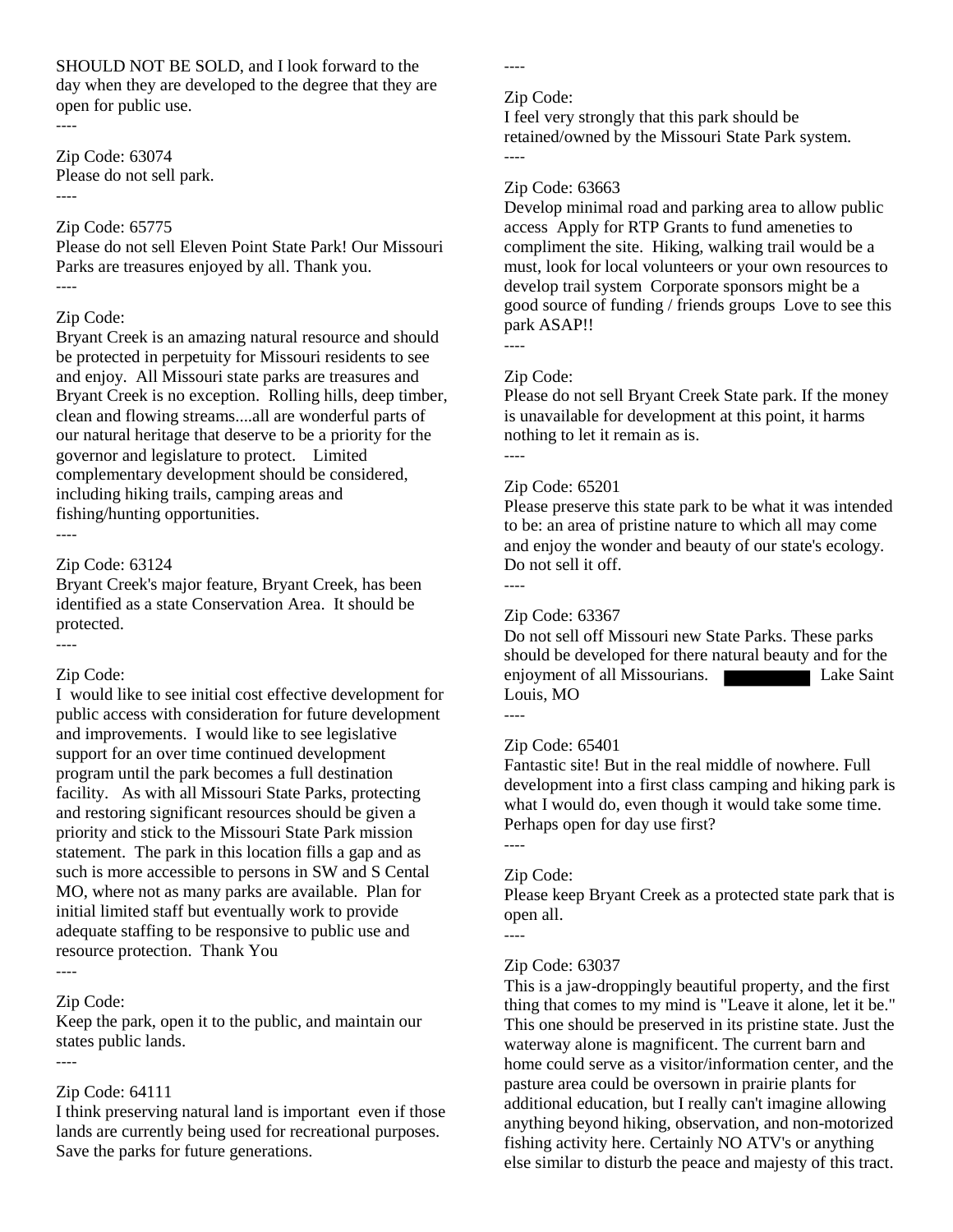I don't believe an asphalt trail or gravel trail is needed anywhere. It needs to be appreciated for what it already is, and left that way. ----

### Zip Code: 63090

Please keep this property in state ownership and open it up to public use. This property could be managed inexpensively as primitive public land to the benefit of all Missourians for the purposes of primitive outdoor recreation, important wildlife habitat, and watershed protection. Thanks for your consideration! ----

Zip Code:

Keep this park! Do not sell! ----

### Zip Code: 63130

I think Bryant Creek State Park should continue as a state park property. The park has excellent natural qualities that make it worthy of being a state park including the Bryant Creek frontage. I realize there are budget challenges. Leave the park undeveloped to minimize the cost. ----

### Zip Code: 65203

We need wilderness areas as much as fully developed parks. I want more state parks. I voted to fund the parks. It passed. If it takes a few years to get to developing the park, it's okay. I've hiked the OT. I like the wilderness as much as I enjoy the other parks in the system. We are lucky that we can expand our park system. Why would we want to limit that? I want Bryant Creek to be the 89th park or 90th or 91st in the park system.

#### Zip Code:

----

----

----

This is a beautiful watershed that would be a great addition to our state parks system. I would suggest minimal development - day use for trails or primitive camp sites.

### Zip Code: 65761

We want this park opened asap, by providing access through a large parking area capable of handling horse trailers. We would like hiking and equestrian trails in the park. Organizations like Back Country Horsemen of Missouri, Missouri Foxtrotters clubs would like to help develop these trails and save you some money. Would like fishing access to Bryant River And some primitive camping sites. The people of Douglas, Ozark, Green, Christian and others want this park available to the public.

### Zip Code: 65761

Please begin with easy inroads and adequate parking and turnarounds for trucks and trailers. facilities for horse back riding and hiking and fishing. Think of groups that appreciate nature including all age groups and families. ----

#### Zip Code: 64145

I think this property would make a great state park. I fully endorse making this property a state park. ----

### Zip Code:

I don't believe MoParks has the payroll to maintain more parks. The Katy and Rock island trail are currently seriously under supervised. We have people on the trails after dark (park is closed). We also have people camping on the trails and on private property. MoParks should accept more responsibility on these issues instead of putting the burden on the neighboring landowners and buying more parks

----

#### Zip Code: 65251

Bryant Creek State Park is a gem of Nature. We need to preserve mature forests of lofty trees, clear running brooks, singing song birds, geological features of a genuine earth. Many, many Missouri citizens are moved to gratitude, to compassion for others, to pride in being part of this country by Nature. We must preserve these landscapes for many future generations of Missouri citizens. Our gifts to the future require thought, effort, and some sacrifice. The ideology of every individual following his own self interest will led to a better world is lacking. Duty to our society, Prudence towards our world, and Charity to others must also be fit into our lives.

----

----

#### Zip Code:

Zip Code: 65790

### REMARKS FOR OR AGAINST PUBLIC PARKS

Our population is increased so, let's take advantage of what we still have. If you don't believe the young folks coming up will thank us for pursuing our Natural Resources, just take a trip down the floatable streams during the summer time. During travels on some of the narrow low water bridges I have seen large crowds of people there wading, swimming and just there to enjoy god's creation. Let's not panic concerning developing park facilities, that will come in the future. As long as we have the product it will come to pass, the need can be met. Some people enjoy bright lights of the cities and are very happy to live their lifestyle of the place where they call home. Many of those people spend Dollars and Time to come to the Ozark Hills and streams as we have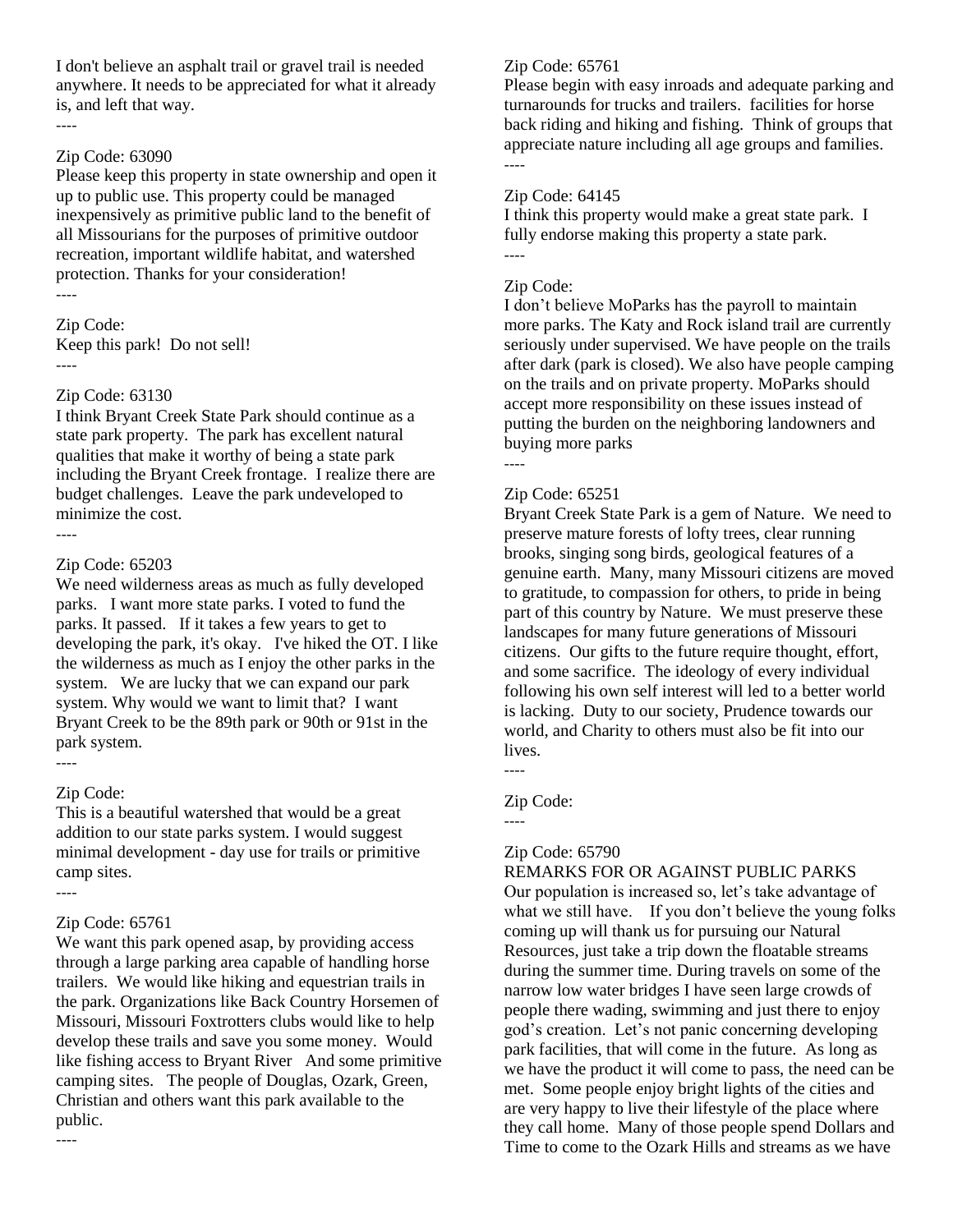in its present Natural state! With these thoughts, if we do not preserve them WHO WILL? The benefits of decisions made today can be treasured and the results can be harvested in the future. Thoughts from a 90-yearold citizen

### Zip Code: 65101

----

Our Missouri State Parks preserve natural habitats, wildlife and plants for future generations. Bryant Creek State Park should remain a state park in order to bring these ecological and psychological benefits to those who are Missouri citizens and lack their own property. ----

#### Zip Code:

The state should not dispose of any state park land it currently owns. It should also not close any such land to use by the public. If funds are not available to make improvements at this time, leave it in its primitive state and let us enjoy it in its natural state. There are plenty of paved hiking paths available to people in other locations. ----

### Zip Code: 63501

Please proceed with continued ownership and development of this park. As someone who lives near Thousand Hills State Park, I know the value of a state park to a local economy. This land is an asset. Hold onto it.

#### Zip Code: 63137

The estimated costs to open and operate this as a state park appear to be minimal. This park could be operated the same way as Big Sugar Creek State Park. Trails and facilities could be added later. Another option could be to just make this park part of Rippee Creek Conservation Area, at least for the time being. Maybe later it could become a state park.

### ----

----

#### Zip Code: 65793

This park is an asset to the people of our state, and should be reopened. I do not understand why it was closed in the first place. Since it is primitive, maintenance costs are minimal. I was looking forward to hiking there, am very disappointed it was closed. ----

#### Zip Code: 63122

This land should be preserved and protected for future generations.

#### ----

#### Zip Code:

The State of Missouri should pass on Bryant Creek. I feel the cost for these new parks will be excessive to

develop & maintain which can leave less funds to operate the existing parks.

#### ----

### Zip Code: 63390

Future funds should be designated to keep and open (even if delayed) the three state parks that were recently established, including Ozark Mountain, Bryant Creek and Jay Nixon state parks. Our natural resources are too precious to sell off. We need to keep, nurture and appreciate what we have.

#### Zip Code:

----

Please protect our beautiful state parks. We are blessed to have them. They provide rest, relaxation, fun, & spiritual benefits to Missourians & others who visit them They also provide jobs & financial resources to the area close by.

----

### Zip Code: 65793

I believe that the parks are costing Missouri very little to maintain. Outdoor activities are known to provide participants with a greater opportunity for exercise and to experience the natures of life. Please keep Bryant Creek State Park open for residents in the area to enjoy! I don't believe that one could have too many state parks if properly managed. ----

#### Zip Code: 63020

Do not sell this valuable State park property. We will regret it later. Citizens can enjoy the property without expensive improvements. Improvements can be made in the future as we can afford it.

----

----

#### Zip Code:

Open them up! The public is hungry for new and protected state parks!

#### Zip Code:

I want our state parks to remain in the hands of the public. Public lands provide us, we the people, with a better present and future. Public lands improve our quality of life so increasing, not decreasing our land is in the public's best interest. Every living thing needs plants to live. Every living thing needs animals to live. Trees give us the clean air we breathe. Our air is but one necessity. Volumes have been written about the need for vast amounts of natural habitat. When we take care of the Earth, the Earth will give us clean air, clean water, unpolluted food, and enriching outdoor experiences. Please allow the public to take care of all of us by protecting our public lands. We save our lives when we save our wild outdoor spaces. Thank you,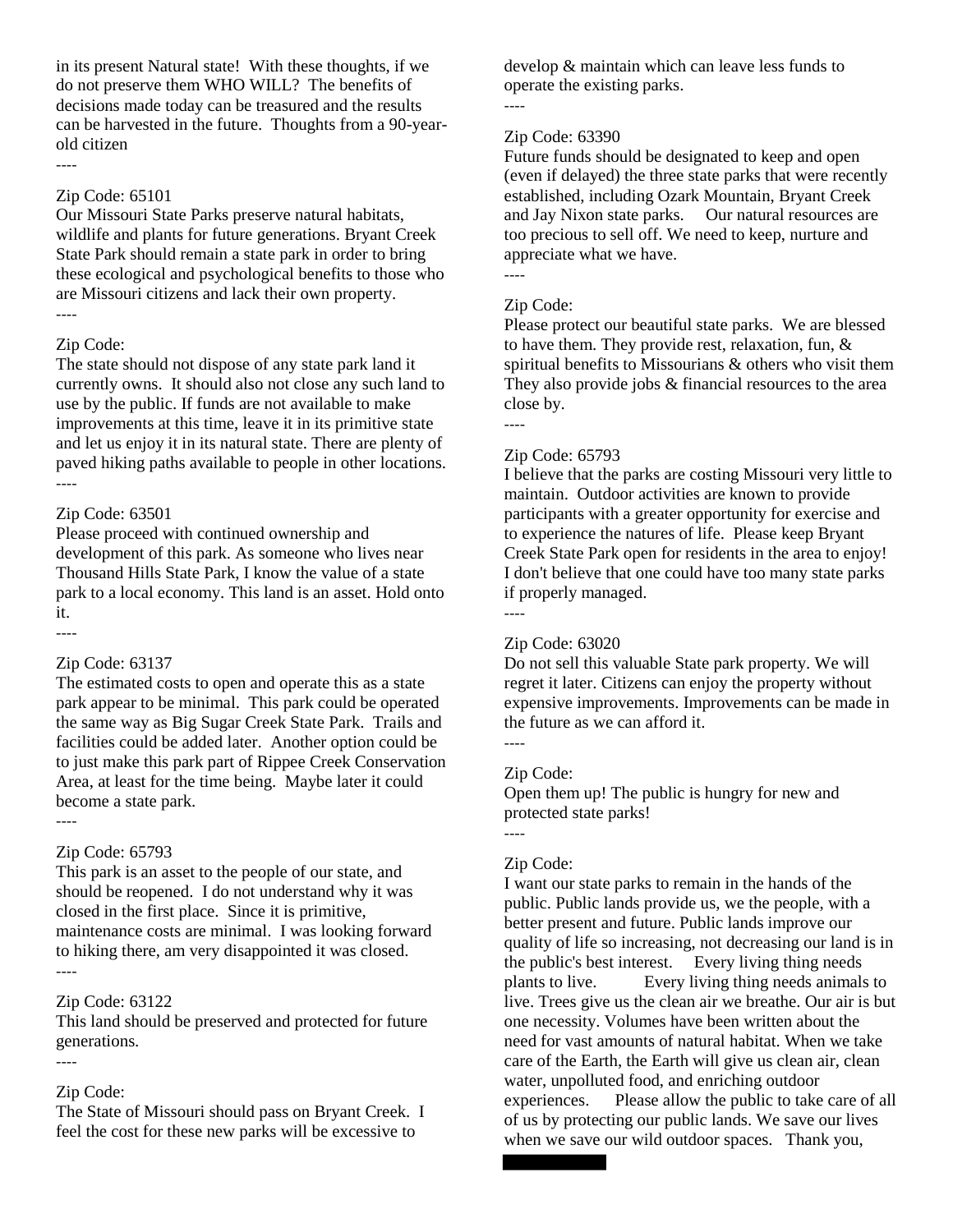#### ----

#### Zip Code: 65202

In regard to Bryant Creek State Park, you must consider it is owned by the citizens of Missouri and should remain in public ownership as a state park. The idea of selling this land is short-sighted and is robbing Missourians of a treasure. Park land is a public trust and not meant for just today's Missourians, but those who will camp, float and hike generations from now. Keep this land and make park improvements on a gradual plan as budgets allow. Parks and the tourism industry in general provide a dynamic contribution to the economy of this state.

----

#### Zip Code: 65020

I would like the authorities to consider permanently closing this state park. I think that the number of state parks that we do have is sufficient. I am in favor of maintaining well the current state parks that we do have and not spreading our resources thin. ----

#### Zip Code: 65775

I would prefer that the state parks be developed as originally planned and not turned over to private owners for their personal use. Please consider making this park a reality for all Missourians and others to enjoy for many years to come.

#### Zip Code:

----

This park is a valuable addition to the Missouri state park system - don't sell it. It doesn't need expensive development to be enjoyed by the public. ----

#### Zip Code: 65076

Do not develop. How can DNR afford these additional State Parks? Will it impact our existing state parks with deferred maintenance? How many additional DNR staff will need to be hired to maintain these parks? Does additional equipment need to be purchased in order to develop and maintain these state parks. I understand DNR is reducing the size of its vehicle fleet, how can you justify adding more state parks during a period of downsizing? Using the average costs from your "Factors Under Consideration" my estimates show each of these 3 State Parks will cost an additional \$340,500 (\$1,021,500 for all 3 parks) - where does this funding come from? ----

#### Zip Code: 65453

----

Use the money to open new parks to instead upgrade existing park's infrastructure. If my information is correct, the road into Meramec State Park was last topped in 1991 and is in pretty bad shape now.

#### Zip Code: 65109

Gov. Grietens, This park belongs to the people of Missouri. Our parks can and have been enjoyed by the public without expensive upgrades. The Missouri parks system has always been a point of pride for our state. Thank you, A concerned voter.

----

### Zip Code:

This park should be kept and maintained. We are losing more and more Missouri land to development. It does not make sense to give this property up after the resources that have been put into obtaining it, that would be a waste of taxpayer money.

----

### Zip Code: 65109

"This park is a valuable addition to the Missouri state park system - don't sell it. It doesn't need expensive development to be enjoyed. Being a lifelong resident of Missouri it's my passion to be able to enjoy the beautiful parks in our state. ----

### Zip Code: 65203

If funding of a park development cannot be supported at this time, could this be transferred to the Conservation Department and be managed as part / extension of the Rippee Conservation area roughly 1 mile due NW of this site? That could minimize investment and retain conservation of this space for Missouri users. I recommend (if possible) re-categorizing this space to a Conservation area.

#### Zip Code: 63123

I urge you NOT to close Bryant Creek State Park. Its mature oak and pine forests featuring several large, old trees; its sheer dolomite cliffs and deep shady hollows; its sandstone outcrops; its mosses and ferns, and its miles of hills and bluffs along Bryant Creek make it a unique and valuable addition to our park system. It is short-sighted and backward thinking to limit already established natural environments, especially as they have been proven to improve the general well being of living things.

#### Zip Code:

----

This park is a valuable part of the Missouri state park system - don't sell it. It doesn't need expensive development to be enjoyed by the public. ----

#### Zip Code: 63128

Retain the properties for the resources they contain. Future development as natural areas would be worth the cost to retain this. Once the resources are gone they're GONE.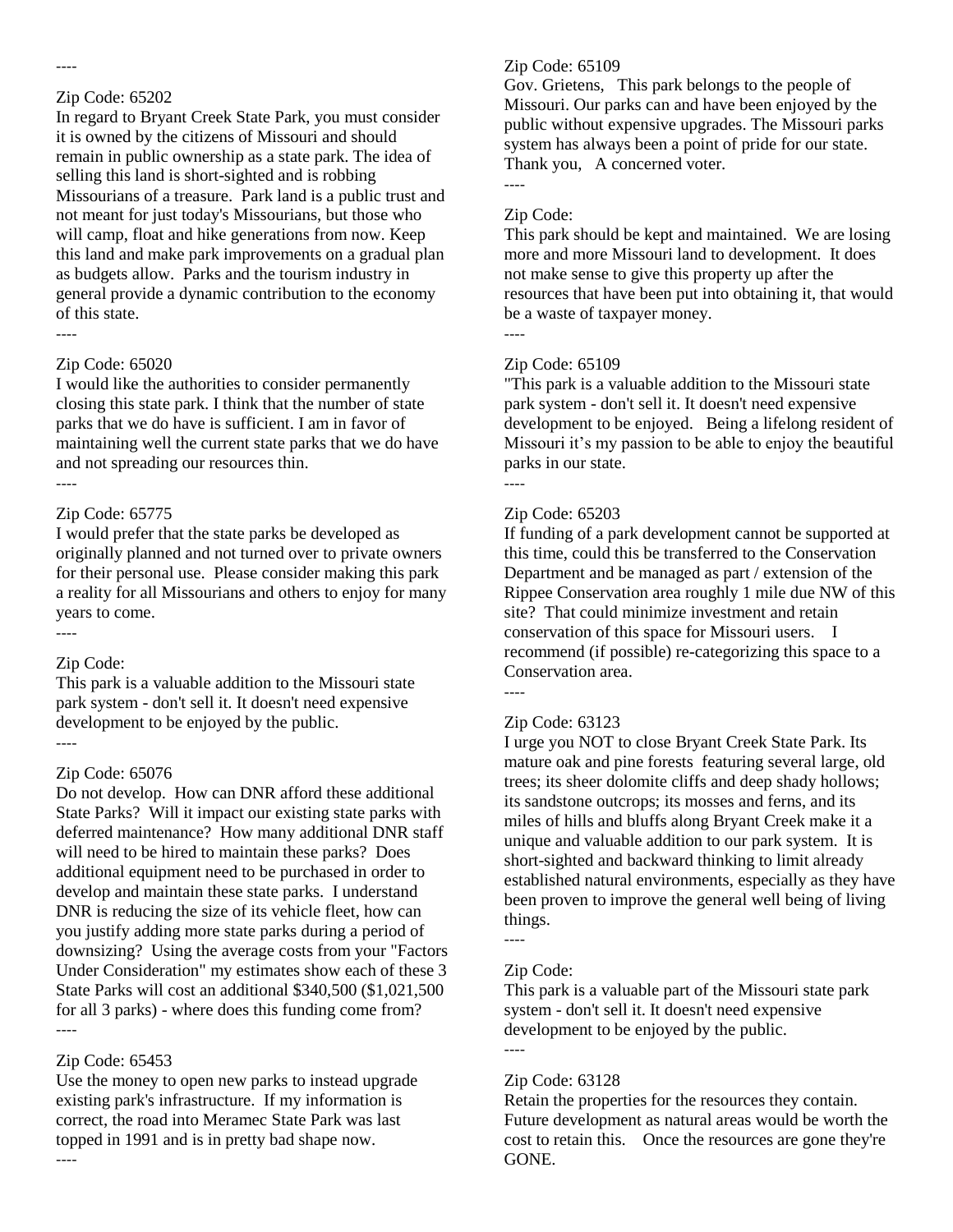#### ----

----

----

----

### Zip Code:

This property should remain a state park. I believe it to be the highest use of the land.

### Zip Code: 65402

This land is a great addition to the Missouri state park system. Keep the land as a park even without development.

### Zip Code: 65101

This area is in some of the most rugged and sparsely populated terrain in Missouri. It is beautiful and deserves to be protected for future generations. Development and maintenance costs are insignificant in light of future benefits to the state and its residents.

# Zip Code: 65548

As someone who lived in Missouri in the area in question from 2002 to 2014, I am saddened to hear that areas like Bryant Creek might be closed to the public and offered for private sale. I believe that safeguarding these public areas helps us all to feel respectful of, connected with, and invested in the value of the more-than-human elements of our world. When I revisit the Ozarks this spring, I hope to find that there is a renewed determination to value and stand-up for state parks. Many thanks for making this commentary possible.

### Zip Code: 64064

These streams, hardwoods, riverfront cannot be replaced. DO NOT SELL, LOG, MINE OR LEASE our public lands. These are to be enjoyed by the people of our state, not abused by s few.

### Zip Code: 65401

Please do not sell. Stop wasting money and do not sell the land to get the money.

----

----

----

### Zip Code: 64145

Please Open this state park. If cost is a factor, consider charging Out of State visitors a modest entrance fee. Kansas City,

### MO 64145

----

### Zip Code:

"This park is a valuable addition to the Missouri state park system - don't sell it. It doesn't need expensive development to be enjoyed by the public." ----

### Zip Code:

This park is a valuable addition to the Missouri state park system - don't sell it. It doesn't need expensive development to be enjoyed by the public. ----

### Zip Code: 65775

Would like to see the park developed for use of the public, and would be opposed to it being sold back to private ownership

### Zip Code:

----

Please keep the parks. It is unlikely that Missouri would be able to repurchase similar properties in the future. ----

### Zip Code: 63131

Bryant Creek is one of Missouri's last remaining natural streams has yet to be protected. It is a beautiful stream and area that deserves to be offered as a place for people to visit and appreciate. I propose that Bryant Creek be kept as a MO State Park and developed as funds become available.

# ----

### Zip Code:

State parks are an important resource for the future. They belong to the people of Missouri not private enterprise. ----

### Zip Code: 63116

Please do not close this important State Park. ----

### Zip Code: 63123

Hello, I would like to say that my family supports the Missouri State Park System. And that we are regular visitors to many of the DNR State parks. We are excited about the possibility to visit the Bryant Creek State Park. For the past 20+ years my family (and my Dad's extended family) meet in July at Rockbridge Trout Ranch. My Brother's family, and my family regularly float that stretch of Bryant Creek. We would love the opportunity to camp, hike and float in Bryant Creek State Park. I am a second grade school teacher, and my family spends a lot of summer time visiting MO. State Parks. We appreciate the opportunity to visit so many unique areas. and are excited about the possibilities of adding to the many parks in the system. FYI The investment in Echo Bluff showcases the beauty of the Ozarks. Thank you.

----

### Zip Code: 63304

In general, I see the preservation of currently undisturbed wildlife area to be a good thing. Wildlife habitat is shrinking both globally and in the United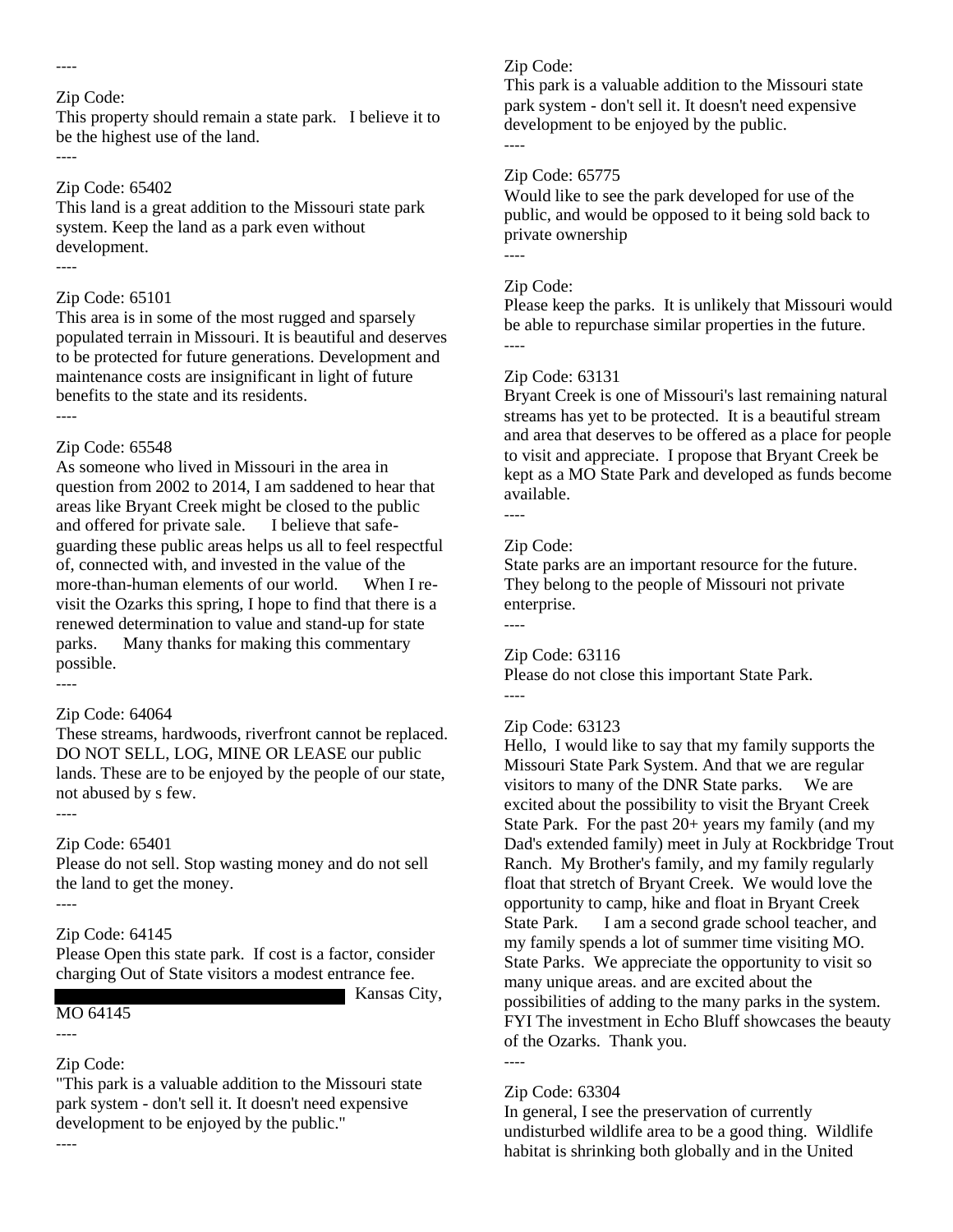States, and loss of wildlife habitat results in cascading ecological impacts that ultimately damage human prosperity. Missouri already has a great park system... let's strengthen it even further and lead by example. ----

#### Zip Code: 65201

Please do not sell this park. Our state parks are wonderful resources for the public to enjoy, even though they may not have updated amenities. ----

#### Zip Code: 65203

I would like to see this park retained by the state of Missouri with minimal development. ----

### Zip Code:

more, more, green space safe from development

----

#### Zip Code: 63144

As I get older, I may not be able to hike the uphills of our Missouri parks. But others should have this opportunity! Making this park available seems relatively inexpensive - it's not a full scale resort, after all. Do NOT sell it off. Native Americans hold the land in trust for future generations. Can we do no less? ----

#### Zip Code: 62236

we need to protect any park land that is available even if there are no facilities added at this time. ----

#### Zip Code: 63139

Dear Sir: Thank you so much for buying the 2917 acres that comprise Bryant Creek SP! Please make plans to develop this in some way so scientists, teachers and citizens can make use of the property and its natural features. MDC designated 419 acres on Bryant Creek (Rippee Creek CA) with 18 acres classified as an Outstanding State Resources Water. Here is their description of Bryant Creek itself: "Bryant Creek is a high quality, small river with 15 species of fish and crayfish that occur in the Ozarks and nowhere else in the world." Bryant Creek is a state Conservation Opportunity Area so this is an ideal area for a new long term Missouri investment. There is already a "large native cane break" area on Bryant Creek SP property itself which is a valuable but scarce ecosystem. I am excited that Missouri was able to buy a property which has "over 1,200 acres of maturing forest with many large old-growth trees." This is truly an asset to our state park system. But most exciting of all is the 1000 acres of regenerating Shortleaf pine! Throughout the range of the Shortleaf Pine from the southeast into Oklahoma especially since 2010 much effort and money has been

made to study and regenerate shortleaf pine but it is a slow process. Foresters both state and federal are no longer just singing praises of the fast-growing pine species but also believe that stands and forests of shortleaf pine and longleaf pine must be preserved and regenerated. Our state parks are the best in the USA! But to maintain them we must track and preserve the surrounding ecosystems and natural resources. They are becoming a vital part of our human natural resources to protect healthy water systems and healthy air. Protecting diverse ecosystems throughout Missouri are essential . Bryant Creek SP is certainly such a place. Our Missouri state parks can be used by all citizens for many types of recreation. Missouri voters passed the Parks, Soils, and Water Sales tax by nearly 80% so use and support of our state parks is important to many of us. Also, MO State Parks add to the jobs and economies of communities near them—and will continue to do so for generations! Specifically they also add to the quality of life of nearby communities and the health and education of young folks who live nearby. Please open this park for use by the public in the future as well as protecting the ecology found in the park. Please add parcels to our Missouri state park system when there are reasonable opportunities. It is still critical to add to the Missouri state parks system when biologists believe the properties are examples of ecological value or geology which can be used for learning, training, protection of species and protection of water quality. Thank you,

----

#### Zip Code: 65301

Great location for a park. amazing trail opportunities and growth possibilities in the south central part of Missouri.

----

### Zip Code: 65082

Fewer and fewer Missourians have access to the outdoors/wilderness. It will cost little to simply hold the land until the state has the funds to develop the three new parks. Once the state gets rid of the land, it is gone and the public loses a resource.

#### Zip Code:

----

Please do not sell the land. The park can be rustic if the department has not funds to develop the park right now. ----

#### Zip Code: 65714

My comment is for all 3 parks. I would ask that careful consideration be given to development of the parks. There is no set timeline or specific expenditure that is required. They can remain in their natural vegetative state for everyone to enjoy as then they can be developed at a later date. If there is a belief that something must be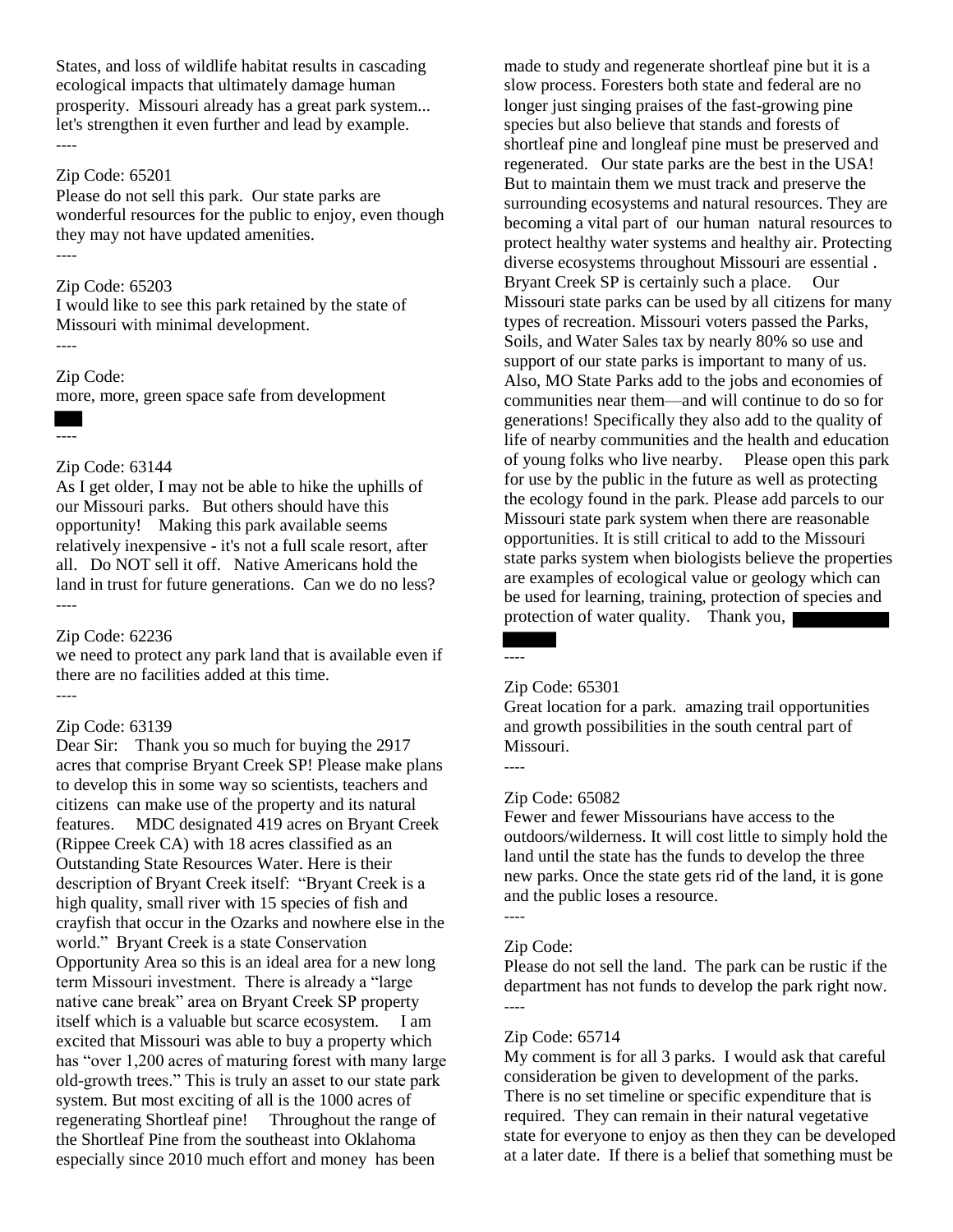done immediately then seek the help of the citizens of Missouri. Ask for help from the groups who support keeping these parks. There are areas and ways where we can all contribute, or dare I say it, an incremental 1/8 cent sales tax or another idea to generate revenue. Happy to brainstorm many ideas. Here is the main concern; If you sell the parks off simply because there is a lack of current resources to develop them, then they they are gone forever. Each a gem never to be recovered. Missouri is an amazing state where our state parks and forest's are part of our heritage and our future. Not many states can boast such a heritage. Let us preserve ours!

#### ----

----

#### Zip Code: 65438

Whatever you plan for this piece of property, should be low impact. I don't think this Bryant Creek property could handle the number of visitors, RVs and amenities that Current River State Park has. I also believe that the attraction of Bryant Creek is its lack of development. ----

#### Zip Code: 63125

Yes! Need to add this resource with natural Black Bear population.

#### Zip Code: 65202

As a native Missourian, a long time biology and geology teacher, and quiet outdoorsman, the protection of the Bryant Creek watershed is of utmost importance. Not only will this park preserve the unique ecology and wildlands of the basin itself, but it strongly complements the mission and purpose of the adjacent Ripee Creek Conservation Area and other nearby Designated Natural Areas. Years ago professional scientists identified the area as ripe for preservation and protection. Certainly that assessment remains valid today, and the urgency to cement the protection of wildlands in Missouri has increased. Missouri's ecological diversity, which directly underpins our great tourism industry, is important to me, my family, and to our great state's conservation heritage. I strongly support the inclusion of Bryant Creekin our State Park System for eternity ----

#### Zip Code: 63303

State Parks are a resource for the entire community. They provide much-needed wild spaces for both humans and animals alike. I would like to see this park improved for use.

----

----

#### Zip Code: 65109

Public spaces are important to Missouri. I support keeping this state park.

#### Zip Code: 65807

This is a unique Missouri property. It could be developed for hiking even if it requires the purchase of a hiking pass for a nominal fee. We will never be able to replace it. It be developed for camping and managed by a concessionaire.

----

#### Zip Code:

I SUPPORT RETAINING THIS PROPERTY FOR THE ENJOYMENT OF ALL MISSOURIANS AND VISITORS TO OUR BEAUTIFUL STATE. ----

#### Zip Code: 65203

Our Missouri State Parks are a treasure that is essential to our well being and joy, perhaps especially to children. Let's all do our part in keeping them flourishing! ----

#### Zip Code: 65201

This park is a valuable addition to the Missouri state park system - please don't sell it. It doesn't need expensive development to be enjoyed by the public. ----

#### Zip Code: 65203

This park is a valuable addition to the Missouri state park system - don't sell it. It doesn't need expensive development to be enjoyed by the public. ----

#### Zip Code: 63109

The Missouri State Park System has always followed a deliberate, and non-political process for adding important new lands. The Bryant Creek watershed is a very unique Missouri landscape and a stream that is highly prized for quiet floating. In general, this area of Missouri is underrepresented in public land and has been a noticable gap in state park presence. Being able to find such an area and to have acquired it for future public use as a state park is a succes story. Every park facility undergoes conceptual development planning prior to actual development. Depending on funds actual development can take years, and even at opening is not complete. This has always been the case. For now, the qualifying lands are protected and serve as an important placeholder. Selling the land would set a bad precedent for the park system statewide, waste the time and costs already expended, and lose the opportunity in hand. With the information presented that seems unnecessary. For minimal cost the state should care take the valuable green space. Planning and development can await future funding.

#### Zip Code: 63110

----

Dear MO State Parks, I live and work in St. Louis and was unable to get to your public meeting about Bryant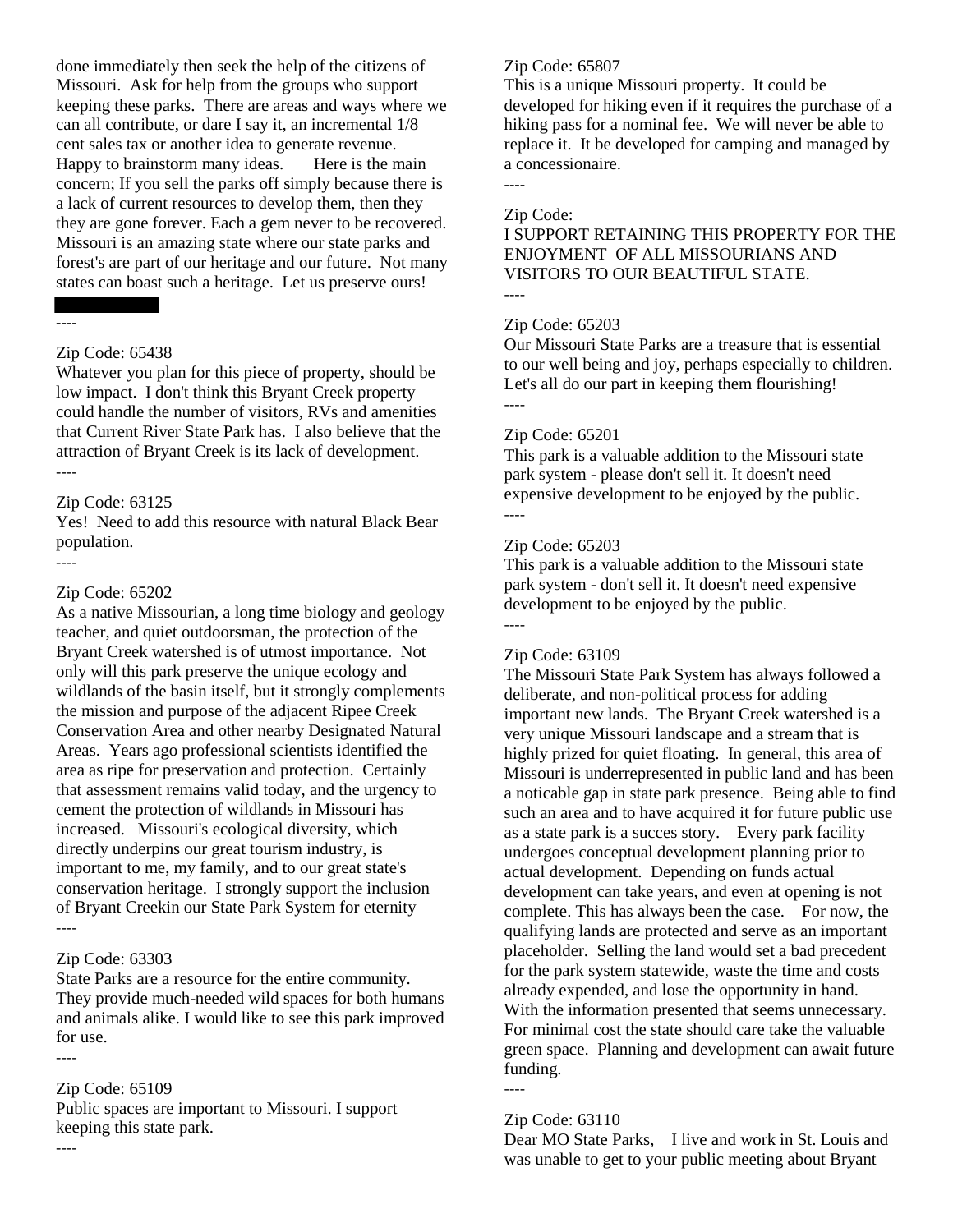Creek State Park. However, I can assure you that my family takes every opportunity to enjoy our wonderful state parks – including multiple-day cabin stays at Montauk and Echo Bluff just this year – and we strongly believe these new parks should remain in our system and be developed for public use, even if just modestly. Missourians absolutely need these treasures for recreation, better health and rural job development. And we absolutely need these treasures as repositories for animals, birds, plants and all the other species on which we depend. In fact, my vote is always for MORE public land in Missouri, not less. Missourians seem to be evolving into a group of people who want to pay as few taxes as possible but still insist on getting "something for nothing" on just about everything. I have the opposite view: I willingly vote for every Parks and Soils tax that comes along and would be happy to pay even more to support MO State Parks, as well as other important functions of state government, because they support and enrich all our lives. Keep up your good work. Many thanks, The Communication of the St. Louis MO 63110

#### ----

#### Zip Code: 65101

Bryant Creek State Park: I have canoed on Bryant Creek, and appreciate the wild and remote character of this stream. I would like minimal development in the state park. A parking lot, a hiking trail, and maybe a canoe access point would be plenty of development. ----

#### Zip Code: 64064

I'm a relatively new Missouri resident, but one of the things I have been so impressed by are Missouri's State Parks. Developing more of them, increasing the opportunities for people to get into the outdoors, explore Missouri and it's natural history, and preserve the landscape for future generations to enjoy is a great thing. I fully support spending state resources on developing and preserving these three parks. In addition, this particular park (Nixon) has mature forests, and unique landscape. These pieces of land are hard to come by and are even more important to preserve! Missouri is a big hunting state, and the more land we preserve the more land there is for animals to thrive on. It's an important part of Missouri's heritage. Thank you for soliciting public input! ----

#### Zip Code: 65203

Bryant Creek State Park is a wonderful addition to Missouri's park system! I hope that DNR keeps the park and takes time to do a good management plan since it is a pristine area that should be preserved for public enjoyment and protection of natural resources. It is especially valuable to have a park here because it complements the efforts of the Ozark Regional Land

Trust which also owns land in the watershed. I was lucky enough to canoe Bryant Creek years ago when I lived in southern Missouri and hope to do so again. Thank you for your work managing Missouri's priceless parks.

#### Zip Code:

----

I would like to see Bryant Creek Park remain as part of the protected Mo Staet Park system for all Missourian to enjoy and benefit from the natural beauty. ----

#### Zip Code: 65608

We couldn't make it to the meeting but wanted you to know that I and my family strongly support the Bryant Creek park. Securing the land is the important thing. Minimal development, at least for now, can reduce cost to the taxpayer. They're not making any more like this! ----

#### Zip Code: 63116

Please keep this park sacred. Don't listen to the wealthy politicians who want to starve the beast to justify gutting investments in public resources for societal benefit. Please tell Park critics to move to Kansas where tax money goes only to private billionaires. Thanks for all you do.

----

### Zip Code:

he only option is to keep the park a SP. Why should a few people benefit from selling and buying the land when ALL will benefit from enjoying the land recreationally for generations.

----

----

#### Zip Code:

Bryant Creek is a beautiful stream, it needs to be, preserved!!

#### Zip Code: 63122

Please preserve Bryant State Park. Many citizens have more recently discovered Missouri state parks and they are being heavily utilized. As property values in Missouri rise, it is fiscally responsible to maintain the state park property we have, rather than acquiring more expensive land in the future. We have been, and will continue to be, citizens who often visit our state parks for hiking, camping and floating.

#### ----

#### Zip Code: 63367

Once Missouri takes ownership of park land, it should never be "given back" or sold for private or business use. DNR and MDC are all about protecting public resources for current and future generations. If funding is not available at the current time, then we must wait for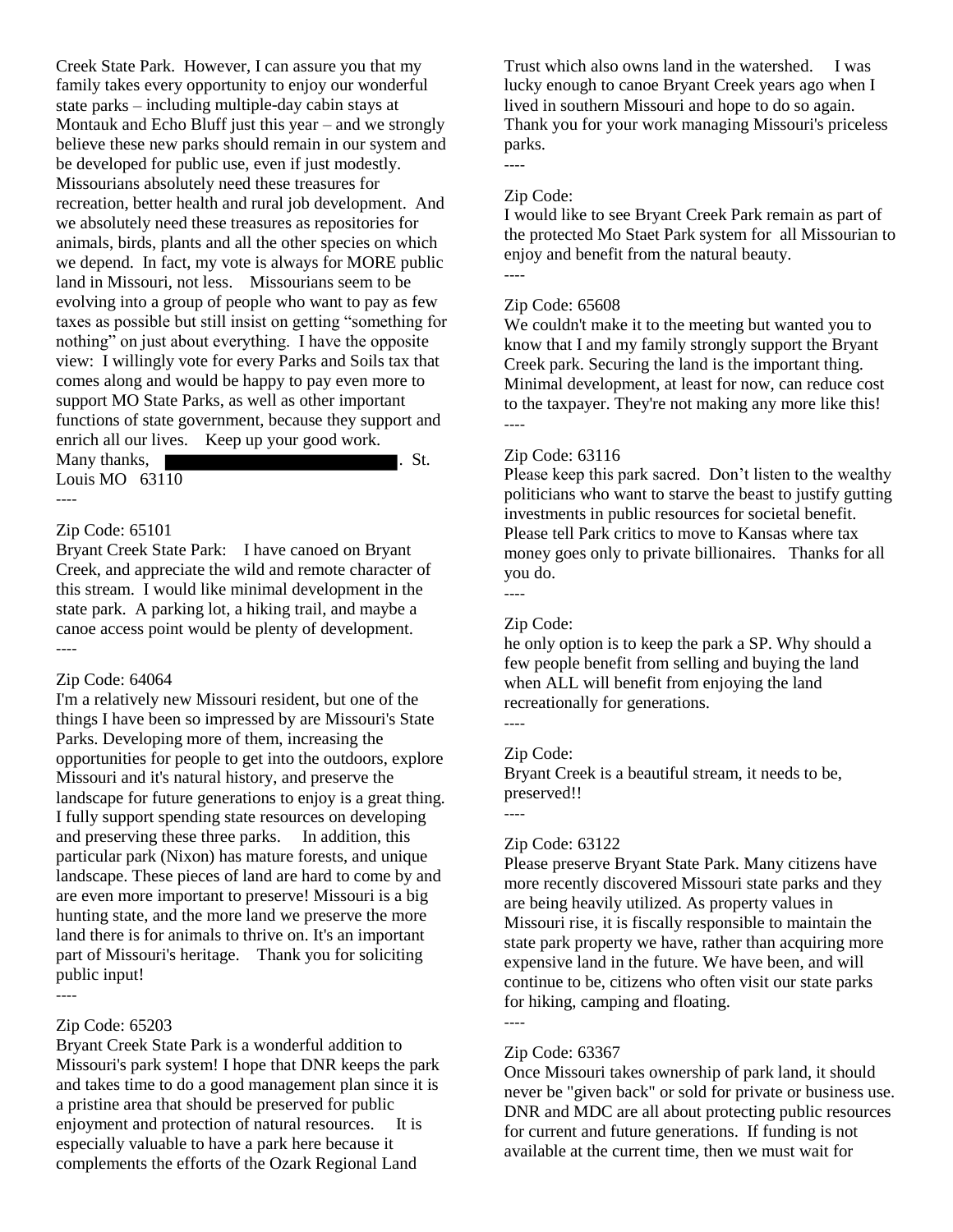future development of the park for public good. During the interval, the acreage should be protected as part of the public trust. Human connection to the natural world and a healthy environment count on this. I am a retired biology faculty member from one of our state universities. I was born in MIssouri and remain a Missouri resident. I have spent countless days on my own, with friends, and with students enjoying and continuing to learn about our state public lands. Thanks!

----

#### Zip Code: 65010

Please protect as many Parks and MO natural resources that you can. I love MO Parks. Please do not sell them out from under the people of MO. ----

#### Zip Code: 63021

I support keeping Bryant Creek in the state park system and putting in the trail, bathroom and road. Missourians love our parks and appreciate keeping wild places in the park system. Thank you ----

#### Zip Code: 63130

I really wanted to get more information on these properties in order to do these surveys. I look at the facts and pictures you posted, but there is no information about what you guys want to do with the property. Where are your ideas? Since there is creek frontage are you thinking about canoeing? Primitive canoe campsites? Obviously you will want to use what is currently usable and functional on the property and try to build on the strengths of the accessible features of the land. I see restrooms as being the most expensive but necessary expense on the properties. Not knowing much about sewage and septic systems, I wonder if there are ways to cut costs. Obviously there will be required digging. Is this something that must be done with specialized equipment? Or can people do it? I wonder if there can be some kind of property clearing or developing day similar to stream cleanups organized. Could we mobilize volunteers on a summer weekend to come in and do things like dig, clear brush, build things or spread gravel, paint, etc...? This idea would be applicable for any of the properties that are being developed now and in the future.

### Zip Code:

Do not sell the parks

----

----

### Zip Code:

Keep all of this park in public ownership, and ensure all management and public use activities fit within the mission of MDNR and/or MDC.

----

#### Zip Code: 63037

This park area should be a priority to save in pristine condition for future generations ----

#### Zip Code: 65203

It is outrageous that state government is considering selling park land. Even if there are no funds available to develop the park at this time, there is no reason to sell the park eliminating any chance to develop the park years or decades from now. Many Dept. of Conservation properties open to the public have only a parking lot and no trails. But even without a parking lot the lands owned by state parks belong to the public. Please do not violate the public trust and sell the park, ruining the landscape for future generations. Try to have a long-term view instead of considering only the short-term. The mission statement of the parks is to protect Missouri's natural resources. Try to do that job. ----

#### Zip Code:

I don't think you should sell this park. People can still enjoy it even if there is no funds to create all the amenities that other parks have. All that is needed is a parking lot and trail. If funds are available in the future, then it can be developed. Missouri State Parks should be looking long-term instead of short-term. ----

### Zip Code: 6544

My family visits Missouri state parks on average every other weekend. We are avid hikers and are always looking for new trails. When we visit the parks we are spending money in the local economy. We should be adding more state parks not freezing or reducing them. ----

#### Zip Code: 63043

Don't sell Bryant Creek State Park! The citizens of Missouri, of which I am one, purchased Bryant Creek State Park to restore and preserve 2,917 acres of native forest alongside Bryant Creek in order to protect vulnerable groundwater resources that feed the creek and local springs, and to provide for public use and enjoyment of the land. Please preserve this precious natural resource! Thanks.

#### Zip Code: 65201

----

The natural landscape is a vital component of the state of Missouri. It is one of the best, if not THE best, things about the state. As a transplant from the Chicago suburbs, I will likely stay in Missouri just due to the ample natural spaces and outdoor activities. The state should be finding new ways to increase state park lands not decrease them. The parks received record-breaking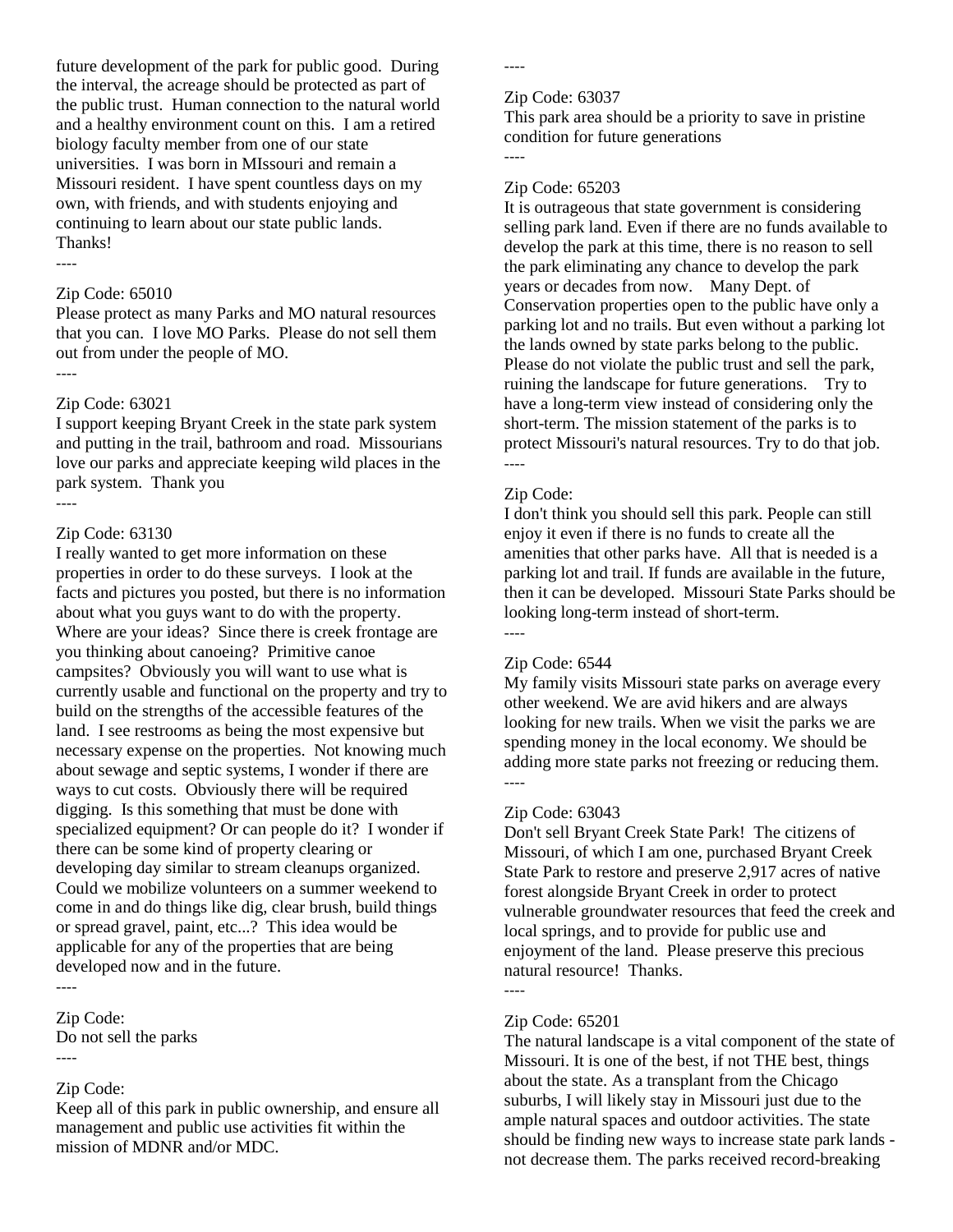attendance last year, and almost 80 percent of voters approved an extension of the state's parks, soils and waters tax last year. It is obvious that your constituents want more natural lands. Please work for your people and promote the continued goal of expanding natural lands in Missouri.

Zip Code: 65260 Do not sell this state park. ----

#### Zip Code: 65618

I live very close to the Bryant Creek Park. I would like it to remain as part of the park system, but I don't think it needs any significant development. the fact that the land is held by the state, and not a logging company or land developer, adds value to my land and keeps the natural resources intact. I sometimes drive towards west plains, where there is other government land. I may have gotten out and walked it once or twice, but the hundreds of times I have driven past it I always notice and appreciate the preservation of the mature pines there. its very different than neighboring properties and thats how I feel about Bryant Creek. It serves a public purpose and provides benefit, even without investing in pavement, gravel and asphalt. thank you ----

### Zip Code:

Please keep green spaces, especially like the beautiful Ozark countryside that is Bryant Creek, open to the public as protected lands. It seems a good use of settlement dollars (as they ones used for this purchase are set aside for equivalent lands, not the earmarked clean up funds) to allow this area to be enjoyed by all Missourians, as well as other tourists who could visit them. There is no need to set aside a great deal of extra funds to improve the area or set up significant concession operations, but rather let it stay as a relatively undeveloped wild area. We don't have many left.

----

### Zip Code: 63050

What a beautiful area! Please do not sell this land off. Sit on it until you have the funds to open it. This land needs to be preserved!!!!!

----

### Zip Code: 63117

I would like to see the Bryant Creek property become a Missouri State Park as was intended when the land was purchased by the state with Superfund money. I know from float trips on Bryant Creek when I was much younger that this is a beautiful area that should rightly be preserved for the people of Missouri to enjoy and for the watershed protection that preservation will provide. ----

### Zip Code:

I am familiar with the Bryant Creek area and strongly oppose closing or sale of parklands including Bryant Creek and Jay Nixon Parks. I can make no comments about Gov. Greitens' policies other than to state my deep disappointment although I cannot claim surprise ----

### Zip Code:

To me, this site looks like it has the resources to be a worthy addition to what is considered by many as one of the finest state park systems in the country. I realize that any development will take time, as happens with most new acquisitions. However, considering the draw that most Ozark parks are to out of state visitors, over time I see this park as a net gain for the state as out of state visitors spend their dollars in Missouri, especially in nearby local communities. Selling these lands for a one time dollar input to the state coffers makes no sense to me when continuous visits over years will bring more tourists & dollars into the state. It should be looked at as an economic asset to the state & to the local area. Planning for public use should begin as soon as possible so the potential of this site can begin to be recognized. Again, I don't favor selling this or other recent park acquisitions so their potential as worthy additions to one of the best state park systems in the country can be realized.

### Zip Code:

----

As a private citizen who frequents Missouri State Parks with my family and friends, I urge you to entertain all options prior to sale of these properties. I appreciate the financial constraints but cannot ignore the natural resources and links to the region's cultural heritage the parks in question (Bryant Creek, Eleven Point, Jay Nixon, and Ozark Mountain) provide. With thoughtful stewardship, these properties offer a unique opportunity to preserve, educate, and enjoy for generations to come. If development of these parks by Missouri State Parks cannot be done at this time, might the best option be to delay? That is instead of selling them or making improvements at this time, leave them as is until financial constraints have been resolved. Thank you for your consideration.

### ----

### Zip Code: 6488

My wife and I believe that Brant State Park is a gem that needs to remain protected. We have traveled to various natural areas in Europe and North America, including nature trips in Alaska. The Bryant river along highway N is as good as it gets. Please keep this Missouri jewel protected for the enjoyment of everyone. ----

Zip Code: 63114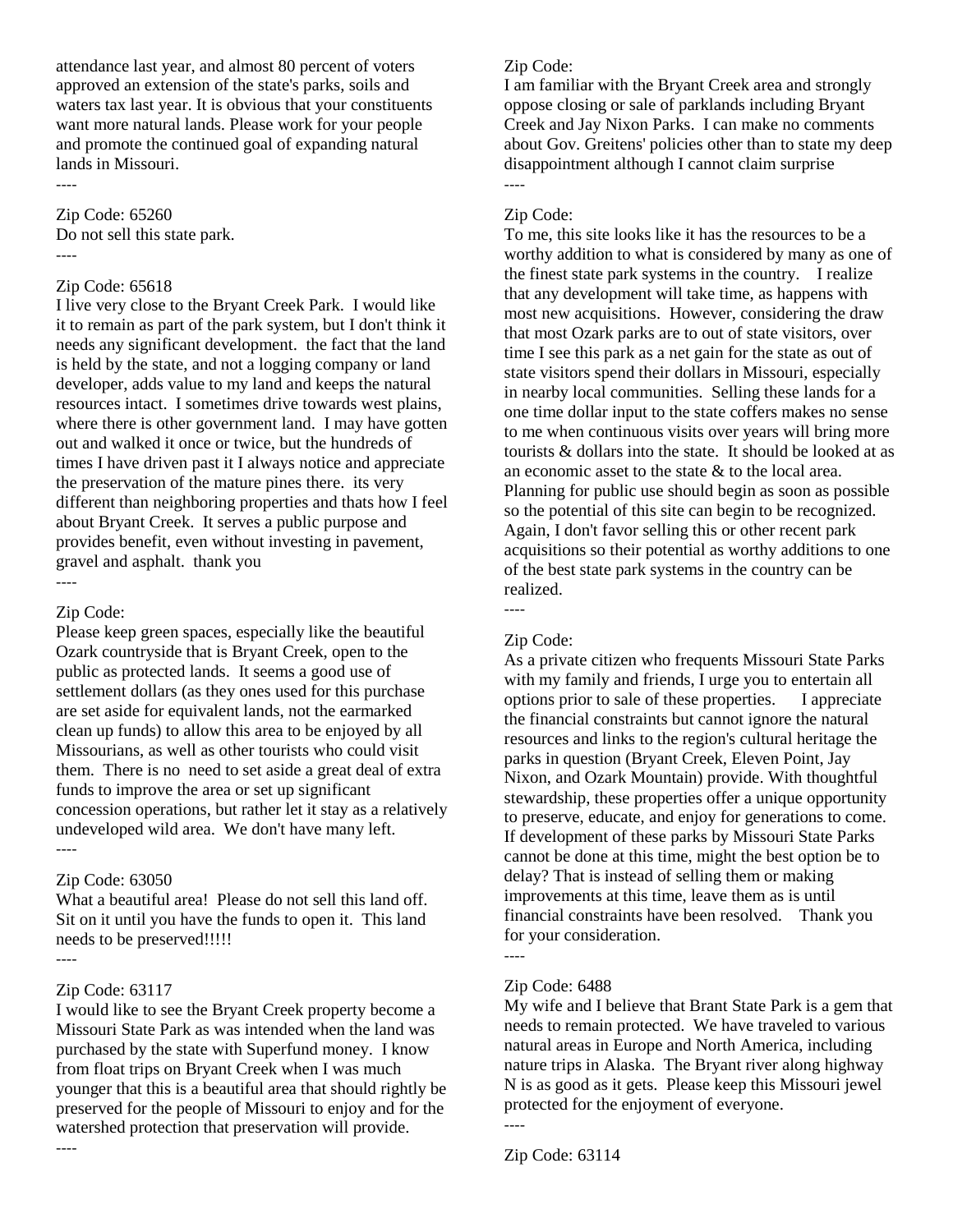Unbelievable that selling off a state park is even considered, what could possibly be the expense in simply leaving it alone, and maybe allowing primitive hunting and hiking with minimal or no development required. There is value in land that is simply just left alone.

----

### Zip Code: 65708

Please keep this area open for Missouri citizens. It's important to protect our natural settings. ----

#### Zip Code: 65689

We must keep our parks. The public needs these parks to enjoy and to help us all appreciate the beauty of the area. It is unthinkable that our govt cannot come up with a way to save our parks. Bryant Creek is so close to us. Do not let these parks be sold. This is not okay. ----

### Zip Code: 65101

Dear Sir, I would like to to see that Bryant Creek State park would be included in our State Park system. I voted for the State Parks tax. I believe this park would provide a beautiful natural area with little development.

Thank you.

----

#### Zip Code: 63125

I respectfully request that the park be allowed to open as another great addition to our wonderful system of state parks. I think the information in the fact sheet as well as public access to the Bryant Creek are good reasons to allow the park to be opened and enjoyed by the citizens of and visitors to our great state. While my wife and I have not been to all the state parks, we have been to a number of those including the new Don Robinson state park which we enjoyed. We also spent our vacation this past summer for a few days at the new Echo Bluff state park and totally enjoyed the lodge and floating in the local river. This park also would make for a wonderful park for those residents living and visiting Ava and the southwest area of our state.

----

----

Zip Code: Please keep this park open.

#### Zip Code: 64050

Bryant Creek State Park is a valuable asset to the Natural resources that make up the State of Missouri. This park includes Coon Den Bluff and other fine examples of Ozark geology that would be lost if the state sells this property. With populations growing and the ability to provide the citizens of Missouri opportunity to experience its Natural resources it would be near sighted to not find funding to support this property.

----

#### Zip Code: 65401

I would like all of the parks under consideration to be opened to the public. People need positive things to do in this state, and the majority of the citizens want more park land. Listen to the people. Support recreational options, which, also provide revenue and jobs! ----

#### Zip Code: 65401

I think all of the four parks in question should be opened, as public parks and part of the Missouri state park system. Tourism is a very important industry in this state, and should be supported and expanded by providing places where people can visit and support the local economies. State parks give people a place to go in this state, rather than going to other states to enjoy park activities. Parks are a natural resource, which should be preserved and protected. Establishing and/or maintaining parks is a positive, constructive activity for the government to do, giving people recreational options. It is an opportunity for the state government to invest in the future, which reflects respect and responsibility for the environment. I am a Missouri native, long-time resident, and tax payer. I hope you consider my comments on this issue. ----

#### Zip Code: 65717

It seems it would be a big wast if this is kept from the public. It shouldn't be closed but opened for all to enjoy. ----

#### Zip Code:

This is a great piece of property. I have talked with a lot of locals, and most all agree that this land would work better as Conservation land, as opposed to Park land. The Missouri Park regulations probably work well in a metropolitan area, but this land is situated in a very rural region where the Park rules make the land essentially worthless. My friends and I would request this land be run as Conservation land. Thank you and God bless ----

Zip Code: 63077 Limit them to wilderness area's

----

#### Zip Code: 65810

Short and sweet since by now I am sure you have heard it all. It's always about the money! Keep this park, make it a semi-wilderness area, unimproved as needed with inexpensive parking and lets go forward. - ----

### Zip Code: 65401

As a democrat leaning voter, Nixon supporter, and an avid Missouri park lover (my spouse and I spend a total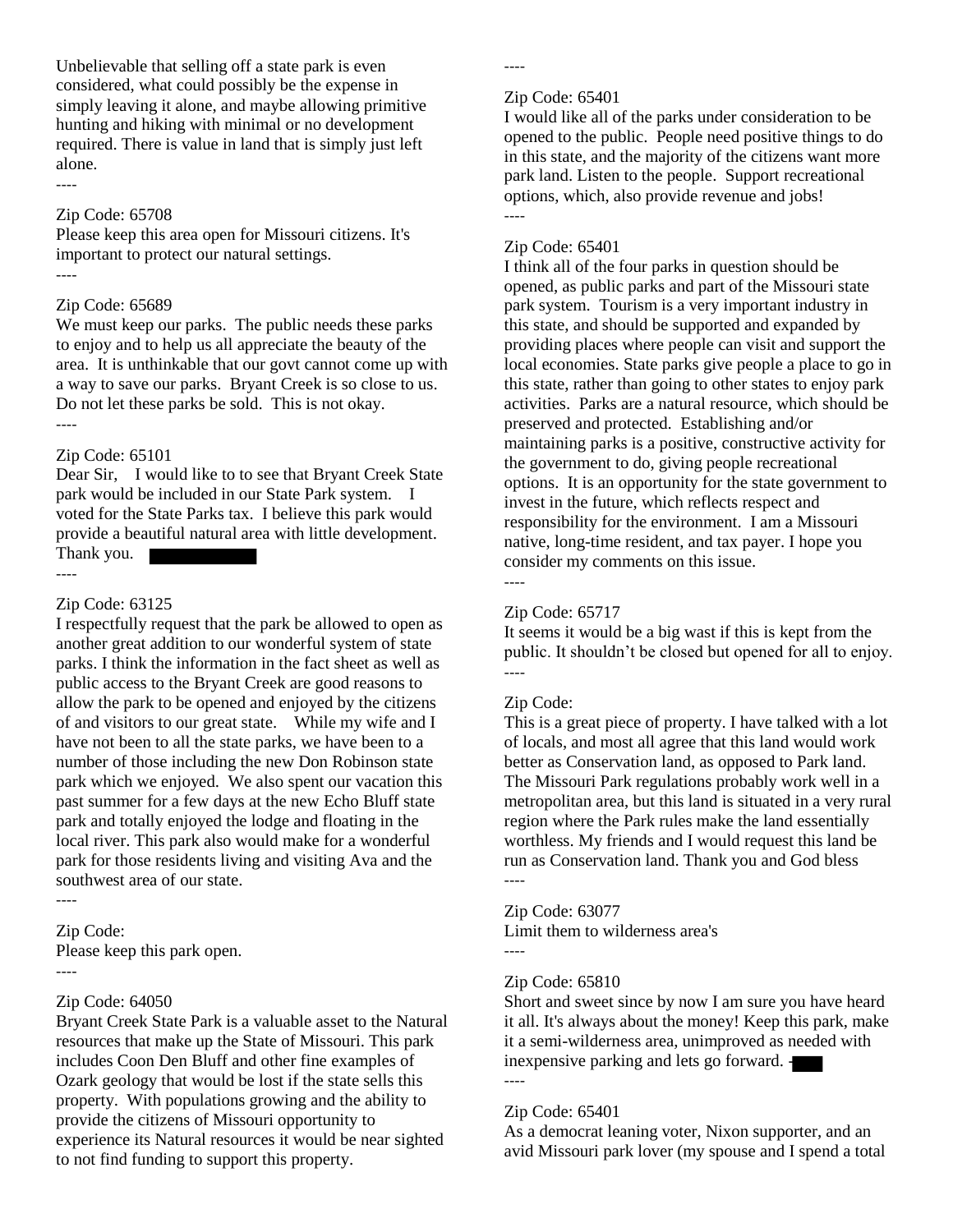of a month a year in various Missouri state parks)...it pains me to say this, but we simply don't have the funds to start new parks and commit ourselves to the ongoing costs of parks. Especially those that likely do not have enough natural features to attract enough visitors to offset the park costs. After visiting Echo Bluff State Park, I have seen first-hand what throwing money at a remote state park looks like when there simply aren't enough natural features to attract people. It was nearly empty, there was not much to do, the camping is not at all private, and the giant lodge and various landscaping features showed a blatant abuse of funds. Missouri parks should be about nature, outdoor activities, family fun, a simple home away from home. I have also seen firsthand the effects of deferred maintenance and improvements at other state parks in Missouri...aging and non-functional bathrooms and shower facilities, run down park buildings, unkempt trails, etc. It gives those parks a feel of a gross truck stop rest area...not at all how we should represent Missouri to our own residents, let alone to those park visitors from other states. I believe these park plans should be shuttered until funds are made available for the improvement and upkeep of Missouri's other wonderful state parks, most especially the Missouri Rock Island Trail. ----

#### Zip Code: 63141

Please do not even consider selling the land of Bryant Creek. It is owned by the people of MO. It is a premier area in MO and should be opened to the public and managed as a wilderness. I have floated the length of Bryant Creek starting at Vera Cruz. It should be forever preserved. There are no more watersheds. Invite the governor to visit if you can find him. Thank you ----

### Zip Code: 65626

Please keep Bryant Creek State Park open. The flood we had in April demonstrates the need to keep the floodplain free from development. Many houses were washed away.

----

Zip Code: 63020 please keep the park ----

#### Zip Code: 63122

In 2016 I visited 9 Missouri state parks. Each was a delight to hike, and we were highly impressed with the staff at each park, as well as their work at maintaining our public lands. Level of use at each park was strong, and I understand from further reading that Missouri parks are well-used and well-loved. I can't imagine why the Missouri Legislature would want to prevent the public from enjoying land already promised for parks, such as Bryant Creek State Park. Please prepare it for

use asap. Missouri residents are looking forward to seeing and experiencing it!

### Zip Code: 65041

----

My wife and I recently moved to Missouri where we purchased a retirement home. We are active outdoors people -- we hike, canoe, and walk our dog several miles per day. We were attracted to Missouri's state park system, its scenic beauty, its magnificent rivers, and its diverse wildlife. We relocated from southeastern Michigan, a state known for its small and large lakes. Missouri's state park system is superior in many ways to Michigan's owing to the built-in tax and dedication to the state's natural wonders by its residents. We urge you to maintain Missouri's generations-old tradition of dedication to and protection of the state's natural resources. Bryant Creek is truly a gift which must be protected and incorporated in Missouri's state park system. If allowed to return to private hands, it may be lost to the public forever. ----

### Zip Code: 65041

My wife and I recently moved to Missouri where we purchased a retirement home. We are active outdoors people -- we hike, canoe, and walk our dog several miles per day. We were attracted to Missouri's state park system, its scenic beauty, its magnificent rivers, and its diverse wildlife. We relocated from southeastern Michigan, a state known for its small and large lakes. Missouri's state park system is superior in many ways to Michigan's owing to the built-in tax and dedication to the state's natural wonders by its residents. We urge you to maintain Missouri's generations-old tradition of dedication to and protection of the state's natural resources. Bryant Creek is truly a gift which must be protected and incorporated in Missouri's state park system. If allowed to return to private hands, it may be lost to the public forever.

#### Zip Code:

----

Don't sell Bryant Creek State Park, which protects a pristine Ozark watershed. I am an early childhood educator and realize how important it is to protect all the natural areas we can for the health and welfare of children now and in the future. Developing a relationship with the natural world is essential to healthy child development. Human beings need high-quality wild nature, not only for our own welfare, but for the survival of many other plant and animal species. Don't sell Bryant Creek State Park, which protects a pristine Ozark watershed. THANK YOU! ----

Zip Code: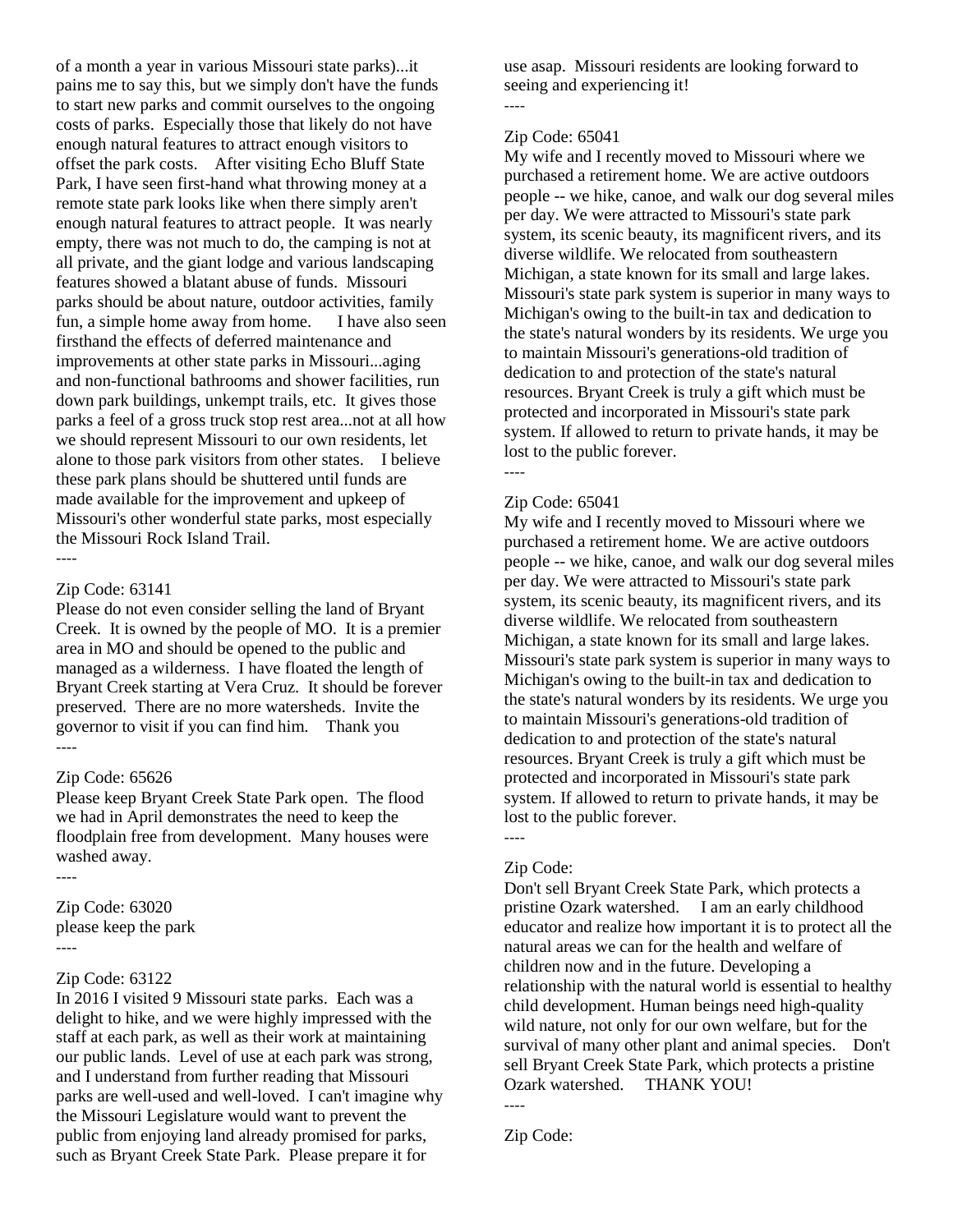I grew up around these parts, and this is apart of my sweet summertime memories. Please leave it open for others to come and make their memories! ----

#### Zip Code: 65548

As voters and citizens of this beautiful state we want to voice our opinion about keeping all our state parks. We need to have these special places preserved for now and for all future generations to enjoy. Selling off any of these special places will lead to their destruction. Pleases preserve our heritage! ----

### Zip Code: 65777

We need these wild places to remind us of the peace and quiet we can find in our lives if we spend more time with nature and less time in shopping malls. This park is not as beautiful as the Jay Nixon Park, but it still has much to offer in the way of wild, undeveloped land and a place to get away from the rush of everyday life. Please! Don't take it -- and what it can become -- away from us.

### Zip Code: 63026

----

Bryant Creek State Park should be retained within the Missouri Park system. If funds become available public access can be improved. There is no immediate need to add gravel roads, parking lots or asphalt trails. Ecological restoration should take priority over new construction. Bryant Creek State Park features rugged, steeply dissected river hills fronting Bryant Creek, a scenic fishing and floating stream. The property is covered in natural forests rich in oaks, pines and native forest species of the southern Ozarks. Moss and fern draped sandstone ledges ring the hillsides and hollows. Shortleaf pine groves cap the ridges, and dolomite bluffs line the stream. Ecological resources include; ~5 miles of perennial/intermittent streams, 1,200 acres maturing forest, with many large old-growth trees, ~1,000 acres of regenerating native pine forest, large native cane break, and abundant wildlife, including black bears. These unique ecological resources should be preserved for current and future generations, not sold for short-term (minimal) financial considerations.

### Zip Code: 63077

Don't sell Bryant Creek State Park, which protects a pristine Ozark watershed. ----

### Zip Code:

----

This is a lot very primitive area! My scout troop loves to camp in primitive areas and also take float trips. In order to do this, we like to use primitive areas because

pulling a trailer with 12 kayaks across half the state of AR makes other campsites cost prohibitive!

# Zip Code:

----

----

----

Please keep this as a state park!

### Zip Code:

I am an avid outdoorsman and wish to see each of the three state parks in question, open and accessible to the public. I encourage the state to find funds by either increasing revenue or cutting costs elsewhere.

### Zip Code: 65041

I can't stress enough how shortsighted it is to fail to invest in our state park system. These areas that belong to the public will grow more valuable with each passing year. To sell them off for short term gain is not the thinking of one who grasps the changes that are ahead and how they will impact the effort to attract others to our beautiful state, both as tourists and new residents. I sincerely hope the closing of Bryant Creek state park will be reconsidered and the park can soon be added to the long impressive list of wonderful parks to be enjoyed by Missourians and out of state tourists alike. Thank you.

----

### Zip Code:

Please, Please,Please DO NOT sell Bryant Creek State Park. These parks are extremely important open spaces which are getting more rare every day. They are valuable havens of biodiversity and refuges for the human spirit. ----

#### Zip Code: 63116

The State of Missouri acquired the Bryant Creek State Park land without MO taxpayers expense. This park would be good for tourism and therefore the local economy and it would increase MO jobs. The loss of tax revenue on the land is minimal. And he increase in tax revenue from tourists (Missourians and Americans from throughout the country and visitors from around the world who are astounded by the beauty of the MO Ozarks. Our State Parks are not for sale! ----

#### Zip Code: 63050

I am in favor of preserving this property for public use and access. I understand this property was purchased with the intention of creating a new state park. This park does not have to be developed right away but could be used as a conservation area until developed as a park. ----

Zip Code: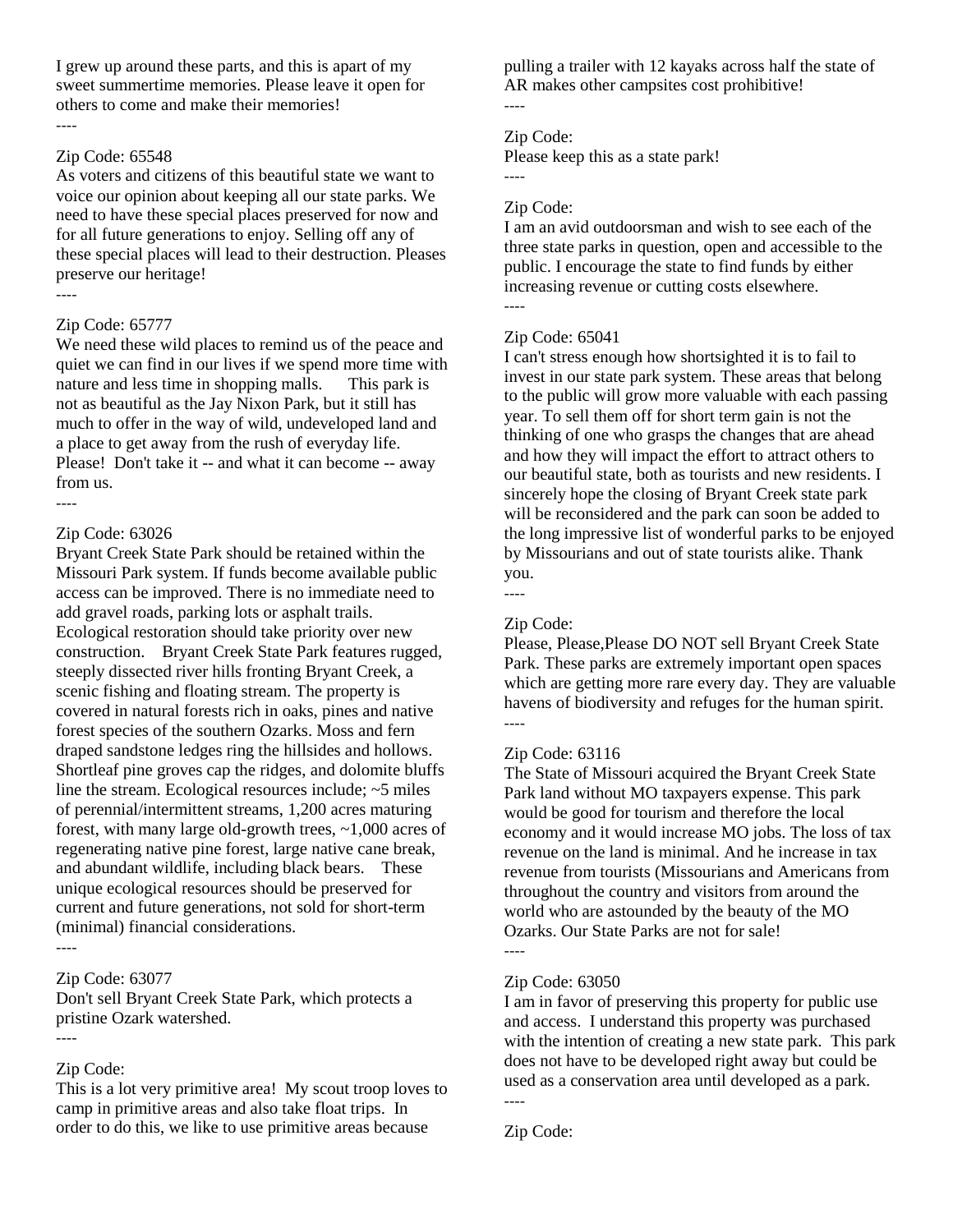Bryant Creek State Park should be developed for primitive camping, hiking and floating on Bryant Creek, with the float development under a concession contract, with the concessioner at least partly fronting the money for any expenses associated with a store, restaurant and float livery, including the roads to his or her establishment. I have no idea what arrangements were made for the new lodge at Roaring River, but I understand part of the money there was from the concessioner, in return for less of a state take until he had his expenses paid back. Over all the park should be developed along the lines of Hawn State Park, which repeatedly comes up as one of our best state parks in public opinion polls despite having only a small creek and trails as attractions. Park headquarters, maintenance area, and other visitor services should be concentrated on the already developed Simpson tract. Can any existing buildings be repurposed for the time being? Of the three parcels under public review, this is the only one that I can see making any money for the system. By primitive camping, at least at first, I mean traditional loop camping for cars, tents, and popups, and only a very few (10 or fewer) sites accessible by towed or driven 25 foot RVs. This park should cater to young families with kids...a lately underserved park demographic. Is part of this suitable for a wilderness backpack loop, of the sort that could be built by volunteers and scouts? This park should not over developed beyond the level of Hawn as of 2017.

### Zip Code: 63116

----

Southern Missouri has perhaps the best collection of Class II and Class III white-water rivers in the country, including the Current, Jacks Fork, Eleven Point, and North Fork Rivers. Let us build on that heritage to entice even more tourists [in-state and out-of-state] to our beautiful rivers for floating and fishing. Increased activity will enhance the economies of these rural Missouri counties. Bryant Creek is a beautiful tributary of the protected North Forks River. Protecting Bryant Creek does not only provide more miles for fishing and canoeing but it will further protect the North Fork from threats of pollution or environmental degradation. What an opportunity! Extend our river system AND protect our current system! I hope that our state is not so desperate to require the selling of treasured assets for a short-term improvement of our budget. Instead, USE our assets to grow the economy, thus providing more JOBS. If the state economy does grow as projected, hold these new assets and there will be funding to develop them one by one. Selling them now would only prove the weakness of our economy .

---- Zip Code: 72651-9253

Nearly one year ago, I attended, along with many others, the "opening" of Bryant Creek State Park and went on a great orientation hike with a member of State Parks realty staff who was instrumental in the acquisition of the park land. I was struck by the beauty of the area and its great potential for future public use. As a retired natural resource management professional (I hold a MS in Park Resources Management), I know development of parks is a long-term investment and requires long-range planning, and the first step in that process is to identify those resources that are exceptional, and available; Bryant Creek meets both of those criteria. Your own fact sheet documents the extraordinary resources found there - terrestrial, aquatic, and vegetative. Missourians have long and overwhelming supported the Parks, Soils, and Water Sales Tax, which your website acknowledges, and I believe they overwhelmingly support Bryant Creek State Park. The costs of development of primitive park facilities are minor in comparison to the benefits of having these resources in public ownership, and many of those tasks identified (trail construction, resource stewardship activities, etc) could be accomplished at a much lower cost through the use of volunteers; I am more than willing to donate my time and experience, please let me know who to contact. Thank you for your consideration. ----

#### Zip Code: 63119

Bryant Creek SP is a large, wild, and beautiful resource, in a part of the state where it is most important to preserve a sufficient amount of wild land for the natural habitats and wildlife it contains. It was a far-sighted acquisition. If funds for maintenance and upkeep of all parks are limited now, that is a short-term issue that suggests low development of Bryant Creek for the time being, perhaps just an access point and a hiking trail or two. But whatever the short-term issues, it is of highest importance to preserve this parkland for the people of Missouri and for our out-of-state visitors—all of whom will spend money and contribute to the local economy. We have one of the premier state park systems in the United States, with majority support in every county in the state in the recent tax reauthorization. This land must be retained as a park. Do not sell it! ----

#### Zip Code: 63112

Bryant Creek State Park protects a pristine Ozark watershed. Do not degrade, destroy or sell off this precious natural resource.

#### Zip Code: 63385

----

Please consider this. We are seeing an overabundance of angry & frustrated people in the St Louis region. It appears that more of us are lashing out at authorities. Tensions are high all over the country & beyond. Our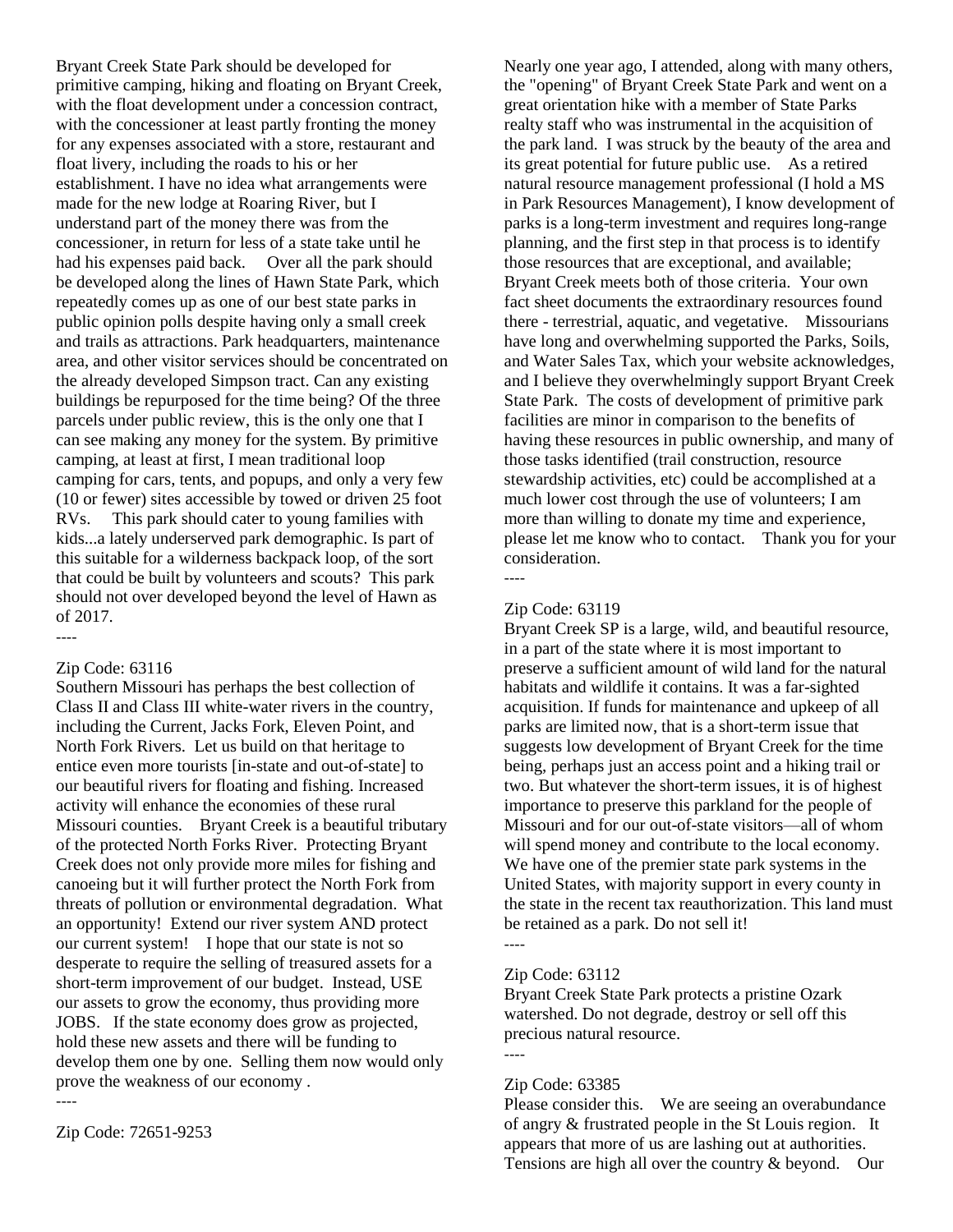people use OUR parks as a sedative. In fact, many do not use opiates, drugs & alcohol to relieve their tensions, their mental instability, & their anxiety about the future. They use their parks, the quietude, the seclusion, the sensibility, & the beauty to calm themselves, to remind & restore their attitudes and demeanor with this type of recreation. Please. We are begging. Please leave our parks as is. Please do not invade them with cement & steel, noisy vehicles, & pollution. There are a million other places more appropriate for business, industry and subdivisions. Our parks are precious and to many sacred places. Could we just have our parks to ourselves? Please consider our needs, our basic human needs for living as sensibly as possible. Our hospitals & mental institutions are overburdened. Corporations cannot keep up with the depth of our very human needs. Keeping parks as parks is a good long term investment for everyone. Please consider this. America first and the American people first.

#### ----

#### Zip Code:

The State Parks were created and funded for everyone to enjoy and use. They are not to be sold off at the whim of one politician. Once sold, we cannot get it back. Not a wise move governor, if you want to be re-elected. ----

#### Zip Code: 64870

Reopen Bryant State Park! Please do not choose greed over letting Missouri families enjoy the natural beauty of our State Parks!!!! Perhaps we could have the park run on a skeleton crew with volunteers, but to sell this land off is a crime— once it is gone, it is truly gone for all of us.

#### Zip Code: 65023

Who in the private sector would add new facilities with their associated costs when your existing facilities require \$200 in deferred work and upgrades? Nope, only the government would consider such a foolish move. Sell this park land and do not develop or give it to the Dept. of Conservation. ----

----

### Zip Code: 65711

I do NOT support selling the Bryant Creek Park! ! ! Please save something for future generations that has not been exploited either by private development or destroyed by mining or fracking!

#### ----

### Zip Code: 65804

Don't sell Missouri parks..they are an asset that belongs to the citizens of the state. The parks need to be maintained as a way to preserve little bits of Missouri natural history for our children and grandchildren. If we allow them to be sold we will lose a part of our heritage that we can never recover.

#### ----

### Zip Code: 65655

I am concerned about the level of development that a park might bring. I would like to see no or little development for the park. I would like to see the byrant and land surrounding it remain in as untouched as possible. The concern lies in disruption of the ecosystem and bringing in people who are here for other reasons that visiting a "Wild" space. ----

# Zip Code: 63301

We just wrote about Nixon State Park. And now we learn the governor wants to get rid of Bryant Creek State Park. We value our state parks and want the governor to keep them, not destroy our wonderful state park system.

----

#### Zip Code: 63139

My basic message is that you should not sell Bryant Creek State Park, which protects a pristine Ozark watershed. This is a critical area for wildlife and for human recreation and it needs to be preserved. ----

#### Zip Code:

Congratulations to whomever made the decision to acquire this property. The natural features within its borders sound incredible. Preserving these natural features and making them available for all to enjoy will increase the attractiveness of the entire region. Furthermore, it will enhance the investments the state of Missouri has made in nearby properties by enhancing connectivity for wildlife, maintaining water quality of some of Missouri's best streams, and providing more opportunities for Missourian's to enjoy the mosaic of habitats that would be available to them. I appreciate the opportunity to provide comment and look forward to the day I can go visit this treasure.

----

----

#### Zip Code:

Keep Bryant Creek State Park open and owned by the citizens of Missouri.

### Zip Code: 65203

Bryant Creek is said to have beautiful overlooks and a remnant pine forest that could be restored. Restoration of the pine forest could show Missourians and tourists what this area looked like before settlement. This could be opened for public use for primitive hiking and basic parking and improved as time and budget allows by the resourceful and award-winning State Parks staff. I hope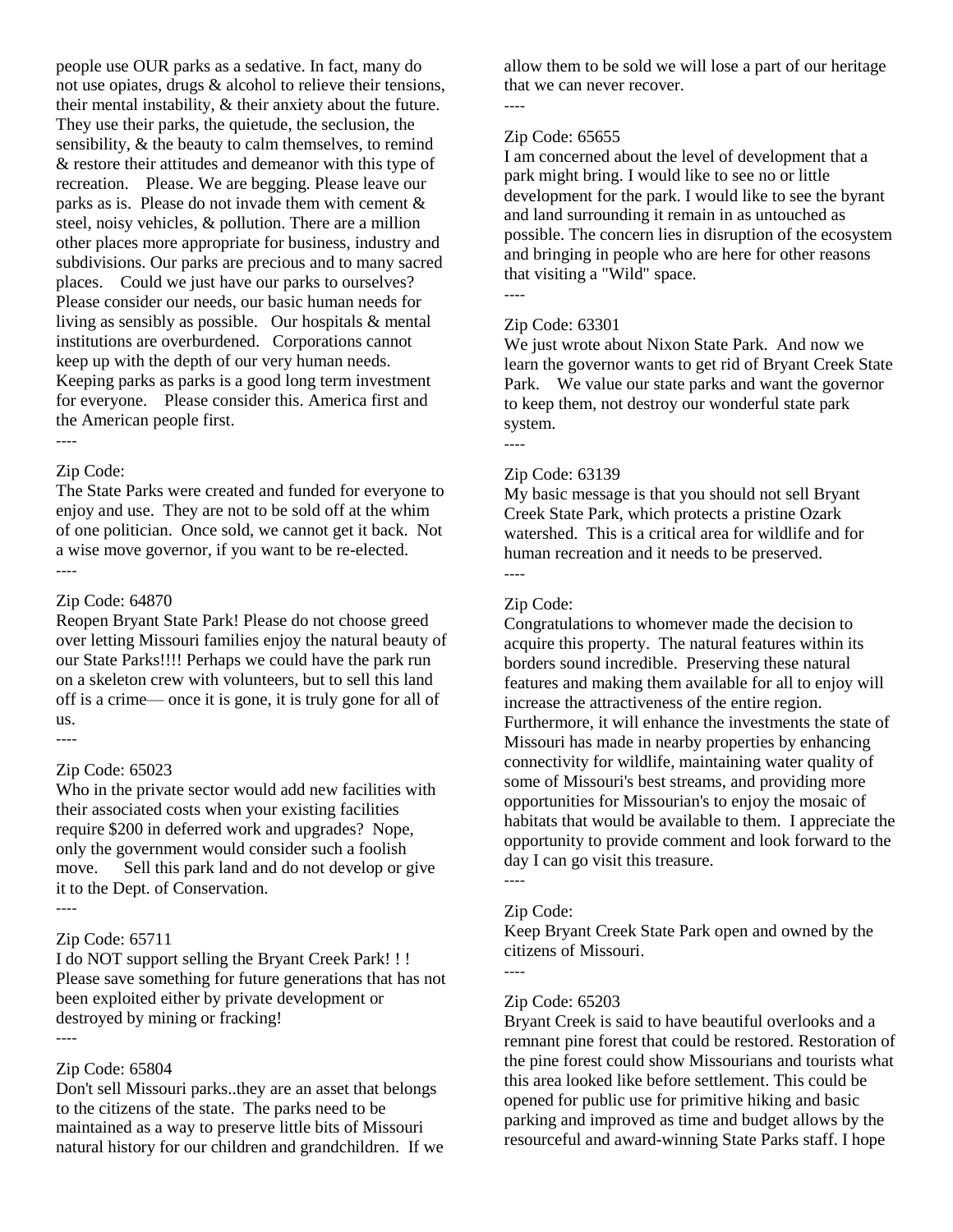to visit and use the park soon after it is open to the public

#### ----

#### Zip Code: 63552

I am not sure what options are open to us as far as real solutions. Removing the GOP as the majority party and specifically Greitens as governer is the real answer. I feel so helpless in this crazy GOP world. ----

## Zip Code: 63025

I think Missouri's park system is a public treasure and oppose any initiative to reduce their numbers or size. Creating new parks is extremely difficult and will become increasingly so as development marches on. I believe it is critically important to preserve these special lands for the prosperity of our children and theirs. ----

### Zip Code: 65101

Missouri has many beautiful places that need to be preserved. As a Colorado native, please do not let what has happened to all the beautiful places there, happen here in Missouri, in the name of adding too many people, too many homes, and too much development, just for a short term financial gain! ----

### Zip Code: 64015

I think the Bryant Creek State Park should be preserved, both for its natural beauty and the protection it affords to streams and groundwater.

#### Zip Code: 63385

----

We, I and my family, don't think a handful of politicians should be able to take public lands away from us. We don't have enough land set aside for protection from commercial uses. These places belong to everybody and we need to keep them for natural habitats and hiking etc. ----

Zip Code: 64127 please do not sell this park ----

### Zip Code: 63131

The park land should remain in public ownership under DNR's jurisdiction. Missouri has a long history of protecting lands over which it has been given responsibility, seldom if ever selling-off lands it has acquired.

----

### Zip Code: 64054

i was taught that our land is most precious. We need to protect our lands as much as possible. My dad's family were farmers in Arkansas and land was very precious to them.

----

#### Zip Code: 65301

Please retain Bryant Creek State Park and all other state parks as resources for the people of Missouri. Keep them open, and promote them. It benefits us all if we have healthy and happy state residents who enjoy the outdoors.

### Zip Code: 63385

Please protect the new Bryant Creek State Park. I encourage you to NOT sell the land. It is one of Missouri's most pristine watersheds and we have precious few of those. Thanks! Wentzville, MO

----

----

### Zip Code: 63026

Please consider opening Bryant Creek State Park to the public. My family enjoys all of the State Parks. We often hike and camp at the wonderful parks in Missouri, and we look forward to seeing new ones. We visit Don Robinson State Park frequently, and have attended the Missouri First Hikes each year – as we plan on attending this year at Babler State Park. Since the new state parks were acquired with the plan to do minimal development, the cost to the State should be modest. On the other hand, the benefits to Missouri would be substantial. State Parks are good for the local economy. Our state parks had 18 million visitors in 2016, ourselves included, a new record. Those visitors patronize local businesses for food, gasoline, rental canoes, and hotel rooms. That means more local jobs as well as more local tax revenue. Missouri State Parks do not charge an entrance fee, so low and moderate income Missourians have access to affordable outdoor recreation in our community. Accessible outdoor recreation means improved health for our children and families. In November 2016, Missourians voted to renew the sales tax for state parks and soil conservation. A majority of voters in every single County in our state voted yes for parks. We shared the joy with many rangers throughout the state when we stopped in the visitors centers. We hope you will take into consideration our comments, and allow for families like ours to enjoy Bryant Creek State Park. ----

#### Zip Code: 64030

Leave our state parks alone! I went to Colorado this summer & got a deeper appreciation for nature! In Missouri, I have camped & floated down the Current river. Constituents need the state parks to relax after working so hard. Governor you need to stop selling our park lands.

<sup>----</sup>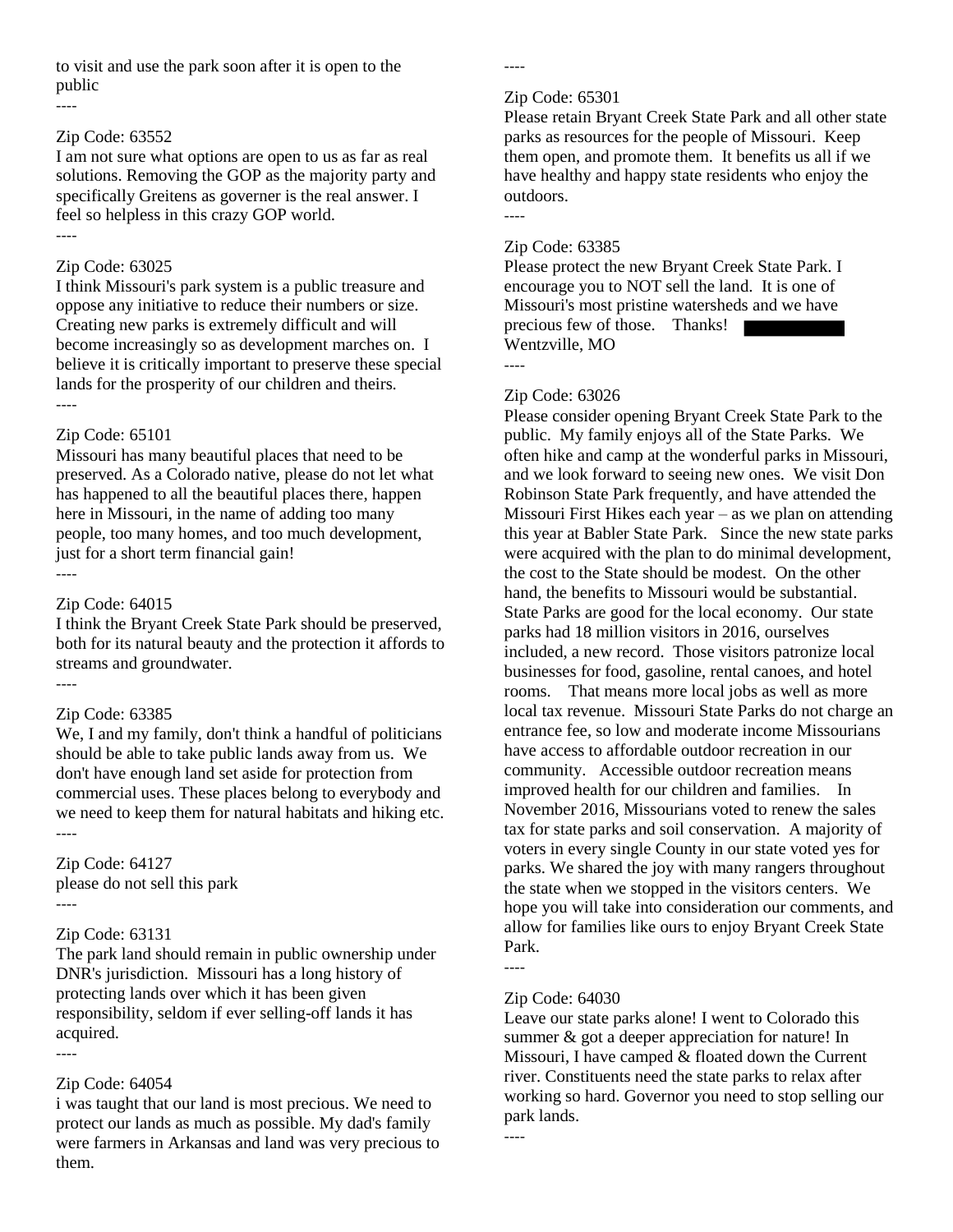Zip Code: 63017

Dear Governor Greitins, Please save our Missouri State Parks!!! We need these parks for future Generations. Don't follow what President Trump Is doing with our national parks!! Please listen to your constituents!

Thank you. ----

Zip Code: 63366

----

### Zip Code: 65020

Please don't sell off Bryant Creek. There is plenty of other places that developers can build on. Keep the park for everyone to enjoy. ----

### Zip Code:

The citizens of Missouri deserve to be able to visit and appreciate their jointly owned state parks, all of them. ----

Zip Code: 63376 Park is for recreation.

----

Zip Code:

----

### Zip Code: 63116

Turn it over to the MDC. We need more public hunting and fishing ground.

----

#### Zip Code: 34202

Our State Parks are not for sale! Bryant Creek is one of the most pristine Ozark watersheds in our state. I travelled to MIssour to visit this park and found you cannot visit the new Bryant Creek State Park. Governor Eric Greitens has closed the park to the public. Now he is considering selling off this beautiful wilderness area. This is outrageous and the sale of our parks must stop...this park belongs to the people not to any particular entity....

----

Zip Code: 64077 please open byrant creek to the public. ----

### Zip Code: 63116

Don't sell Bryant Creek State Park, which protects a pristine Ozark watershed. ----

Zip Code: 63139

#### ----

### Zip Code:

Don't sell Bryant Creek State Park with its important watershed. We need to think about the long-term

benefits such as watersheds rather than short-term economic benefits.

----

Zip Code: 63122 Keep all th eParks ----

#### Zip Code: 65565

One of our retirement goals is to visit every state park in Missouri. How sad to think that this special area is no longer accessible to the thousands of other people like us who so enjoy being outside in our wonderful state parks. State parks are a place that no matter your age, disability, or income level, everyone enters on the same playing field and can enjoy their programs and beauty. Please work with whatever agencies are necessary to keep them ALL open and accessible for this and future generations. ----

# Zip Code: 64082

Don't sell Bryant Creek State Park, which protects a pristine Ozark watershed.

----

----

#### Zip Code: 63301

I would never consider giving up state park land developed or not.

#### Zip Code: 63116

Missouri is know for it's State Park systems and was once declared one of the type states to hike in. These parks help out local communities. Quit making our States Park part of this "these were from the other party" mentality. Some people donate monies and their lands to State Parks. It is unheard of politicians trying to undo State Parks until this recent me against them political climate.

#### Zip Code: 64034

Our state parks should DEFINITELY NOT BE FOR SALE.

----

----

#### Zip Code: 64119

Good afternoon, Thank you for opening this up as I was not able to visit any of the meetings. Sounds like a great site where you could fish, allow small craft boats down the creek, Hike/bike, have a picnic or just visit and take in the Ozark sights. Glad that the areas around are possibly considered for conservation. This is a really beautiful place. Glad to see it presented to be maintained by the Missouri State Park system. Thank you for allowing the public to comment and I appreciate all the MO state parks. -2005/2006 Passport and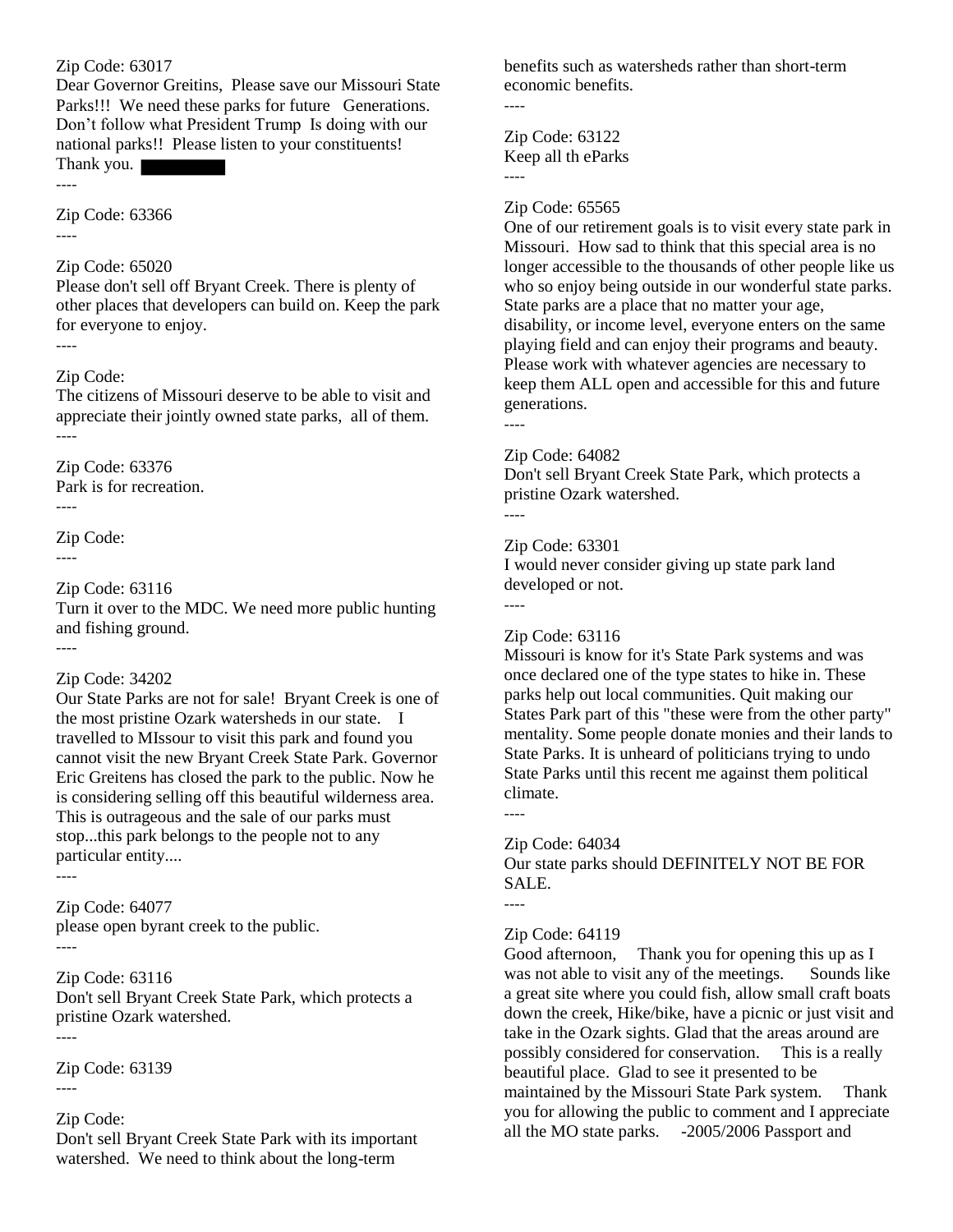2016/2017 Centennial Passport fan -2007 Trail of the Month fan

#### ----

#### Zip Code: 63366

Please don't sell this beautiful wilderness area! We don't have enough wilderness areas in this state to satisfy our burgeoning population. Bryant Creek State Park protects a pristine Ozark watershed which is especially valuable. ----

#### Zip Code: 63303

The Missouri Park System should retain the Bryant Creek State Park property. These tracts of land protect the steep watershed that feed the groundwater and springs of Bryant Creek, along with a beautiful stretch of the Creek itself and its bluffs. Bryant Creek is an important resource for clean water entering into the North Fork River. This area contains high quality canebrake, which is nesting habitat for the very rare Swainson's Warbler (in which my family has taken bird watching trips just to see this unique bird), springs, and well developed riparian forest of shortleaf pine/oak woodland with a rich native understory. This area also contains forest that was logged and burned during a wildfire caused by drought. This plot will be a great learning experience for scientists and the general public to see how the pine/woodland restores itself. Natural areas like these are a tourist draw adding to the economic and tax base of the local communities. Natural resource management and restoration should begin in 2018, with a long term plan determined with public input. Missouri State Parks should add to Bryant Creek's infrastructure over time in stages as funding and staff become available. Low cost infrastructure like gravel parking lots and primitive trails should be created soon to at least allow some public access to this public area. The Missouri Park System has never in its 100 years sold property, and any sale revenue would never benefit the residents of the whole state of Missouri as this property does. With the overwhelming renewal of the State Parks, Soils, and Water Sales Tax last fall, the people of Missouri approve of their parks. Please retain and begin maintaining Bryant Creek State Park allowing it to be "open" to the public. Thank you! ----

# Zip Code: 63110

Please allow the residents of Missouri to continue to use this land for recreation and relaxation. Our state parks are part of what makes the state of Missouri so great. ----

# Zip Code: 63109

I would like to see more hiking opportunities near Branson. Please don't let this become a gulf course! ----

#### Zip Code: 64024

The new state parks add to our already wonderful system. Each one has an unique presence that is needed to maintain a state park system that meets all needs and protects valuable natural resources. ----

# Zip Code:

Leave the state parks alone!! Open the parks to everyone!

----

#### Zip Code: 64014

We must preserve our state parks. It has been proven that green space has long been proven to has psychological benefits and physical benefits. Missouri has an excellent history of park perservation and wonderful hunting and fishing and recreation in our state parks. Profits cannot and must not come before people. Sincerely, MSN, RN

----

# Zip Code: 64114

Please do not sell Bryant Creek State Park. We need this park as part of the overall "greenness" of Missouri. We have the reputation of being a wonderful state for conservation and recreation...please don't change that. ----

Zip Code: 63105

----

#### Zip Code: 63664

Bryant Creek park is a unique ecosystem and needs protection. Do not sell this land.

# Zip Code: 63367

As someone who loves being outdoors and believes in our park system and all it offers to a broad array of people, I am discouraged at the governors move to close and possibly sell off park land. Not why I voted for him!!! On this issue he would lose me. Protecting fragile land within our park system protects water quality, air quality and quality of life.

----

# Zip Code: 63105

Please preserve Bryant Creek State Park, which protects a pristine Ozarks river watershed. Preserving natural places is critical to the life of our planet, and to our health.

#### Zip Code: 64109

Don't sell Bryant Creek State Park, which protects a pristine Ozark watershed.

----

Zip Code: 65402

<sup>----</sup>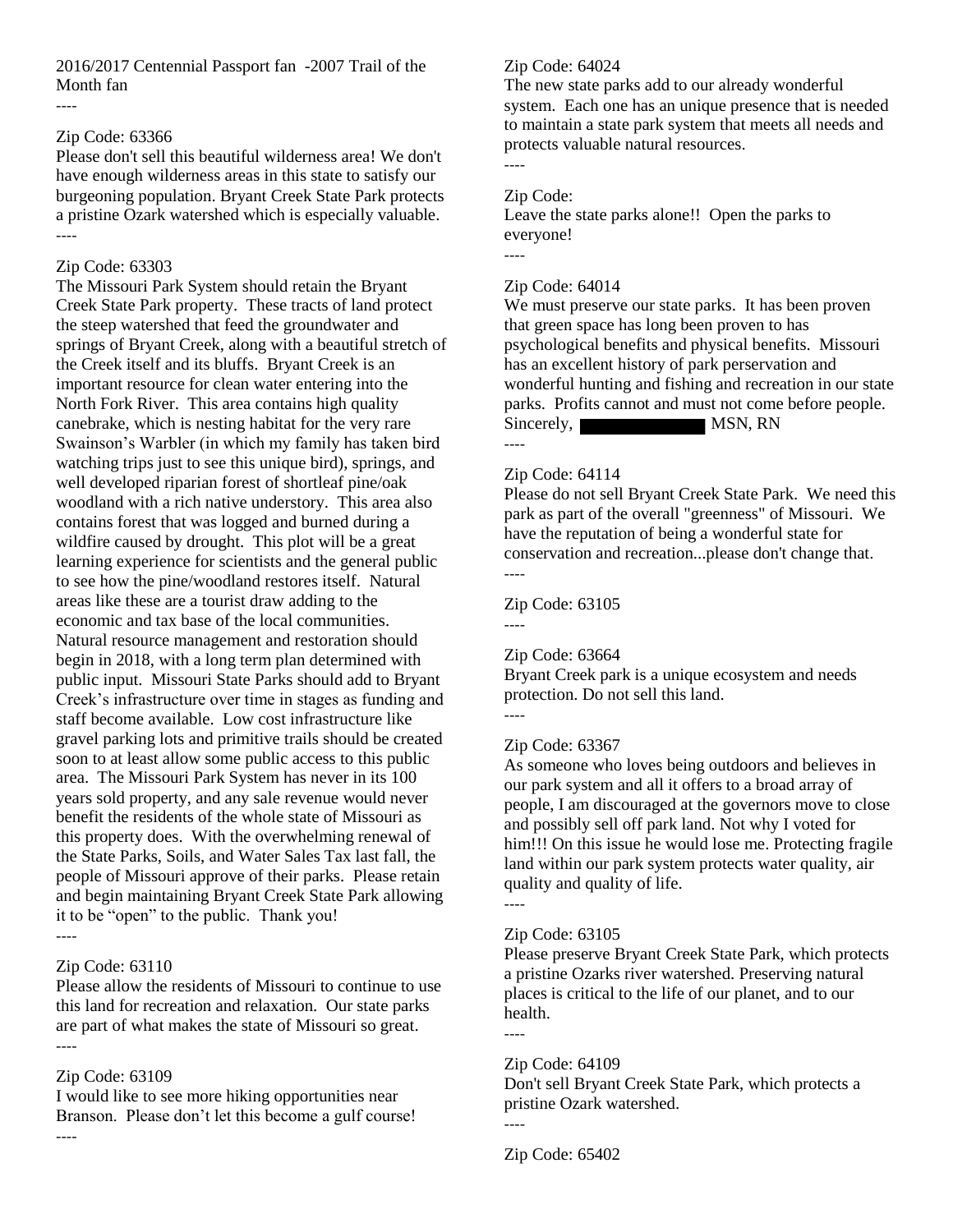Please do not sell Bryant Creek State Park, which protects a pristine Ozark watershed.

#### ----

# Zip Code: 64130

The park system is for the use of the citizens and our wildlife, NOT to be sold off to the highest bidder for "resource utilization". Once they're destroyed by industry, our parks and wilderness areas are gone forever. Strip mines and fracked aquifers are deadly to life. ----

# Zip Code: 65781

We need public lands. We need wild places to roam. Please do not sell off parks. There is no reason to do so. ----

# Zip Code:

Do not sell Bryant Creek State Park. Reopen it for the public. I come from a long line of Republicans on both sides of my family, and Gov. Greitens is no Republican. This is FASCIST . Don't you dare sell off land that MY tax dollars have paid for. I'm a capitalist, and if I spend money on something, I want something in return. Keep the park open for all Missouri residents, who have paid for it with their hard-earned tax dollars. ----

# Zip Code: 63390

Don't sell any of our conservation land. We need to conserve all the land we can for Generations to come. ----

# Zip Code: 64151

Missouri Parks belong to all of us. Do not sell. ----

# Zip Code: 64454

Please do not sell off Bryant Creek State Park, or any others. This would be a very bad precedent. As a life long Missouri resident, I am extremely proud of our state park system. Don't start the process of destroying what has taken so many decades to build.

----

Zip Code: 65672 FL ----

# Zip Code:

Please do not sell the Bryant Creek Park. It protects Ozark Watersheds and is important to the people of the area. Please think of our environment.

----

# Zip Code: 64055

Do not sell Bryant Creek state park ----

# Zip Code: 65018

Missouri State Parks belong to the people, not to governors or any other politician who wants the favors of businessmen who want to profit from our few remaining areas of pristine environment. Our people need these areas to stay emotionally attached to the earth and proof of benevolent, loving deity. If you destroy these parks, you will destroy a very important part of our humanity. ----

Zip Code: 64735

Sale of ANY park land is NOT ACCEPTABLE! ----

# Zip Code: 63119

Please do not sell Bryant Creek Park. Missouri needs more wilderness, not less. Thank you.

----

Zip Code: 64081 ----

# Zip Code: 64801

The State Parks are very important to me. My family enjoys hiking, camping, and fishing in our parks. We have many happy memories of wonderful visits. I wish our governor would expand out state park system! We need more rangers and naturalists to help everyone learn about the parks when they visit. These wonderful people also go to our schools and teach the children about the amazing things that exist in nature. They teach about the importance of caring for and preserving our parks - and our world. Perhaps the governor could attend some of these programs and learn also! Protecting Bryant Creek park is especially important as it protects one of the most pristine watersheds in the Ozarks.

Zip Code: 64110 Leave it alone! ----

# Zip Code: 63112

The parks in Missouri belong to all Missourian's and should NEVER be sold off to any public or private person, "enterprise" or entity, EVER. If the legislature and the Governor were doing their jobs diligently and correctly, selling off public property OF ANY KIND would be unnecessary!

----

----

----

# Zip Code: 63143

I support Missouri State PaI rks and do not want them sold off or developed. I would pay more taxes to keep them from being removed from public use. I would like public lands to stay public and out of reach of any developers. The simpler and wilder the better.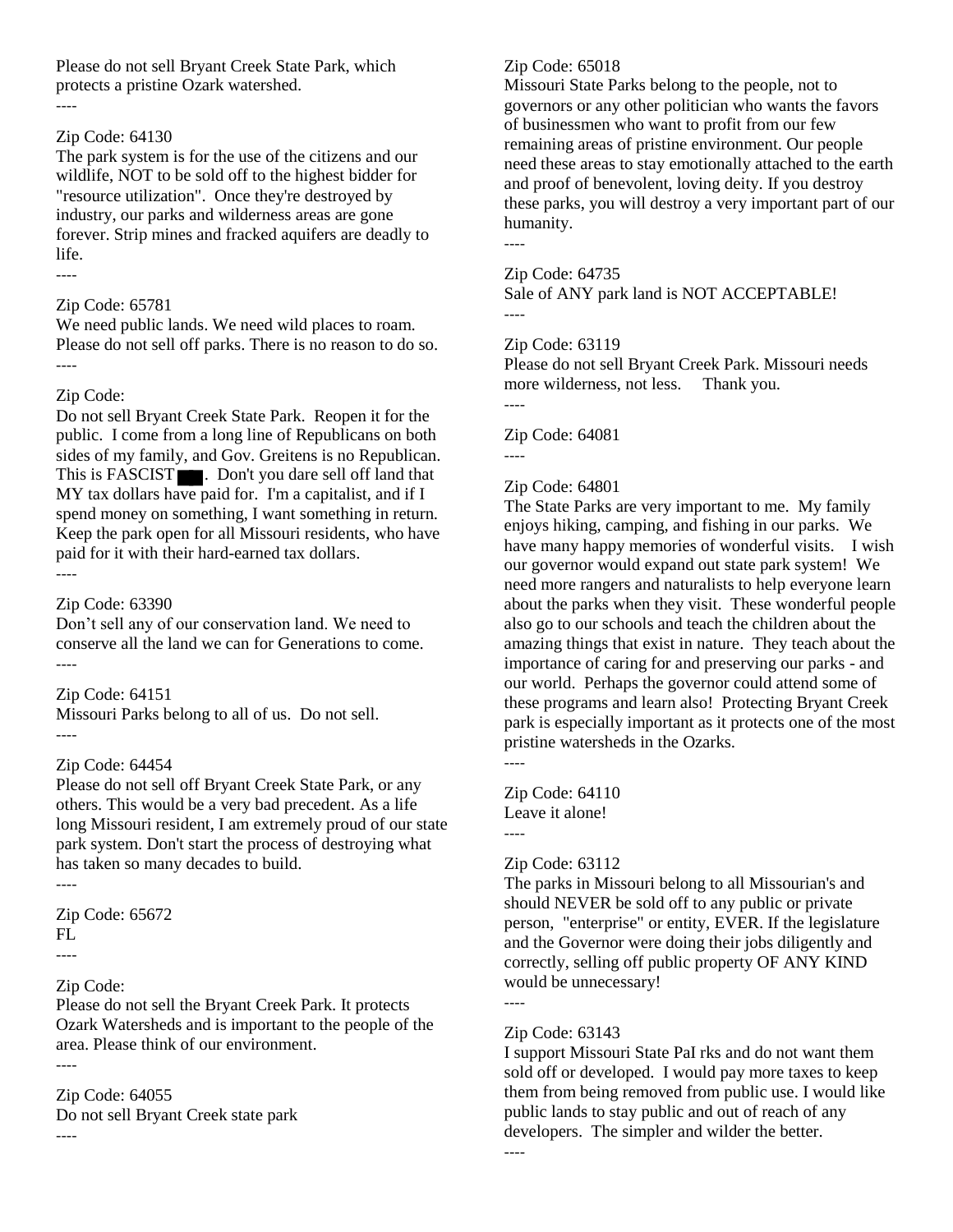I don't favor any action that would endanger out public heritage.

Zip Code: 65049 ----

# Zip Code: 65203

I've had more than enough from the tyrant Greitens! How dare he sell off this beautiful area. All the Repugs think about is money. They are enraging. I love brautiful Bryant Creek and have spent many happy hours there with family as a child. We must drive Dictator Greitens from office. Nearly every other day something awful appears in the news that he has done! He must go!!!

----

----

Zip Code:

----

# Zip Code: 64086

Don't sell Bryant Creek State Park, which protects a pristine Ozark watershed. These parks belong to the people of the state of Missouri, not the highest bidder. ----

Zip Code:

----

Zip Code: 64151 Please preserve this important state treasure. ----

Zip Code: 63020 Don't sell Bryant Creek State Park, which protects a pristine Ozark watershed.

----

Zip Code: 63074-1043 Don't sell Bryant Creek State Park, which protects a pristine Ozark watershed.

----

Zip Code:

----

# Zip Code: 65807

It is important to keep these State parks open and undeveloped. Does every last acre of land in Missouri need to be ruined by development? NO.

----

# Zip Code: 63376

Please do not allow the sale of any parks to decrease the inventory available to all of us. It would be like selling our birthright or something. I don't particularly care if the governor likes the concept of parks, or if my Missouri neighbors hate parks. Once we have a park available to all of us, we need to keep it available.

Especially if it is a less developed type of park. What, are there too many state parks preserving Missouri or something? It really is that simple an issue. Please don't sell out for money. Things are not that dire. State parks are very simply some of the best things that Missouri has! The state does not have much revenue treasure, but it does have natural treasures. So I support the creation of more parks, and I categorically oppose selling rare jewels for bucks. Please don't cash in or sell out!! ----

Zip Code: 64078

----

# Zip Code: 64055

Please don't sell Bryant Creek State Park, which protects a pristine Ozark watershed. Our parks and wild places are precious to me. I'm proud that my tax dollars help to support state and national parks. My father always told me, "you don't plant an oak tree for yourself, you plant it for future generations." Protecting our parks and our environment may improve our quality of life and make us feel good, but the real benefit falls to future generations, and that's an important legacy to protect. ----

Zip Code: 63755 Not for sale! ----

Zip Code: 63126

Please leave Bryant Creek alone, Governor Greitens. Missourians love their public lands, and its parks are a wonderful thing Missouri is know for. ----

Zip Code:

No sale of state park land! ----

# Zip Code: 63031

Don't sell Bryant Creek State Park, which protects a pristine Ozark watershed. Natural places such as parks should be protected and made available for everyone to explore and enjoy.

----

# Zip Code:

Greitens is a thief. He stole from a charity he created to help veterans but chose to help himself instead. His mission continues. Now he is trying to steal our parks. the park system should support grass root systems to rid ourselves of the thieves who currently occupy our state and federal administrations

----

Zip Code: 65049 ----

Zip Code: 63304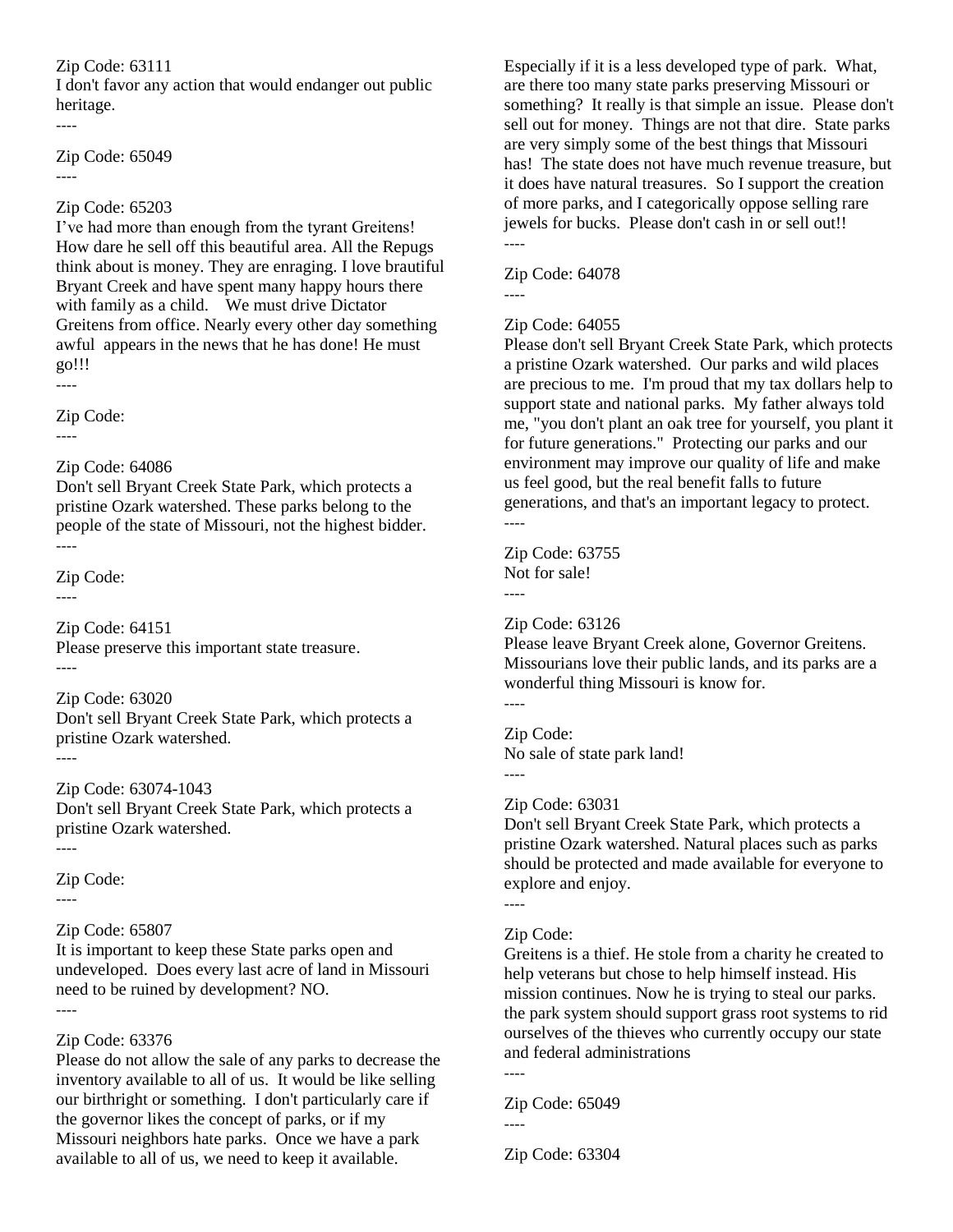Parks are forever unless they are taken away by self serving elected officials

#### ----

#### Zip Code: 63111

Please leave our Missouri State Parks areas alone. It is not right for the Governor to sell off any properties that are supposed to be used by the citizens. This sounds like there is something illegal going on. Does the Governor have friends he's trying to sell the land to? I've personally used the areas around Bryant Creek State Park for fishing and hiking. It is a very beautiful and natural area that should be left to the people of Missouri not some crony friend of a politician. I would like to be notified if any of this goes forward from this point. I want to stay informed if the Governor decides to do something unlawful against Missouri.

----

#### Zip Code: 63144

Please don't sell Bryant Creek State Park. Our state's park system is one of our most valued resources for both state residents and the tourists who visit our state. It protects a pristine Ozark watershed and needs to be maintained as a park for Missourians to enjoy. The longterm value of this asset far exceeds any short-term gain that might be obtained. Again, don't sell Bryant Creek State Park. Thank you. ----

#### Zip Code:

Do not sell any Missouri state park properties! You'll just have to 'budget cut' somewhere else! ----

# Zip Code: 64114

We NEVER have the opportunity a second time to preserve parklands. Gone is GONE. As a child, I spent many happy hours exploring in the woods very near our house. What a great way to begin to be a scientist. ----

# Zip Code: 63105

Please don't sell Bryant Creek State Park, which protects a pristine Ozark watershed. It is wrong thing to do. We must protect our natural resources in this state for now and for future generations.

# Zip Code: 65101

The state parks belong to all Missourians. 80% of us voted to pay a tax for parks, so please keep Bryant Creek and the other 3 which may be up for sale. I spend a good deal of time outdoors hiking fishing and camping. State parks are the best option for me, because like most residents, I do not own land. In fact fewer and fewer of us have access to private land so public parks are all the more valuable. Again, I urge you to keep Bryant Creek as a public park.

----

----

#### Zip Code:

# Zip Code: 63112

Missouri has a great reputation for the quality of our state parks. They brings visitors into our state who generate sales and tax dollars. They draw our citizens into nature which has a restorative affect on our society beyond mere recreation. We should be investing more money in our parks, not less. Thank you. ----

# Zip Code: 64081

P'ease protect Bryant Creek and don't sell Bryant Creek State Park, which protects a pristine Ozark watershed. ----

#### Zip Code: 65074

I don't know what you need to do but I think it is wrong to close the park and it definitely should not be allowed to be sold. Please consider any options that would save the park from being sold and opened back up to the people.

----

#### Zip Code: 65203

Please keep all of our state parks for public use and pristine. Do not mimik President's Trump's bad behavior.

----

#### Zip Code: 63304

Please do not sell Bryant Creek State Park. Keep it for public use and enjoyment. Thank you.

# ----

#### Zip Code: 64093

Bryant Creek State Park needs to remain owned by MDNR as a state park without commercial mining or other extractive activities. These few remaining natural resources are our children's inheritance and our legacy! A country without intact wild lands is not habitable. Please do not sell this park, or any other for that matter. Missourians value their wild, natural places and it protects our water, air, soil, and critters. ----

#### Zip Code: 65043

We need to keep our parks intact. It would be beneficial to have at least a rough hiking trail available to the public.

# Zip Code: 64113

Protect the Byrant Creek State Park. It belongs to the citizens of Mo.!

----

----

<sup>----</sup>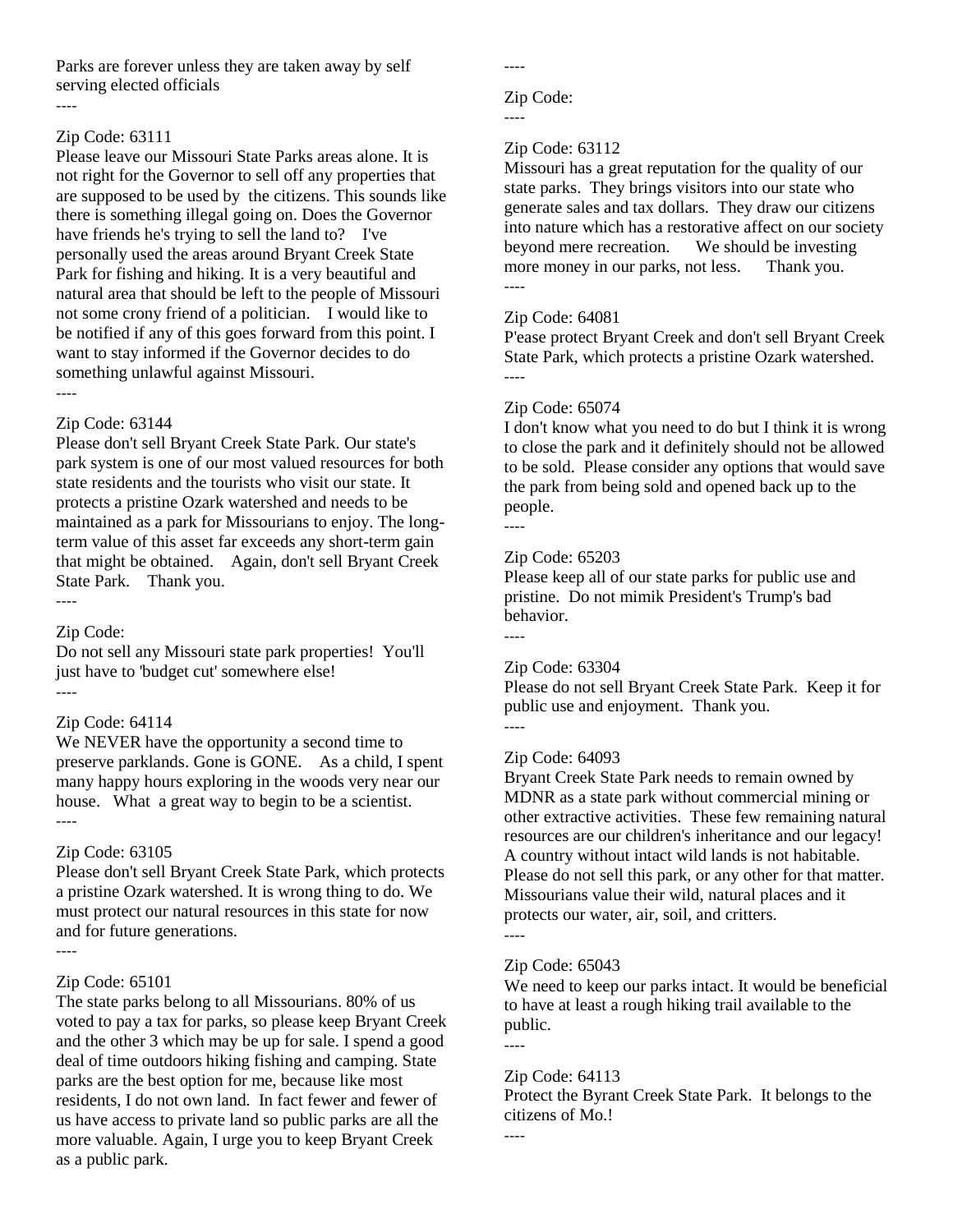Our State Parks are not for sale! Bryant Creek is one of the most pristine Ozark watersheds in our state. Closing the park to the public is shameful on your part and to sell it should be forbidden by you or any entity unless it has been deemed hazardous. Protect the new Bryant Creek State Park. Don't sell our public parks. Don't sell Bryant Creek State Park, which protects a pristine Ozark watershed. This area is where my family roots are. A place I want my children and their children to know. Missouri Parks belong to all of us, including our children and grandchildren. My family should be given many natural places to visit, explore besides the concrete jungles we live in and surrounded by. Sincerely,

----

#### Zip Code: 63124

To Whom It May Concern: I am writing to urge Gov. Eric Greitens to open and not sell the Bryant Creek State Park as it protects a pristine Ozark watershed. Thank

you, ----

#### Zip Code: 65023

I have floated many of the rivers in the Mark Twain National Forest including Bryant Creek. These rivers, from the Meramac and Current to the Big Piney and almost everything between. These rivers are a treasure and provide that needed peace and beauty that we need in between our hectic lives. The idea of Greitens either selling this river or keeping it closed for development is one of the most egregious attacks upon our natural resources that provide jobs for those who build businesses providing canoes and other services for those who regularly enjoy the rest and relaxation and fishing available to Missouri's citizens. The idea of closing this river as Greitens has and the possibility of selling this river is an insult to those thousands who recognize the value of these rivers. To do so is also an abomination and just further proves that Greitens like Trump has no appreciation of the real value of these economic and natural assets of our state. DON'T DO IT. ----

Zip Code: 63563

----

# Zip Code: 65637

Please preserve Bryant State Park for our children, grandchildren and great grandchildren. Thank You. ----

# Zip Code: 65463

We need to protect all land that is not already destroyed ! We should cherish what land we have left ! ----

Please do NOT sell this property. Some of my favorite childhood memories revolve around Missouri State Parks. Keep the parks to make more memories. ----

# Zip Code: 65804

Please don't sell Bryant Creek State Park and consider reopening soon. The protection it provides to that watershed and subsequently the North Fork is paramount in our ability to continue to preserve our natural wonders and beauty so my kids can have the same experiences I currently enjoy. Thank you for your time. ----

Zip Code:

----

#### Zip Code: 63401

When they were created, a number of states designated themselves as commonwealths. This designation expresses the philosophy that, when we organize governments, they should protect areas that are of value and reserve them for the use and enjoyment of all of us. Our state parks and wilderness areas most definitely belong in that protected category. We should all be free to visit them and enjoy them in ways that are not destructive to their ecologies.

----

#### Zip Code: 63117

Do not sell it or develope ...I voted for you! ----

#### Zip Code: 64506

Don't sell Bryant Creek State Park, which protects a pristine Ozark watershed. It needs to be there for all Missouri citizens, including those not yet born! ----

#### Zip Code: 65449

Bryant Creek State Park is public land and therefore belongs to all of us. It is in a pristine portion of the Ozarks and deserves to be protected for a number of reasons. Here are a few of the most important: 1. Karst topography, springs, losing streams, pristine water quality, all of which can so easily be polluted by human activities once the area is unprotected. 2. These natural features lend themselves to great fish habitat based on pure water quality and cold temperatures provided by the springs in the area. Pollute this and the water quality goes down. Harvest the timber and the stream temperatures go up. Both of these things reduce water quality and degrade fish habitat, which will create problems for the species mix here and will allow invader species to come in. Not good for the area or the current species. 3. Incredible geology in this area. Unique and a wonderful opportunity to visit and learn about. 4. Wonderful mix of vegetation that will develop over time. You are lucky to still have a block of mature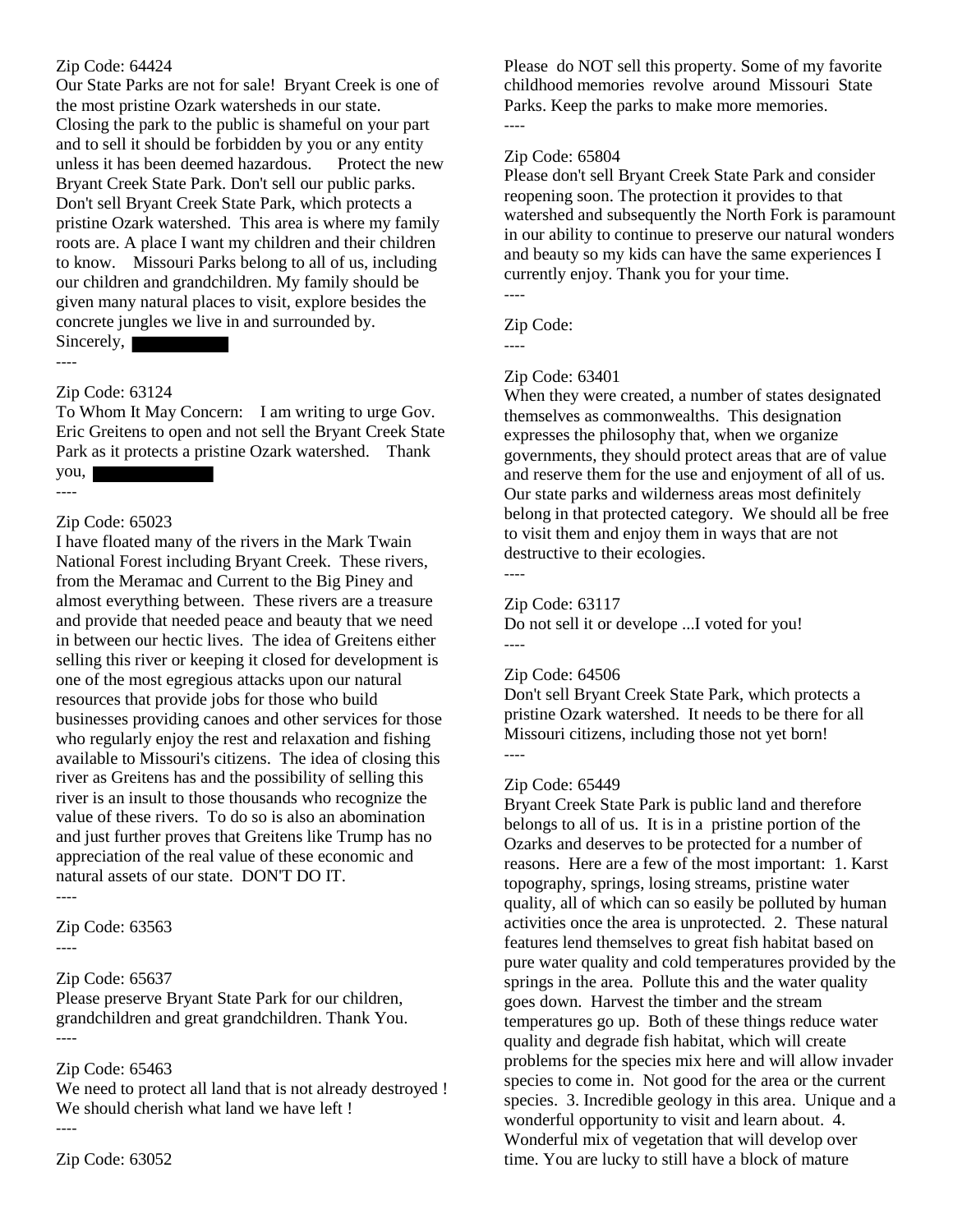timber---hang on to that. 5. Great trail opportunities for a variety of trail users from hikers, strollers, horseback riders, or mountain bikers. 6. Trickle-down economic income from tourist dollars for nearby communities could be a valuable income, as well as part-time jobs for park-keepers. Here are my thoughts for options on the park: If it comes down to closing it instead of having it open full-time, there are some in-between options. Consider a one-room vault toilet instead of a two-room; it could be expanded later. Or look into a composting toilet instead of vault toilet. We used them successfully at Mount St. Helens at Forest Service facilities. Instead of the expensive gravel road option---until the funding can be found for that perhaps you could have a partial year opening during the dry season and just have a dirt road. Although the asphalt trail would be great and accessible by all, perhaps you could go with a dirt trail at first, then gravel until funding could be found. As far as stewardship, volunteers can and will do a lot for a park. I developed a major Volunteer Program out of nothing and went from one volunteer to over a hundred in just a few years. These folks were invested in the area, cared about their patch of earth, and showed up not only for their shift but for their contribution to a better future for their grandchildren. It is possible to do more with less. I know because I've done it---it just takes determination and ingenuity. This is so worth it to save this park. It is a little piece of heaven in this neck of the woods. Please fight hard to save it. Good luck.

Retired USDA Forest Service Professional Forester Interdisciplinary Team Leader Environmental Assessment Writer

And many

#### other hats....

----

#### Zip Code: 65233

Please don't sell it or allow it to be used for commercial purposes. It protects a very clean wtershed making it more important than jhust its beauty

#### ----

# Zip Code: 65773

I live about 8 miles from the Park our neighborhood had already starting planning a big walking club, along with wildlife and nature walks learning about all the native trees and plants. We were very disappointed that we may not have a parks. Please we live in a rural area 20-30 miles from town, Having this park so close was like a dream come true.

----

Zip Code: 64089

#### ----

#### Zip Code:

Please do not shut down Bryant Creek State Park which feeds the Ozark Waterways. As a matter of fact, don't

shut down ANY public lands. They belong to the people and future generations, not corporations. Thanks. ----

#### Zip Code: 63043

Don't sell Bryant Creek State Park, which protects a pristine Ozark watershed.

#### Zip Code: 63636

its public land for all of the kids , kids ,kids and so on ----

#### Zip Code: 63670

We don't need fewer state parks, we need more! Our population is not shrinking, it's growing. Families need access to wildlife, hiking trails and the education/freedom/sensory immersion that outdoor environments provide.

----

----

#### Zip Code: 65791

Leave our State Parks alone they are not yours to sell. ----

#### Zip Code:

Keep Bryant Creek State Park but keep it minimally developed. This way the resource will be protected AND there will be minimum maintenance cost. Do not sell the park. This land, along one of Missouri's most pristine streams, should be protected for future generations. Thank you! ----

#### Zip Code: 64850

I am opposed to the sale of Bryant Creek State Park. We need MORE parks, not fewer.

----

#### Zip Code: 63383

Gov I voted for you to save these wonderful places . Not to sell them. I have hunted,camped and fished ln this area. It is truly a beautiful place for Missourian's, why are you doing this to us? .

#### ----

#### Zip Code: 64055

Graduate students seek grants to do field work and apply science to an application. University of Missouri should be given the opportunity to upgrade and improve Missouri State Parks, and also provide much needed analysis of water quality, soil ecology conditions, species population survey and monitoring changes in natural eco-systems through direct field work. Even private corporations make grants to study natural environment issues that enhance what can finance graduate student projects. Once we destroy a natural resource, really it is gone and it would take a very long time and much more expense to restore it. We so often take for granted what we have and it is not wise.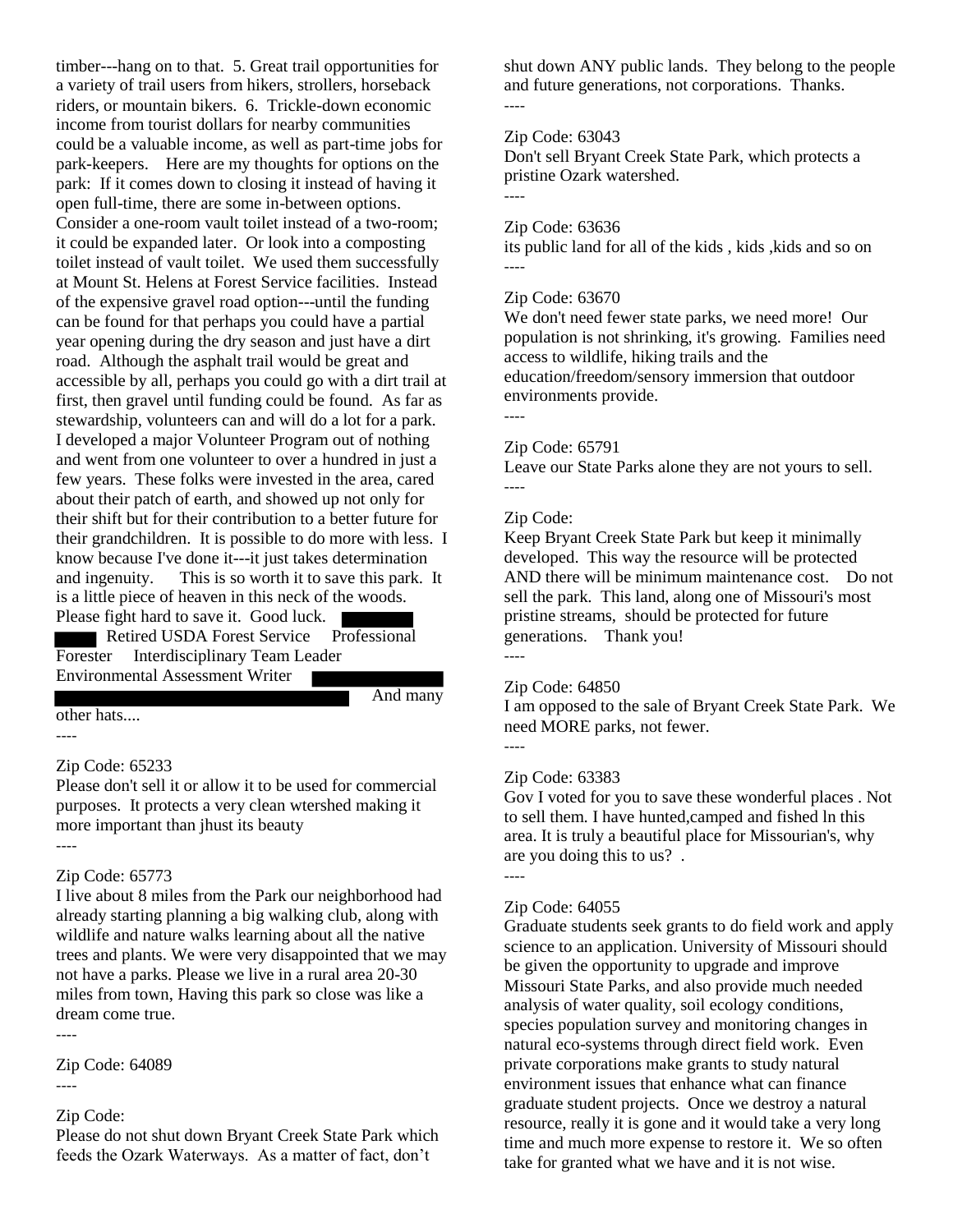Especially as we know population climb and resource depletion mean few places of a more pure natural resource quality remain. Surely there is a way. We may not even know how many ways young scientific minds might deploy solutions in new university projects. ----

#### Zip Code: 63376

I'm a proud Missourian dedicated to our parks and the people who support our parks. We need to protect them and create more for wildlife and future generations. ----

#### Zip Code: 63112

I support keeping and minimally developing this land as a state park for the people, and for the resources and habitat it protects. It is very important to set aside land for this reason. I am a bird watcher, and value places where I can see birds and where birds can stop during migration or as part of their life cycle. We are losing these areas and need to hold onto what we can. Thank you!

#### Zip Code: 64064

I was once an avid canoeist in my youth, still get out a few times a year. I've floated most rivers, large & small, in Missouri but Bryant Creek was always one of my favorites. It was where I knew that my then girlfriend, now my wife of 40 years, was the best float partner i could ever have. She could read water like nobody else. Please save this park for the future couples who will have the same experience!

----

----

Zip Code: 65742

----

# Zip Code: 65453-8199

Parks are for People not developers or private entities. ----

# Zip Code: 63751

Our State Parks are one of our most precious assets. They are esthetically beneficial, spiritually uplifting, and they pay off economically. They are not for sale. They are not even for leasing if they might be desecrated by the leasors. God bless you with wisdom and courage to stand up for what is good and right. ----

# Zip Code: 63114

Do not sell! We need all the wilderness areas intact. ----

# Zip Code: 64133

I would like to see the Bryant Creek State Park reopened, and expanded if possible. I do not believe the Governor has the power to unilaterally close it and sell the land, as the court settlement that provided the funds

for the purchase of the park limited the use of those lands to natural resource and protection of other lands from future pollution. Selling this land off for private development would violate these provisions, and could open the state to a very lawsuit, and would make no sense from a responsible fiscal management perspective. ----

Zip Code: 64098

----

Zip Code: 63501

Don't sell Bryant Creek State Park, which protects a pristine Ozark watershed. ----

Zip Code:

----

# Zip Code: 63128

Even if you don't have the money to maintain these parks, PLEASE hold on to them for the future, when Missouri can afford to "man" them. I can't tell how many times I have seen land sold and later on, the land was needed. Missouri should be able to hold on to these parks, can't we?

----

#### Zip Code: 63130

Please do the right thing. Land like this, once sold, is gone forever. Please leave it alone. ----

Zip Code: 63131 ----

# Zip Code: 63060

Please preserve the Bryant Creek State Park. Missouri's State Parks are important to us all, even to those who do not live here for the ability to explore and recharge in natural settings. Bryant Creek is an especially good example of natural, unspoiled surroundings. Please save and preserve and reopen this lovely area. Sincerely,

**Missouri Resident** 

# ----

# Zip Code: 63125

It is urgent that all MISSOURI (and national) park land be free and open to the public. Do not under any circumstance sell or close ANY public park land which would be construed as a criminal act against the public. ----

# Zip Code: 64110

Bryant Creek State Park is public property and part of our historic posterity. Open it and preserve it. ----

Zip Code: 64157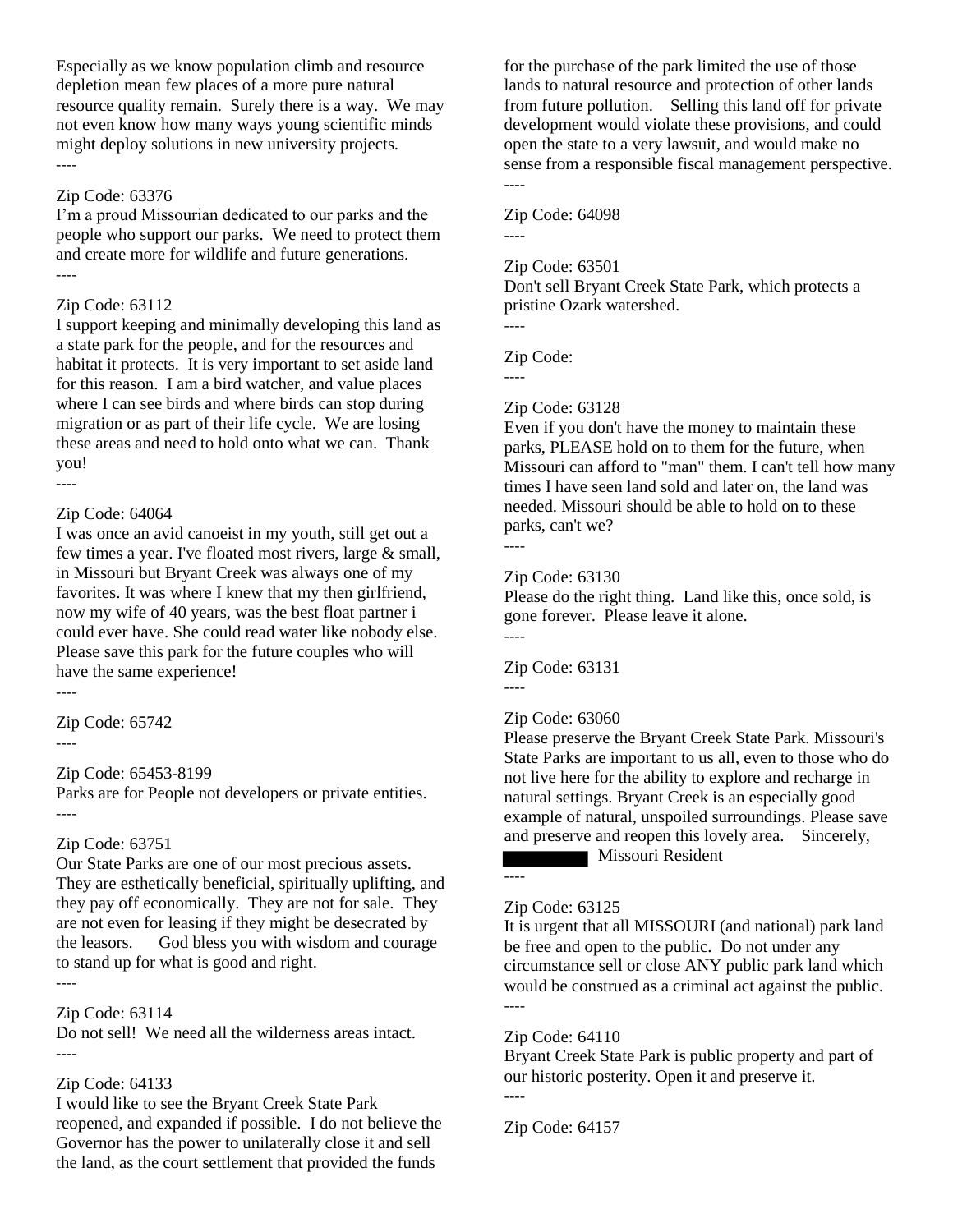As one of the 1.3 million supporters of National Parks Conservation Association, I respectfully submit my comments in response to the National Park Service's proposal to increase entrance fees at 17 national parks to address the maintenance backlog. I do not support this drastic proposed fee increase. During the peak season at each of the 17 parks, the proposed entrance fee would be \$70 per private, non-commercial vehicle, \$50 per motorcycle and \$30 per person on bike or foot. The National Park Service should not increase fees to such a degree. This increase would make these places - protected for all Americans to experience -- unaffordable for many American families to visit. The solution to the parks' repair needs should fall to Congress, and cannot and should not be shouldered by its visitors. There is a bill, the National Park Service Legacy Act, pending in Congress that addresses the National Park Service maintenance backlog and it deserves the Department of the Interior's support. This bipartisan legislation would provide a more substantial -- and sustainable -- investment in our parks. Additionally, proposed fee increases at each park should be evaluated at the local level with abundant opportunity for public input to determine the proposed uses of fee increases. Potential impacts on park visitation and gateway communities should also be examined. If done appropriately, fees could be a part of the solution to address the \$11.3 billion National Park Service backlog. However, given the scale of the backlog, increasing fees alone cannot be the answer to this enormous challenge. Thank you for considering my comments. ----

#### Zip Code: 65202

Don't sell Bryant Creek State Park, which protects a pristine Ozark watershed. Doing so would be a waste of time and the Superfund money already invested to purchase it.

Zip Code: 63122

Please keep Bryant Creek park available to the public. We need these wonderful wilderness resources.

#### Zip Code: 63130

Our parks are invaluable resources. They are a national tourist attraction and purify our air and water. Preserve and protect these fast disappearing wild lands ----

----

----

# Zip Code: 65251

After many float trips on Bryant Creek and many hikes throughout Bryant Creek state park I am in total disbelief that serious consideration is being given to disbanding this beautiful resource as a state park and opening up this pristine area to development and mining interests. The same thoughts apply to governor Greiten's and our Republican legislature's attempts to privatize and open the other proposed state parks to development. These areas should be considered state treasures for ALL Missourians and not low hanging fruit for a handful of greedy bureaucrats. Shame on Greitens and his Republican lackeys.

----

Zip Code: 65616

Please do not close Missouri State Parks!!!

#### Zip Code: 63139

Please help protect our state parks! I am especially displeased with the attempt to close and eventually sell Bryant Creek State Park. Our state parks are such an important public trust. I want them to be there for my grandchildren.

# Zip Code: 63117

Do not sell any State Park land.

----

----

Zip Code: 63901 Keep our parks! The benefits are numerous ----

Zip Code: 63125

Keep our Parks! Send Greitens back to his hole! ----

#### Zip Code: 64152

I urge the state not to sell the park, but to continue ownership and if there are currently insufficient funds to complete primitive development, then maintain ownership until such time monies are available. ----

#### Zip Code:

American veterans fought and died to preserve America the Beautiful, including the wonderful legacy of Missouri's amazing state parks. Why has Eric Greitens made it his "continuing mission" to destroy all those things that Missouri veterans hold sacred. Please protect all of our state parks from this special-interest-owned political hack. Destroying Missouri's parks and natural environmental richness may be in the interest of Greiten's dark-money financial backers, but it is not in the best interest of the ordinary Missourians who elected him. Keep his hands of our parks.

# Zip Code: 65010

Bryant Creek State Park was chosen and purchased to replace damaged land. It was chosen because of the land's rugged Ozark character, scenic features, and highquality stream resources offering a broad range of recreational activities. State ownership of the land protects river watersheds. Our state parks and historic

<sup>----</sup>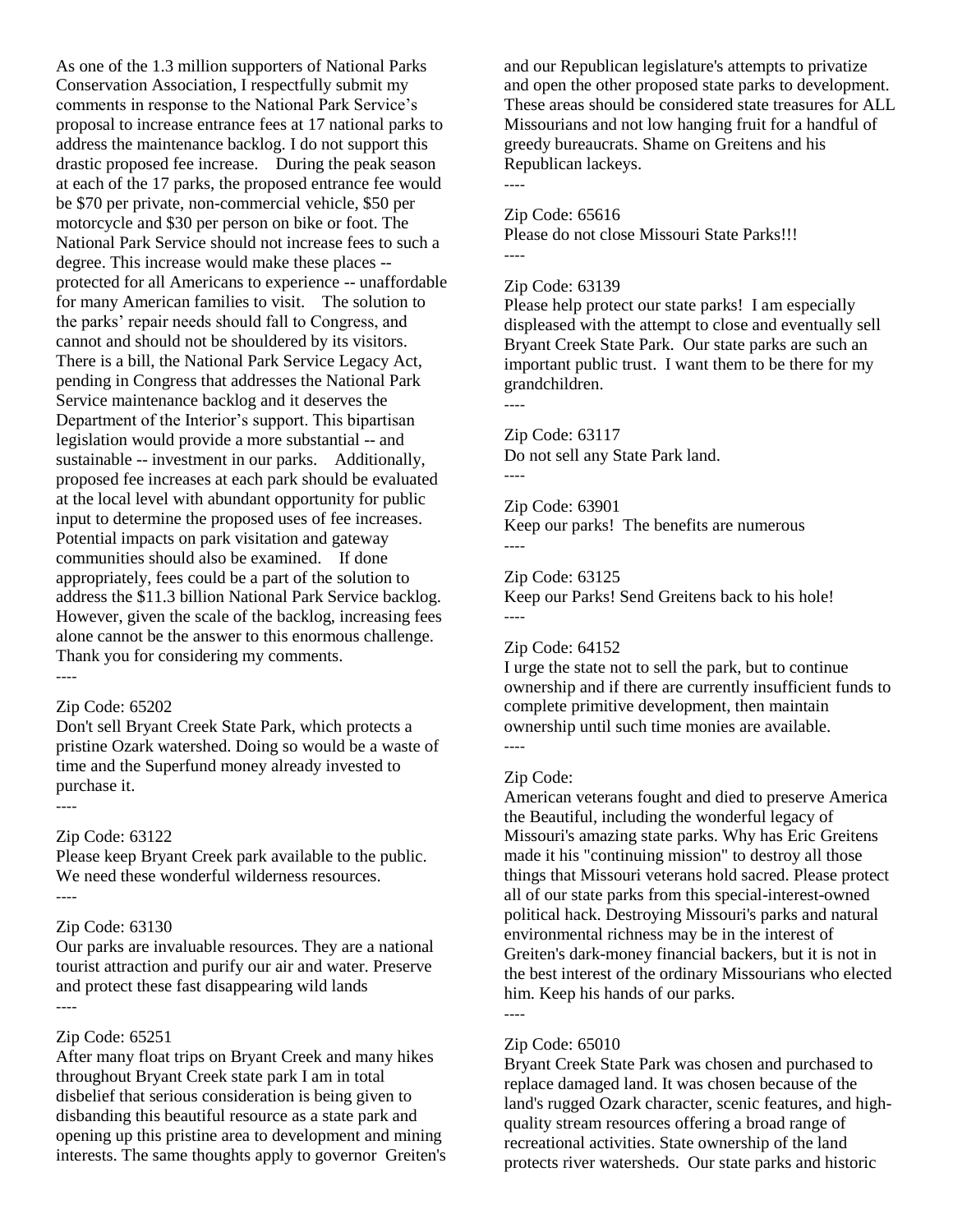sites are treasures, and with knowledgeable management can be retained as such for generations to come. Because of its remote location, sale of the land will bring a relatively low price and minimal taxes in the future. I see far more benefit in holding the land in its present status as a state park.

----

#### Zip Code: 65810

Bryant Creek State Park is a valuable asset that will prove beneficial for the area and provide a recreation destination that will serve Springfield and surrounding areas. Natural resources should be very well protected by park management plans and I urge you to conserve habitat and wildlife as a priority in your development. I strongly support our state parks and look forward to enjoying this new area.

----

Zip Code: 63129

----

----

#### Zip Code: 63111

Parks gone are gone forever. Park belong to everyone for ever.

# Zip Code: 65804

I have written the governor's office on this matter and will continue my efforts to keep this land public, and to help protect one of the last stands of native tall pines that remains in Missouri. Our governor should not be allowed to act on behalf of Missouri citizens when considering the demise of such a beautiful piece of land. Let's take it to a vote.

----

----

# Zip Code:

Don't sell Bryant Creek State Park, which protects a pristine Ozark watershed.

# Zip Code: 63118

Don't sell Bryant Creek State Park, which protects a pristine Ozark watershed.

# ----

# Zip Code: 64804

Please keep Bryant Creek State Park open to preserve and protect our state's asset and allow the citizens to enjoy it's beauty in nature.

----

# Zip Code: 63119

Preserving this area in its natural state is vital for the welfare of the Missourians who might visit it and for ALL Missourians who benefit from the ecosystem services — including its many functions as a healthy watershed. The short-term financial gain from selling it off would be virtually meaningless compared to the

long-term benefits of preserving it as a park. The complex web of organisms and environment in this area cannot easily be restored once ruined. To quote the esteemed conservationist Aldo Leopold, "To keep every cog and wheel is the first precaution of intelligent tinkering." Please do the intelligent thing and continue to preserve this park for all Missourians, current and future.

# Zip Code: 64776

----

As a tax-paying citizen I heartily endorse keeping Bryant Creek State Park under the ownership of the people of Missouri. It's a public treasure, and can be our gift to future generations. Yes, keep it, in perpetuity. ----

# Zip Code:

I was told this is the bible belt and greed is a sin. God only forgives if you are sorry. ----

# Zip Code: 63301

Don't sell Bryant Creek State Park, which protects a pristine Ozark watershed.

# ----

# Zip Code: 63628-4384

Just wanted our governor to know that our state parks are not for sale!!!! Missouri is renowned for her state parks so keep that in mind before you elect to start selling even parts of any of them off. ----

# Zip Code: 63139

Please do not sell off Bryant Creek to private interests. Mothball it for awhile, but save it for future public outdoor experience. Thank you.

----

----

----

# Zip Code: 63348

Please do not close and sell Bryan Creek State Park!

Zip Code:

# Zip Code:

----

# Zip Code: 63128

Do not sell off our state parks. i just visited all of them and they are all beautiful and unique and should not be sold for any reason

----

# Zip Code: 64108

Please preserve Bryant Creek State Park, because, as it is a nearly pristine watershed, it is vital natural resource for the health of the Ozark.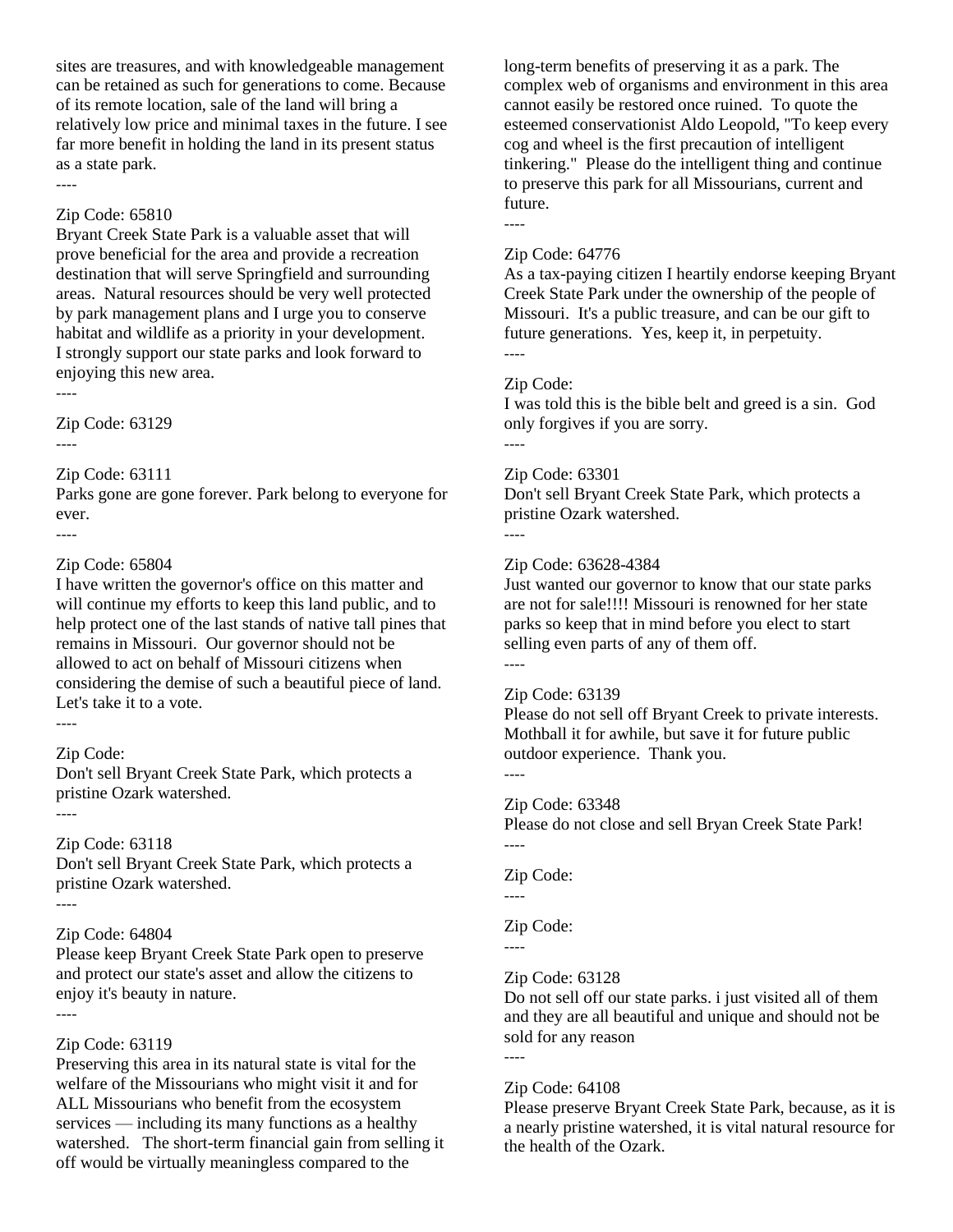----

Parks are precious resources that should not be placed on the selling block. If this land in under used by the citizens, then work on prompting healthy activities outside so that land can be used by all. Sales of public land should be rare and taken through a thorough transparent process so the citizens feel it is in the best interest of the local community and the state. This process should never be rushed or occur behind dark curtains and in back rooms to benefit a specific person. Thank you,

----

Zip Code: 62685 We need our parks for our future.

----

Zip Code: 63116 Don't sell Bryant Creek State Park, which protects a pristine Ozark watershed. ----

Zip Code: 63348

----

Zip Code:

Don't sell Bryant Creek State Park, which protects a pristine Ozark watershed.

----

Zip Code:

----

Zip Code:

Don't sell Bryant Creek State Park, which protects a pristine Ozark watershed. ----

# Zip Code: 63118

State parks should NOT be sold and should remain public lands for shared use ----

# Zip Code: 62025

I have floated Bryant Creek numerous times over the years from Vera Cruz down to Warren Bridge, and beyond. It is one of the most secluded canoeing and fishing areas in the State. It would be a shame to sell off land that would keep this area pristine and deny users access to this beautiful area. My passion is canoeing. I live in Illinois and work in Missouri, so yes, i am a taxpayer of the State. I buy a Missouri fishing license every year to paddle and fish the Ozark streams with many of my friends. I become increasingly confused how there is money for something like Echo Bluff State Park, yet other State parks go unmaintained or are sold off. Please protect Bryant Creek and keep the park and river frontage for all future generations to use and enjoy.

Once it is sold and gone, it is gone forever. As a civil engineer, i have a great appreciation of watersheds and the need to protect them. I hope to continue floating Bryant Creek and the North Fork of the White, until i am too old to do so. Please protect these treasures for all. ----

# Zip Code: 64111

Please do not renege on our legacy of pristine wilderness. Somewhere, sometime, our children will need a haven from unsightly strip malls, urban rubble and the millions of acres of farmland polluted by toxic agri-chemicals. We must maintain a sanctuary from the entropic toxicity of over-development.

----

# Zip Code: 64109

Hey Gov Cretins, keep your hands off our state parks! You have no business selling off private property. ----

Zip Code: 63011 Do not sell Bryant Creek State Park. ----

# Zip Code: 65201

Please do not sell any of our state natural areas. We MUST preserve them. Once they are sold they are gone forever. Please consider our future!!!!! ----

# Zip Code: 63366

The best option would be to improve and make accessible all of the acreage that is now in the hands of the Missouri State Park system. Keep all that are open, open. Open any of them that are closed. Our Missouri state parks are the gem of our state, the thing that attracts people from outside of our state to come and visit us. My family has travelled all over the US and found that Missouri is very high on the list of beautiful, natural, well maintained and designed state parks. Missourians love their state parks. Please, please, please do not sell ANY of the land that we already have. Please, please, please, make as much of the land accessible and available to Missourians and our visitors (who spend money here when they visit us) as you can.

----

# Zip Code: 64012

Even if this is never developed as a fully functioning state park, it deserves to be kept in the state park system. There is no harm in keeping undeveloped land just for the sake of keeping things wild and as nature intended, as a reminder of what Missouri looked like and in hopes that future generations can use and enjoy it. Thank you for your consideration.

----

Zip Code: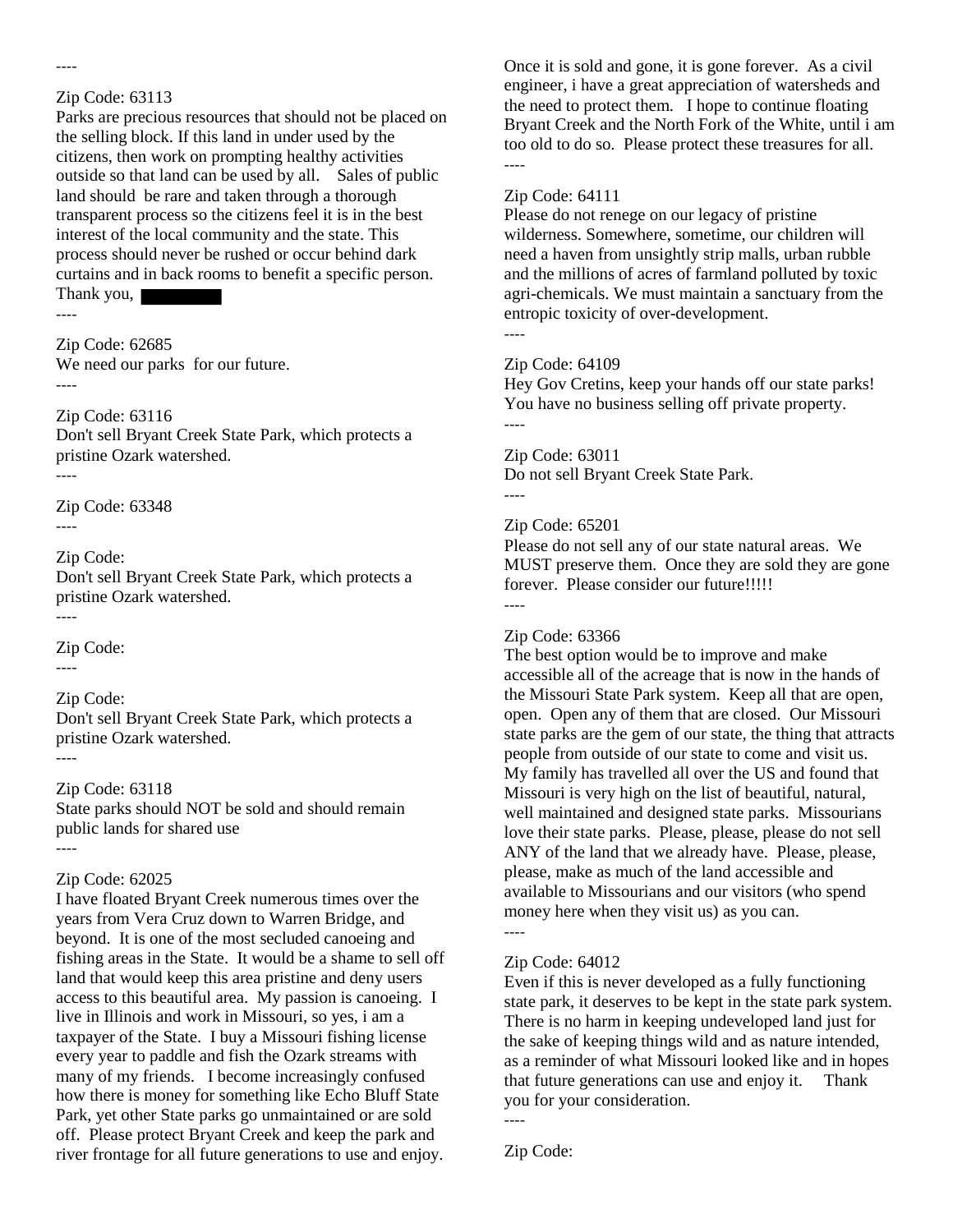Don't sell Bryant Creek State Park, which protects a pristine Ozark watershed. If funding is needed for maintenance or other things to make it available for the public to visit, please get the word out and I know Missourians will respond well!!

#### Zip Code: 63135

Protect Bryant Creek State Park for its natural resources and beauty.

----

----

#### Zip Code: 65043

Keep Bryant Creek. Open Bryant Creek. Do Not sell any MO State Parks. At other areas- Create new equine trails, fix the eroded current trails, expand equine use on the Katy Trail.

----

#### Zip Code: 65803

Should keep all of the state parks. Why sell it to be torn to shreds by companies who care nothing about the history of our State. Or trees to be cut down and left laying or piled to burn then over land with cement for parking or buildings. ----

Zip Code: 65807

----

# Zip Code:

Dont sell the park!! Consider more programs for students to learn, make a bigger effort to encourage summer camps for kids and hunting education IN the parks, fundraisers and more family programs. Wildlife refuge with learning programs let the family and children actaully see the animals and learn about them, learn respect for them. Summer camps even fall camps for kids teens and even get aways for adults could draw revenue.

# Zip Code: 63341

Our State Parks are NOT for SALE. They have been designated as parks and must not be sold, traded or given away!!!

#### ----

----

# Zip Code: 65536

Don't sell BryantCreek please we need our natural places to stay for wildlife and trees for everything they provide ----

# Zip Code: 65807

do not see bryant creek state park. It belongs to the people of Missouri.

----

Zip Code: 65807 ----

Zip Code: 63103 Don't sell it off!! It is not yours to sell! ----

Zip Code: 63043

----

----

We all love our Mo State Parks, for us, our children and grandchildren, Don't sell any of them

Zip Code: 63108

Zip Code: Stop selling off our state parks! ----

# Zip Code: 63133

Bryant Creek is one of the most pristine watershed areas in Missouri. I want my child and my future grandchildren to be able to experience and enjoy the beauty and wonder of such an unimpeded upon natural treasure later in their lives also and that won't be possible if the park is closed and sold off. Please, I implore you, preserve this state and national treasure for our future generations to enjoy and to preserve a tiny segment of our state's natural wonders.

----

# Zip Code:

All state parks belong to all the citizens of the state. We should all have a real say in what happens to them-not some greedy developer or hateful politician who hates the outdoors.

----

# Zip Code: 65203

Pls don't sell it. Let we the people enjoy it. ----

# Zip Code: 65548

Our State Parks are one of the states biggest treasures.They bring income from travelers into our state and provide local enjoyment for Missourians.Please keep them pristine and intact.Don't allow the parks and riverways to be exploited by the greed and destruction of a few.

# Zip Code: 65740

Please leave OUR parks for us to enjoy. Gov. Greitens has no right or OUR consent to sell OUR parks. ----

# Zip Code:

----

MISSOURI PARKS SHOULD BE OPEN TO ALL CITIZENS FOR THEIR RECREATIONAL USE. THIS LAND BELONGS TO THE PEOPLE OF MISSOURI AND NOT THE GOVENOR. LAND GRABBING FOR POLITICAL PURPOSES AND SELF SERVING GREED IS NOT IN THE BEST INTERESTS OF OUR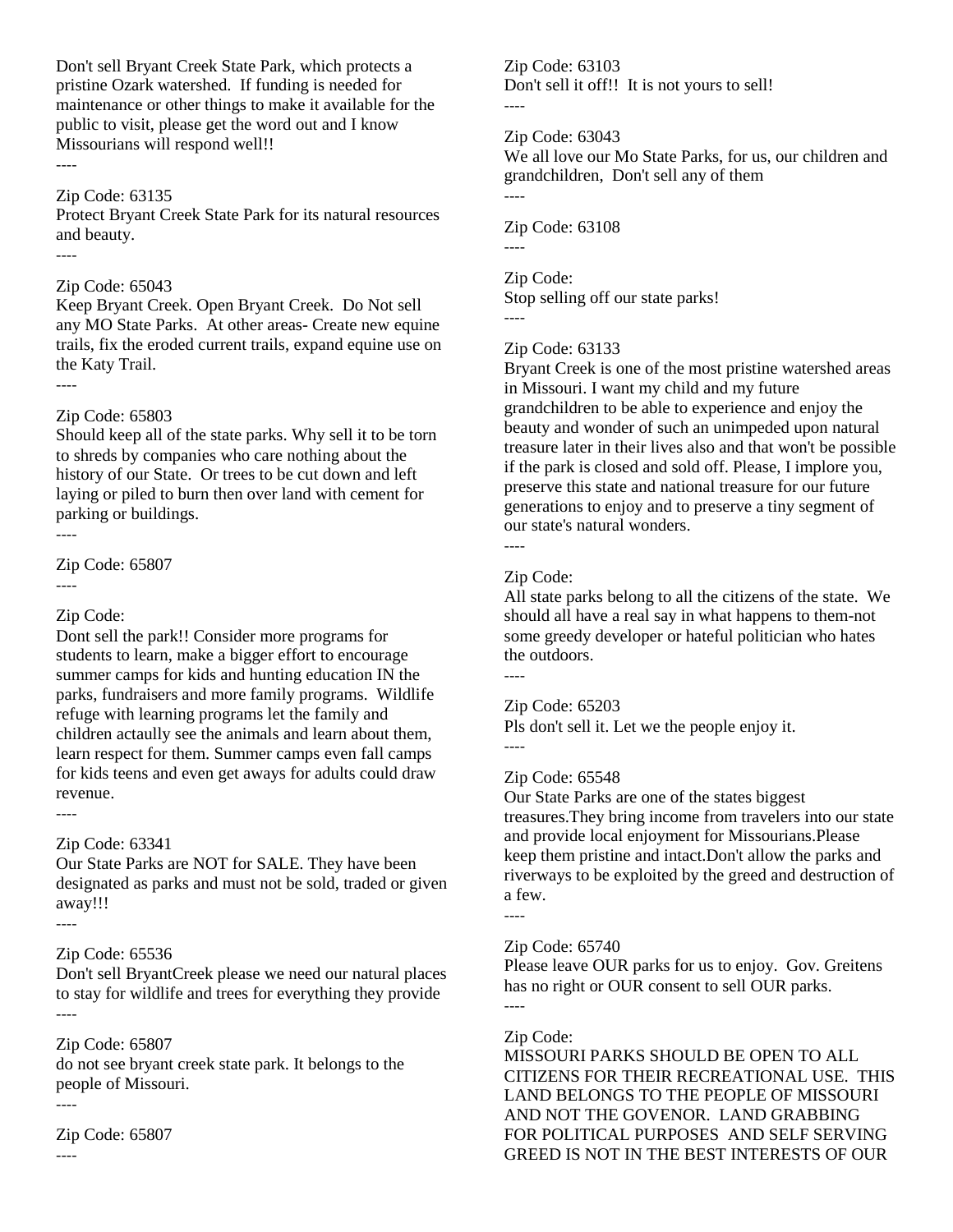# STATE. GOVENOR KEEP YOUR HANDS OFF OF OUR PARKS!

#### ----

# Zip Code: 65550

Protect Bryant Creek State Park with its pristine watershed. This park should be another jewel of Missouri's beautiful landscape protected for all to enjoy. ----

#### Zip Code: 64081

Bryant Creek is one of the most pristine Ozark watersheds in our state. Unfortunately, I am told that I can no longer visit this beautiful wilderness area since Governor Eric Greitens has closed the park to the public and is now considering selling it off. Please protect the new Bryant Creek State Park. Don't sell it off! ----

#### Zip Code: 65084

Please do not sell the park! Keep it open for the public. ----

# Zip Code:

We should be protecting and adding Park Lands not degrading or reducing what we have already secured ----

Zip Code:

----

----

# Zip Code: 64068

Please do not sell our current State Parks. We are so fortunate to be able to get away to pristine quiet wild places. Thank you

# Zip Code: 63960

for a safe beautiful place to go and have a day with your family and learn the history of our parks and wildlife... IT WOULD BE A SHAME TO TAKE IT FROM OUR CHILDREN AND OUR WILDLIFE ANIMALS , I VOTED FOR YOU ERIC GRITEN ,, DONT MAKE ME REGRET MY VOTE I LIVE DOWN THE ROAD FROM MINGO WILDLIFE PRESERVE AND SOO MANY ANIMALS ,BIRDS OF ALL KINDS FOXES TURTLES FROGS EAGLES THERE EVERYWHERE AND I COULDNT EMAGINE MY LIFE WITHOUT SEEING THEM EVERY DAY PLEASE SAVE OUR PARKS ,,,,,,,,DONT SELL THEM

----

#### Zip Code: 65201

Please do not do away with any park land or decrease acreage of any. We need more access to nature. It is good for everyone and good for our environment. ----

Zip Code: 63119

We paddle on Bryant Creek usually every other year when the water is sufficient for our Spring trip. Bryant Creek is one of the most pristine and beautiful rivers in Missouri. Please protect this wonderful state treasure. ----

# Zip Code: 63011

Please do not sell Bryant Creek State Park. We need all the green space we can get and we need to protect watersheds in our state.

----

----

Zip Code:

# Zip Code: 63105

State Parks are treasures we should not mess with. ----

# Zip Code: 64110

Please do not sell Bryant Creek State Park. This park is essential for the protection of a pristine Ozark watershed. We need to do more, not less, protection of state parks. ----

# Zip Code: 63139

Don't sell Bryant Creek State Park, which protects a pristine Ozark watershed.

Zip Code:

----

That's the new way!- maybe a T hotel on it too! You all voted for them! Good Luck! ----

# Zip Code: 64701

Please don't sell off Bryant Creek State Park. It's a valued area.

----

# Zip Code: 63379

Please do not be selling off our State park land for development. We need this land for our grandchildren and great grandchildren. ----

# Zip Code: 63146

Our State Parks are beautiful and attract many visitors. They belong to everyone and need to be kept and taken care of very well. Do not sell off. We need natural beauty!

----

----

#### Zip Code: 65613 ----

# Zip Code: 63069

Don't sell Bryant Creek State Park, which protects a pristine Ozark watershed. We would very much like to visit here.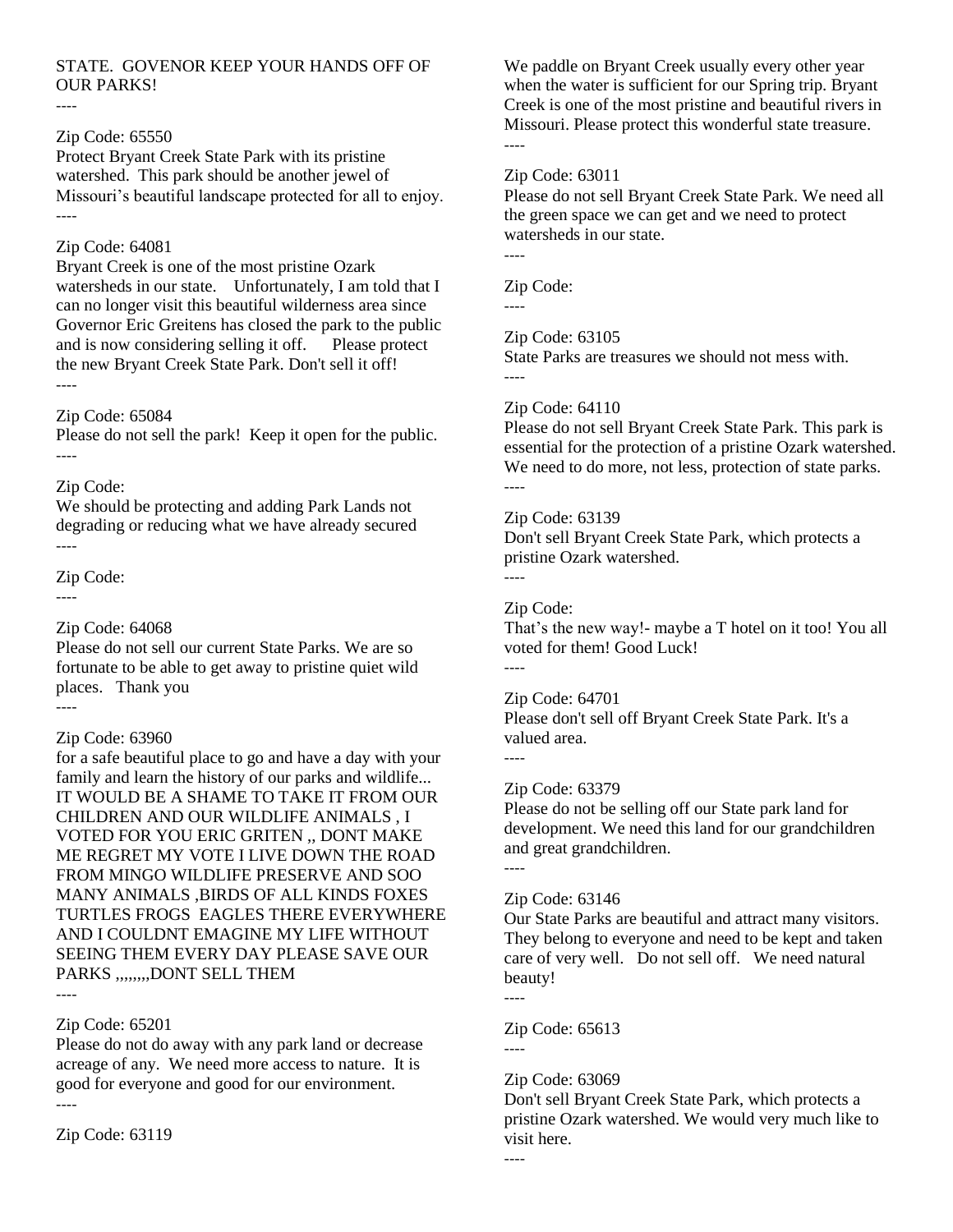Please do not sell this pristine area of the Ozarks. Don't even think about it. ----

# Zip Code:

----

This belongs to the people of Missouri - not greedy politicians.

Zip Code: 65631 Please do not let Gov. Greitens sell this land! ----

# Zip Code: 65737

I lived in this area for fifteen years. It is peaceful, full of wildlife, great tourism and family friendly Save this wonderful Park For the citizens of MO and our children and grandchildren Please Remember,,you work for us. ----

# Zip Code: 65565

I live in the Ozarks, outside Steelville, MO, and a great deal of this beautiful country is in private hands. We need public parks in order for my generation and that of my children and grandchildren to have a place to see unspoiled Missouri. It would be an insult to Missourians, past and present and future, to sell any state park to satisfy a politician's (Gov. Greitens) political agenda. NO TO THE SALE OF BRYANT CREEK STATE PARK!!!

----

Zip Code:

The land belongs to the people and is not for sale. ----

# Zip Code: 63119-2001

I've been a camper, kayaker, and fisherman on Missouri lakes and streams since relocating here in 1978 to work for DESE as a DVR Counselor and SSD Teacher. What we have in this State in the way of parks and waterways is special. We need to protect and promote our beautiful public lands for the general good of our current and future citizenry. An Administrative decision to whiddle away at our parks, transferring them to the whims of private interests, seems short sighted to me. Some folks might even consider such action a dereliction of duty to actualize the best interests of Missouri's environment and therefore the welfare of its people. When was the last time, my Governor, that you spent a couple of days on the Current River or Lake Mark Twain, or...you name the beautiful location. You might want to do something like this before giving it away. The experience might enlighten your thinking. ----

The park is not yours to sell or dismantle. It belongs to all the citizens of Missouri. Stop the madness perpetrated against our public lands. ----

# Zip Code: 63130

Please don't close Bryant Creek State Park! We need it for good water quality. Missouri's parks are one of our state's best features.

----

# Zip Code: 65203

The state parks in Missouri are some of most valuable resources. People travel to Missouri from throughout the world to visit our parks. If these parks are sold for regular "commerce" they will never be able to be a part of our heritage recreation areas ever again. It is very short sighted to believe that our parks are not worth the money to keep the in order and functioning as public resources. The last two times the State Parks Tax was up for renewal, it passed with a huge margin. Missourians want public parks and they are willing to help pay for them. Please listen to the majority of Missouri citizens who have voted in favor of supporting our State Parks system.

----

# Zip Code: 65714

Please do not allow the Bryant Creek State Park in Douglas County to be sold!! It needs to be re-opened! We need watershed protections in this state, regardless of contrary federal interference that seems to be in the offing. Too many streams and waterways are being ruined and recreational options are dwindling. ----

# Zip Code: 64081

Bryant Creek State Park must remain protected land. It's important to preserve such lands for future generations. ----

# Zip Code: 63116

Missouri citizens like myself want our watersheds and public lands protected and open to the public to enjoy. Governor Greitens, our land is not for sale and you will be held accountable by the citizens if you choose to sell them.

----

Zip Code: 64152

I support the opening of Bryant Creek State Park. ----

Zip Code: 65806 ----

Zip Code: 64111

Preserve beauty, sacredness, nature, wildness, freedom, goodness and love for WE THE PEOPLE!

Zip Code: 64151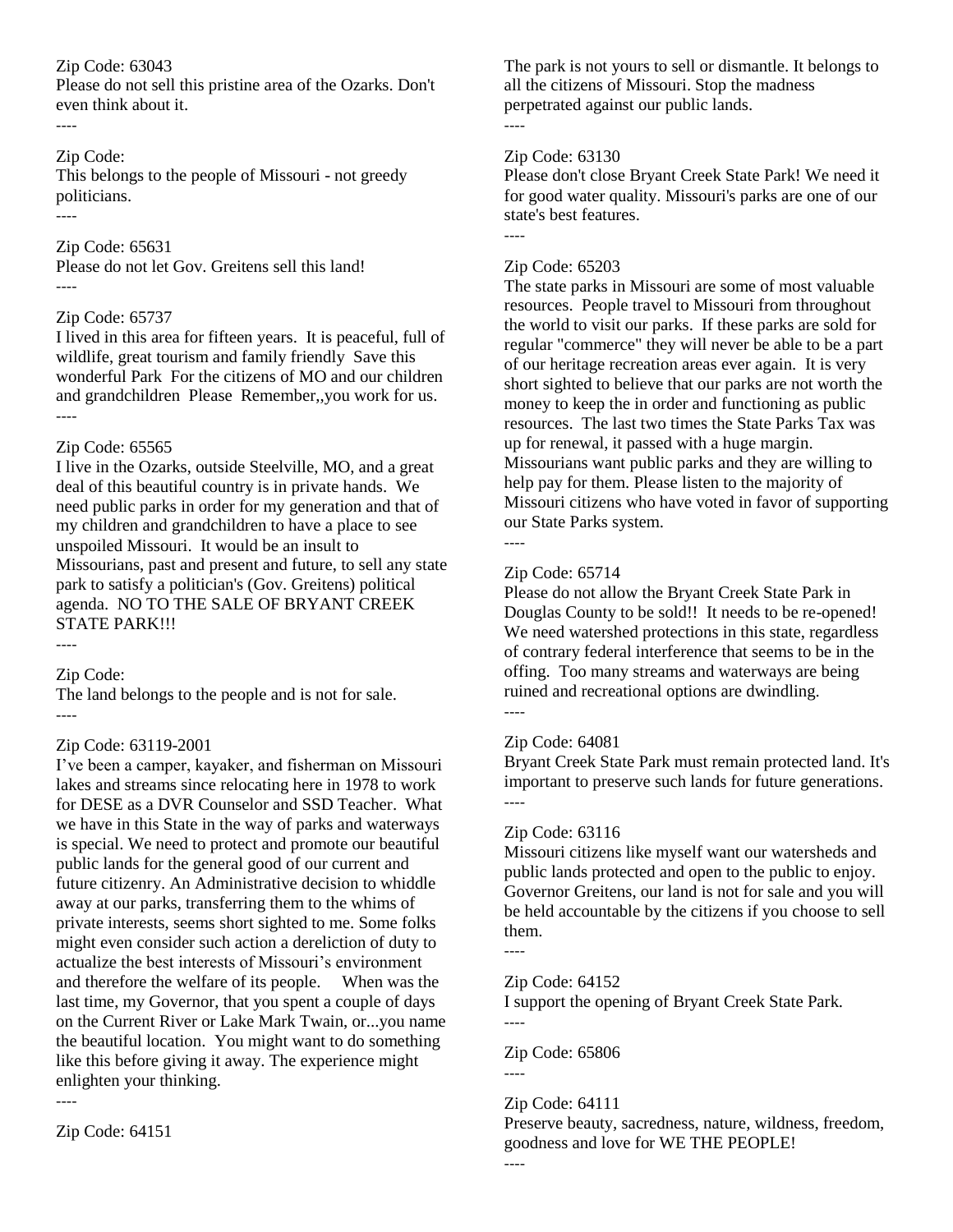Do not sell off the new Bryant Creek State Park. Please re-open the park so that Missourians and visitors to our beautiful state can enjoy it.

# Zip Code: 63020

We have a wonderful conservation dept. In mo. and more and more tourism dollars from out of state people who are coming here spending money in our parks and surrounding area. Selling our parks is a short term gain, keeping this area is good for all, not just for a few fat cats!

----

----

Zip Code: 63110 Please protect Bryant Creek park. ----

Zip Code:

Don't sell Bryant Creek State Park, which protects a pristine Ozark watershed.

----

# Zip Code: 63141

PROTECT THE NEW BRYANT CREEK STATE PARK-DONT SELL IT OFF! STATE PARK ARE THE LEGACY WE LEAVE FOR OUR CHILDREN AND GRANDCHILDREN...ALL FUTURE GENERATIONS. LEAVE THE PARK INTACT FOR PUBLIC USE. CHILDREN AND FAMILIES SHOULD HAVE THATIN THEIR FUTURES! LEAVE OUR STATE PARKS ALONE....FOR ALL OF US TO ENJOY!PROTECT THEM, DONT DISECT THEM AND SELL THEM OFF!

----

# Zip Code: 65203

State Parks are precious and must be preserved and expanded, so that future generations (if any survive climate catastrophe) can enjoy them.

----

# Zip Code:

----

# Zip Code: 63119

Don't sell Bryant Creek State Park, which protects a pristine Ozark watershed. We need to protect and preserve our state's natural resources. ----

Zip Code: 65804

Keep the park. It is a living example of what this part of Missouri and the Ozarks used to be. We should have it to enjoy and instruct the generations yet to come! ----

Zip Code:

Leave our parks alone to be used and appreciated by future generations!

----

# Zip Code: 63040

Don't sell Bryant Creek State Park, which protects a pristine Ozark watershed. State Parks should not be sold off. My grandson and I are involved with the 100 anniversary of Missouri state parks and have visited over 50 of them in the last year. They are unique and each one is different. ----

# Zip Code:

All MO state Parks should be preserved and enhanced now and forever.

Zip Code: 63025

----

----

# Zip Code: 63117

Missouri state parks are a treasure. As a child I have many fond memories going hiking and camping with my parents, playing in creeks, climbing rocks, finding odd looking sticks... I hope to do the same thing with my daughter when she gets old enough. Please make sure I can do this with my daughter. Don't sell Bryant Creek State Park, which protects a pristine Ozark watershed. ----

# Zip Code: 63116

Hello, Please don't sell Bryant Creek State Park, which protects a pristine Ozark watershed. Missouri Parks belong to all of us, including our children and grandchildren. Our State Parks are not for sale! ----

# Zip Code: 63119

Protect the new Bryant Creek State Park. Don't sell it off! Missouri's state parks are the jewel of the state. In a time of increased interest in natural resources, we should be investing more in these invaluable assets, instead of caving into special interests or the short-sighted who say we can't afford new state parks. We can, if our priorities are in the right order.

----

# Zip Code: 64082

Please leave the Bryant Creek wilderness intact and do not sell it off. This is an area I visit often and would like to see it protected for the sake of my grandchildren. Our wilderness is declining and once it's gone, it's gone forever. Thank you, ----

# Zip Code: 65401

A very short sided plan- we all know how important our state parks are for not only Missourians but for revenue from tourists, support local business/employment. I want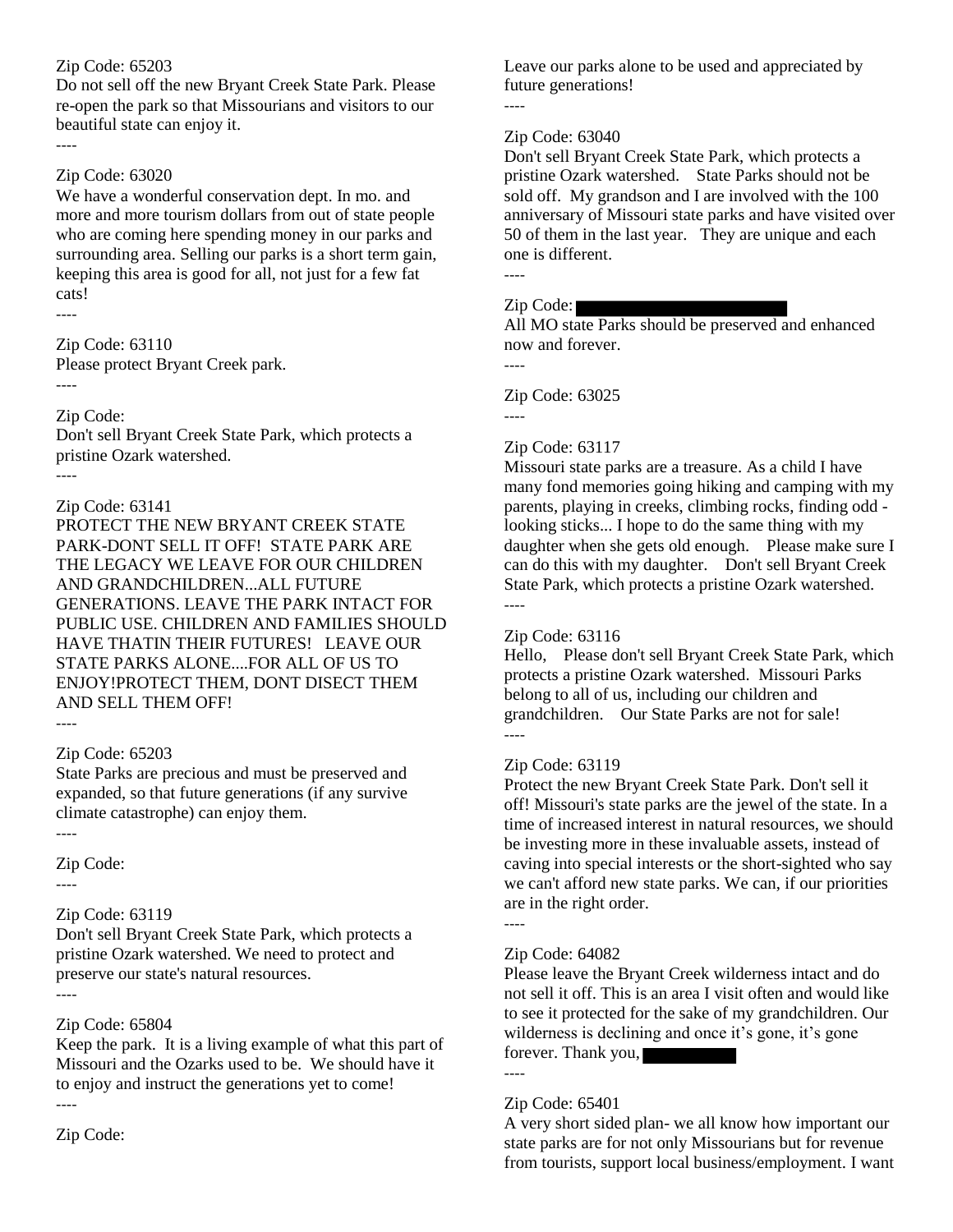my children and their children to be able utilize the parks in Missouri!

#### ----

----

#### Zip Code: 65203

Please keep this unique and beautiful area as an "undeveloped" state park for hiking and camping for all Missorians. Thank you,

# Zip Code: 65202

Do not sell our land to real estate developers who certainly do not need more money, You can't make more land. ----

# Zip Code: 64133

The parks, nature, is the most important place for us to redeem our humanity.

----

#### Zip Code: 65721

Don't sell Bryant Creek State Park. This is an insane idea and Gov. Eric Greitens is stepping way out of bounds with this idea. Our state parks should NOT to sold off to some "for profit" corporation. Our public lands are "our" lands.

----

# Zip Code:

Please DO NOT sell Bryant Creek State Park! I am a Missouri resident a constituent, my zip code is 63026. Bryant State Park lands protect an important watershed in Missouri. The people of Missouri need and deserve clean water!!! Thank you. - ----

# Zip Code: 63126

Bryant Creek is one of the most pristine Ozark watersheds in our state. Don't sell Bryant Creek State Park, which protects a pristine Ozark watershed. ----

# Zip Code: 63131

The people of Missouri LOVE our state parks. Protect them...do not sell them! ----

# Zip Code: 63376

ALL of them - these are public spaces meant to be enjoyed by the public, NOT land to be developed in any way!! Leave our state parks alone!!! ----

# Zip Code:

Remember his actions, next time we vote.We don't set aside public parks, voluntarily,with public funds ,so some lobyist licking politician,can come along and fund some buddies private ventures,with our hard work and efforts.We will vote our conscience.

Zip Code:

----

The state parks belong to Missourians and are not your private property. Hands off.

----

----

# Zip Code: 63021

We need our Missouri State Parks for wholesome recreation and appreciation of our environment. God expects us to be caretakers of our world and our parks allow Missouri Citizens to become aware of the majesty of His creation.

# Zip Code: 64152

My family uses all the Missouri state parks and we want to keep them. Keep Bryant Creek open to the public, please.

# ---- Zip Code:

As a real estate professional, I can tell you that you can ALWAYS sell, but you can't always buy back. Perhaps the governor has some grand scheme in mind to make a quick profit from what, as I understand it, is land owned by the public. This is shortsighted thinking. Our parks and forests provide enjoyment for all citizens, and a stable attractive environment which boosts property values. Timbering, mining and other concessions only provide short-term benefit for a few.

# ----

----

# Zip Code:

Don't sell Bryant Creek State Park, which protects a pristine Ozark watershed.

# Zip Code:

My feedback is why are our public parks being closed and perhaps sold by our state administration? There is no excuse for taking our public lands away and selling them to profit a political entity. This Is unfathomable in a democracy. Missourians will not easily allow THEIR parks to be given away by a corrupt government. ----

# Zip Code: 63089

Please leave Missouri State Parks for public use and God's creatures. Selling them to private investors is not an option. Our planet needs balance to survive. ----

# Zip Code: 65608

This land is our land and one of the main reasons I moved here. Not for sale!

Zip Code: 64083 Do not sell off Bryant Creek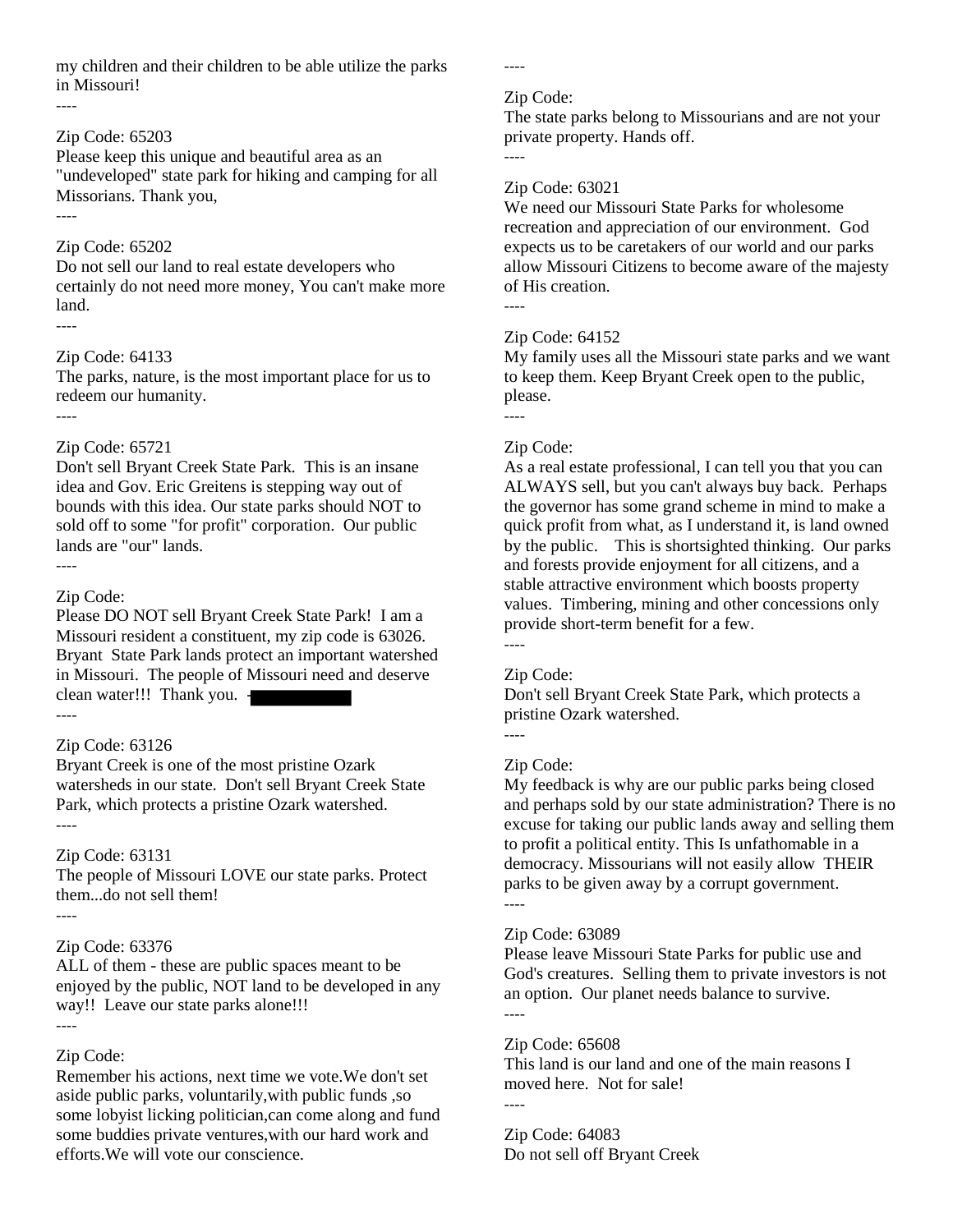----

Zip Code: 64151

----

Zip Code: 63141 ----

# Zip Code: 65102

Missouri State Parks are as unique as the citizens of Missouri. Bryant Creek is a wonderful stream with little development and not bordered my home after home. The area for Bryant State Park is also pristine and should be preserved for all of us to enjoy. The governor here is the problem.

----

----

Zip Code: 64836-6130 United States

# Zip Code:

Selling off state parks is a short-sighted and petty political waste of time and money. Protecting the vestiges of Missouri's natural heritage is valuable to the economic and healthy well being of Missouri citizens. ----

# Zip Code: 63123-3808

Keep For Public Use For Missourians And Our Neighbor States Folks. God Bless America. ----

# Zip Code: 63122

Please don't sell Bryant Creek State Park. We need all of the outdoors areas that we can get for hiking, running and mountain biking.

# ----

Zip Code: Please don't sell the park. ----

Zip Code:

----

----

# Zip Code: 65202

One of our favorite activities to do in this state that we were born in and raised our family in is to visit the state parks. As a result, we spend a lot of money in a portion of the state that we would otherwise never visit. We believe that the addition of this state park is not only an economic boon to this portion of the state but to the state in general as it brings much needed recreational income into the state. Additionally, these are long-term assets that belong to the people of Missouri and should not be sold off to benefit private individuals. Keep Bryant Creek state park in the park system.

I can't believe the goverment is selling our national and state parks! What in the world are our kids, grandkids suppose to do to learn the importance of land, trees, plants, animals ect. The land is either farmed or developed everywhere. That is why the parks should be protected more now than ever.

----

# Zip Code: 63303

I'm writing to urge you not to sell Bryant Creek State Park. We need to be expanding park lands, not removing them. Not long ago, Missouri was recognized for having one of the best, if not the best, park systems in the country. Our public officials need to recognize that and live up to that legacy. ----

# Zip Code:

THIS PARK BELONGS TO THE PEOPLE OF MISSOURI, NOT GREITENS WHO MANAGES TO POLITICIZE EVERYTHING. EVERY ACTION HE TAKES IS INTENDED TO PUNISH THOSE WHO DID NOT VOTE FOR HIM. What a self-serving

#### ----

# Zip Code: 65804

Our parks belong to us! They are not yours to sell! ----

# Zip Code: 63005

Don't sell Bryant Creek State Park, which protects a pristine Ozark watershed.

# Zip Code:

----

----

Please do not close access to Bryant Creek State Park. Make efforts to preserve all of the land and resources in our state parks for generations to come.

# Zip Code:

Don't sell Bryant Creek State Park, which protects a pristine Ozark watershed.

#### ----

# Zip Code: 65793

At the Bryant Creek Park meeting in Ava, I talked with various state officials but also met a lady named who was with either the Ava Economic Development Group or Ava Chamber of Commerce. She told me how excited their city group had been when they heard about the new state park. She envisioned an economic corrider for Ava that would include the new, developed, state park as well as 2 or 3 other recreational and tourist sites already in existence. She talked about how Ava wanted to grow their economy using the natural beauty of the area and tourist dollars, rather than trying to attract factories. She said her group called tourists "walking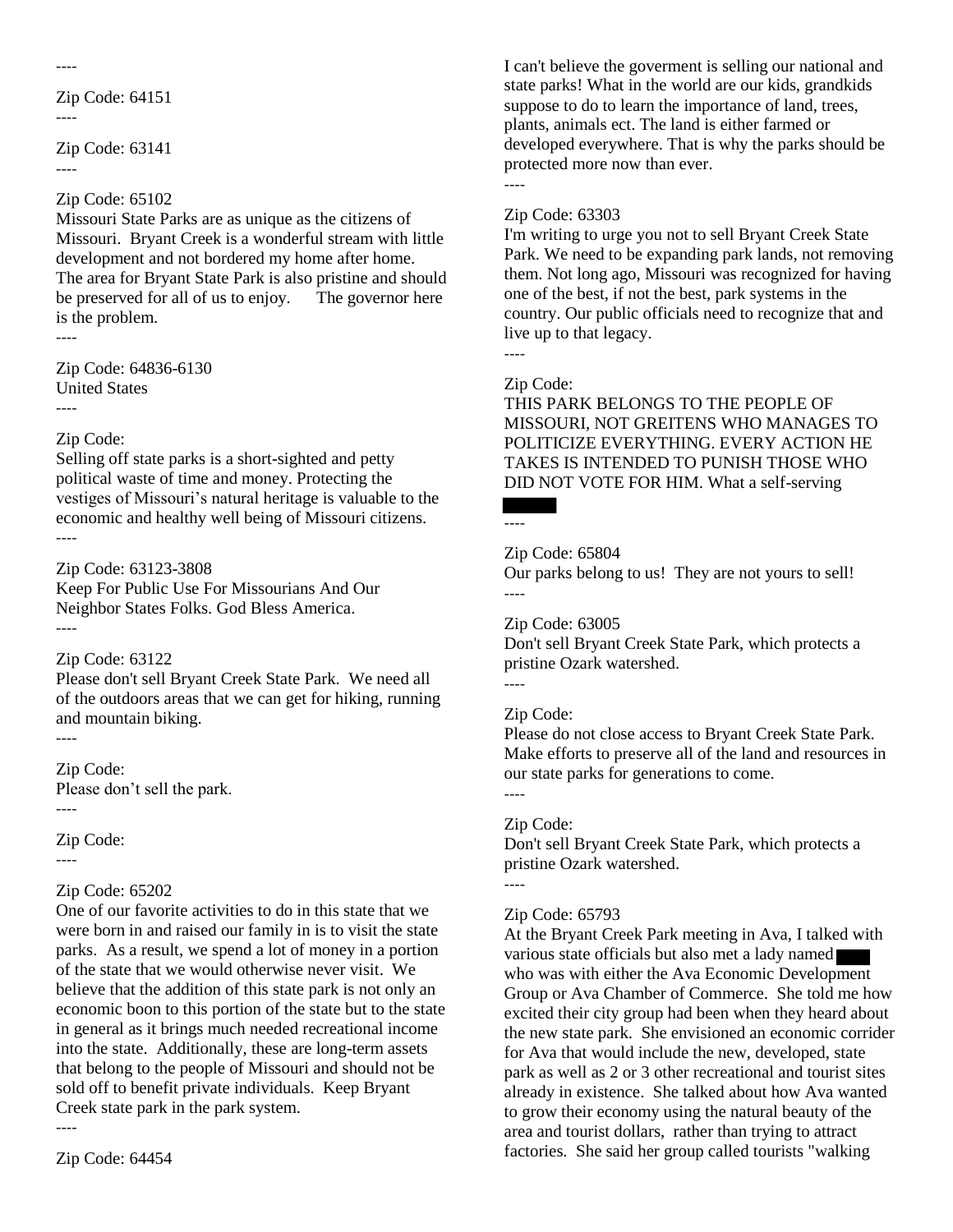wallets". So Gov. Grietens and our State Government are doing a disservice to the area by closing the park. I personally see how opening the park and making it the 17th state park that allowed horses, horse camping, and all the dollars that would bring, could boost the Douglas county economy. I moved here from Indiana and know of countless people from Illinois and Indiana who pack up their horses and families and drive to Missouri to go camping and trailriding. They are looking for developed campgrounds with electricic/water/sewer camp sites versus primitive camping. Perfect example of the economic impact is Brown County State Park south of Indianapolis that has 100 to 150 fully developed campsites and miles of trails. People come from all over the country to this park. Missouri would have a longer riding season and could attract people in the fall and winter. With Ava already having the Foxtrotter headquarters, this is an even better reason for a fit with a large state park catering to horses and horse people. ----

#### Zip Code: 64113

It important to keep Bryant Creek as a public asset. It is needed not just as parkland in its own right, but as a vital part of the Ozark watershed. Protect our unique ecosystem!

----

#### Zip Code: 63110

Let's have a long term approach and not hastily do things spur of the moment for short term gain (or even worse, for short-sighted political reasons), please. Once state parks/land is gone it is for the most part 'gone for good'. We need more nature preserves and state parks,not less. There is plenty of room on other lands for development in our State. We the people of Missouri, from all walks of life and all political vantage points, want and need publicly held/protected nature for a variety of reasons. Thanks for listening. ----

#### Zip Code:

You really don't want to be governor again. As an Independent this selling of public lands, my land, my grandchildren's land is the straw that breaks this back. ----

#### Zip Code: 65320

I think this is a terrible and horrible typical Republican Trumpesque move and just another example of how the State's political infighting is now going to take from the public. These places need to be preserved for so many reasons, that I can't begin naming them all. It is not just our NOW political attempt to settle old political scores, but what our children and children's children will miss out. All over Missouri I see endless bull dozing of trees paid for by our taxes as farmers receive government welfare to destroy our environment. When will we save one little piece of our State and happily fund it in lieu of funding destruction of the environment. I would like to know what investment/development lobby has dibs on this land and who is getting the kick back? ----

# Zip Code:

Please do not sell Bryant Creek State Park. Our state parks are very important to Missourians . Bryant Creek is one of the most pristine Ozark watersheds in Missouri. Let Missourians enjoy it.

# ----

# Zip Code: 64030

DONOT SELL OFF MO STATE PARKS. LEAVE THEM ALONE.

----

#### Zip Code: 65203

Keep Bryant Creek State Park exactly that, a state park. It's a treasure and a resource of our state and development would be a negative impact to this environment. thank you.

----

#### Zip Code: 63122

We don't want this park sold off. Our state parks are important to the people of this state and have been paid for by the people of this state. Our public lands don't need to be sold off.

----

#### Zip Code: 64113

Please do not sell Bryant Creek State Park. The state parks in the Ozarks are jewels in Missouri's crown treasures we have unlike any other state. It would be a shame to lose these!

----

#### Zip Code: 64113

Please reopen Bryan Creek State Park - do not sell it off. Our State Parks are a priceless resource that we must keep. ----

# Zip Code: 63130

We need to preseve our wilderness areas. There is no second chance. Don't sell off our future.

----

# Zip Code:

I would remind the Governor and legislators that the conservation sales tax recently passed in every county of the state. We take our parks, clean water and air seriously . We are the envy of every of state. Let's dont act like fools

----

Zip Code: 64152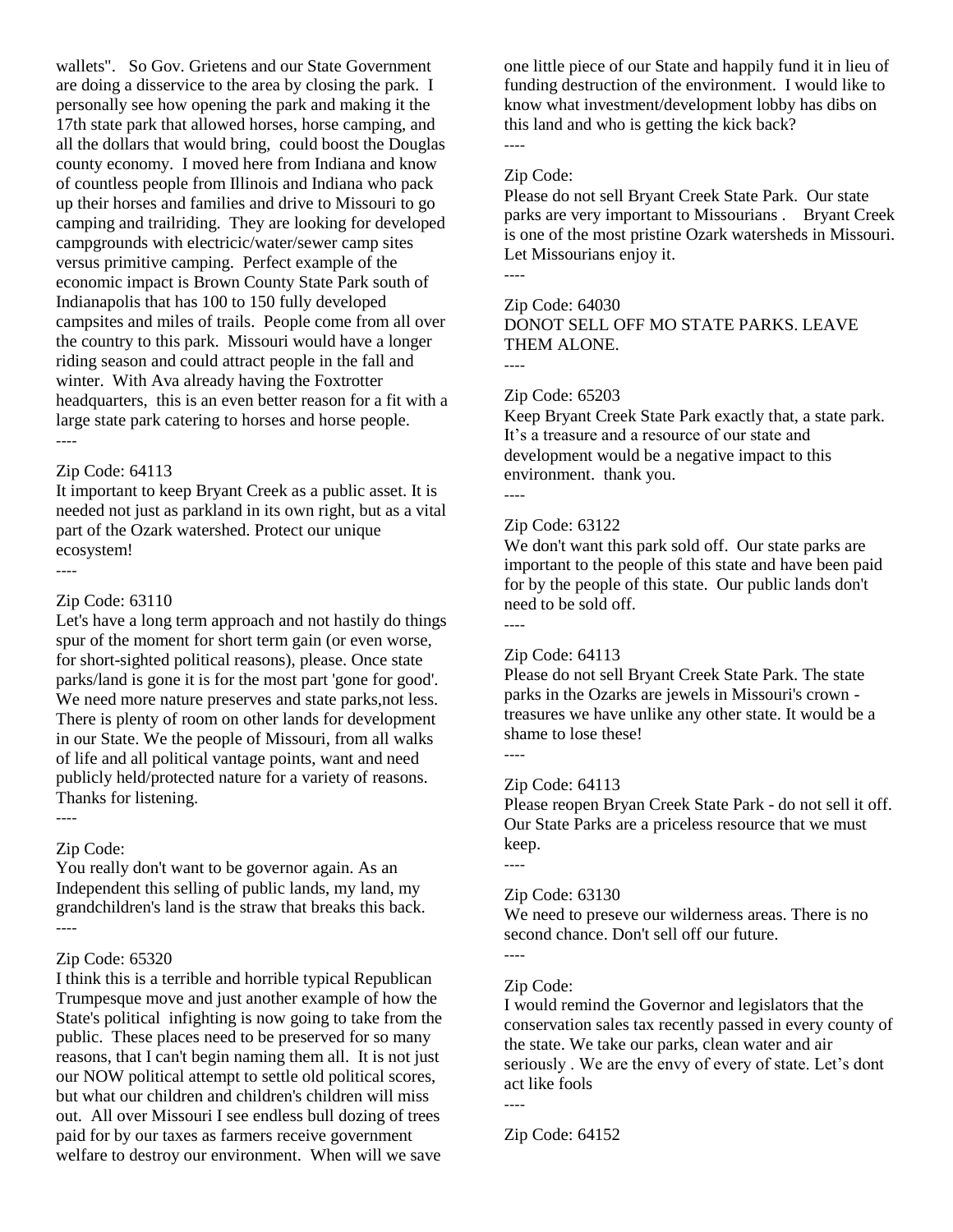Save the park. Not every piece of land is for development and hunting Greitens.

#### ----

# Zip Code: 63130

this is a perfect opportunity for Missouri to show other states we WANT our lands kept safe and clean -- not sold off to Big Businesses to destroy - all w/the approval of the current Fed. gov't, how do we as citizens fight this current STATE gov't who want to dictate to us what they will do -- vs what we as Missourians WANT??? This watershed is vital as water becomes more scarce. Once we lose the land and the water - it's all over but the dying.

#### ----

#### Zip Code:

Please don't sell Bryant Creek State Park, which protects a pristine Ozark watershed.

----

#### Zip Code: 65806

Please keep Bryant Creek State Park protected. Missouri is so beautiful because of our forests and parks. We cannot afford to let ANY of them go. Please consider future generations in any decisions made!

----

# Zip Code: 63021

We need more state parks in Missouri, not less. Selling off this park to put a few dollars into the hands of politicians is very wrong. Our parks are priceless now, and anything given away now for any reason, is short sighted and irresponsible. Accessible wild areas are disappearing at an alarming rate. We need to increase the number and size of our state parks. ----

# Zip Code: 64734

Missouri has a stellar reputation for conservation approaches and providing habitat for wildlife. I would hate to see this model changed for business interests. Our future generations will remember us for what we preserve today. Money should not be the only consideration when making development plans, the health of our wildlife populations are at stake.

----

Zip Code: 63130

#### ----

# Zip Code:

SAVE BRYANT CREEK STATE PARK! DO NOT SELL BRYANT CREEK STATE PARK. This is Missouri's Park, as well as the visitors who come to visit our wonderful state and our beautiful BRYANT CREEK STATE PARK. Selling OUR park is wrong. It is Missouri's Park, it belongs to all of us who call Missouri home as well as those who come to visit. SAVE BRYANT CREEK STATE PARK!!!

----

Zip Code: 65201 Keep our parks and keep them open. ----

Zip Code: 63069

Do not sell Bryant Creek STATE Park. It protects a pristine Ozark watershed and should be able to be enjoyed by all Missouri residents. ----

Zip Code: 65201 ----

Zip Code: 65686 Please don't close the park.

# Zip Code: 63703

Do not close or destroy any of our state parks. We need to preserve the land, and also keep it open for tourist revenue and jobs.

----

----

#### Zip Code: 65804

keep it open and as a park for all Missourian to enjoy ----

Zip Code: 63379 Please don't sell off our parks! ----

Zip Code: 63122-1819 Do not sell parks.

----

# Zip Code: 65781

Please do not sell Bryant Creek State Park. It protects a pristine Ozark watershed and needs to be protected and available for the citizens to enjoy. Please do not concede to the greed and short-sightedness of this governor. ----

# Zip Code: 63026

Missouri State parks are a treasure. They attract visitors, generate economic growth, and separate our state from other states. Parks should be preserved.

---- Zip Code: 65802

state parks should not be used for perks to the greedy wealthy republican 1%

----

# Zip Code: 65202

Please don't sell Bryant Creek State Park, which protects a pristine Ozark watershed. We need to keep this protection in place. Thank you for your time.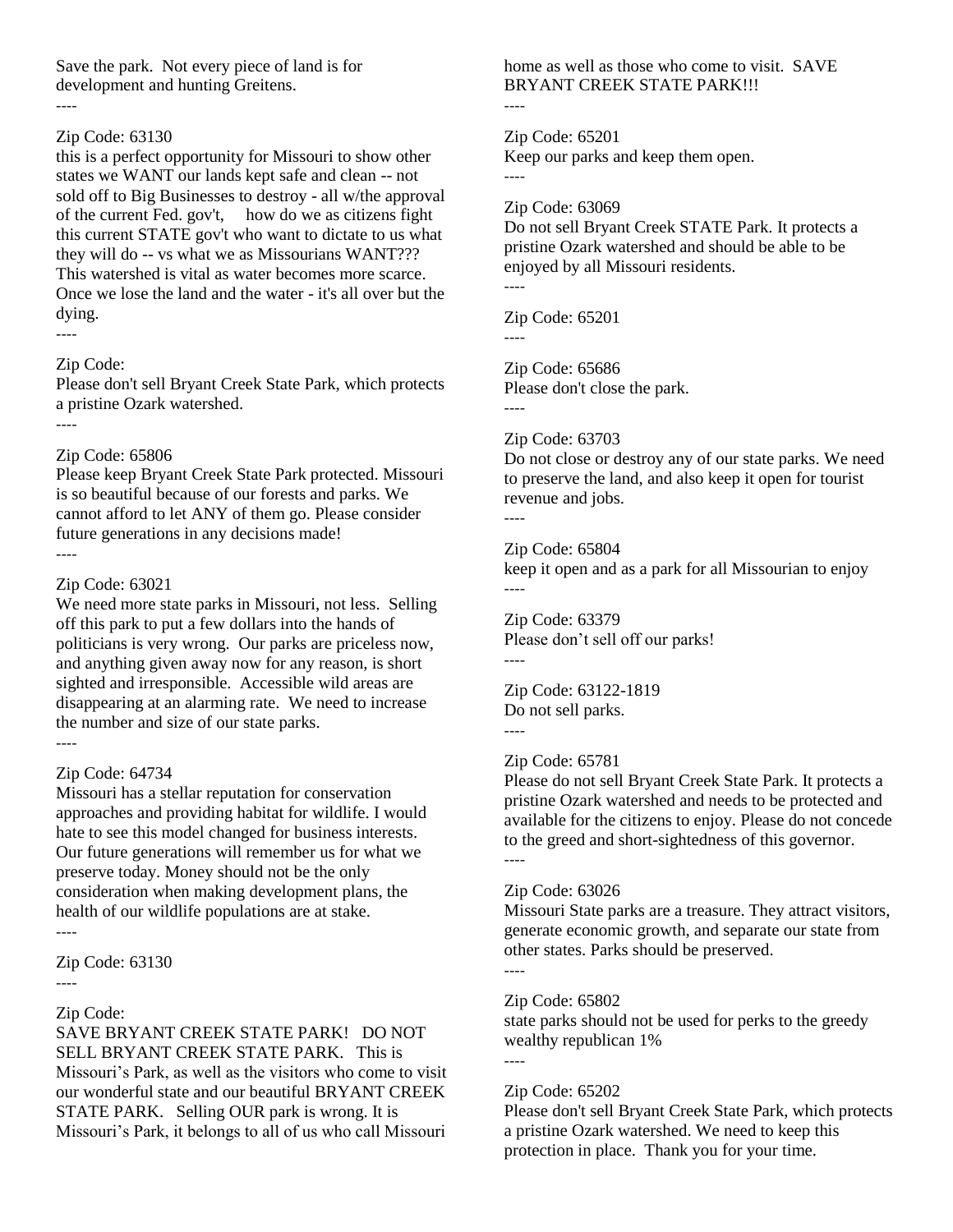----

Bryant Creek State Park is a beautiful and pristine new addition to the Missouri Park System. As a supporter of the Sierra Club, I and many other conservationists hope the Missouri Park System will not sell Bryant Creek State Park. Please protect and save this beautiful park, which protects a pristine Ozark watershed. This park is an important part of the Ozark ecosystem. Thank you for considering this critical issue. ----

# Zip Code: 65063

I have hiked the Bryant Creek watershed many times and it would be a crime to sell this to private parties. Missouri needs to ADD to our list of protected places, not sell them and make them vulnerable to activities that work against wilderness protection.

----

# Zip Code: 65721

Please don't let this be your legacy. ----

#### Zip Code: 65203

We need to save as many of these special areas as we can. There is no bringing them back once they are gone. They are for all Missourian and their children. It is not be a political choice, rather one of foresight and respect for where we live.

----

----

Zip Code: 63456 Public parks are For the public! ----

# Zip Code: 63301

It is essential we keep our beautiful State Parks in Missouri. It is not Greitens' right to do anything with these public lands. He's a disaster, just like Trump. These State Parks belong to the citizens of Missouri, not to Eric Greitens.

# Zip Code: 63031

Please do not sell Bryant State Park! This beautiful wilderness area needs to be kept safe and protected from outside interests that would only exploit this area and destroy its natural beauty. ----

# Zip Code: 64155

The Missouri Parks should be expanded, not sold off. We appreciate open spaces, as there are more and more people, undeveloped land becomes more and more necessary for mental and physical health.

----

Expand the parks. Public lands should remain public, protected, and available to all. Selling land for developers or resource rights will not only destroy more of a beautiful state, it is short sighted. Science doesn't care about trickle down theories, political corruption, and twisted governors who will be long gone by the time the damage they're doing is apparent. We need to act on climate change with all urgency now. That means protecting and expanding natural habitats, not selling them off to already wealthy developers. ----

# Zip Code:

I understand that Bryant Creek State Park is in jeopardy of being closed for good and sold. I would like to ask that this be reconsidered. We need to be good stewards of our natural resources so that generations to come can also enjoy them. Bryant Creek State Park was developed to protect a pristine Missouri watershed. I beg you to please protect our natural resources and keep Bryant Creek State Park open and available for all to enjoy. Kindest Regards.

----

#### Zip Code: 64113

Please do not allow the sale of Bryant Creek State Park. Please let me know the process for such an action by the State of Missouri. ----

#### Zip Code: 63126

I question what kind of "development" is going on in a state park? Shouldn't state parks be protected from development.

# Zip Code: 63389

Stop trying to sell off state parks. We have to take care of this earth and it's ecosystems. Humans are ruining enough land.

----

----

----

----

# Zip Code: 63627

Don't sell Bryant Creek!!! It is important to our families and the environment!

#### Zip Code: 63119

This country needs green spaces to be open and free to all Americans to enjoy the outdoors. We need to keep all state parks open.

# Zip Code: 63116

Bryant Creek park should be open to the public. It belongs to the citizens of the state of Missouri. IT should not be sold or closed. Parks are what make Missouri more than a pass through state.

----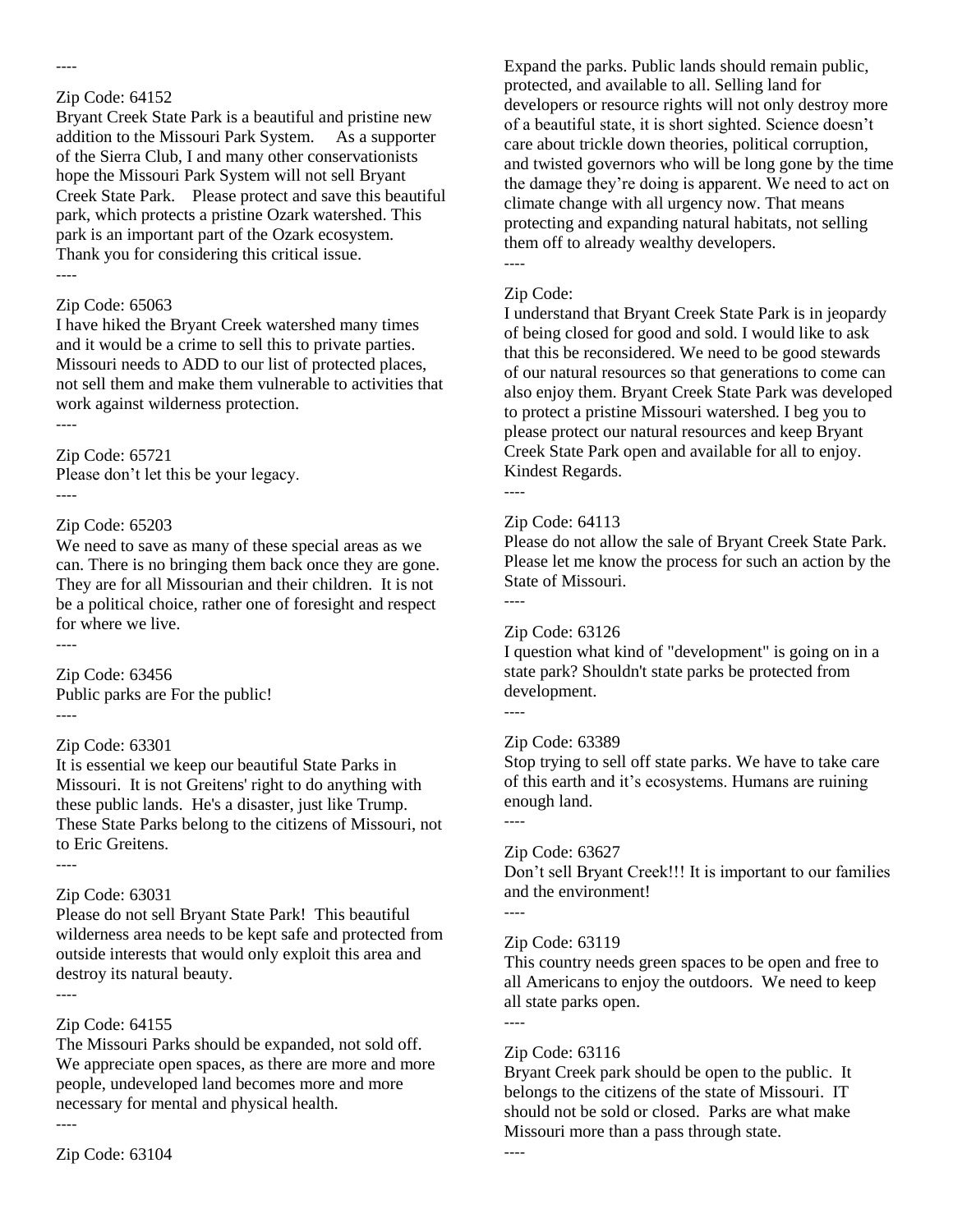Please don't close a state park in which I wish to visit! ----

Zip Code: 63144 Operate the park. Period. ----

# Zip Code:

Please don't close Bryant State Park to the public! ----

#### Zip Code: 63028

Please don't sell off this valuable property. If we don't have funds to develop it then hold the property for a future time when funds are available. Missouri has a strong history of providing wonderful state parks. Let's continue that legacy.

# Zip Code: 63049

----

Please do not close this state park....or sell it. It belongs to the citizens of Missouri and should be kept that way. ----

# Zip Code: 65202

Please keep this state park open. We need more wild places for the people of MO to go - not less. ----

Zip Code: 63049 Develop into campground ----

# Zip Code:

Looks like a beautiful natural area and would be a great addition to Missouri's public natural areas. Missourians consistently support parks through visiting and voting in favor of ballot initiatives.

----

Zip Code: 34949

#### ----

# Zip Code: 65608

We would like the Bryant Creek Park to be kept in as pristine a state as possible with minimal development. This small piece of wilderness will be a gift to future generations, a place for quiet contemplation and enjoyment of the restorative power of the beauty of nature. ----

# Zip Code: 63137

Please reopen this park as soon as possible. ----

# Zip Code: 63038

Please maintain this park in a minimal way to optimize maintenance costs and preserving its natural condition. Do not sell it.

----

#### Zip Code: 63129

Bryant Creek should be kept open as a wilderness area until it can be developed. It should be developed with a place to kaynch canoes, a pucnoc area and primitive camping. Money to develop and operate should come through closing underutilized parks and Historic Sites. ----

# Zip Code: 63012

This park shouldn't have been closed in the first place. Keep the politicians hands off one of Missouri's greatest assets.

----

# Zip Code: 65101

I would suggest that Missouri State Parks utilize this piece of property to for its potential for the people of Missouri. This park should be retained as part of the MSP system. If money is an issue, then only develop it minimally. The people of Missouri have voted and made it clear that State Parks are an important part of Missouri's history, natural, and cultural landscape. Therefore, Missouri State Parks should ensure this park is available for future Missourians to enjoy. ----

# Zip Code: 65066

Director of Natural Resources, I want to let you know that I support Missouri State Parks including the three new ones: Ozark Mountain, Bryant Creek and Jay Nixon (change the name if that makes it more political feasible). If necessary, place in some kind of hold, to develop and safeguard these lands until which time we can "afford" them. Thanks for listening. Owensville, MO 65066

# Zip Code:

----

This is very beautiful natural land. It needs to be left alone and protected! I would go here.

#### ----

# Zip Code: 63108

I am strongly in favor of spending the relatively small amount of money recommended to keep Bryant State Park in the Missouri State Park system. It is a wonderful combination of old growth forest, Bryant Creek and varied topography which would be enjoyed by all of us Missourians for years to come.

# Zip Code: 65804

----

This park would be an excellent addition to the state parks system. Bryant Creek is a high quality stream and its protection is important to support the local canoeing and fishing economy. Please move forward with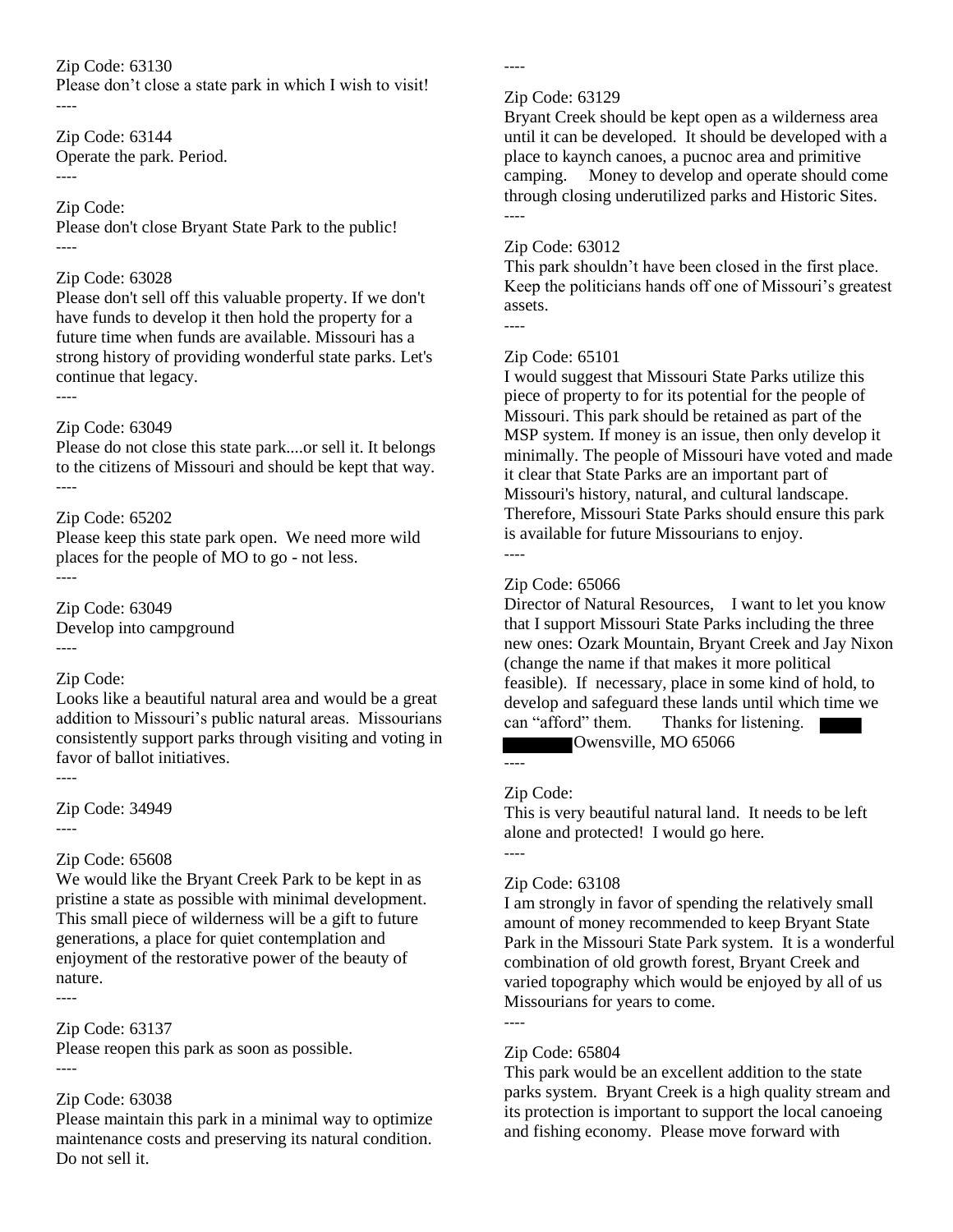opening this state park for the enjoyment of Missouri citizens.

----

# Zip Code: 65793

Bryant Creek is another Missouri treasure, a jewel. Preserving this land as a park is a wonderful addition to our great Missouri state park system. Selling it or just mothballing it is a short-sighted and perhaps vengeful. Let's move forward. It may take some time, but don't take forever. ----

# Zip Code: 65793

I have spent the last 32 years living in Willow Springs MO. My family has floated the Ozark National Scenic Riverways as well as Bryant Creek. Bryant creek is another gem of the Ozarks that could use land management in the riparian zone. Please keep this park in the system and create a low impact park for generations to come.

----

# Zip Code: 65261

I urge you to please keep the Bryant Creek State Park in the Missouri State Park system. State parks are fantastic for local economies. They attract tourists from other areas of the state and country who spend money at restaurants, gas stations, hotels, and other local businesses such as canoe rentals, grocery stores, etc.. They are a show piece for the state by preserving and protecting our ecosystem, natural landscape, and history. They provide affordable outdoor recreation, unique education opportunities, and family bonding experiences. Missourians have already gone to polls in 2016 and voted to renew our sales tax to support state parks and soil conservation. In fact, the majority of voters in every single county in the state voted yes for our parks. Please do the right thing and honor what the voters of our great state want. We want our state parks and we support them! Please keep Bryant Creek State Park!

# Zip Code: 63052

----

The Bryant Creek State Park should be developed, maintained and opened for public access. State parks are especially important for public use considering the Federal Government's lack of concern for the environment and the lack of preservation of current Federal park lands. Please take the lead in making sure citizens have areas of undeveloped land preserved in their natural beauty and balance for this generation and future generations to enjoy and appreciate. ----

Zip Code: 65689

I grew up on the Rockbridge hillside. My grandparents were friends with the Ashbaughs who owned a large portion of land of which I believe will be part of the park. I also spent many nights camping with my family along the creek side that is secluded which was once cow pasture that ran near the banks of Bryant down the old dirt road if it is still passible. I road my horse for years there exploring the logging trails in my youth. It's beautiful there. A Missouri treasure. I rode along the pines as well. It should have never been logged several years ago. It made such a mess. Very sad to see what it did and how they did not replant or repair the damage. I believe it was Jack's dream for it to be a state park. His house should be the ranger station. I believe it was a mid century modern house. From someone who knows from her greatest memories of growing up there. It should be enjoyed by the public and made into a place to enjoy by families and nature lovers. Some of the best memories I have are on horseback there and the things I rode upon. ----

# Zip Code: 65638

I want to see this park open. I am within a few miles of it. My neighbors and I are very supportive. I want to see minimal development. This park is important to the protection of the Bryant Creek watershed.

----

----

# Zip Code: 64151

I support developing and opening this, and any, state park. MO had to protect our natural areas for all to enjoy.

# Zip Code: 65203

The opportunity to acquire these park lands now was probably the only chance we will have to ever acquire them. If there are not sufficient funds to develop them now, simply holding on to the land until the development resources are available will cost the state and Division of State Parks very little. Casting them aside for some one-time cash would be a terribly shortsighted move. The only winners would probably be entities who can acquire, exploit and destroy these natural areas. The losers would be the millions who value and enjoy our great state park system.

# Zip Code: 63122

----

If Missouri State Parks has decided to cease protecting the acknowledgeably dwindled biodiverse habitats of the state, then turn the land over to Missouri Department of Conservation that apparently protects the public land at less expense and probably with less amenities...but protects it nevertheless!

Zip Code:

----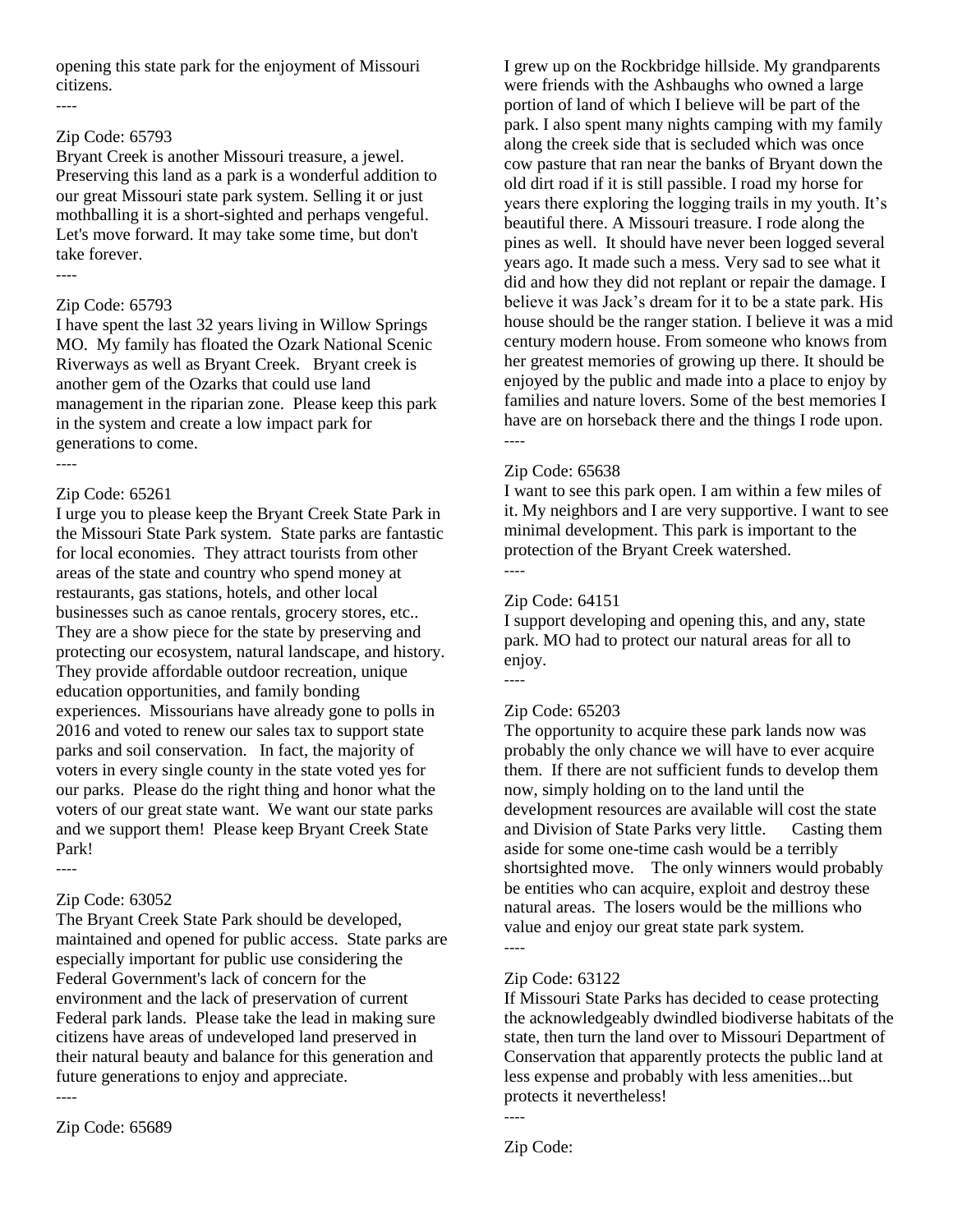I support developing and opening this state park.

# Zip Code: 64024

I feel it imperative that this area along Bryant Creek be preserved for future generations. It will undoubtedly pay for it's self many times over, while adding income to small businesses and large businesses in the area. Thank you for your consideration of my views on this matter.

#### ----

----

# Zip Code: 65618

I am strongly in favor of maintaining Missouri State Park status for the Bryant Creek State Park in perpetuity. The Park land provides priceless ecological and recreational benefit. I also strongly favor leaving the Park undeveloped as much as possible. Such a policy both protects its ecological integrity and has the lowest possible budgetary impact on State finances. I thank the Parks Division for your work in securing the land and establishing the Park.

# Zip Code: 63090

This would make a wonderful camping spot, maybe you should start it off as primitive until you have funding with the thought of it being bigger and better. Now if you want campers you need full hookup, if you build it they will come. All the campers now days want full hook up and that is what is holding state park camping back a little. I do camp in State Parks 5 different ones every year but I do prefer full hook up.

#### ----

----

# Zip Code: 63050

do not sell this property even if it cannot be opened in the near future. ----

# Zip Code: 65250

This is a very nice tract, an excellent investment for the future; only an imbecile would put it up for sale. ----

# Zip Code: 63010

This park should be preserved. Our state parks are what make Missouri the envy of the nation. This park will not only preserve priceless natural landscapes, but also help mitigate the deleterious effects of climate change. ----

# Zip Code:

----

# Zip Code: 65742

Hello,I would like to see this site preserved ,and set aside for the citizens of the state of Missouri,and others to enjoy. I know this area well,and see wealthy private owners, buying up large parcels of property.This

property is then used for paid hunting,or owner group use only.Wealthy private individuals also buy property like Bryant Creek, and clear cut the timber,reap the profit and then sell the property. The land after clear cutting of the timber takes a life time to regrow ,this clear cutting also leads to erosion,and silt overflow into waterways.I would like for the state of Missouri, to keep this property as it exists now,keeping it as a place for everyone to enjoy ,not a private place to keep visitors away. ----

# Zip Code:

Keep and fund the parks ! We can't have too much green space for our citizens to enjoy. Plus it saves the wildlife too. Thank you.

----

# Zip Code: 63146

Wow, what a beautiful tract of land! With all of the forests, this property is a strong asset for maintaining the air quality of the region and removing pollution from the air blown in from other places. Tourists will come to see the rock formations and enjoy trails in the woodlands. Fishermen will fish. The streams will be kept clean by the purification created by all the riparian vegetation. Over time, the pasture land can be reverted into native prairie, attracting more bird and animal species to be viewed by tourists. The black bear population will also enhance the tourism. The state has dedicated the area as a Conservation Opportunity Area.....so why be short sighted and sell the property?? You'll only want to buy it back!!! Abundant wildlife, beautiful scenery....what's not to like? Please do not sell the property!

# ----

----

# Zip Code: 63965

I want the park lands in Douglas county know as as Bryant Creek State Park to remain. In consideration of budget concerns, I want to advocate for minimum development and management. As such, I would like to see Bryant Creek State Park opened for hiking, hunting, birdwatching, etc.., and for it's invaluable ecological benefits. If there is little or no active development it should have little further impact on State/DNR/Department of State Parks funds.

# Zip Code: 65793

The 3 state parks were purchased for \$15 M, or about \$1850/acre. I consider that a pretty fair price so the claims that the parks were a land grab is false. These parks belong to Missouri citizens and the current Republican administration would be doing a disservice to our state to sell the parks. It is interesting that the Echo Bluff State Park, near Jason Smith's home town of Salem is the one park that got funded to make it a state of the art park with great campsites, great lodge, and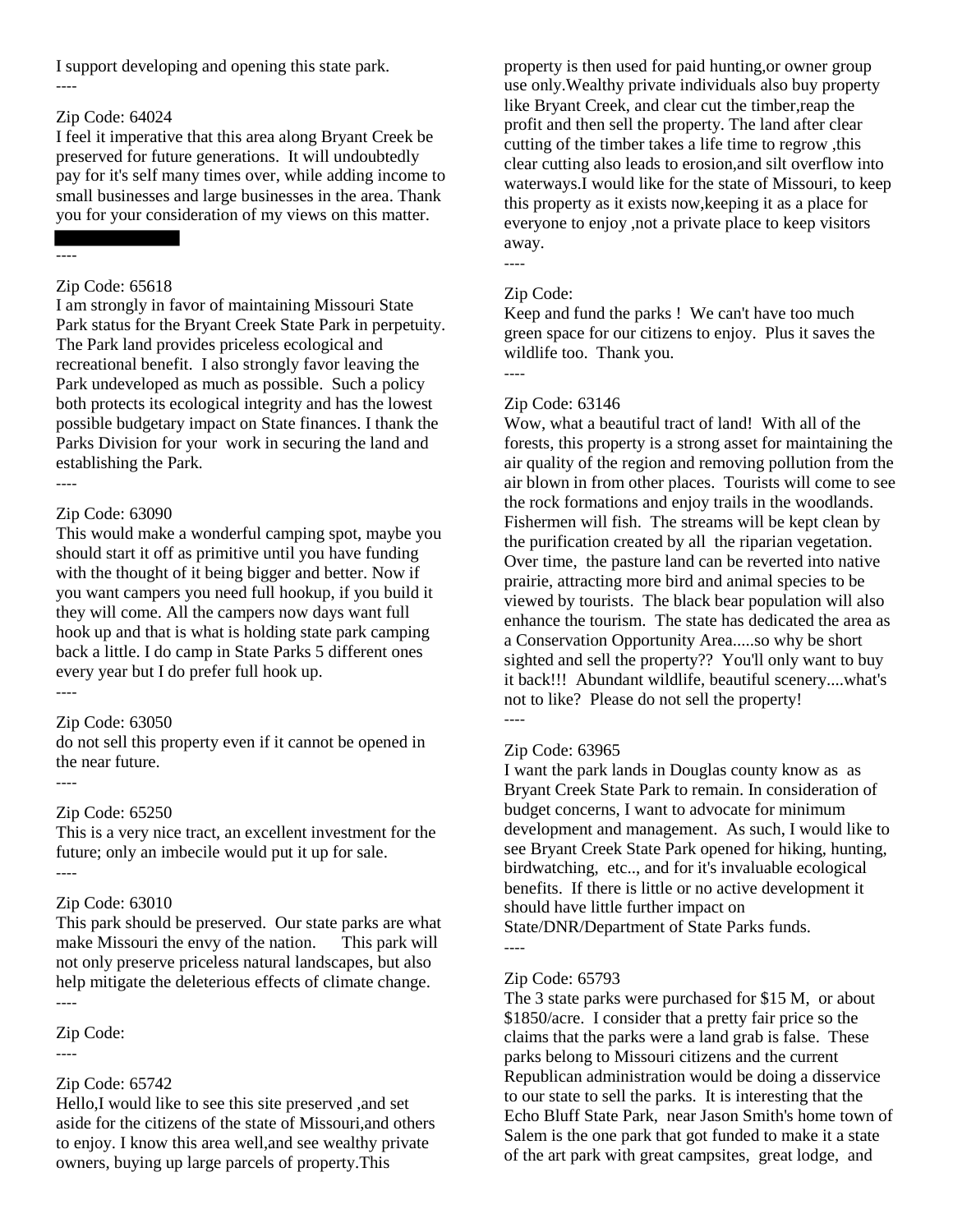wifi in the campsites better than at my house. We camped there in July and the campground host said the park is booked solid through the fall with retirees. It was full during the summer. These "walking wallets" of campers are bringing lots of money to the area. ----

#### Zip Code: 65655

keep this park. it will bring local/tourist money to ozark and douglas county that we can use. we are 2 very poor counties and we need all the income we can get. ask for volunteers to help clear out trails/roads. we don't need much just a parking area, a bathroom and a guide map to all the scenic areas. most of us that hike can find our way thru the trees if we know how to get there. ----

#### Zip Code: 63146

Sheer dolomite cliffs and old growth oak forests deserve protection! There is enough lumber acreage available already, why release more land for logging, when the demand is still manageable? ----

# Zip Code: 65807

Bryant Creek State Park is in a beautiful part of the Ozarks that could benefit from the addition of hiking trails, picnic and camping areas and access points for canoes and kayaks. The area is economically depressed and any additions that would add tourist dollars or jobs would be beneficial. The forest and water resources would continue to be protected in a state park setting. I would definitely recommend to keep this area as a state park and add another gem to our park system. When I was working on my master's degree, I spent time in the area getting to know the landscape and the resources. Beyond the beauty of the area, there is a real need for something like this in Douglas County. ----

# Zip Code: 63131

This area many interesting geologic features and a stream. It is important to preserve these green spaces as our population grows. They provide opportunities to connect with nature and also maintain plant life, rock formations, streams and animal habitat. This area also could be attractive for camping. Even if this property cannot be developed immediately, please bank this land so it can be developed in the future.

# Zip Code: 63130

----

----

We need more State Parks, not fewer ones. The people of the State of Missouri have continuously shown their support for their parks. Even if the money is not there at present to fully support the parks, it is short-sighted to think about eliminating them.

# Zip Code: 64068

This is an important land tract that helps protect Missouri's waters as well a number of other important features, including 'the scenery' that tourists come from around the world to see and visit. This land does belong in public ownership and should not be sold. Ideally, it would be nice to have access and user facilities (toilets, trails, parking, camping, etc.) developed soon, development can wait until resources are available. The protecting this land in the meantime is extremely important. All over the Ozarks, land is being subdivided and developed. Large areas of land such as this one are becoming endangered and can't be readily replaced in the future.

----

# Zip Code: 63011

What a beautiful and significant piece of Missouri Ozark stream habitat. The citizens of Missouri deserve the opportunity to enjoy this landscape and keep it in the public trust. Some say we can't afford to maintain this property. I say we can't afford not to. ----

# Zip Code: 65804

Once land is set aside as a Park, it should remain a park. This park is alongside Bryant Creek. Saving it will save the creek itself from pollution and despoiling by the wrong uses and thus help preserve the quality of the groundwater for those who live in this area. Missourians love their parks and streams; parks bring much needed revenue to rural areas; streams provide much recreation and revenue; Missouri is known for it's float and fishing streams; we continually vote overwhelmingly for the tax that provides parks funds. When we stop protecting our streams, we shoot ourself in the foot, so to speak. Sometimes good things take time. Current fiscal situations will change and so if not now, when the money is available. Extensive development of this park is not necessary ... mainly trails and some safe float putin points and such. Relatively unspoiled land is rare in our time. No more is being created. It should be treasured. ----

#### Zip Code: 63628

I do not think they should sell this land. They should make new trails though. Maybe even make trails all around the park.

----

#### Zip Code: 65790

I live near this area and float the Bryant Creek. About a year ago, when visiting a friend who lives not far from this park's location, I saw a black bear. This area is a gem in the crown of the Ozark's natural places. We are fortunate to have a park like this. Fishing, kayaking and canoeing, hunting and trails to enjoy nature in a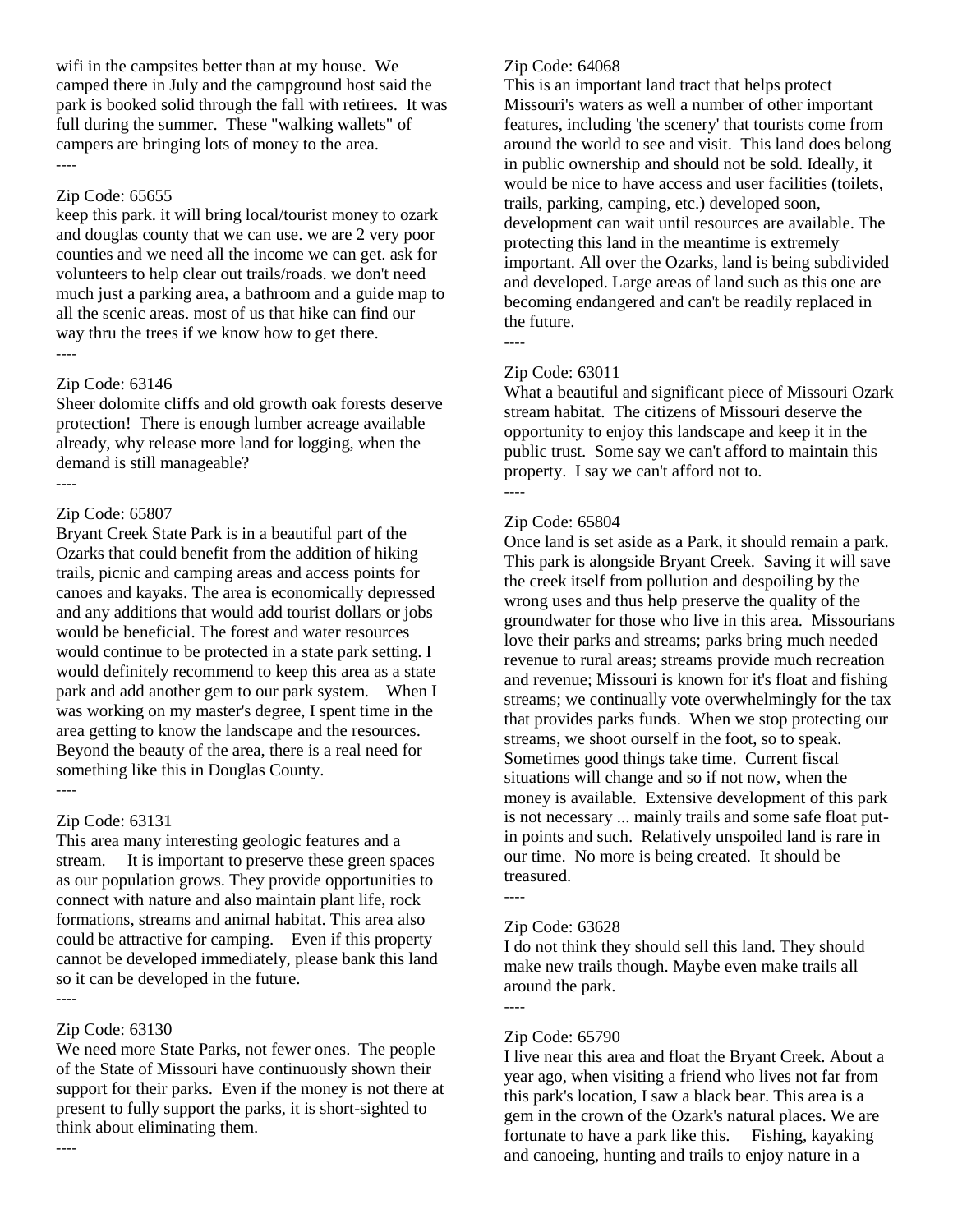beautiful natural setting would be the well suited for this area. Minimal development is what seems the best course. It makes this park less expensive to maintain while permitting the public to access truly wild places that are unique to the Ozarks. ----

#### Zip Code: 63628

I do not think the state should sell the land to Bryant Creek State Park. I think campsites could be built when funds become available. There should also be trails built. DO NOT SELL THE LAND!!!

----

#### Zip Code: 63601

I think you should add a tower so people can see what the land looks like from a higher place. the more you add to the park the more people its going to attract and the more money you make. You should also consider hiring someone to give people a tour of the park so they can see the best places to visit.

----

# Zip Code: 63628

I don't think they should sell Bryant Creek State Park. They should add trails and campgrounds. ----

#### Zip Code: 63601

I do not think the state should sell the land for Bryant State Park. I think in the near future people would love to have trails added to the park and some campsites. Thank you for your consideration. ----

#### Zip Code: 63601

If you were going to put any park up for sale this would be the one. Honestly, the park seems crowded and cruddy. I think that this park doesn't seem to be ideal for me to go to anyway.

#### Zip Code: 63620

----

This plot of land is great for Bryant Creek State Park. It should not be sold for something else. In the future, i would like to see this land get a dock over the water, and maybe a couple of different trails for biking, walking, and hiking. I appreciate your consideration. ----

#### Zip Code: 63628

I would love this land to be protected. I do not want it to be sold. I think there should be rugged backpacking trails built in the future. The land does not have to be developed right away but should be protected. ----

#### Zip Code: 63601

I think that the state shouldn't sell Bryant Creek property. It is such a beautiful place for many people to enjoy. A lot of people love to take a day off or on the weekend and go hike and explore a state park. I think the park would get more and better use being open to the public then being sold for someone is tear it up or use it for unuseful reasons.

#### Zip Code: 63601

I believe the state shouldn't sale the Bryant Creek State Park. This park is so pretty and to just get people outside and doing something besides sitting on there phone all day. Also, it is a really good camping place to go. ----

#### Zip Code: 63601

I do not want the state to eat my biscuits because they are for me

----

----

#### Zip Code: 63628

There are not very many things to do in the area so taking away this state park would cause the area to lose money and tourists. Taking away this park would also cause the city to lose taxes on the park.

# ----

#### Zip Code: 63401

I believe that the information presented on this park is incomplete. If your agency is sincerely seeking input from Missouri citizens like myself, then why is the acquisition price of the subject property not provided? As a taxpayer, how can I weigh the costs and benefits to making this property a state park if the costs themselves are unknown? Additionally, the benefits listed in the provided literature are basically null. Will spending up to \$390,000 on an access road to a couple rough trails actually provide any benefits to the public? Is this specific geographical region lacking in state parks? The answers to these questions are shrouded in doubt, as not enough information has been presented. Until evidence to support "yes" answers for the above information is presented, I must fervently oppose designation of this parcel as a state park. Additionally, DNR and MO State Parks has a poor track record in managing properties, with many state parks in a run down condition, receiving less maintenance than they would receive if they were sold and returned to private landowners. It would be a mistake to entrust them with more when clearly funds are short. In my experience as a real estate appraiser, private landowners take far better care of their real estate from a conservation perspective than when it is held publicly. Additionally, public ownership removes a property from property tax obligations, which makes a huge difference for struggling local governments. I would advocate for returning the subject property to private ownership and using the funds to cover operating shortfalls other places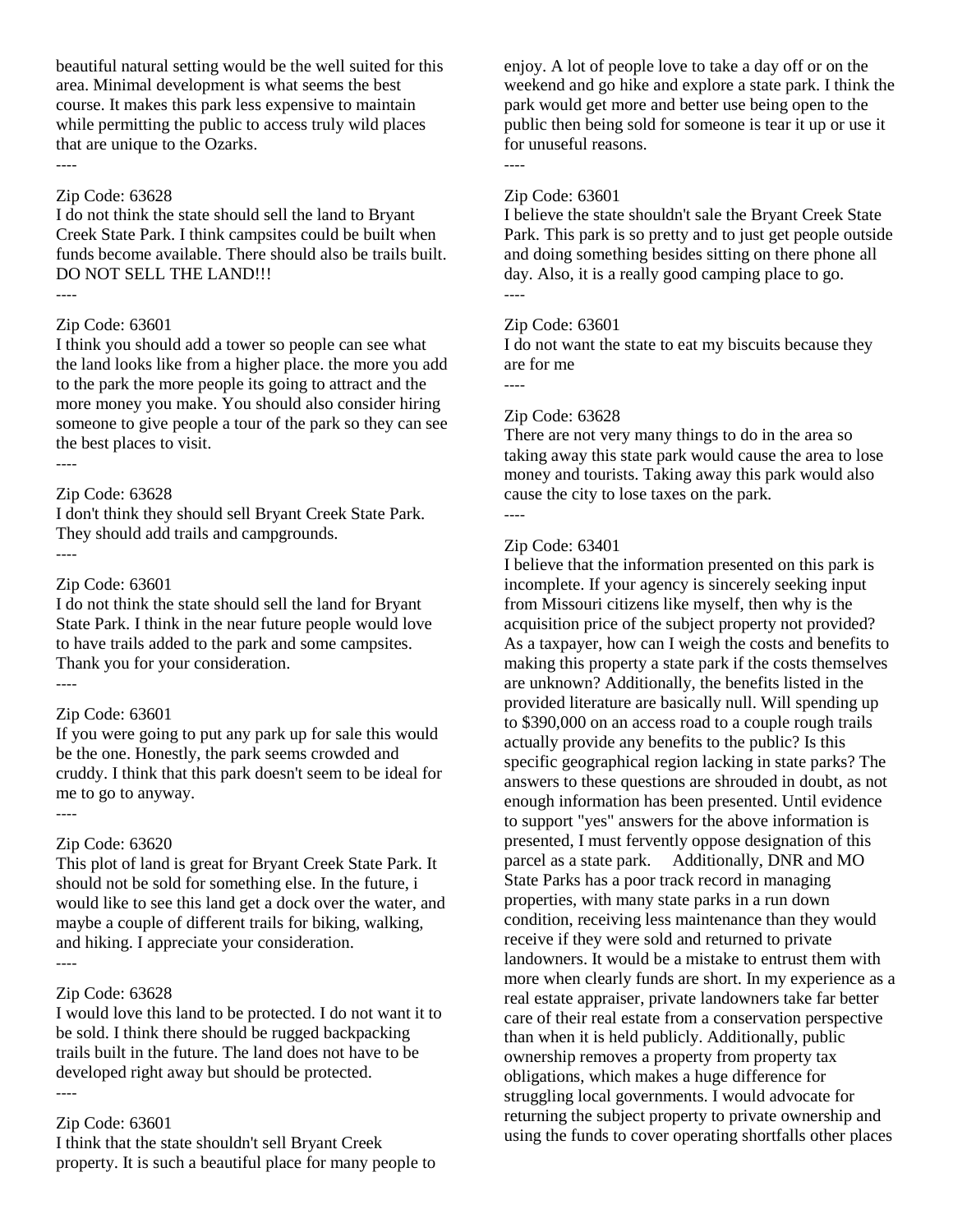in the MO State Parks budget. Thank you for considering my comments,

#### Zip Code:

----

I do not support keeping these or any of the new parks purchased under the Jay Nixon administration. ----

#### Zip Code: 65010

There is no cost that's to much when it comes to our state park system. Bryant Creek provides an abundance of beautiful scenery as well as good fishing and kayaking opportunities! I've always been proud of Missouri's park system and the job they do! Let's protect and keep all of our state parks! ----

#### Zip Code: 65201

I cannot describe the effect that the Missouri State Parks system has had on the past two years of my life. I started doing the centennial passport program and really enjoyed the trips I would make over the weekends to go to every single one and experience the unique things each had to offer. My boyfriend and I had a lot of fun finding the parks and getting all the stamps. It was in Missouri state parks that I started trail running and now I have taken up the sport, training with others around my town in mid-Missouri, multiple days a week. I am in the best shape of my life, have an entirely new appreciation for the outdoors, and have had some of the most memorable adventures in the past two years in Missouri parks than I have ever had before. If given the opportunity to develop more parks, no matter where, I say soundly, yes! I will travel to each and every one of them. Please keep this land and use it for the good of the people. Missouri state parks are available to all of Missouri citizens no matter what their socioecomic status, and in this day and age, the people need some free fun that can bring families and friends together. ----

#### Zip Code: 64086

This property should be maintained as a Missouri State Park. Minimal development would be fine with me. This property was a priority for MDC 20 years ago when I worked for them. The high quality of Bryant Creek was touted even back then and being able to incorporate another portion of the Natural Area into public ownership is a great opportunity. Numerous studies show that state parks provide and economic boost to local economies. This will be just one more draw to the Ava Area. While MDNR may not have money right now to develop the property or for its maintenance, the land could be banked for future development. It could be left open as a state park with now amenities, or temporarily given or leased to MDC. Which they could manage as part of their adjacent CA, until MDNR could

afford to operate the area. Missouri's Natural Areas should be conserved in public ownership when possible. Don't threaten the state's natural heritage and the Ava areas econmomic opportunities.

#### Zip Code: 65608

Keep the land, once it is sold a resource like that can never be replaced. It doesn't matter if it takes years to develop. It needs only minimal improvements anyhow. Place a park ranger on the land with a small allowance,insurance , free/cheap housing in the current residence, with the freedom to have a job elsewhere if chosen. Also allow horseback riding, managed hunts, day hiking, seasonal camping, NO ATVs, and choose local labor over outsiders.

----

----

#### Zip Code: 63034

I am an avid supporter of Missouri state parks. I strongly support the primitive development of the Bryant Creek property as a state park. This makes sense both economically and ecologically. There are non-profit nature/environmental group who would be willing to assist with natural resource management.

----

#### Zip Code: 63131

I am an enthusiastic fan of our beautiful Missouri State Parks system. My family has lived in this state since before it was a state; it is my devout wish that our state parks survive and thrive so that my grandchildren and great-grandchildren can love and enjoy them as well. Right now our state is sadly divided, and I fear our state parks are being used as a political football. Please do whatever it takes to remove petty politics from our parks. Please don't name parks after living politicians; that just invites controversy where it doesn't belong. Our parks provide not only recreation, but an economic boost to surrounding communities. Our parks preserve our natural and our cultural heritage. Please do not consider selling off park lands. Instead, take the time and effort involved to think about appropriate development of these precious lands. Sincerely,

#### Zip Code: 65101

do not close these parks, protect them.

# ----

----

#### Zip Code: 65203

Preserving natural areas is very important and large scale infrastructure is not needed just keep it natural. ----

#### Zip Code: 65010

I hope that this park will be kept for all Missourians to enjoy. It would be practically criminal to sell off this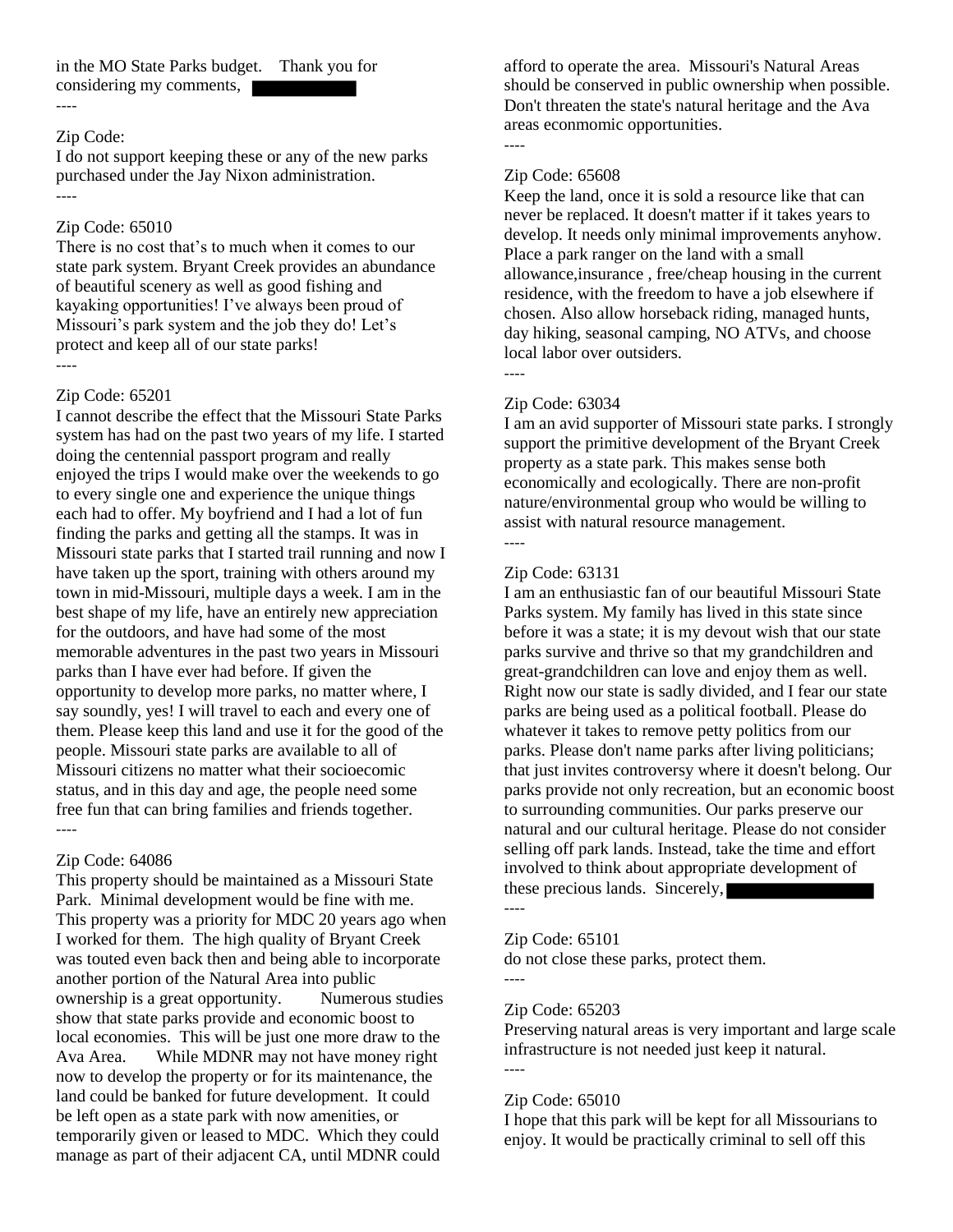land after the public showed such support for our parks with the last tax vote. It doesn't need to be developed. ----

#### Zip Code: 63110

I support the development of Bryant Creek as a state park. Based on the fact sheet it seems like a valuable opportunity for conservation and education as well as just overall enjoyment of the outdoors by the public. ----

#### Zip Code: 65616

Great opportunity for the state of Missouri to hold these lands in public trust. Minimal development is recommended to include hiking/biking trails, road, parking lot and access to Bryant Creek. All parks in the State Park System do not necessarily need to be fully developed. With over 2,000 acres in public trust creates to opportunity for further watershed/water quality in the Bryant Creek watershed.

----

#### Zip Code: 65655

I believe the Bryant Creek State Park is an amazing asset to our area, which has no close state parks. I think the benefits of keeping the park as public land and opening it to the public in some sense is very important. Whether that is through a lease agreement with MDC managing, or with the State Park system itself managing the land, I think either route could be successful. ----

#### Zip Code: 65804

Please keep this land, it is a gem for now and for future generations. If MDNR has budget challenges, consider lining up partners and keeping infrastructure costs low. When resources allow, please develop the park in a lowimpact, sustainable way (financially, socially, and environmentally). My preference is for hiking and mountain bike trails, primitive camping, and river access.

----

Zip Code: Preserving and maintaining native habitat is extremely important as we have so little of it left. A site like this appears ideal for that purpose.

----

# Zip Code: 65203

State parks are important to the beauty and attractiveness of Missouri. They provide outdoor options for residents and tourists alike. Please open these parks and continue to make them a priority to our state's welfare. ----

# Zip Code: 65608

I would like the State park to consider leaving Bryant State Park as primitive and wild as possible. A place for education with lots of nature trails, interpretation center, walking, hiking and biking. No motorized vehicles on trails. In the beginning only a day park, no camping, lighting kept to a minimum as not to disturb the darkness of the night sky in the area. State Parks belong to everyone and have the possibility of bringing revenue into the State and the county's they are located within, if they are well thought out and become, through use, rather than something planned and planted in an area. Start small and grow this park.

----

----

#### Zip Code: 65802

Don't close this park and stop trying to profit off of our natural landscapes.

# Zip Code: 65714

Stop taking these state parks and selling them off it's disgraceful!!!

----

----

#### Zip Code: 65793

Please keep the state park open. We need this. ----

#### Zip Code: 65202

This acreage is a real treasure and needs to be preserved for future generations. I am in favor of a light management touch to keep the park fairly wild, perhaps just a primitive campground and some hiking trails. It's a beautiful piece of land and definitely should stay under state ownership.

# Zip Code: 65775

I toured the Bryant Creek State Park last winter during the open house. There were over 100 interested citizens there that cold January day. I think all in attendance that day supported the property becoming a state park. The park could be developed with trails for non-motorized travel to show visitors the marvels of this Ozarks forest. Many outdoors visitors would be interested in access to the Bryant for fishing and other water activities. Primitive and developed campgrounds could be enjoyed by many visitors. All development should be done with the primary purpose being the preservation of the outstanding beauty of this property for future generations. I live in West Plains and have a vacation home on the North Fork of the White River, about 25 miles from the Bryant Creek State Park.

# Zip Code:

----

Missouri has a treasure in Bryant Creek. To sell this park would be an injustice to the people of this state and an example of a governor overstepping his boundaries. If plans need to be made for park development and usage, then a committee of park services, educators,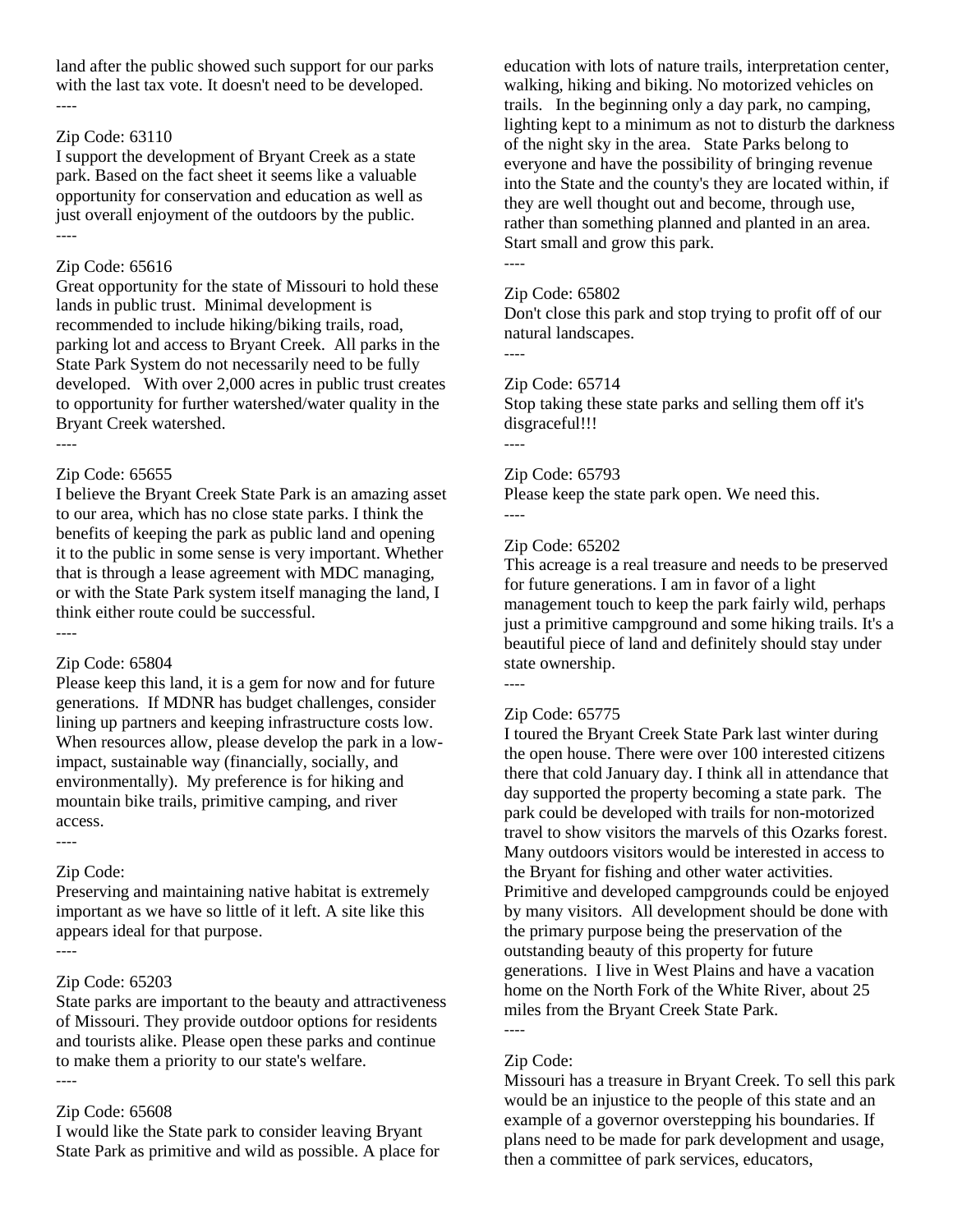recreational use engineers, and residents (both local and out of area) should be formed to begin the process if planning. ----

#### Zip Code: 65802

Save our parks and natural resources. Before any park land is sold to private entities, the issue should come before the voters.

----

#### Zip Code: 65802

The Bryant Creek area is a beautiful, pristine area of the southern Ozarks. I think very minimal development would be best to preserve the quality of the river. Cut and marked trails with map board and toilets, parking lot. The park boundaries would protect the land from damaging development. ----

# Zip Code: 65807

Fund our Parks. Effectively manage our Parks and DO NOT sell them to ANYONE

#### Zip Code: 63367

The Bryant Creek property is an excellent location for a state park. I would home there is space for RV camping. I love fishing the north fork and Bryant Creeks. The natural features in this area are well worth preserving and making accessible through the state park system. I will soon retire and Missouri state parks are one of the reasons I will remain in Missouri rather than moving somewhere else. Missouri's parks are the best in the nation. The Bryant creek property will definitely be a worthy acquisition. One of the beauties of state parks is they are accessible to the young and the elderly. Missouri does have a lot of public land, but many of these lands are less than ideal for people younger than 10 and over 65 with health problems. Missouri's state parks are almost always accessible to these important age groups (of which I will soon be part of. The parks should find a balance between having some areas accessible, and others secluded for the more adventurous among us. Bryand Creek is a perfect place to create that balance. It will also bring additional tourist dollars and additional jobs to the area, which is short on jobs and long on scenery. I say, go for it.

#### Zip Code:

----

I am submitting the same comments about all three parks. Since you are the Parks department, I really feel it is unnecessary to remind you of the many benefits our amazing state parks give everyone. (I find spiritual renewal in the parks in my area and think that many, many other people do, too.) I will just make a couple of points. First, land acquired for parks is often not

developed or managed for years after acquisition. Second, the current Republican Evil that is looting our public institutions for private profit will pass. If we survive it, you will have a chance to develop these three areas later. If our republic is destroyed, it won't matter that they were not developed.

----

#### Zip Code: 65101

The only option is to value the unique assets this park adds to the Missouri Park system and develop short and long-term plans to develop the park for appropriate public use and enjoyment. Points to consider: Historically, new parks have not been immediately developed. The first parks acquired in the 1920's received their first significant development by the Civilian Conservation Corps and the Works Progress Administration in the 1930's. There were five undeveloped state parks when the Parks and Soils Sales Tax first passed in 1984. Any new parks need a period of assessment and planning. Development and staffing should follow in stages. Public access could occur within a relatively short time for activities that do not require extensive infrastructure, yet can be supported by the parks' natural environment. State Parks are economic assets to the local communities, counties, and the state. Studies have shown they have profoundly positive economic impact. The parks attract visitors who spend money at local businesses. The state spends in the local area for operation and maintenance of the parks. The parks provide full and part-time jobs in the park and in businesses in the local area. These activities produce tax revenues for communities and counties. While it will take time for the lands to be developed and the tax benefits of tourism to be realized, this is an investment that should not be missed. While state parks contribute greatly to Missouri's tourism economy, the increased opportunity for recreation in the local area is just as significant. Lands of the natural qualities found in these four new parks are rare. The fact that these high quality natural areas still exist in today's world is something of a miracle. They offer unique opportunities to preserve, educate, and enjoy. Retention of the lands in State Parks for the benefit of present and future generations is an achievable goal, and should be considered necessary to the quality of life in Missouri. The Missouri Park System has prospered for 100 years without resorting to the sale of its lands. Sale or disposal of these lands should not be an option. No one can answer where the funds received from such a sale would be spent. It is extremely doubtful that another use for the funds would benefit so many people in the state, or that any part of the funds would be spent for the benefit of the local communities and counties in the areas of these new parks. Sale of these new park areas is a loss for every citizen of Missouri and a dangerous precedent for the future of the system. Natural resource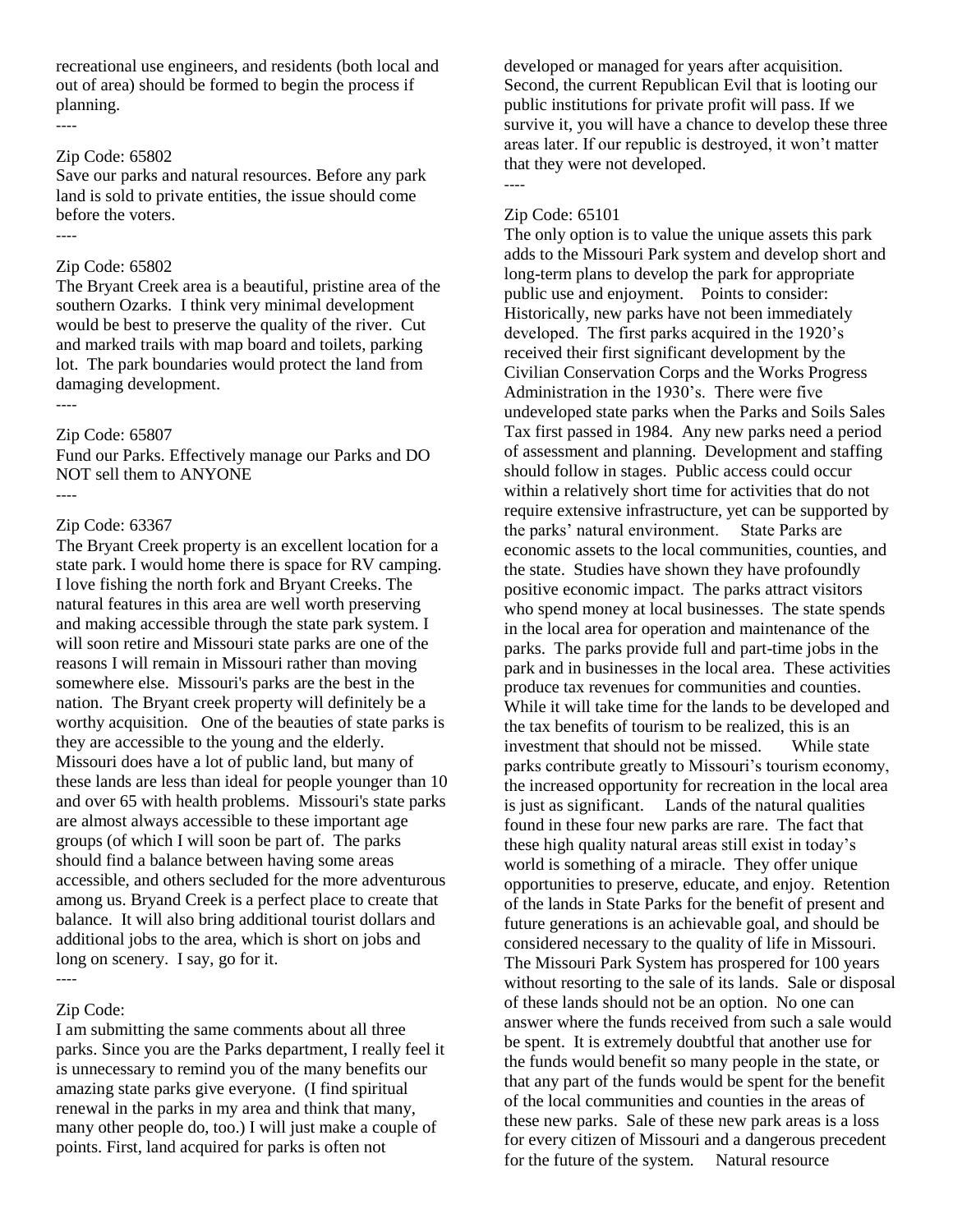management and restoration of this property should begin in 2018. These are seasonal activities that could be supported at low cost with part-time personnel led by regional park staff. While the impact of these activities is long term, they are also a necessary step to prepare for public use. Planning for public use should begin immediately. Planning activities are typically led by regional and central office staff. The choice to begin planning activities is a choice of priorities rather than cost. Initiating a public planning process should begin with these public meetings. Planning for public access and park development should consider activities that are compatible with the natural and cultural resources of these park areas. As the Missouri State Park System Mission requires, recreation and public use of these new parks must be balanced with preservation and interpretation of the areas' natural and cultural resources. ----

#### Zip Code: 63051

My opinion is that, if they must be sold, and the state cannot afford them, could they be swayed to sell them to an entity that would preserve them in perpetuity ----

#### Zip Code: 63628

I support this park being added to the state park system. It can be developed when funds become available. Natural places such as this park should be conserved for future generations. State parks are the most valuable natural resource in Missouri.

# Zip Code: 65039

Bryant Creek is a beautiful area that should be protected as a State Park w very little development. Missourians love the out of doors and their State Parks are second to none. We support them without regard to political affiliation.

#### Zip Code:

Keep the park until funding permits further developments.

#### ----

----

----

----

#### Zip Code: 65109

I fully \*support\* the development of Bryant Creek State Park as a primitive park. I would be personally interested in volunteering where it would make sense (trail building, etc.). I also fully \*oppose\* the sale of this property.

#### Zip Code: 63026

Bryant Creek is a beautiful scenic waterway and an Outstanding State Resource Water, this property would protect 2 miles of shoreline. This property consists of mature and old growth mixed pine and oak forest which need protecting. The park would require minimal development and maintenance. Please open this resource to the public. ----

#### Zip Code: 72701

Bryant Creek State Park is a gem Missouri should immediately realize cannot be replaced ever, and you are lucky beyond words to have it among your State Park treasures at this moment. Will Rogers, (a famous Okie you may never have noticed) told America, "Buy land, they ain't makin' any more." Great advice for the future of Missouri. Please realize you don't need anything fancy on the place, in fact you don't need anything but what it already is: Irreplaceable, beautiful, and wild. You have the land. You have what really counts. Be thankful. **The same of the same of the same of the same of the same of the same of the same of the same of the same of the same of the same of the same of the same of the same of the same of the same of the same of the sam** but never left.

#### Zip Code: 63751

----

I urge you to take the option of preserving all State Parks lands. Missouri State Parks are a very small percentage of land in Missouri compared to the amount of land in private hands. Public lands are available to all citizens. Private lands are available only to a few individuals and are available to any and all types of exploitation. ----

#### Zip Code:

The Bryant Creek State Park is a great addition to Missouri conservation even without the development of park infrastructure or significant annual maintenance expense. The park will serve its highest purpose- offering protected natural open space to the people of Missouri--even if no parking areas, campgrounds or restrooms are built.

# ----

#### Zip Code: 64114

I am familiar with this area. My brother and I and worked there on a crew in the 1980s, doing timber stand improvement when it was privately owned. We visited every nook and cranny of the two main hollows as we treated the trees and thinned them to improve the timber quality. We saw the shut-ins, the ridges and the long bluffs and cliffs, the waterfalls and disappearing streams. This is a unique and valuable area, full of the diversity and beauty that typify this part of Missouri, the Ozarks. Ranks of white and black oak, understory dogwood and redbud trees; wildflowers, mosses and lichens carpet the tops of the bluffs, while in the depths of the hollow grow golden seal plants, trillium and wild ginger, spicebush trees; up on the north facing slopes there were stands of wild Missouri ginseng. It seems half of the birds in the state bird manual inhabit the place, as do more than half of the wildflowers in the state wildflower book. In a state that has its share of city, suburb, town, farm, fields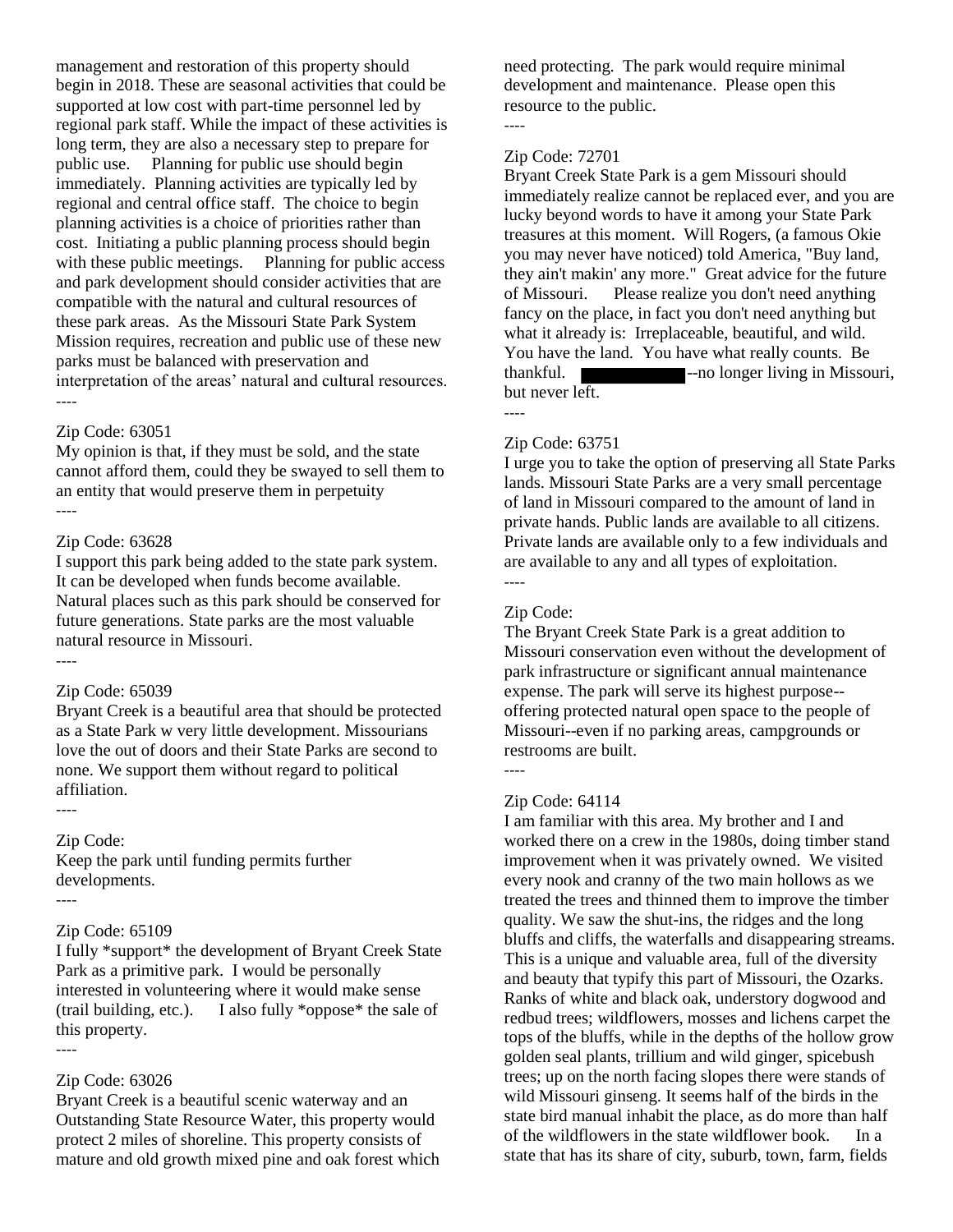and pastures, Bryant Creek State Park stands out. It is rugged, remote and spectacularly wonderful. It's a reminder of what much of the Ozark forest once looked like. I hope to see it preserved as a wild place which people can visit. spend some time exploring on foot, and discover a real treasure in our midst.

#### ----

# Zip Code:

Please keep this park!! It is a great example of Ozark natural plant communities and a refuge for all biodiverstiy in an increasingly developing world. Many endemic Ozark flora and fauna reside here. If it becomes owned by the private sector, as is usually the case, the endemic and rare flora and fauna will be at risk due to development or any number of commercial activities. Over 88% of Missouri is privately owned, giving the public much less opportunity to view such areas when compared to most other states. Transferring these properties to the private sector will not make a difference in any one local/county level economy to be worth the potential irreversible loss to bio-diversity. If transferred to private hands, the financial gains will likely be a one-time bump in the local economy, likely related to timber purchases, not enough to have any level of sustained significant increase. Upon harvest of merchantable timber, if converted to pasture for livestock production, as is the common practice in the Ozark region, the soils will not support a sustainable or thriving system of production. This fact can be evidenced in the many small, low-productivity tracts through out southern Missouri where off-farm income is essential to keep financially afloat. However, the potential economic gains due to eco-tourism would far outweigh any others the private sector offers, especially when projected out over the long-term. Suitable examples of this economic gain would be in the Ozark communities of Eminence, Van Buren, and Arcadia Valley, which see yearly tourism dollars supporting business and families, directly related to the public's ability to access beautiful and healthy public lands. I hope my words do not fall on deaf ears. Missouri's citizens have a rich heritage in the conservation of our state's natural resources, a fact that is envied and replicated through out the nation. Bryant Creek State Park is another page in that history, please keep this park!

#### ----

#### Zip Code: 65608

Please contact me! I am Tim Stanton, retired MDC Forester that worked on the Bryant Creek State Park from 1985 to 2007. I just spent over an hour typing in the history of the tract from the 1950's to present. I also had my recommendations for future management. As I was finishing, I looked up and all was gone. I really do not feel like typing for another hour not knowing

whether or not it will happen again. I probably know more about this tract than anyone in the state and have access to files that are about 10 inches thick. I was very close to the people that owned it for so long and feel obligated to them to see this tract is properly managed. I tried calling and got an answering machine that took me to a mailbox that was full and could not take a message. Frustrating!

#### Zip Code: 63141

----

Bryant Creek looks like a wonderful state park with man water features from the creek. This would be a welcome addition to the MO state park family. We, in the state of MO, do not have enough parks as it is. Our family has in the past taken advantage of many of the state parks for swimming, canoeing, hiking, and camping. We have reservations for the new Echo Bluff State Park this summer and we are looking forward to our visit. We do not wish any of our state parks to be sold as they are OUR State Parks. I have heard that some of the land was donated to the state and I am sure those donors would be shocked to hear that the govt of MO wishes to sell the land. Also, other land was bought with our tax money. Either way we are against having this park property sold for any reason!

----

----

# Zip Code: 63125

I'm really looking forward to visiting this new state park. It will be near my family and a great place to visit while we are visiting them. ----

#### Zip Code: 64068

What a Grinch thing to do - taking away State Parks! For Shame! The Missouri Park System has survived for 100 years without resorting to the sale of its lands...And the money for purchasing these lands came from dedicated tax monies separate from State general funds - where it looks you want the proceeds to go. So now you want to rob Peter to pay Paul? New parks have historically not been immediately developed and many activities do not require extensive infrastructure. State Parks are economic assets to local communities, counties, and the state, and contribute greatly to Missouri's tourism economy. Planning for public use should begin immediately and should consider activities that are compatible with the natural and cultural resources of these park areas. Lands of the natural qualities found in this park and others on the chopping block are rare. It is a small miracle that they still exist. Retention of the lands in State Parks for the benefit of present and future generations is an achievable goal, and should be considered necessary to the quality of life in Missouri.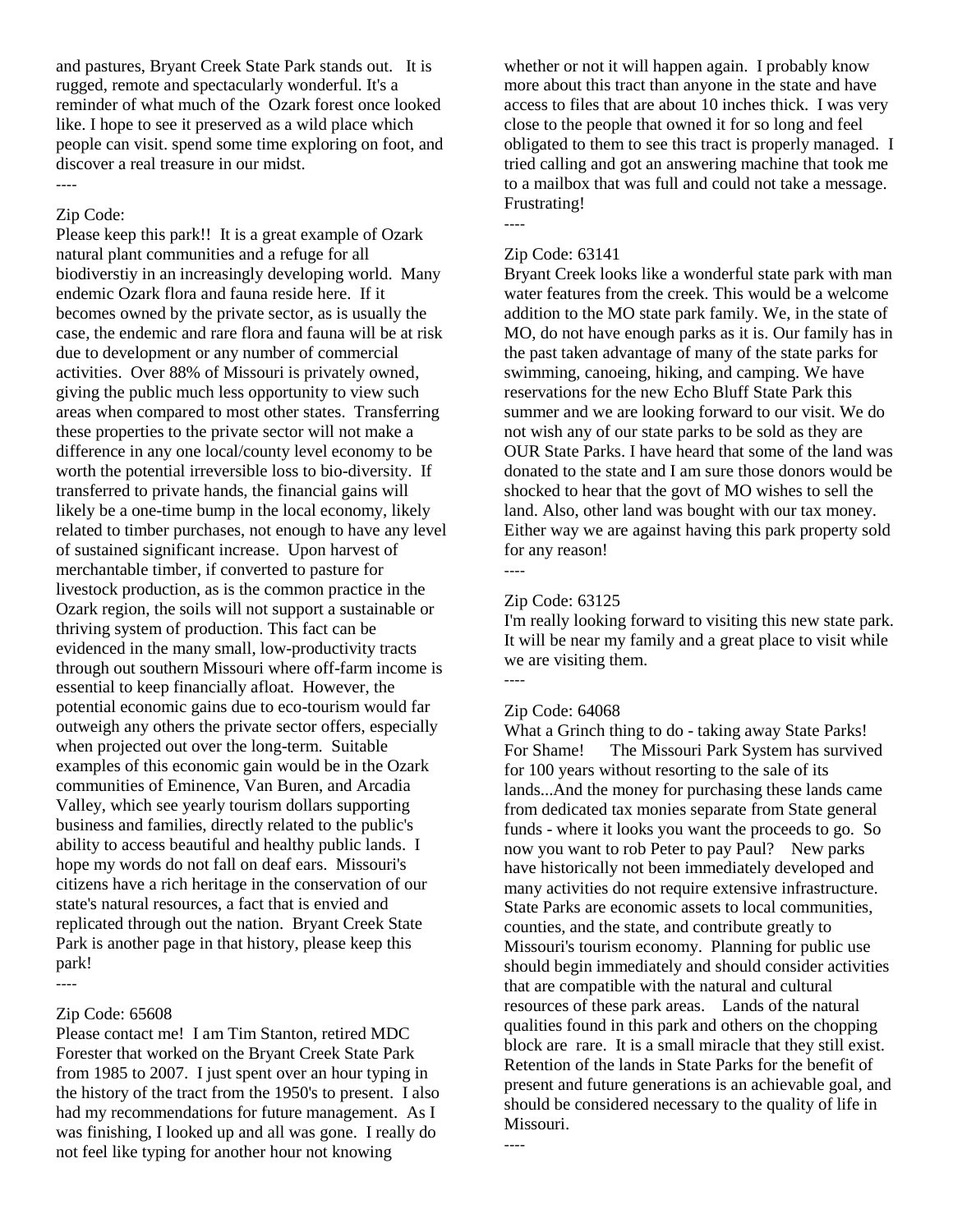I would love it if this park were to open! This area holds a lot of natural wonders that Missouri rarely sees like black bears and pine forests. This could be such a cool spot for nature education walks as well as incredible bluff overlooks.

----

#### Zip Code: 65201

From 1978 to 1986 I lived on N highway near the proposed park site. We often took our family to Bryant Creek to canoe, swim, visit with friends, hike, explore. It is a special memory for all of us. I think this area of our State needs to be protected as the forests are special native hardwoods that are disappearing from our unique landscape. Please add my voice to those who support this State Park.

----

#### Zip Code: 63040

Bryant Creek is a valuable watershed that should be preserved as a state park. Do not sell this land! ----

#### Zip Code:

I am in favor of keeping all parks - it is well worth the money and i would like them protected for future generations to enjoy.

----

# Zip Code: 63501

Bryant Creek is gorgeous, great for fishing and floating, and part of the network of streams that keep southern Missouri's tourism industry alive. The ecological positives are icing on the cake. Primitive amenities are relatively inexpensive, and the long-term benefits should speak for themselves.

----

# Zip Code: 63089

Do not sell this state treasure. It should remain in the possession of the DNR.

----

# Zip Code:

Regarding the proposed new state park at Bryant Creek in Douglas county: I

about 4 miles from this

proposed state park, am in favor of keeping this property in the state park system. I know this area well and profoundly believe it should be protected and made available to the people to see and appreciate. Parts of this property represent a time that is long gone. I would love to have my grand-children see this area and have it available to their grand-children. This is a wild area and as such does not need extensive development. I think this park could be a low impact, low cost endeavor. It could provide some much needed jobs for the people living in this area, building hiking trails, parking area,

primitive camping site etc. Please don't sell this area. It would be short term profit for a few. To keep it would be a treasure for all in the future.

# ----

----

----

Zip Code:

All of our state parks should remain open!

#### Zip Code: 63123

Please Keep It! We need spaces to escape crazy politics and scandals, more now than ever!

#### Zip Code: 63376

Put up a sign with the parks name and a small parking. Leave it undeveloped. Man made trails are unneccesary. Quit over developing.

----

#### Zip Code: 65608

I am in favor of keeping the Bryant Creek State Park in the park system. I know this property well. I did Timber Stand Improvement for the Mo. Dept. of Conservation on it in the late 1970s. I profoundly believe this property should be protected and made available to see and appreciate. Parts of this property represent a time that is long gone. I hope to have my grandchildren see this area and have it available to their grandchildren. This is a wild area, and as such does not need extensive development. I think this park could be a low impact, low cost endeavor. It might also provide some much needed jobs for some people living in this area. If this property is sold it would only be short term profit for a few. To keep it would be a treasure for all in the future.

# Zip Code:

----

This seems to qualify as an exceptional state park landscape. It's nearly 3,000 acres and has room for future expansion, and bounds a high quality stream known for its small mouth bass fishing. It appears to have a high diversity of ecosystems related to the features surrounding a high quality forested stream. Being located far from any impending housing development, it should qualify as a state wild area. It seems the highest and best use would be to recognize its qualities as a wild area with trails, limited parking and perhaps a small picnic area where appropriate. This would be a low cost option (and best given the wilderness resources) given the budgetary constraints caused by the excessive cost of developing Echo Bluff.

# Zip Code: 65807

----

This area should be slowly enhanced to allow locals and visitors to hike, fish, camp, not unlike the Hercules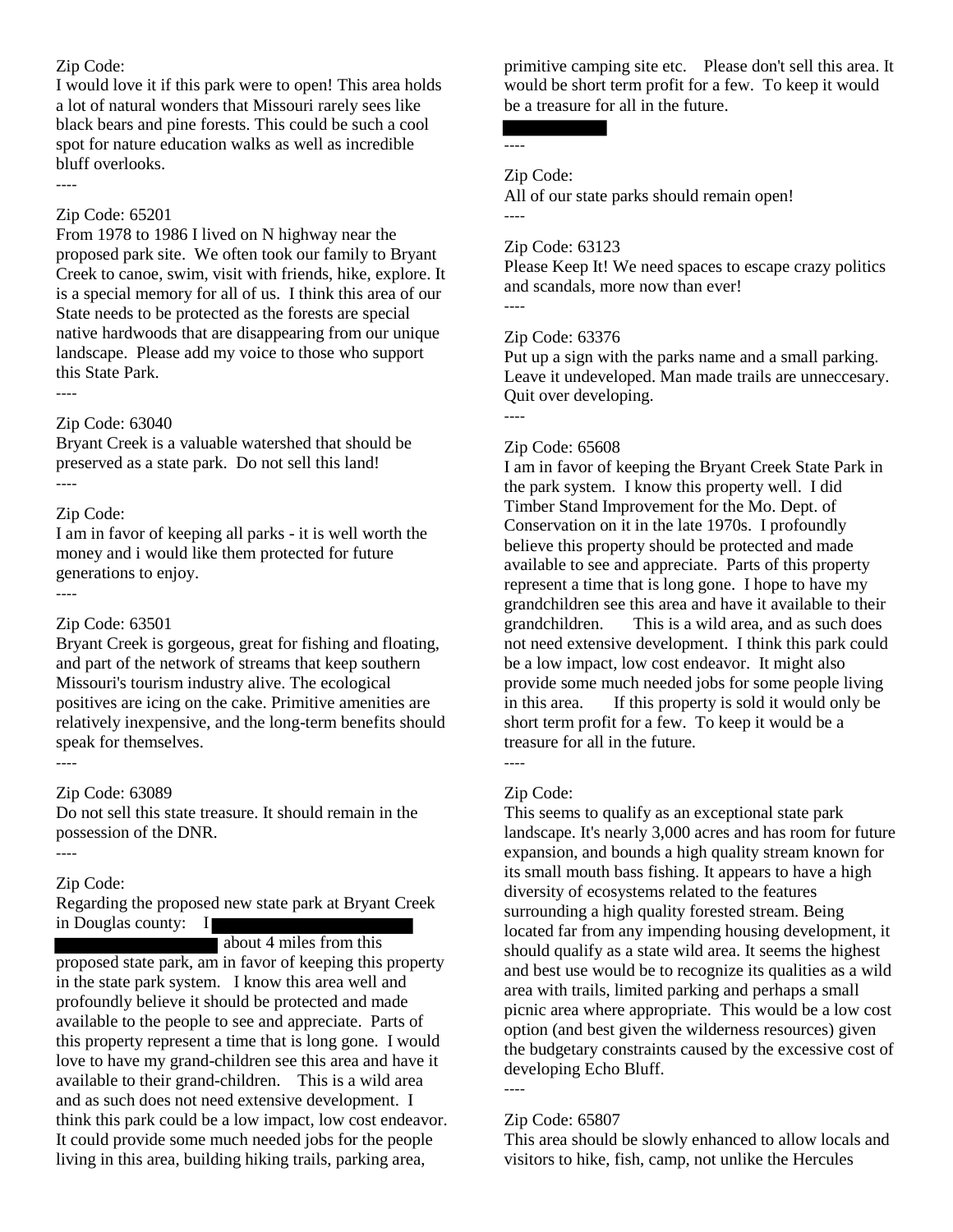Glade area. Although different departments own them, the features and potential uses are very close. Once a area is gone, developed, or converted to farmland/pasture, the water quality suffers negatively, and as the saying goes" we all live downstream." ----

#### Zip Code: 65039

Keep it as a state park. We need more parks, not fewer. ----

#### Zip Code:

Please preserve this property for future generations of Missouri to enjoy

#### ----

#### Zip Code: 65655

I would request the park lands to continue on as Bryant Creek State Park, and that if there is little or no active development there will be correspondingly minimal further impact on State/DNR/Department of State Parks funds. I live down the road from the site and wish to see this special Bryant Creek watershed environment preserved.

#### ----

#### Zip Code: 63109

Bryant Creek is a beautiful area that is certainly worthy of protection. There is no reason the entire park needs to be developed all at once. Surely a 15-year (or longer) plan can be established that would gradually give access to the most significant areas of the park. Why not start working towards a more primitive model for state parks? Conservation Areas attract large numbers of visitors and are generally not as developed as a state park might be. ----

#### Zip Code: 65775

I believe that the Bryant Creek State Park represents a unique opportunity to view several interesting habitats within one area: old growth forest, cane stands, river, and new growth forest. Each of these habitats has unique species within and it is fascinating to see how they evolve and change, particularly as the newer growth forest continues to age. Ideally, this could be kept fairly rugged with unpaved trails, simple camp sites, information stations, and composting toilets. ----

#### Zip Code: 63127

----

In 2016, Missourian passed the parks and soils tax with an 80% approval rate. We love our state parks. I oppose any recommendation by the Governor to close a park for any reason other than health and safety of its guests. Our states natural resources are the one tangible gift we have for future generations, to rob them of that gift is wrong.

#### Zip Code:

Sell the property. Our government doesn't need to waste valuable resources on this project.

#### Zip Code:

----

----

please don't sell

#### Zip Code:

I would like to see Missouri State Parks keep Bryant Creek. Please keep the land (you can't build more land) and plan a slow development process that can be sustained long-term. ----

#### Zip Code:

This property looks amazing - true Missouri Ozarks!. Would definitely like to visit, regardless of whether facilities etc are made. Since the state already owns it, please keep it. Make publicly available, even if a partnership with another agency or conservancy groups is needed to make viable.

#### ----

#### Zip Code: 65202

This is a no brainer. The highest and best use of this land is a State Park at this location. Bryant Creek is an excellent float stream and has excellent fishing opportunities. Passing up develop of this area as a State Park would be missing an opportunity of a lifetime as an area that could include a float stream concession and great fishing retreat; available to the public. This would be a great tourism destination and appears to complement adjacent land uses. The area contains numerous springs and is well forested, making it and ideal location for a State park.

# ----

#### Zip Code: 65109

Bryant Creek State Park needs to remain a state park. It is a beautiful and irreplaceable piece of property and should remain in public ownership for the public to access and enjoy in perpetuity. Over 90% of Missouri is in private ownership and it is not too much to ask that lands like Bryant Creek State Park be held in the public trust as a state park and sustained as it is. The park needs to be developed to the extend that the public can enjoy - camping, etc. ----

# Zip Code: 65608

----

I would like to see primitive non invasive and quiet activities at Bryant Creek Park- dirt hiking trails, etc. I would like the park boundaries to be clearly marked to respect the existing neighbors and to ensure park visitors do not wander onto private property.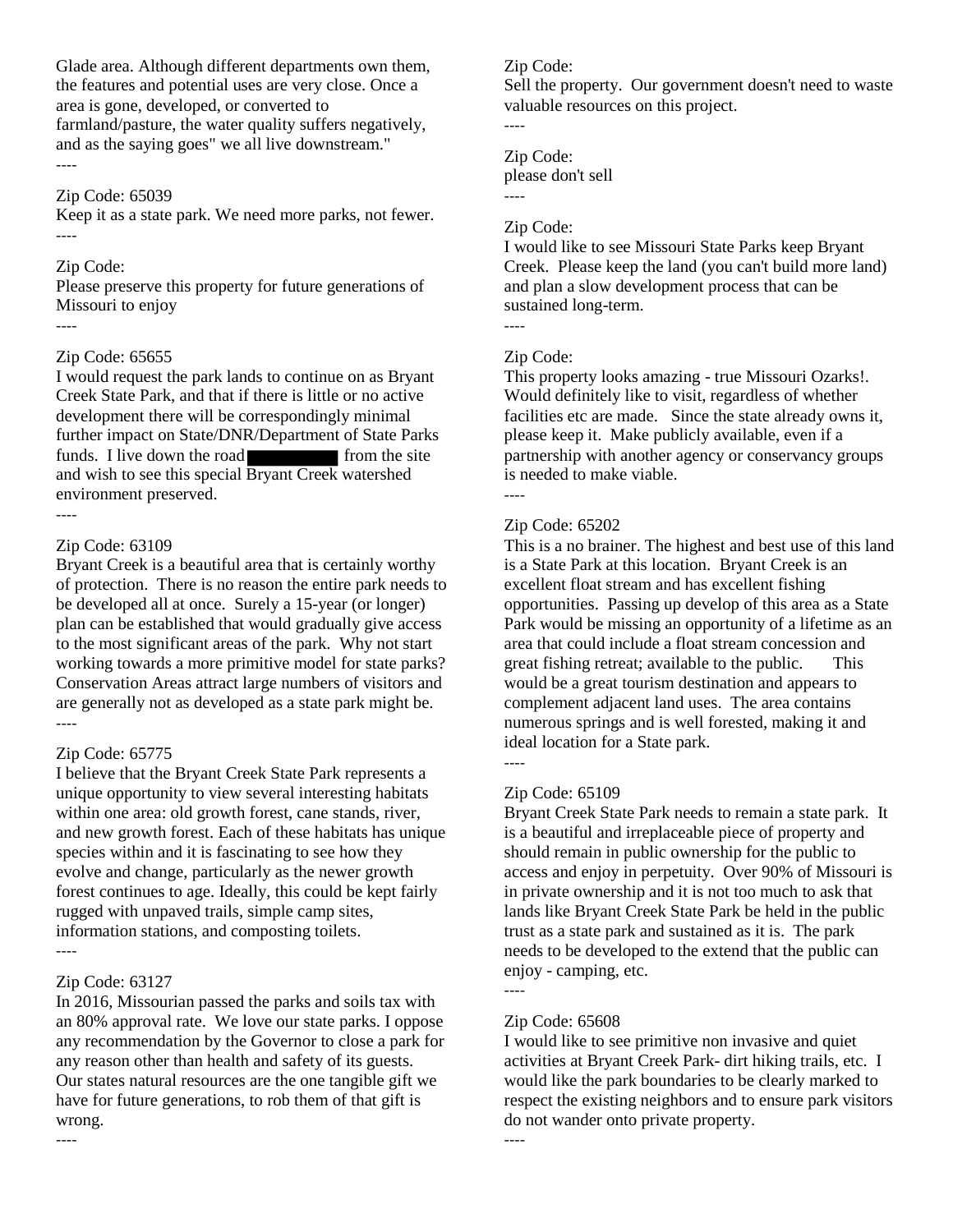Thank you Please close Governor's Mansion and cut all of his travel expenses for him and the wife. That should more than cover the cost of keeping three MO State Parks open.

# Zip Code: 63110

----

Mo. State Parks, First and foremost I wish to have all four delayed state parks open to the public as soon as possible - including and most importantly the Eleven Point River state park. With regard to Bryant Creek specifically, I'm excited to explore the area. I've floated for more than a decade on the North Fork near Twin Bridges and know the incredible beauty that the area holds. I hope this area will provide the opportunity for new memories. With regard to spending money, I think the minimum should be expended improving the properties and the focus should be on creating access first and improvements later, even if it is opened as a pure wilderness area. Thanks for considering my comments Respectfully Submitted, ----

# Zip Code: 65626

Please do not sell. Logging with pasture development is a concern in the Ozarks leading to flooding along our rivers and streams. With climate change any land that can be protected from bad land use practices should be preserved especially along rivers to help with erosion and minimize flooding.

# Zip Code: 65804

----

If, for the time being, there is no money in budget to completely develop this as a state park, why not make it a conservation area in the interim. This would allow public access without requiring as many resources. It's a shame to have a large piece of public land that is closed to public accesss at a time when it is becoming more and more difficult to find access for hunting and fishing opportunities. Thank you for your consideration ----

# Zip Code: 65704

I believe it should be sold. I know how much the property was listed for and I know Missouri Paid way to much for it.

# ----

# Zip Code: 65101

Missouri's state park system was tied for first place on my list of reasons to move here from South Carolina when I separated from the United States Navy. Also, Missouri State Parks generate amazing benefits for the state economy for a relatively miniscule cost. Any decision to sell off or not open Bryant Creek State Park would be foolish I think the park should be opened with primitive facilities as soon as possible. ----

# Zip Code: 63146

I believe it was Will Rogers who said of land, "They ain't making any more of it," or a similar quote. For this reason this park should remain in the MO State Park System, even if there currently are no funds for park development. This land will only become more valuable as time passes and wild places outside of the Park System disappear. DO NOT SELL THIS PARK! ----

# Zip Code: 65608

Please keep Bryant Creek State Park. It needs little or no development to be a state treasure.

----

# Zip Code: 65757

We would like for the State not to sell this parcel of land. We would like to see multi-use trails, including equestrian, developed in this area. This would take some of the pressure off of other trails that have become damaged from over use. It would also bring in visitors from other states increasing the revenue for the area. ----

# Zip Code: 65656

SAVE THE PARKS!!!! Green spaces, nature and areas for the public to explore are what make MO great!!! ----

# Zip Code: 63110

Please, do not dismantle Bryant Creek State Park. It is a park where I have hiked often and it is an important part of the Missouri trail system. We must protect our beautiful wilderness from exploitation and development. Our parks are a valuable resource, which you cannot put a dollar value on. Please do not take Bryant Creek State Park away from the citizens of our state!

# ----

# Zip Code: 63069

I would like to see this property protected and held for protection of the watershed and for its unique plant and animal life for future generations to enjoy. ----

# Zip Code: 65065

My husband and I have spent many a wonderful day fishing in -- and floating on -- Bryant Creek. We are totally in favor of preserving this section of land and stream for future generations so that it is left as is with, of course, the modifications needed to cater to folks who enjoy the outdoors. We can never have too many state parks nor can we have too many other public lands and public land opportunities. Now, more than ever, we have to lock up land for the future that will never be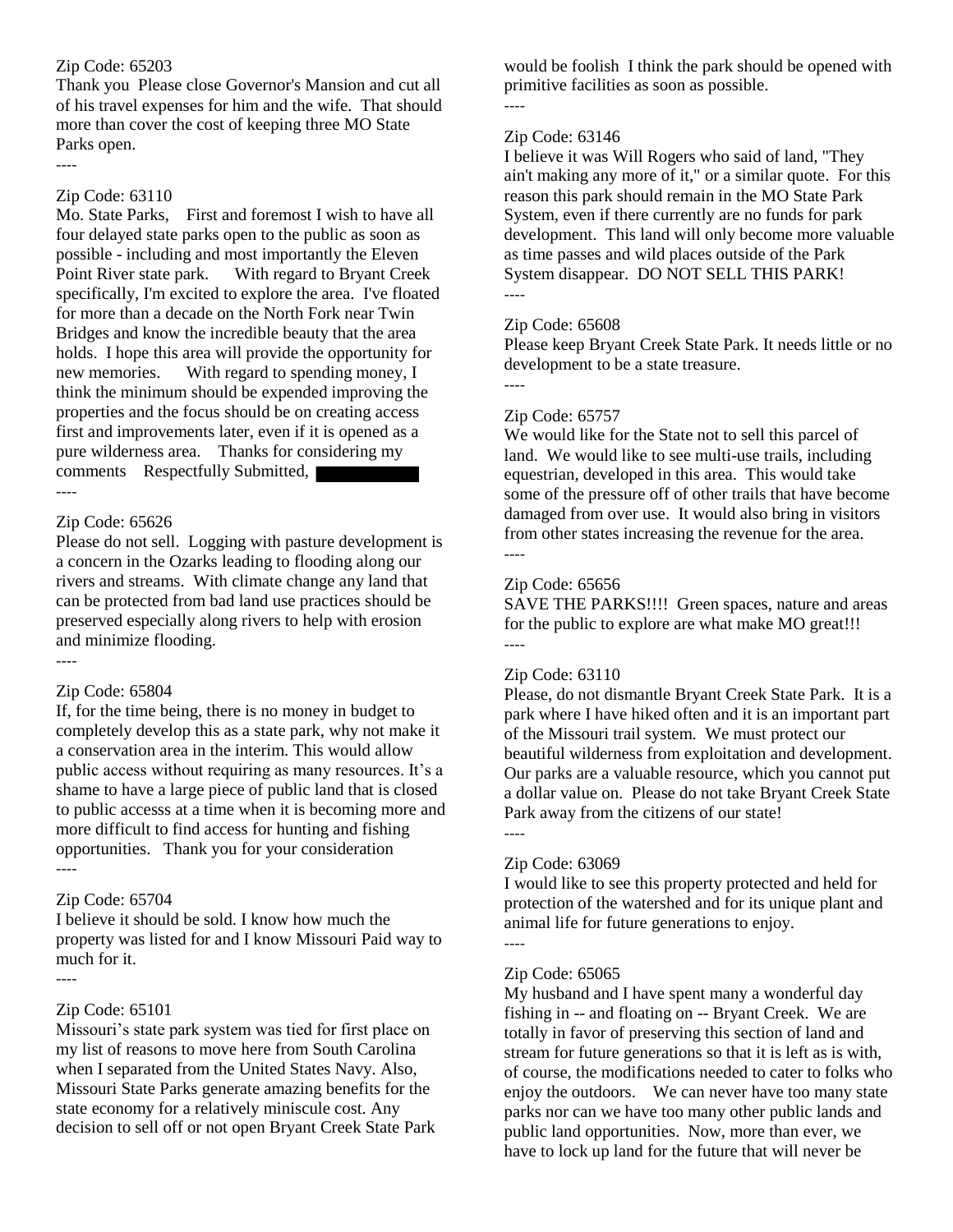exploited by factory farmers, miners, and other industries which could blight our lands and waters for generations. Thank you. ----

#### Zip Code: 63122

Please do not sell this park land. These parks are for all Missourians to enjoy now and in the future. As a citizen and taxpayer, I want my elected officials and administrative agencies to make every effort to expand our park system. Ozark river properties are hard to come by, and I want the state to work to make every effort to acquire outstanding properties when the opportunity is available. Please DO NOT SELL this park land. Parks support and expand local economic activity as well as offer outstanding recreational resources. ----

# Zip Code: 64118

I am very proud of Missouri's State Parks and Historic Sites. Missouri State Government should also be proud. You are building on the vision of other Missouri leaders of the last century in expanding the State Park System. I have visited so many State Parks and Historic Sites that I have lost count. I met people from all across the country who treasure Missouri's parks as well as spend their hard earned money here. This is an amazing location for a State Park long the North Fork River. I have canoed and hiked in this area. The opportunities for development at this property are doing public education on the fragile ground water resources of the region and to explain how the geology impacts the vegetation impacts the wildlife and water quality. I am so pleased that the State of Missouri acquired this new park land and urge the Department to do everything possible to develop these properties.

----

# Zip Code: 64011-9110

I support Bryant Creek State Park and it should not be sold.

----

# Zip Code: 65775

As mentioned by Congressman Jason Smith in an email 12/5/2017, "I agree that conservation of public lands is important, In southeast and south central Missouri we are fortunate to have several public land resources. These public lands provide not just local recreation but they also bring thousands of visitors and economic activiity to southeast and south central Missouri annually." I would like to see the new park lands open to the public with little effort as they should remain as natural habitats to educate and demonstrate how beautiful our livinig planet is. Adding this park to an economically depressed area will help spur visitors to bring tourism income into the area.

# Zip Code:

Keep the park. The governor is off base on this one. ----

# Zip Code: 66202

My hope is that Bryant Creek State Park is developed and opened. It would give us more reason to visit this beautiful part of Missouri. The public access on the North Fork and Bryant is somewhat limited. This state park would give me and my friends more options. ----

# Zip Code: 65401

Missourians support the State Park Sales tax by over 80% and it passed in every county. This shows the strong support the Citizens of Missouri have for their state parks. Nationally the general public wants more public lands to use and recreate on, politics and big business lead the small voice of the opposition to more public lands. This evidence says we need Bryant Creek State Park, especially one hour from Springfield. Furthermore, preserving our streams is key to water resources. The health of North Fork Lake is tied into the lands upstream of it, and this piece of land and its water frontage is a win for the lake. Please leave politics out of what 80% of Missourians support.

# Zip Code: 65401

----

Section 4, page 5 of the ASARCO Southeast Missouri Natural Resource Damages Settlement Agreement clearly states that, "The trustees shall use all of the funds in the Restoration Accounts, including all interest earned on such funds. for restoration activities at or in connection with each Site as directed by the Missouri Trustee Council, but shall not be used to conduct assessment activities.". If Bryant Creek tate Park was purchased using funds from the ASARCO NRD Fund, the ASARCO NRD Fund. If selling the land is the only way the Missouri Department of Natural Resources can get the money, then they should do so immediately. ----

# Zip Code: 64429

Please keep Bryant Creek State Park. It is so lovely and a place where I find peace.

# ----

# Zip Code: 64118

These parks are a resource that we need to leave to our children. They are not ours to do away with for shortterm advantages. They were passed on to us. We are obligated to do the same. ----

# Zip Code: 63020

Thank you for giving us some of Americas most beautiful land to all of us. I feel the majority of people

----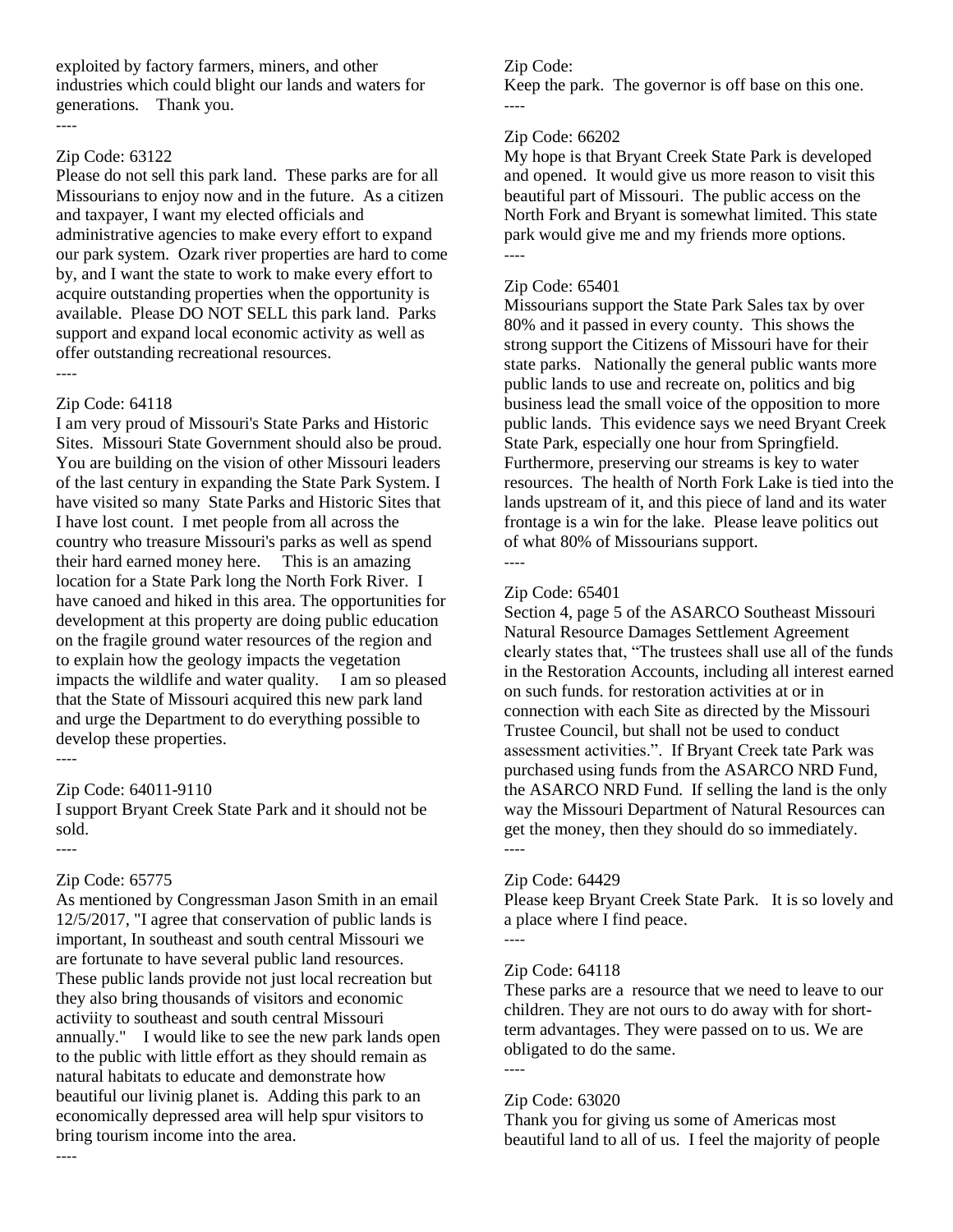want as much public land as you can manage to get. Thank You

----

# Zip Code: 64118

First I want to thank Missouri State Government for building on the vision of otherMissouri leaders of the last century in expanding the State Park System. As a 60 year resident of the state I have visited over 70 of the State Parks and Historic Sites and met people from all across the country who treasure Missouri's parks as well as spend their hard earned money here. This property appears to contain a number of opportunities for both the highest quality scenic resources that will build on recreational opportunities for Missouri residents, educaional opportunities for promoting the protection of important state resources and for restoration of rare habitat types for threatened native plant and animal communities. The beauty of Bryant Creek and the Ozark landscape speeks for itself and can be developed for low impact public use, camping and hiking. The geology of the site should be emphasized as it has surface exposures of rock that make up the Ozark Aquifer which is so critical to the water resources of all Missouri residents in living in the ozarks an is so vulnerable to contamination. The park should be used to educate Missourians on the value and need to protect this resource. Lastly, I would encourage empasizing the now rare pine forests and cane breaks that were once much more common in the Ozarks and the now rare species they supported. Of course every efforts should be made to support restoring rare species that depend on these natural communities. Once again I want to commend State Government on having the vision to expant our State Park System, one of the true gems of our state. ----

# Zip Code: 65550

Let's insure that our great State Park system, including Bryant Creek State Park, remains one that our children and grandchildren will be able to enjoy. As the state's population grows, so should the availability of public recreation lands. This new state parks will bring in visitors to Ozark County, along with their dollars for this local rural economy. The new park should be opened to the public as soon as possible after proper planning has been completed. I urge the DNR to seek a balance between preserving and enhancing natural communities and providing compatible recreation opportunities. I am adamantly opposed to any thought of selling any state park lands, including Bryant Creek State Park. These are the property of all Missourians, not just local politicians or landowners. To my knowledge, we have never had to resort to selling park lands, especially given that Missourians have voted several times to help fund the parks with a 1/10 cent sales tax.

----

#### Zip Code: 63303

Keep our parks open. Public land is priceless. ----

# Zip Code: 65402

This property really sounds like a gem worth holding onto. I wish it were closer to where I live. I can't even imagine our Governor or legislators thinking about selling a place like this. What are they thinking? If the State of Missouri doesn't have the money to develop it as a park right now, who cares? Be glad the people of Missouri already own the property----development can come later. ----

# Zip Code: 65203

Keep it as a state park. Shame on the Governor for attempting to undo his predecessor's efforts "just because." I've already seen enough b.s. and deception from our Governor to last a lifetime. ----

# Zip Code: 63670

I am unalterably opposed to selling this land. It is a high quality property with significant river frontage, and the access possibilities to Bryant Creek alone make it extremely valuable in public ownership. The ecological and geological features only add to its importance. Priority should be given to developing this as a state park. ----

# Zip Code:

Please consider hiking paths

#### ----

----

# Zip Code: 65109

Do NOT close or sell this park. Doing so would be stealing from Missouri citizens and would have serious consequences for elected officials.

# Zip Code: 65775

Please keep Bryant State Park, as well as the other 3 new state parks. I went on the tour last year and I believe they would be a great asset to Misourians. I have talked to locals in Aton, near that state park and to locals near the Bryant State Park and they fully support the parks being there. Do not sell the parks!

# ----

# Zip Code: 63069

Hello my name is  $\blacksquare$  i came home from your meeting in Ava with a few questions answered. i just hope that the parks in question are not sold. What is most important is access to any water source,I am also a camper so camping sites would be nice, hiking trails are a must.If possible any horse area be keep clean by the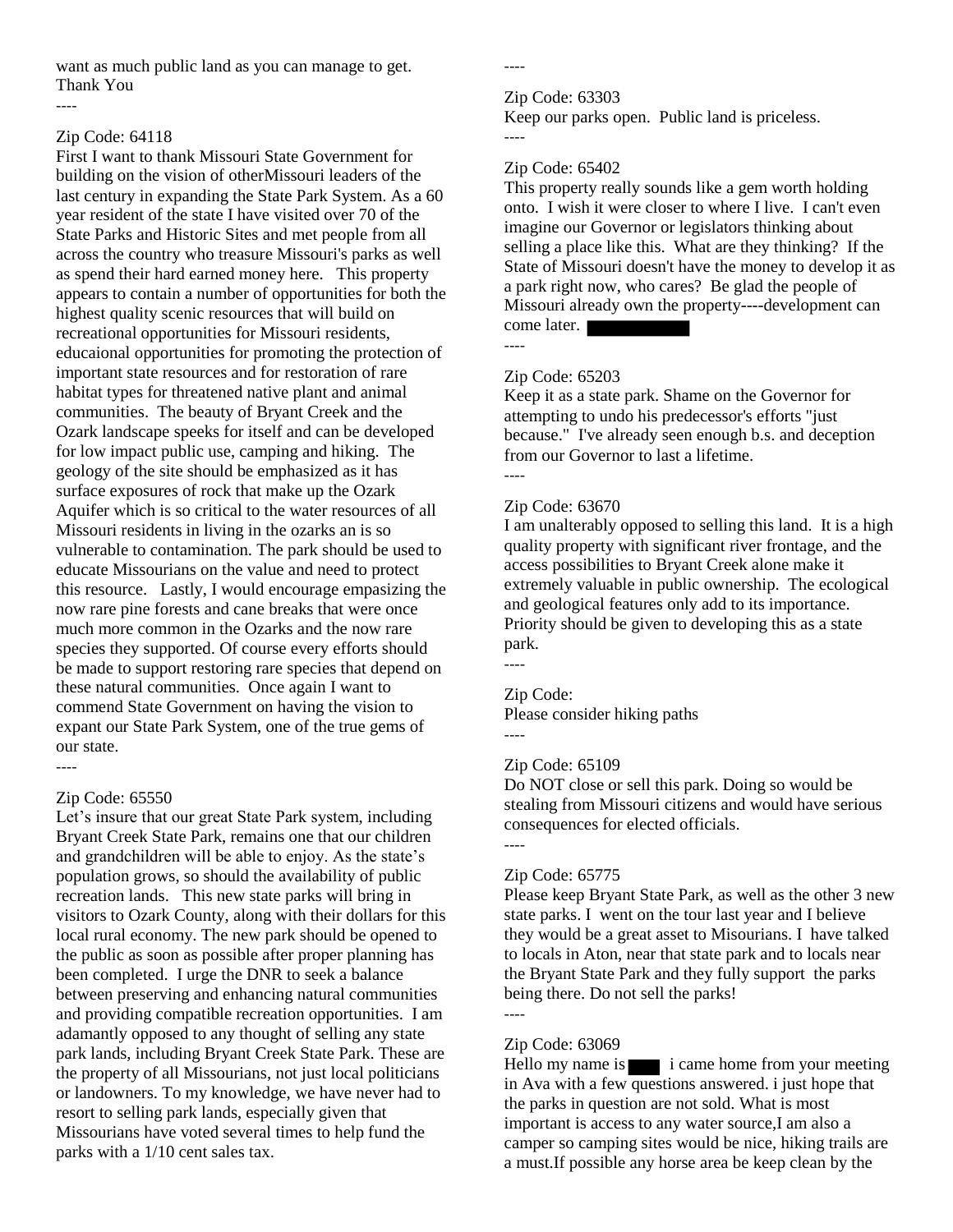people who use it.We hate when people bring in there horses and when they leave there is a big smelly mess. ----

#### Zip Code:

This is property of the citizens of Missouri, supported by continually approved revenue streams. These areas must he available for public access.

# Zip Code:

----

This place looks amazing. Since the state already owns it, we should keep it available to the public. Personally, I'd be willing to buy state park passes to further support our parks (as they do in other states). If not financially viable, under park budget - could this place be transferred to another agency for management? ----

# Zip Code: 65043

I'd like to see Bryant Creek open to the public, with at least a primitive trail available. Missouri's parks and other public lands are some of our most important assets. ----

# Zip Code: 65793

This Bryant Creek State Park is important to our state and citizens. It should be opened with essential facilities built, such as bathroom, signs, trails, along with people to oversee it's safety (no ATVs) and management. Costs can be incurred gradually by going a step at a time. Personally I don't mind paying a little more in state taxes for this park to exist and be available to the public. It needs to be kept healthy & beautiful for future generations as well. Asking for volunteers for building trails is a good option, along with volunteer monitors our national parks do this. This park and the others help our state economically. This park helps our local people. It is an obvious win-win to keep it a state park, to open it, manage it and yes to pay for it. In the future we'll all be glad we did -- it will improve our local economy, help our wildlife AND give our citizens access to a healthful, clean recreational space.

----

# Zip Code: 65550

As I said in my other review this would be a wonderful addition to our park system. Its got water and the pines, which i love when in Arkansas, fields. This would make a nice trails place to go even if you can't afford to fix it up right away. On the river too. I am for it all. I will send \$10. When you need it. Have a fund raiser like public radio! Keep up good work. ----

# Zip Code: 63090

Ozark Mountain State Park as well as all of our other (Missouri) state park lands should be preserved.

Governor Greitens' fiscal policy and priorities are skewed in the wrong direction on this issue.

# Zip Code: 63119

----

I would like the State Parks Division to keep the new Bryant Creek State Park, and not sell it off. This park protects an important stream corridor, and would provide an accessible free opportunity for family recreation. 72.4% of Douglas County voters supported the State Parks & Soils Tax in November 2016, so local residents support the state park system. 80% of Missourians statewide voted for state parks. It would be wrong for the Governor to overturn the clear will of the people. ----

# Zip Code: 63089

Please protect this park. this is a special, high-priority area with valuable natural resources that deserve to remain protected. November's overwhelming statewide vote to renew a one-tenth of 1 percent sales tax for parks shows Missouri residents' strong desire to support parks. Please save this park. ----

# Zip Code:

Keep the parks. Open the parks. Develop the parks minimally until some future time when there is more money to do so. ----

# Zip Code: 65706

Never sell any pristine parks ! I would be like selling your own Child! Political mistakes piss people off and they won't come to Missouri!

# Zip Code:

Keep this place in the public realm. It is beautiful and uniquely Missouri. This would be a welcome addition to the park system, with nearby national forests to feed off. If costs are too prohibitive for state park to maintain as a full-fledged park, please consider using as primitive and or day use park for time-being, or consider other public agencies to keep available.

----

# Zip Code: 65020

Please bring this park to the forefront and make it available to the public in a completed way, as we should all park properties. Continue the rich heritage of having the finest park system of any state in the nation. ----

# Zip Code: 64145

The Missouri park system is intricate part of our nature and well being. They are a tourist attraction and a beautiful composition of Mother Earth made to be shared and explored throughout all the vast lands. This

<sup>----</sup>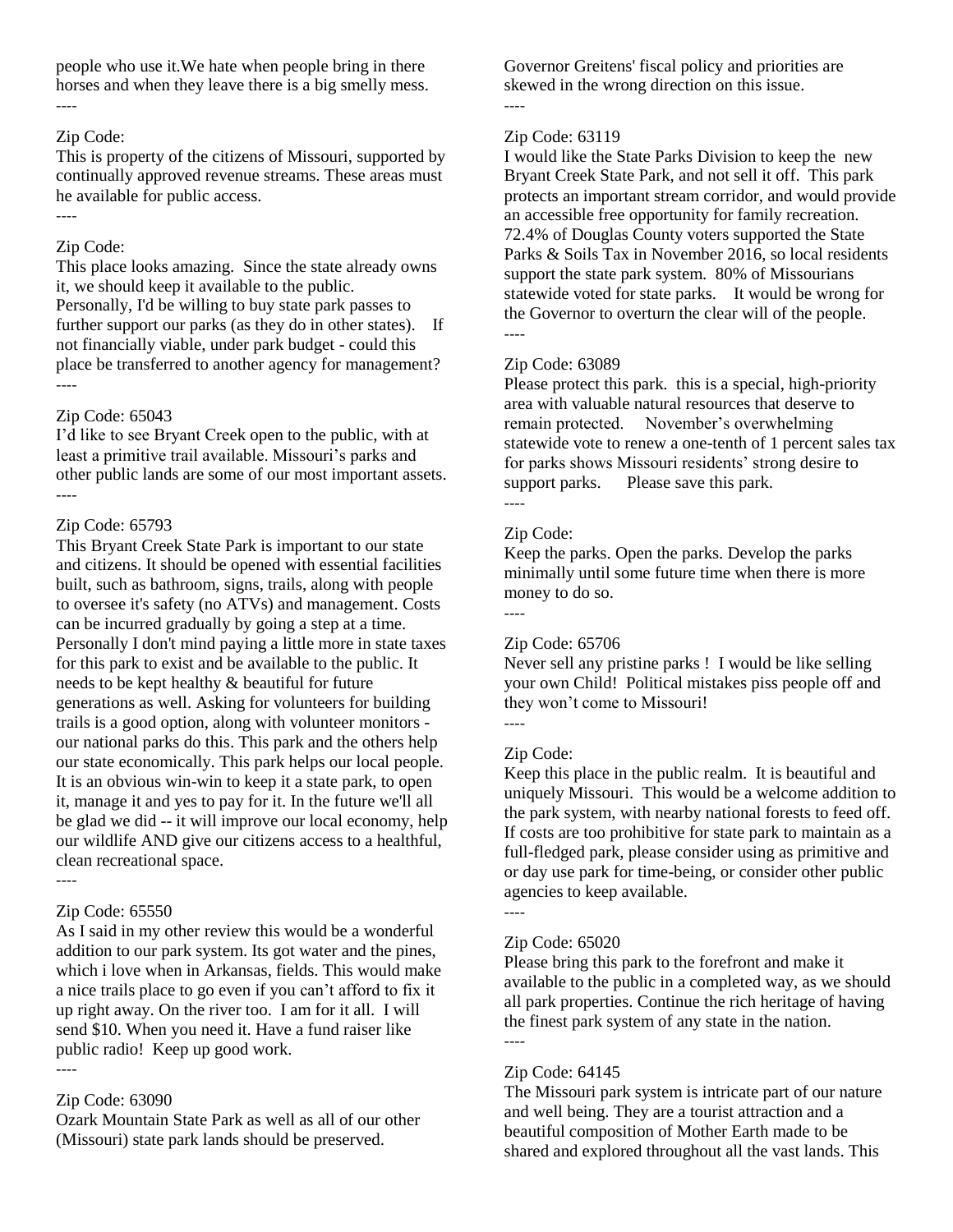state park is one to keep for the decades and the fact that we are even considering letting it go for a few dollars is incredibly disappointing and upsetting. There is no other state mark that is more profoundly unique and beautiful in all of Missouri. This is a park that has been visited by families for many years and in no way shape or form would loving outdoorsmen ever condone the sale or removal of a state park. I truly hope the Missouri Department of Parks and Recreation will do all that they can to retain all their state departments and will continue to develop and acquire more land for the years to come. ----

#### Zip Code: 64083

do not give up one single acre of our preserved natural spaces!!!

#### Zip Code: 63357

----

This park should be kept and opened, even if it is minimally developed. open spaces for public access and protection are important to our start and the health of our people and environment. ----

#### Zip Code: 65203

Great idea! Let this property be returned to the marketplace and help balance our state budget. Missouri has many lovely parks to enjoy. Let's use our resources to keep them up. ----

#### Zip Code: 65203

With fewer than 7% of Missouri's land in public trust it is an embarrassment that you would even consider selling these lands, or leaving them closed. I am by no means saying you need or should develop them. Let them sit, as they are. Land cannot be created, it is limited. Missouri already has little public land. If you don't own your own land you have to scrounge for a place to recreate or hunt. Please don't mess this one up. ----

#### Zip Code: 65608

Please protect the Bryant Creek State Park. DO NOT sell it for timber! Enough damage is being done already! ----

#### Zip Code: 65793

I am completely for KEEPING the Bryant Creek State Park & the 3 others that have presently been closed by Gov. Greitens. They are of benefit to the local area as well as tourism. Most are going to be primarily left in natural surroundings so that maintenance will be minimal. The Eleven Point State Park is soon to have public meetings as well I hope so that public input can also be expressed. I am with the Eleven Point Headwaters Stream Team as well as the Sierra Club (local chapter of the White River Group in Springfield, MO). We are anxiously awaiting public meetings about the Eleven Point State Park. Please, these all these parks are wonderful additions for our area to enjoy, recreate in and show off the beauty we so treasure here in the Ozarks. Thank you.

#### Zip Code: 64110

Please keep this scenic property in the Missouri State Parks system.

----

----

#### Zip Code: 63303

Please open and develop (minimally this great new park) Missourians have shown their love for their state parks by their frequent visitation and their willingness to renew taxing themselves to pay for their parks, renewing the 1/10th percent sales tax last year by nearly 81%. This park is in a unique ecosystem in an area previously underserved by the recreational resources a state park offers. The park needs only minimal development with a small visitor center/museum, bathroom, parking lot, primitive campground, and hiking trails. These can come right away or over time as DNR park budgets permit. But the park must be kept in the public domain for now and into the future.

#### Zip Code: 65580

----

I am in favor of continuing with development of the park. The land has already been procured and plans have already been made. Investment of state dollars to protect/preserve natural areas and/or historical properties is always a good use of public funding. And, unlike some other investments of public funding, state parks and state historic sites are available for everyone to visit, so everyone benefits. My husband I regularly visit state parks and historic sites and would enjoy the opportunity to visit new sites.

#### Zip Code:

----

As a life long resident of MO-57 years-along with a frequent visitor to MO parks and Conservation Areas, I am requesting that you keep this park open to the public. ----

#### Zip Code: 64068

Bryant Creek is a great place for a park. A beautiful and a great stream. It's too bad more of the stream couldn't be part of the park.

# ----

# Zip Code: 65802

Please keep our public spaces protected and available for all to use! Thank you for all you do!

Zip Code:

----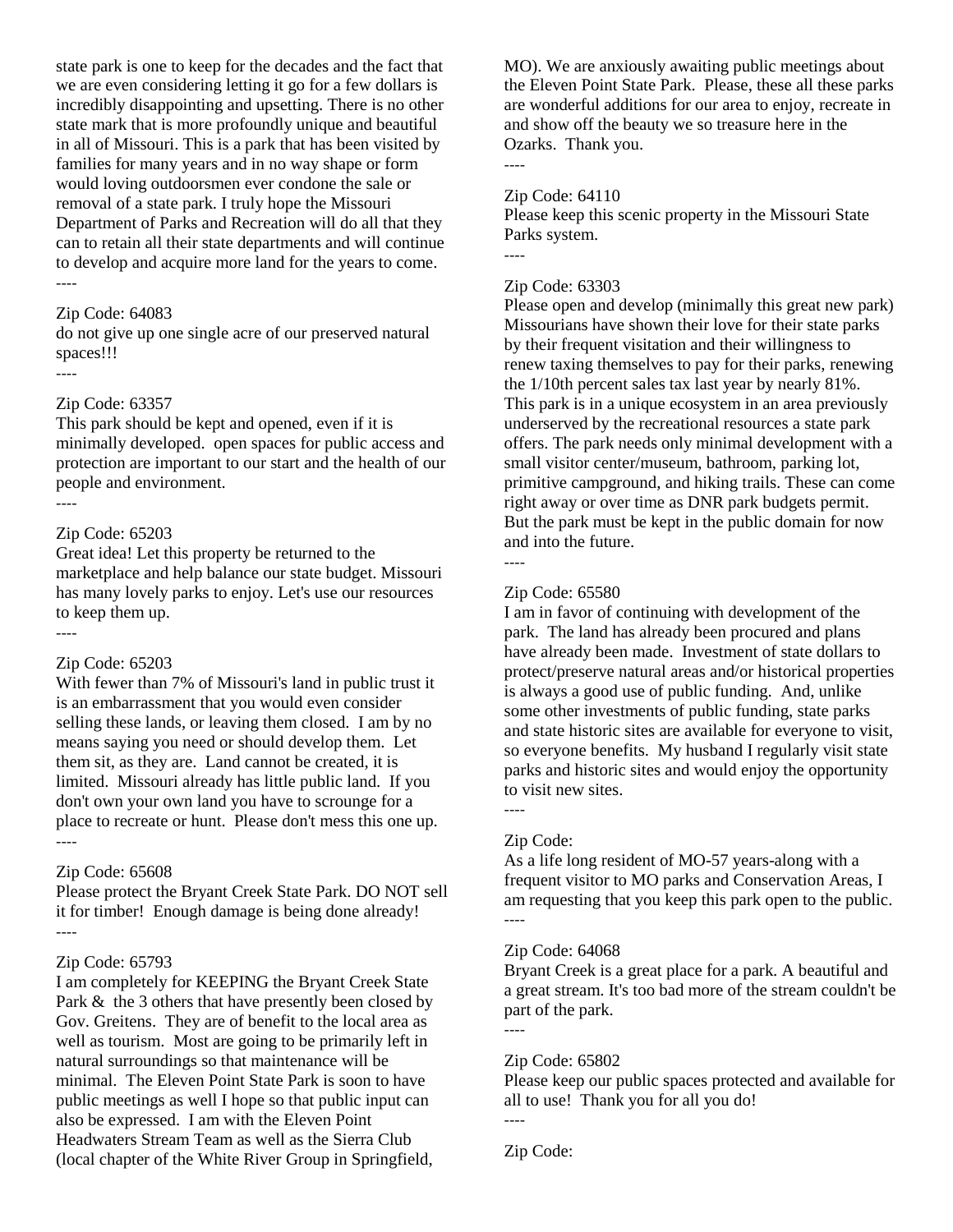I was born and raised in Missouri and have lived here my whole life. The best thing about this state is its beautiful nature, and its state parks. This land is included in that. As an advocate for the environment and the preservation of land such as this, I ask that you please not sell this beautiful land to be torn apart and "developed." This land should be preserved in its natural beauty.

## Zip Code: 63119

----

This park should not have major development. It's location/riparian corridor is essential for the protection of Bryant Creek and as a watershed it should be protected and not developed. I suggest that the park be developed in phases. First: clear abandon buildings (unless they are deemed cultural resources) and remove all existing roads within the park with full restoration except a single roadway for a future river access. Secondly: develop a moderate trail system linking the other public lands that are adjacent with minimal trailhead parking. Thirdly: establish a functional river access put-in with a pit toilet. Bryant Creek has minimal access points and the park would provide a vital role. Do not develop a camping area close to the river! Camping would be by river Access only and on existing gravel bars. This park is essential in providing greater protections to the watershed and giving the public greater river access. Organized camping should occur only if funds are available with the location well away from the river and a minimum (20) number of sites with only a pit toilet and no potable water. I have over 30 years experience in managing parks; 6 1/2 as a MO state park superintendent and feel that the minimalist/moderate approach should be used to use and protect this valuable watershed and riparian corridor. ----

#### Zip Code: 64151

I am in favor of opening Bryant Creek State Park to restore and preserve the native forest alongside Bryant Creek to protect the groundwater resources that feed the creek and local springs, and to provide for public use and enjoyment of the land. The Kerr-McGee Superfund settlement funds may be used only for natural resources protections. If DNR were to sell Bryant Creek (putting aside whether that is legally allowed), the proceeds could only be used to restore or replace natural resources. The boost to the local economy provided by the park will far outweigh any loss of property tax revenue.

----

#### Zip Code: 63021

I do not support closing this park and/or selling off the property. Missouri State Parks are a tremendous asset. l have visited most of them, bringing money not only in the form of camping permits but also my spending

dollars to the surrounding communities. My family and I camp, hike, boat, and fish in Missouri state parks every season of the year. All of these activities bring money into the community. We should be investing in MO State Parks, not selling them off. Selling them off is short sighted. I have no problem with my tax dollars being used to develop new parks and maintain existing ones. Missouri State Park use is at an all time high. More residents are using our parks than ever before. This means that money is being brought into those communities and families are making their living from those parks.

#### Zip Code: 63119

It is important to keep our state parks. Hold the property and develop when funds are available.

----

----

#### Zip Code: 65046

One of my favorite things about Missouri is its wonderful state parks. One of my favorite places ON THIS EARTH is a particular Missouri State Park, Johnson Shut-ins. This state park is unique because it is a home to 1200 acres of old growth forest and a habitat for many black bears. Please don't sell it off. It breaks my heart that the State of Missouri is considering selling this off, especially the old growth trees. I mean, timber if necessary but please save this resource from becoming a one-time profit source. ----

## Zip Code:

----

As an Eagle Scout that spent a lot of time on Missouri State Parks, I see a lot of value in maintaining the possibility of future public use. I wouldn't be who I am today without my experiences in the Boy Scouts, and consequently, my time in Missouri State Parks. Thanks for the opportunity to comment.

#### Zip Code: 65714

Investing in state parks is investing in Missouri. The decision to purchase and develop these parks reaped tremendous positive press. This will only generate negative press, hurt the elected officials relectability, and damage optics for the state of Missouri and our ability to attract talent, families, and good citizens. It would be interesting to hear the arguments for selling this land. Logically, it strikes me akin to selling personal belongings at a pawn shop, and it has the same PR viewpoint. Make the logical, ethical, and moral choice to continue these projects and fund existing parks. ----

Zip Code: 65760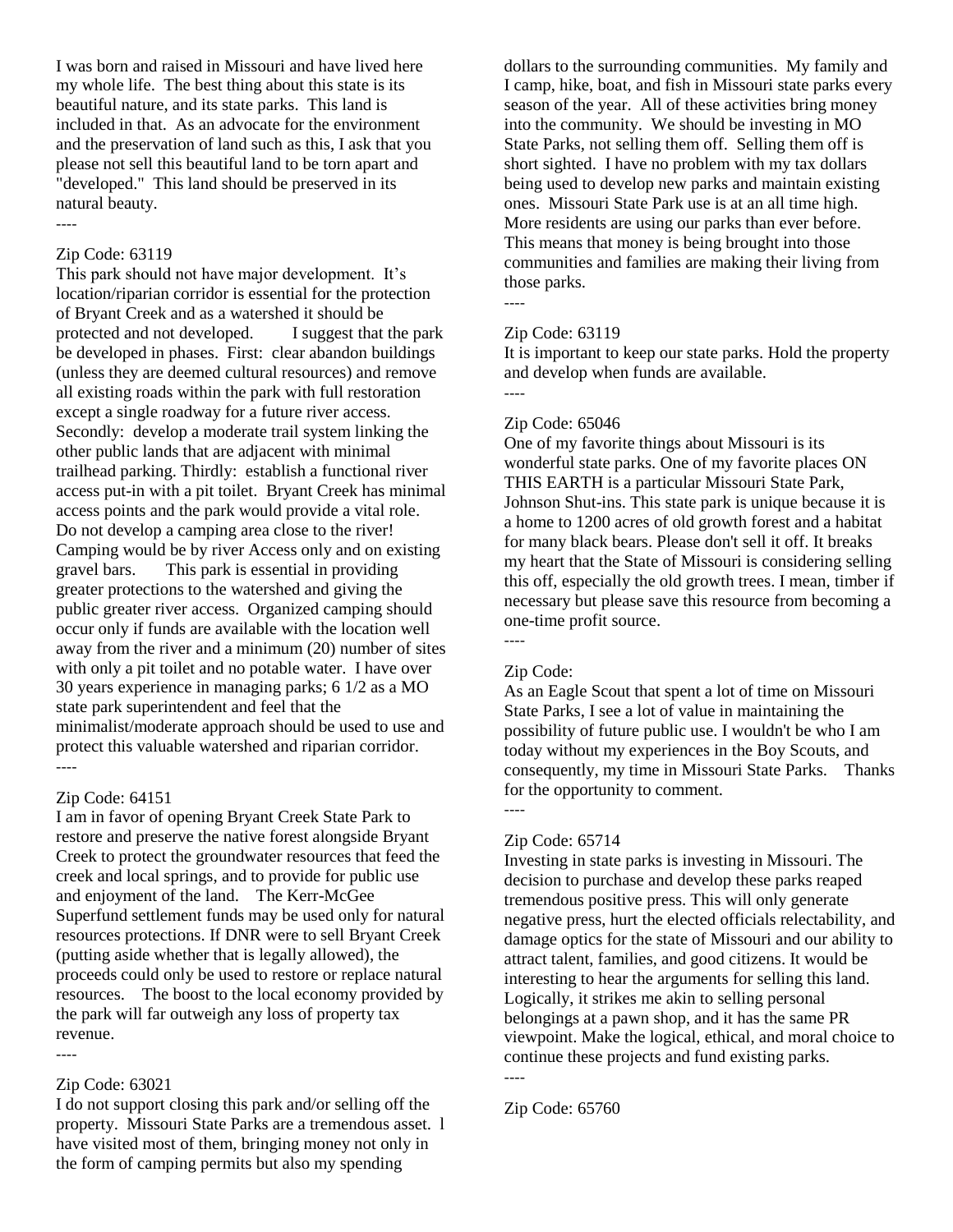This new park is a great idea. Let's keep it open. It's costs are designed to be low and Missouri can afford this. Thank you kindly ----

#### Zip Code: 65638

I am against any action that would take the Bryant Creek park out of the park system. This (Bryant Creek) is an important and beautiful and mostly unspoiled watershed. This park is an important way to highlight, share and protect that. I am a nearby neighbor (within 3 miles) and feel strongly about this, as does my wife. ----

## Zip Code: 65203

I strongly oppose the sale of any state parks including this state treasure: Bryant Creek. It is a beautiful unspoiled wilderness area necessary to the well being of our future, the native flora and fauna who live there, and to the clean waterways throughout. I count on and treasure the ongoing presence of these protected areas in our state, and I know many others feel the same way. We count on you to look out for our state treasures, not sell them off carelessly. Only in the extreme, a sale with restrictions on invasive development such as mining, drilling, clear cutting and the like. What about Nature Conservancy? However, there must be creative alternatives to sales of areas designated as state parks. I would be willing to serve as a committee member to brainstorm and help to implement alternatives. Please contact me. ----

## Zip Code: 63070

I love hiking in Missouri and I live experiencing the outdoors. One of the things that makes our state so great is that we have beautiful parks for families and groups to enjoy. I would like to keep Bryant Creek State Park open and available to the public as parks are intended for. Please don't sell off this important natural experience. Please consider Missouri families and the impact removing such a destination would have on our wellbeing and happiness. Parks are valuable to those who seek the outdoors and we would never wish for them to be sold off for profits. Please reconsider the ramifications for taking this away from the community. ----

## Zip Code: 65608

I would like to see this area open to the public. Especially in the Ozarks the opportunity exists to preserve for public use near-wilderness experiences and conservation. Minimal development to provide access including rudimentary hiking trails and monitoring to prevent abuse I feel would be most suitable for this location. Would partnering with MDC help with costs considerations? I support more public lands with

emphasis on preserving the natural resources commensurate with allowing public access.

# ----

## Zip Code: 64060

I support maintaining Bryant Creek State Park as public, protected land. Properly protecting and maintaining the slopes above Bryant Creek will be critical to preventing erosion and improving water quality. The native cane breaks will provide critical habitat for the endangered Swainson's Warbler. The ability to access this unique habitat will draw people to the Ava area, benefiting the local economy. Do not sell Bryant Creek State Park. ----

## Zip Code: 63132

I am a life-long Missouri resident and have enjoyed our state parks over a life-time. They are a model for other states to follow. 1. They bring in tourist dollars and foster economic growth 2. They provide educational opportunities for residents at little or no cost. One need nothing other than books on local butterflies, wildflowers and birds to enjoy the parks. 3. People from every walk of life enjoy the parks, affording opportunities for nature walks and more. 4. It is important to preserve our natural and wild resources. Smart planning takes into account the importance of parks and recreation as one element among many that makes the state of Missouri stronger. Selling off park land is short-sighted and irreversible. Please be wise in your deliberation. ----

## Zip Code:

Open this park and keep it as primitive as possible. You can save a lot of money by simply crossing off the onemile gravel road - plenty of people in cars, SUVs and trucks made it up there just fine for the introductory hikes. You don't need a gravel trail either. Expand the parking a little bit, offer an asphalted short trail for disabled park owners, and leave Bryant Creek as it is. ----

#### Zip Code: 65203

Please keep, maintain and open any/all the state parks. My family loves and looks forward to going to and camping in the Missouri State parks every year. ----

#### Zip Code: 65738

We need State Parks, the wild area promote tourism and enjoyment of our residents. Over the years many lands have be held until funds are available to develop them. I understand that Mr. Greitns and the current majority have issue with DNR on one park being named after Governor Nixon; rename it Humphries in honor of the guy who financed them but keep the park. It is bad enough that the Governor and State Legislature has been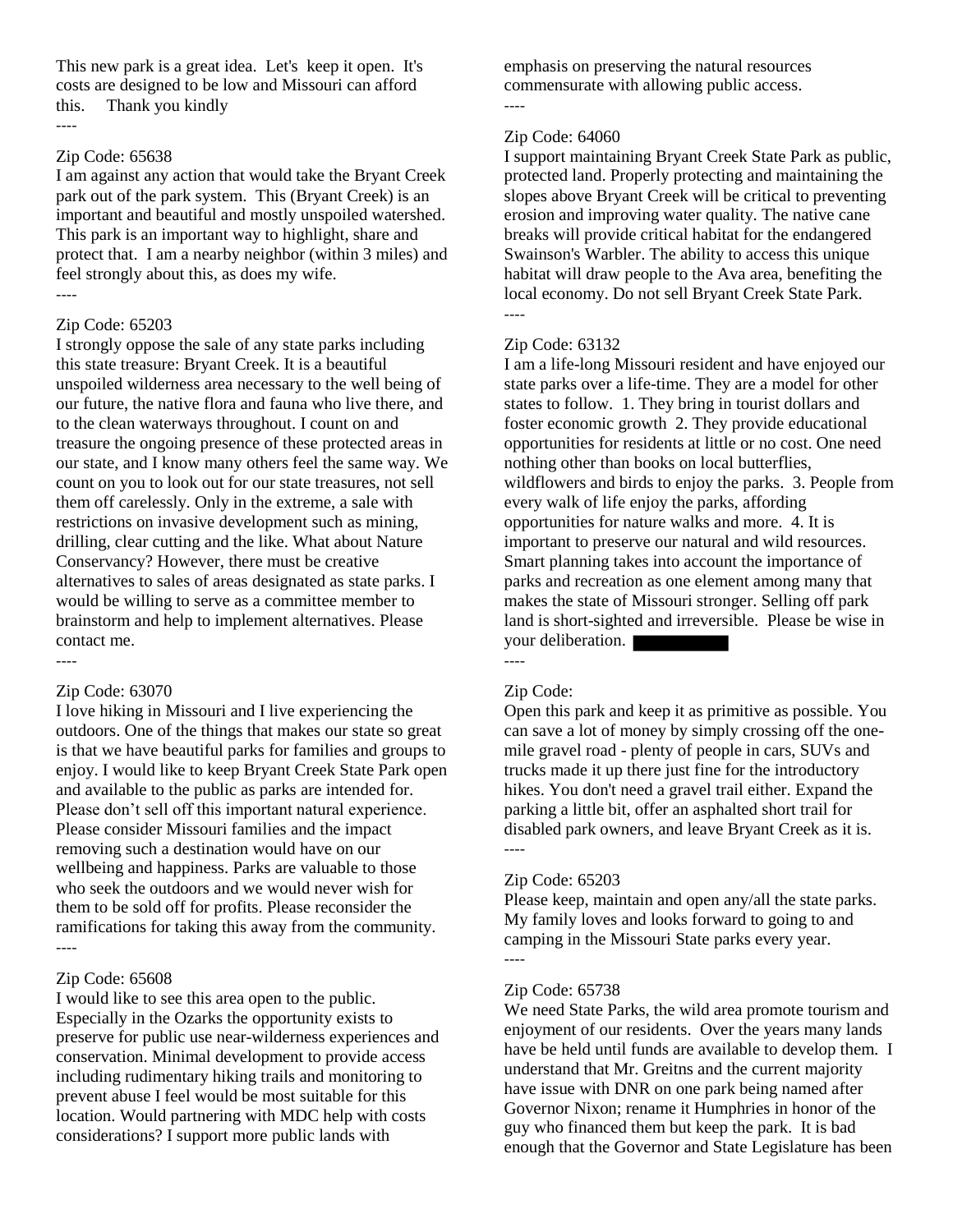sold, lets not sell state parks. The parks provide enjoyment for many.

#### Zip Code: 64152

----

Cherish and protect Missouri's wonderful Ozarks - keep the Bryant Creek property in our park system. The natural resources are outstanding and can be managed to benefit current and future generations of Missourians. The sinkholes and springs that dot the entire property should be enough to protect this land, and therefore protect downstream water resources from pollution that will occur if the property is logged or developed. If management costs are the driving issues, MDNR and Parks should reach out to NGO's and private organizations to assist - develop public-private partnerships to benefit all of Missouri. Other state and local governments do the same to develop and maintain their parks. ----

Zip Code: 64060

Please keep Bryant Creek Park. We love our parks! ----

#### Zip Code: 63144

I have spent quite a bit of time floating Bryant Creek and traveling around its watershed. This area must be kept in the state park system and protected for outdoor recreation and nature. I am absolutely opposed to selling off any state park land. It would be a foolish and shortsighted decision.

----

#### Zip Code: 65608

Please consider selling this property into private hands. The state already owns over a million acres in Missouri, and the Federal government owns another 1.4 million. This makes an abundance of public land in the state. We do not need the expense of owning and managing more land. Your main source of funds comes from taxes, and as a taxpayer, I do not need agencies expanding their needs of funds. Sell Bryant Creek. By the way, you paid too much for this land and were taken. Cut your losses and sell the land. ----

#### Zip Code: 64093

Please, please, please continue development on this project. Having traveled extensively and visiting state parks all over America I can testify to the skills of capable and wise professional employees who design and maintain our system. They can be trusted to do an outstanding job. The dollars invested return many times over! The resource of these spaces must be preserved for future generations. We love our parks and recreational areas. There is no such thing as too many

parks! Money well spent. I wish the legislature would just get out of their way and let them do their job! ----

## Zip Code:

Please retain this property as a state park for future generations of Missourians to enjoy. Regardless of whether or not the prior administration handled this acquisition in ideal fashion, at this point it would be counterproductive to undo what has already been done and return the property to private ownership. There is long term value in protecting this property even if it takes a while to provide some relatively basic amenities. I look forward to floating there someday! ----

## Zip Code: 63130

Keep Bryant Creek, almost 3000 acres of beautiful pines, oaks, hickories, and streams. This is rare beauty in a diverse watershed that gives Missourians the opportunity to step back in time to see what our state was like before the pines were logged out. Surely our state government can find the funds to protect this special piece of property for future generations. Yes, Missouri has a backlog of repair projects needed in our parks. The solution to that problem is not to back off from the opportunity to preserve a natural landscape like Bryant Creek, but to seize the opportunity to better support AND enhance our beautiful Missouri parks by funding them!

----

## Zip Code:

This property should be operated by the Missouri Conservation Commission. Conservation oriented parks controlled by DNR are poorly managed and inefficiently run. Conservation could more effectively and efficiently manage this and similar properties. The millions of dollars saved could then be used to operate a proper state museum and the numerous historic sites currently languishing under DNR's neglectful care.

----

#### Zip Code: 63025

This is such a beautiful area and the citizens of Missouri are so lucky that it is currently being considered to be opened as a state park. Please don't let the politics of the times allow for a decision sure to be regretted if this property is lost. Even if it is not able to be developed for some time it is a gem that deserves to be preserved for the future by the park system.

----

#### Zip Code: 65803

Do not sell the park. Do not sell or lease resource rights for the park. Maintain, at minimal levels if needed, until such time the park can be further developed.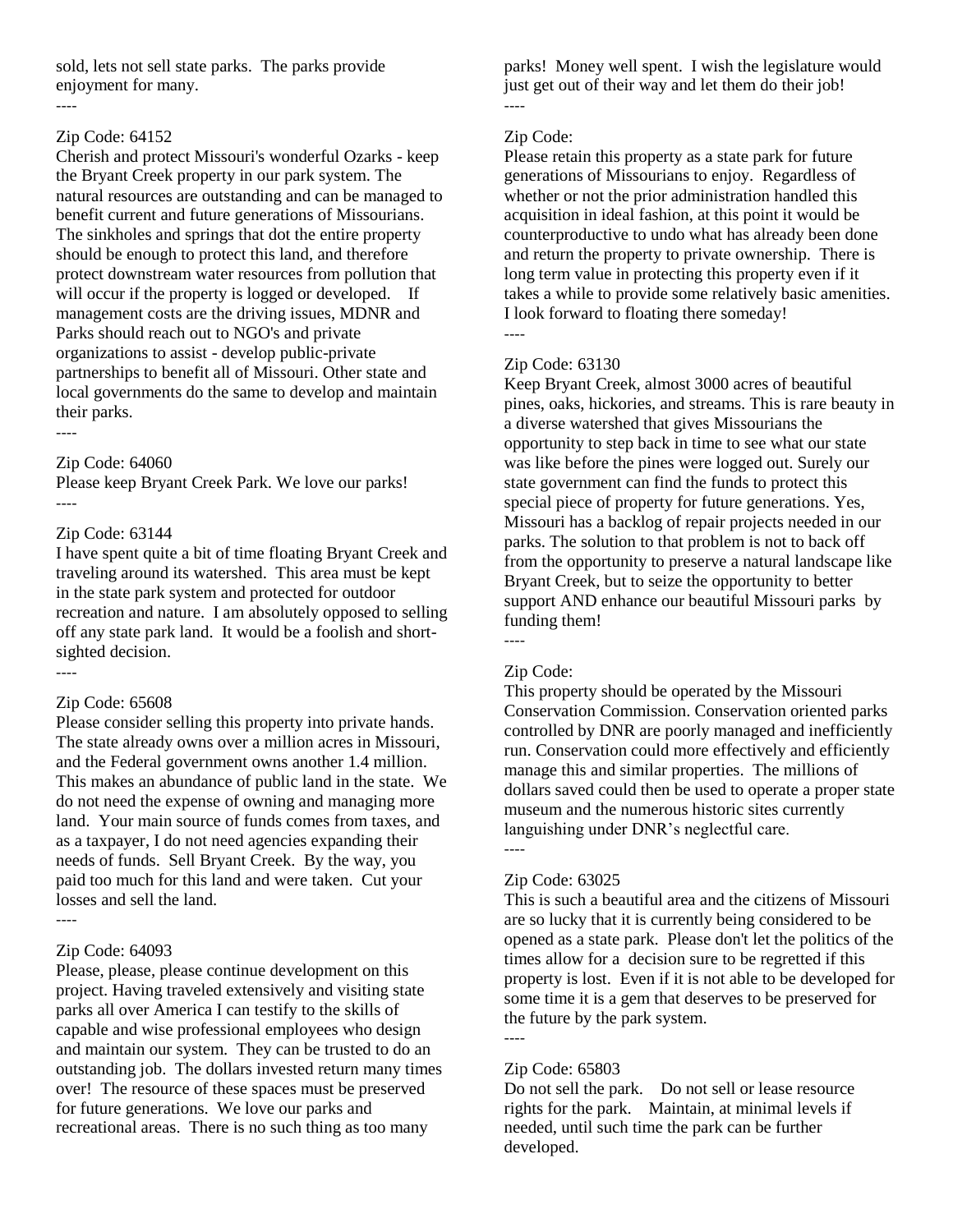## Zip Code: 63116

----

Do not sell the property. Many state parks have remained as is for many years until the funds were there to develop them. State parks are one of Missouri's greatest resources. They provide jobs and health benefits to the entire state. There are jobs when the parks are developed there are jobs in the parks, and the areas surrounding the parks provide jobs. With the tourists, hikers, hunters, bird watchers, fishermen and nature lovers in general money comes into the surrounding areas. Research has proven again and again that a connection with the outdoors reduces stress and promotes healing. Do Not sell the property. ----

#### Zip Code: 64850

This land was given to the people of Missouri now living and those generation yet to be born. I can understand at this time the state does not feel it has the money to keep these parks. But to get rid of them would be a far worse fate the for them to lay idle until funds do become available. And do not underestimate the people of Missouri. We are the off spring of people who rolled up their sleeves to fight foreign threats, to collect money for programs one dollar at a time to take care of a need or a fellow citizen in need, to fight to keep wild spaces wild so all may enjoy the peace of wild places and countless other task that had to be done. These lands do not belong to those living now they belong to our children's children's children and countless generations yet unborn. If the state will hold onto this precious land and allow the people to roll up their sleeves they will not only volunteer their labor and their treasure they will collect the needed funds one pie supper, one concert, one event at a time and inspire others to join them. Please give the people a chance to save land given to the all of s for generations. Do not sell us short. Roll up your sleeves and vote to keep this land. We at least deserve to have a chance before you so carelessly dump these nice sites for a few coins now when they are worth untold value in all the people's life who will enjoy outdoor activities on it. It's the right thing to do, let us all get busy and care for these sites. Give us a chance please. ----

## Zip Code: 65632

We feel it is very important to preserve the state's natural resourses for present and future generations. This land should be kept as part of the state parks even if there is no money available to make any primitive improvements. Left in its natural state is by far more benificial to the citizens of Missouri than being sold to a private party. Selling should not be an option. ----

Please no motorcycles or 4 wheelers. People come to enjoy nature not hear idiots rip and roar! I see no connection between anything with a motor and nature. ----

## Zip Code: 65202

Dear Missouri State Parks, Thank you for the opportunity to comment on the Bryant Creek State Park. This is a beautiful piece of property and I would love to see it accessible by Missourians and non-resident visitors alike. I would love to see this property remain as raw and wild as possible with minimal infrastructure added. Opening this property for broad recreational use would increase the number of visitors to the area and allow even more Missourians to enjoy it for a number of activities. I think many Missourians would love to see this property accessible for hunting, fishing, camping (sited and dispersed as in our National Forests), hiking, photography, wildlife viewing and any number of other activities. With gaining permission to access private lands for recreating being ever more difficult to achieve, opening this property for all of Missouri's outdoorspeople would be a great asset to the state and those who enjoy spending time in its natural beauty. Thank you for your time and I would love to discuss this matter further should you have any questions. Most Sincerely, **Missourian and Public Land Owner** 

## Zip Code:

----

Missouri State Parks are an important part of our wonderful life here i the Ozark's. We need to preserve as much natural beauty as possible for future generations to love and explore. I would hate to see this site lost to not only Missourians but to all people from near, far, and across the globe. ----

## Zip Code: 63341

I strongly believe the three parks should remain open and in the park system. They offer unique examples of Missouri landscape. Leave them as undeveloped to minimize their costs. The problem with selling them is once they are gone, Missourians will never get an opportunity to enjoy them.

#### ----

## Zip Code: 63376

You can never regain sold land. Our parks are shrinking around the United States. The population is growing rapidly. We truly need to keep this natural space for future generations. I cannot tell you how much I use our parks here in St Peters and St Louis. Eventually these proposed parks for sale will be surrounded with developments. We need green space. Thank you for listening!

----